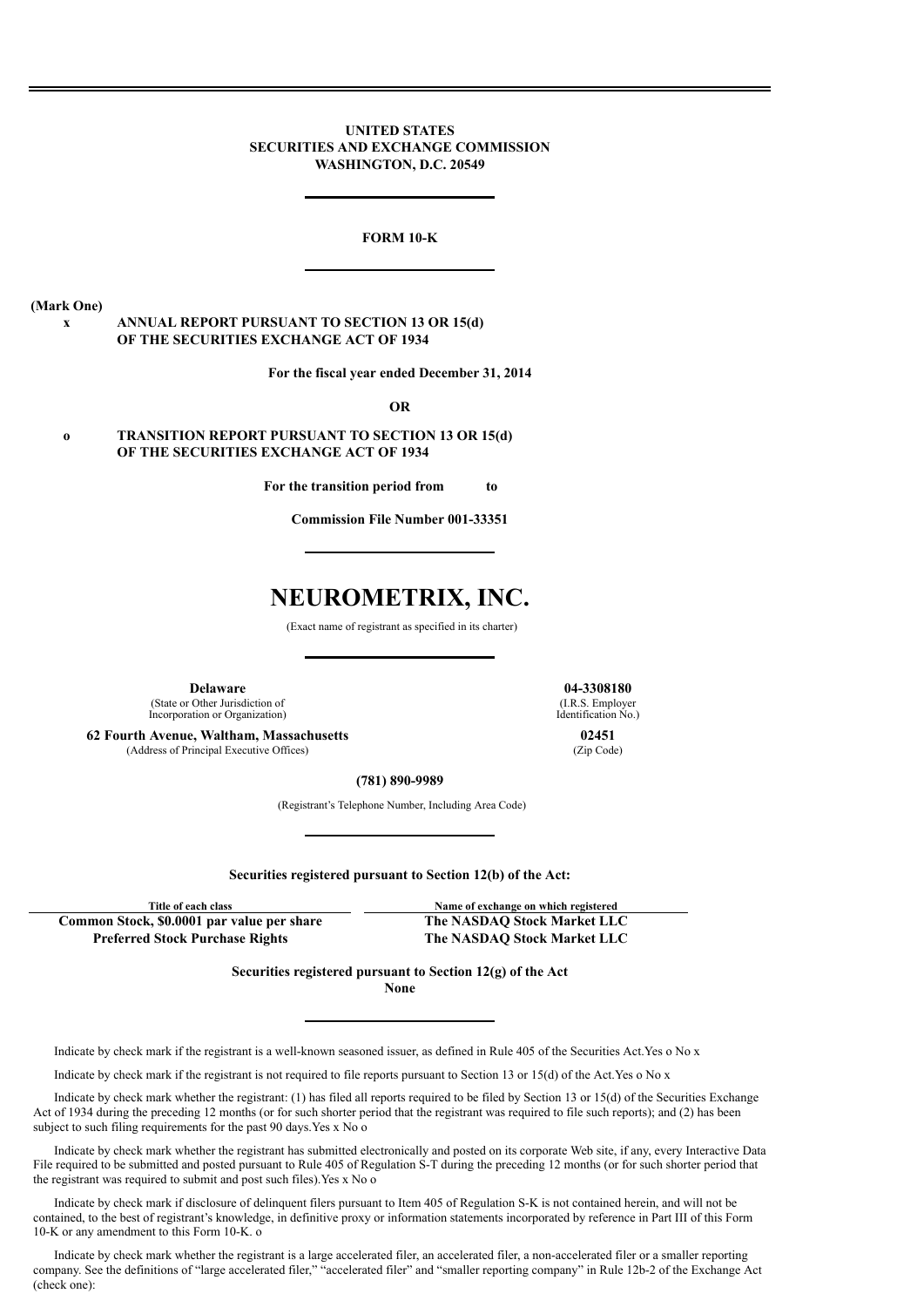Indicate by check mark whether the registrant is a shell company (as defined in Rule 12b-2 of the Exchange Act).Yes o No x

As of June 30, 2014, the last business day of the registrant's most recently completed second fiscal quarter, the aggregate market value of the voting stock held by non-affiliates of the registrant was approximately \$12,833,181 based on the closing sale price of the common stock as reported on the NASDAQ Capital Market on June 30, 2014.

As of February 1, 2015, there were 8,152,746 shares of Common Stock outstanding.

# **DOCUMENTS INCORPORATED BY REFERENCE**

The following documents (or parts thereof) are incorporated by reference into the following parts of this Form 10-K: Certain information required by Item 11 in Part III of this Annual Report on Form 10-K is incorporated from the Registrant's Proxy Statement for the Annual Meeting of Stockholders to be held on May 5, 2015, or the 2015 Annual Meeting of Stockholders.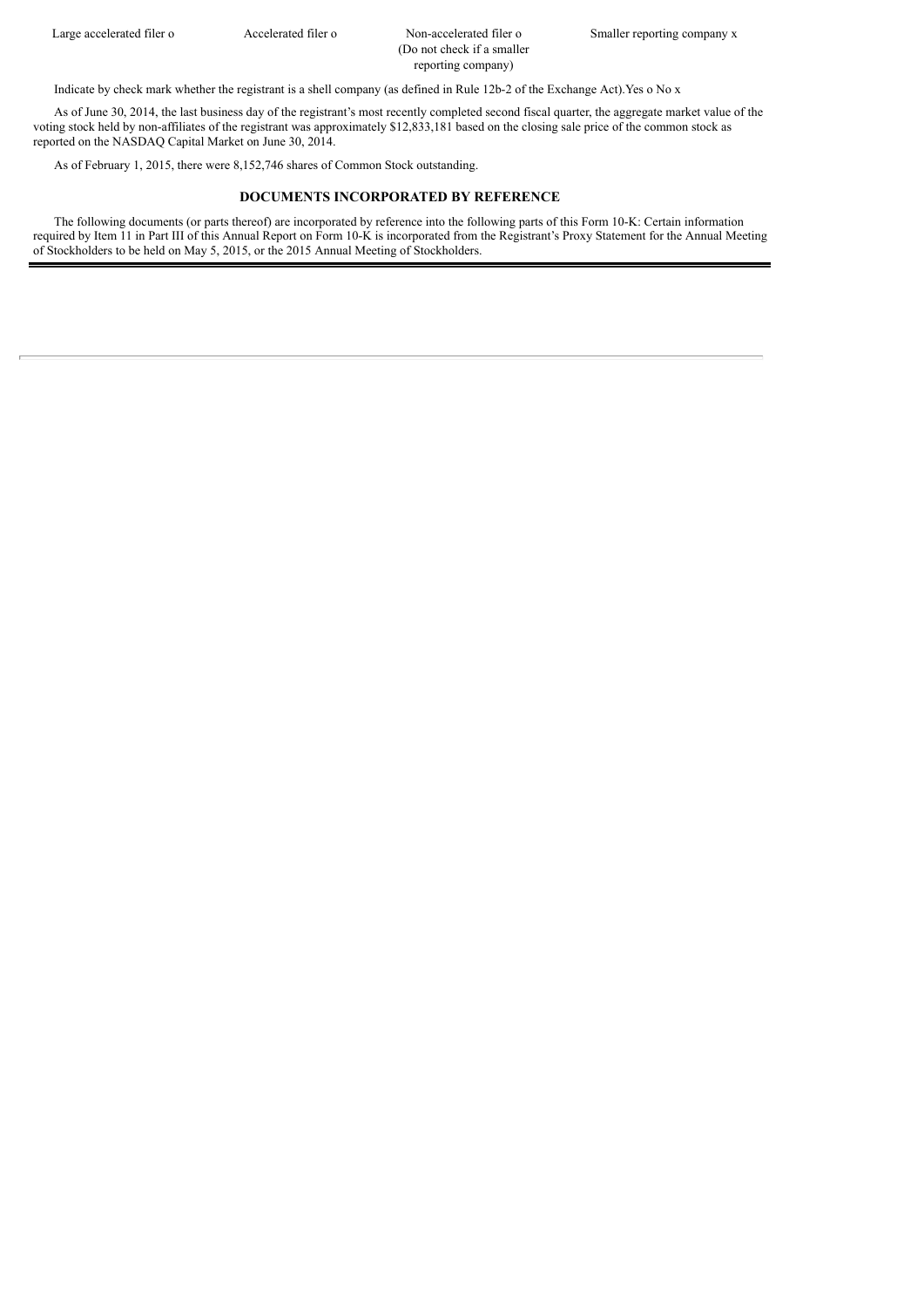# **NEUROMETRIX, INC.**

# **ANNUAL REPORT ON FORM 10-K FOR THE YEAR ENDED DECEMBER 31, 2014**

# **TABLE OF CONTENTS**

<span id="page-2-0"></span>

| PART I            |                                                                                 |                                 |
|-------------------|---------------------------------------------------------------------------------|---------------------------------|
| Item 1.           | <b>Business</b>                                                                 |                                 |
| Item 1A.          | <b>Risk Factors</b>                                                             |                                 |
| Item 1B.          | <b>Unresolved Staff Comments</b>                                                | $\frac{17}{31}$ $\frac{31}{31}$ |
| Item 2.           | Properties                                                                      |                                 |
| Item 3.           | <b>Legal Proceedings</b>                                                        |                                 |
| Item 4.           | <b>Mine Safety Disclosures</b>                                                  | 31                              |
| <b>PART II</b>    |                                                                                 |                                 |
| Item 5.           | Market for Registrant's Common Equity, Related Stockholder Matters and Issuer   |                                 |
|                   | <b>Purchases of Equity Securities</b>                                           |                                 |
| Item $6.$         | <b>Selected Financial Data</b>                                                  | $\frac{32}{33}$                 |
| Item 7.           | Management's Discussion and Analysis of Financial Condition and Results of      |                                 |
|                   | <b>Operations</b>                                                               |                                 |
| Item 7A.          | Quantitative and Qualitative Disclosures About Market Risk                      | $\frac{34}{43}$                 |
| Item 8.           | <b>Financial Statements and Supplementary Data</b>                              | 43                              |
| Item 9.           | Changes in and Disagreements with Accountants on Accounting and Financial       |                                 |
|                   | <b>Disclosure</b>                                                               |                                 |
| Item 9A.          | <b>Controls and Procedures</b>                                                  | $\frac{43}{43}$                 |
| Item 9B.          | <b>Other Information</b>                                                        |                                 |
| PART III          |                                                                                 |                                 |
| <b>Item 10.</b>   | Directors, Executive Officers and Corporate Governance                          | 45                              |
| Item 11.          | <b>Executive Compensation</b>                                                   | $\underline{48}$                |
| Item 12.          | Security Ownership of Certain Beneficial Owners and Management and Related      |                                 |
|                   | <b>Stockholder Matters</b>                                                      |                                 |
| Item $13.$        | <b>Certain Relationships and Related Transactions and Director Independence</b> | $\frac{49}{51}$                 |
| Item $14$ .       | <b>Principal Accounting Fees and Services</b>                                   |                                 |
| <b>PART IV</b>    |                                                                                 |                                 |
| Item $15$ .       | <b>Exhibits and Financial Statement Schedule</b>                                | 52                              |
| <b>Signatures</b> |                                                                                 | 56                              |

"NEUROMETRIX", "NC-STAT", "ADVANCE", "SENSUS", "Quell", "DPNCheck" and "NC-stat DPNCHECK" are the subject of either a trademark registration or application for registration in the United States. Other brands, names and trademarks contained in this Annual Report on Form 10-K are the property of their respective owners.

i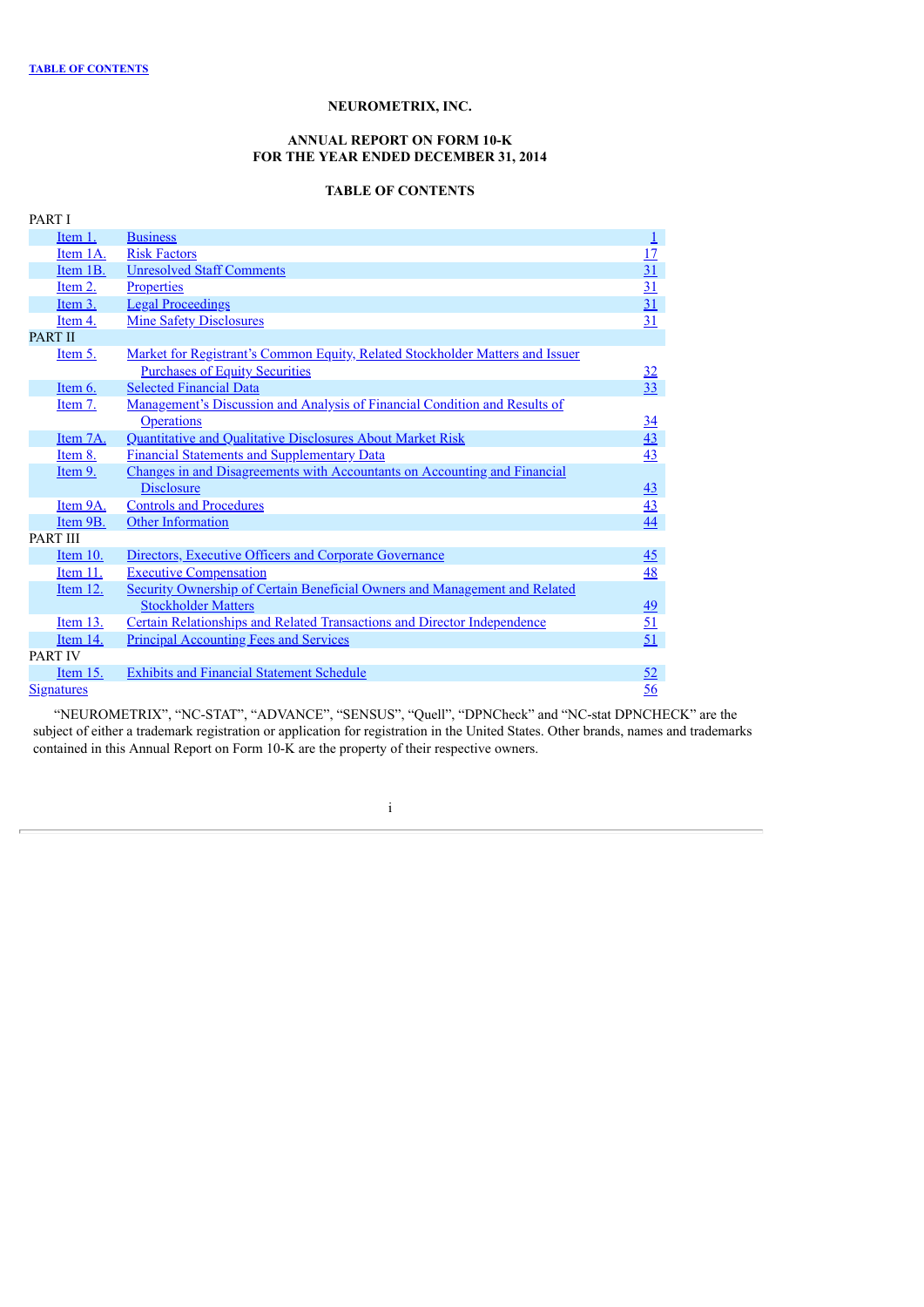### **PART I**

The statements contained in this Annual Report on Form 10-K, including under the section titled "Management's Discussion and Analysis of Financial Condition and Results of Operations" and other sections of this Annual Report, include forward-looking statements within the meaning of Section 27A of the Securities Act of 1933, as amended, and Section 21E of the Securities Exchange Act of 1934, as amended, or the Exchange Act, including, without limitation, statements regarding our or our management's expectations, hopes, beliefs, intentions or strategies regarding the future, such as our estimates regarding anticipated operating losses, future revenues and projected expenses, particularly as they relate to Quell and SENSUS; our future liquidity and our expectations regarding our needs for and ability to raise additional capital; our ability to manage our expenses effectively and raise the funds needed to continue our business; our belief that there are unmet needs in the treatment of chronic pain and our expectations surrounding Quell and our currently marketed products; our expectation that Quell has the potential to be the largest contributor to 2015 revenues of our marketed products; our expected timing and plans to develop and commercialize our products, including our hope to commercially launch Quell in the second quarter of 2015; our belief that controlled, personalized neurostimulation to suppress pain provides an important complement to existing pain medications and treatments and that we are well positioned to make neuro-stimulation widely available to chronic pain sufferers; our ability to execute our goal to build an installed base of active customer accounts and distributors for our marketed products; our plan to conduct Quell clinical studies to support our marketing and business plans and our hope that these studies will support future adoption of both Quell and SENSUS; our ability to obtain and maintain regulatory approval of our existing products and any future products we may develop; regulatory and legislative developments in the United States and foreign countries, including developments related to third-party reimbursement; our expectation that we will continue to manufacture our current marketed products as well as Quell; our belief that our manufacturing relationships minimize our capital investment, provide us with manufacturing expertise, and help control costs; our ability to obtain and maintain intellectual property protection for our products; the successful development of our sales and marketing capabilities; the size and growth of the potential domestic and international markets for our products and our ability to serve those markets; our belief that there are significant opportunities to market Quell outside of the United States and our plan to evaluate additional U.S. retail distribution opportunities after commercial launch of Quell; the rate and degree of market acceptance of any future products, including Quell; our reliance on key scientific management or personnel; and other factors discussed elsewhere in this Annual Report on Form 10-K or any document incorporated by reference herein or therein. The words "believe," "may," "will," "estimate," "continue," "anticipate," "intend," "expect," "plan" and similar expressions may identify forwardlooking statements, but the absence of these words does not mean that a statement is not forward-looking. The forward-looking statements contained in this annual report are based on our current expectations and beliefs concerning future developments and their potential effects on us. There can be no assurance that future developments affecting us will be those that we have anticipated. These forward-looking statements involve a number of risks, uncertainties (some of which are beyond our control) or other assumptions that may cause actual results or performance to be materially different from those expressed or implied by these forward-looking statements. These risks and uncertainties include, but are not limited to, those factors described in the section titled "Risk Factors." Should one or more of these risks or uncertainties materialize, or should any of our assumptions prove incorrect, actual results may vary from those projected in these forward-looking statements. We undertake no obligation to update or revise any forward-looking statements, whether as a result of new information, future events or otherwise, except as may be required under applicable securities laws. Unless the context otherwise requires, all references to "we", "us", the "Company", or "NeuroMetrix" in this Annual Report on Form 10-K refer to NeuroMetrix, Inc.

# <span id="page-3-0"></span>**ITEM 1. BUSINESS**

#### **Our Business-An Overview**

NeuroMetrix is an innovative health-care company that develops wearable medical technology and point-of-care tests that help patients and physicians better manage chronic pain, nerve diseases, and sleep disorders. Our business is fully integrated with inhouse capabilities spanning product development, manufacturing, regulatory affairs and compliance, sales and marketing, and customer support. We derive revenues from the sale of medical devices and after-market consumable products and accessories. Our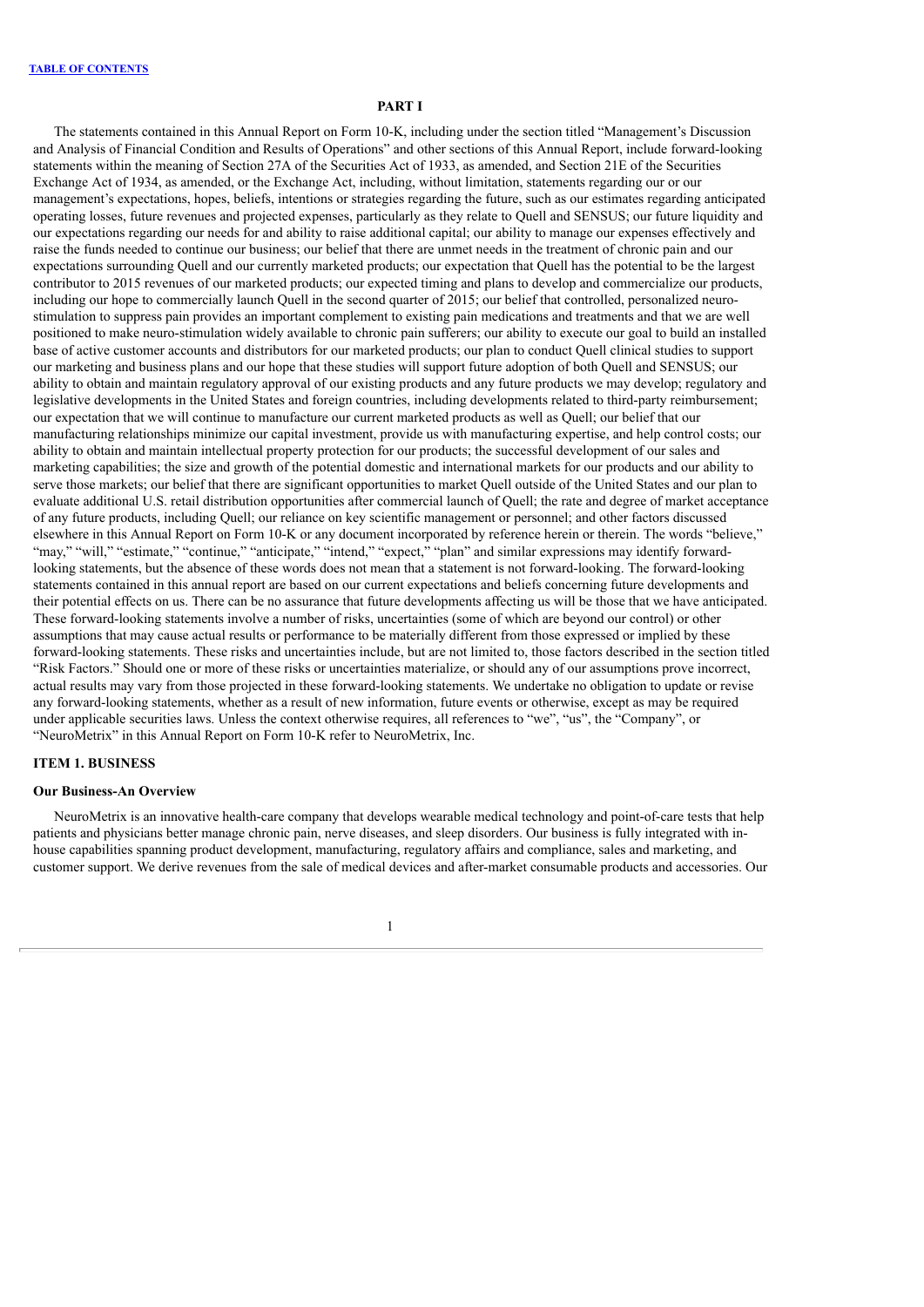products are sold in the United States and selected overseas markets, and are cleared by the U.S. Food and Drug Administration, or FDA, and regulators in foreign jurisdictions where appropriate. We have two principal product lines:

- Wearable neuro-stimulation therapeutic devices
- Point-of-care neuropathy diagnostic tests

Our core expertise in biomedical engineering has been refined over nearly two decades of designing, building and marketing medical devices that stimulate nerves and analyze nerve response for diagnostic and therapeutic purposes. We created the market for point-of-care nerve testing and were first to market with sophisticated, wearable technology for management of chronic pain. We have an experienced management team and Board of Directors. Our Scientific Advisory Board includes internationally recognized experts in diabetes and pain.

Chronic pain is a significant public health problem. It is defined by the National Institutes of Health as any pain lasting more than 12 weeks in contrast to acute pain which is a normal bodily response to injury or trauma. Chronic pain conditions include painful diabetic neuropathy, fibromyalgia, sciatica, musculoskeletal pain, cancer pain and many others. Chronic pain may be triggered by an injury or there may be an ongoing cause such as disease or illness. There may also be no clear cause. Pain signals continue to be transmitted in the nervous system over extended periods of time often leading to other health problems. These can include fatigue, sleep disturbance, decreased appetite, and mood changes which cause difficulty in carrying out important activities and contributing to disability and despair. In general, chronic pain cannot be cured. Treatment of chronic pain is focused on reducing pain and improving function. The goal is effective pain management.

Chronic pain is widespread. It affects over 100 million adults in the United States and more than 1.5 billion people worldwide. Within the US chronic pain population one of the largest segments is patients with neuropathic pain estimated at 25 million persons. A significant subset of these patients is persons with diabetes of which 16% to 25% suffer painful diabetic neuropathy, or PDN, estimated at 6 to 8 million patients. The global market for pain management drugs and devices alone was valued at \$35 billion in 2012. The estimated incremental impact of chronic pain on health care costs in the United States is over \$250 billion per year and lost productivity is estimated to exceed \$300 billion per year.

The most common approach to chronic pain is pain medication. This includes over-the-counter drugs (such as Advil and Motrin), and prescription drugs including anti-convulsants (such as Lyrica and Neurontin) and anti-depressants (such as Cymbalta and Elavil). Topical creams may also be used (such as Zostrix and Bengay). With severe pain, narcotic pain medications may be prescribed (such as codeine, fentanyl, morphine, and oxycodone). The approach to treatment is individualized, drug combinations may be employed, and the results are often hit or miss. Side effects and the potential for addiction are real and the risks are substantial.

Reflecting the difficulty in treating chronic pain, inadequate relief leads 25% to 50% of pain sufferers to turn to the over-thecounter market for supplements or alternatives to prescription pain medications. These include non-prescription medications, topical creams, lotions, electrical stimulators, dietary products, braces, sleeves, pads and other items. In total they account for over \$4 billion in annual spending in the United States on pain relief products.

High frequency nerve stimulation is an established treatment for chronic pain supported by numerous clinical studies demonstrating efficacy. In simplified outline, the mechanism of action involves intensive nerve stimulation to activate the body's central pain inhibition system resulting in widespread analgesia, or pain relief. The nerve stimulation activates brainstem pain centers leading to the release of endogenous opioids that act primarily through the delta opioid receptor to reduce pain signal transmission through the central nervous system. This therapeutic approach is available through deep brain stimulation and through implantable spinal cord stimulation, both of which require surgery and have attendant risks. Non-invasive approaches to neurostimulation (transcutaneous electrical nerve stimulation, or TENS) have achieved limited efficacy in practice due to device limitations, ineffective dosing and low patient compliance.

 $\mathcal{L}$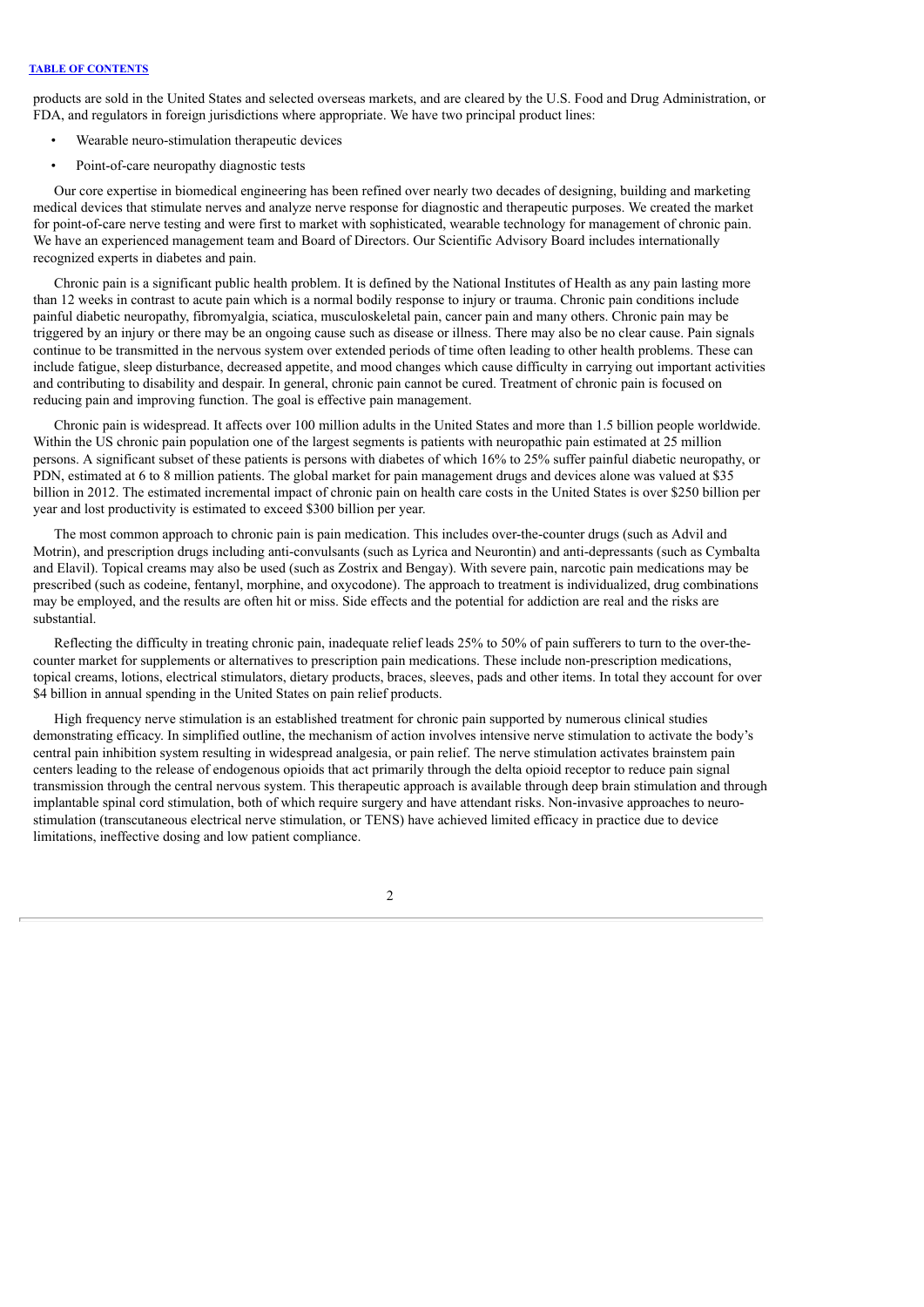### **Our Strategy**

There are large and important unmet medical needs in chronic pain treatment. Prescription pain medications and over-thecounter therapies are often inadequate and can lead to other health issues. We believe that controlled, personalized, neurostimulation to suppress pain provides an important complement to pain medications. As a medical device company with unique experience in designing devices to manage and alter peripheral nerve function, we believe we are well positioned to make neurostimulation widely available to chronic pain sufferers. We have direct experience with neuro-stimulation through our prescription SENSUS wearable pain management device which has been on the market for the past two years.

Our primary objective for 2015 is revenue growth. We expect this to be led by the successful introduction and market adoption of a new over-the-counter analgesic category featuring Quell, our wearable device for pain relief which builds upon the core SENSUS neuro-stimulation technology. We also expect an important contribution to revenue growth from DPNCheck, our rapid, accurate diagnostic test for diabetic peripheral neuropathy, which we previously referred to as NC-stat DPNCheck.

Our key business strategies for 2015 include:

### *Driving Commercial Adoption of Our Proprietary Products.*

- **Quell**, our over-the-counter (OTC) wearable device for pain relief, was unveiled at the January 2015 Consumer Electronics Show (CES). Quell utilizes our proprietary non-invasive neurostimulation technology to provide relief from chronic pain, particularly nerve pain due to diabetes and lower back problems. This advanced wearable device is lightweight and can be worn during the day while active, and at night while sleeping. It has been cleared by the FDA for treatment of chronic pain without a doctor's prescription. Users of the device will also have the option of using their smartphones to automatically track and personalize their pain therapy. Response to Quell at CES and from independent market studies has been positive. We hope to make Quell commercially available in the United States during the second quarter of 2015. Our commercial launch plan involves two distribution channels: a professional channel using a direct sales force to target podiatrists, pain physicians, primary care physicians, and chiropractors who would resell the product, and a direct-to-consumer channel using online marketing and lead generation. During 2016 we plan to evaluate additional US retail distribution opportunities. We believe there are significant opportunities to market Quell outside of the United States, particularly in Western Europe, Japan and China; however, we do not intend to approach those markets until we have established a solid presence in the United States.
- **SENSUS**, our prescription neuro-stimulation therapeutic device for relief of chronic pain, was launched in the first quarter of 2013 and provides the technological foundation for Quell. SENSUS revenues in 2014 and 2013 were approximately \$0.9 million and \$0.2 million, respectively. SENSUS is distributed through durable medical equipment (DME) suppliers who call on pain medicine physicians, neurologists, endocrinologists, podiatrists, and primary care physicians to create awareness among physicians who are challenged with trying to manage chronic pain in their patients. These physicians prescribe SENSUS to their patients who, in turn, have their prescriptions fulfilled by a DME. The DME is also responsible for billing and collection from third party payers such as Medicare and other insurers. This is a high cost distribution channel with tight margins. The DME channel is under pressure from Medicare's competitive bidding initiative. We believe that the US growth opportunity for this prescription neuro-stimulation device is limited and that there are more attractive opportunities in the OTC market.
- **DPNCheck**, our diagnostic test for peripheral neuropathies was made commercially available in the fourth quarter of 2011. DPNCheck revenues for 2014 and 2013 were approximately \$1.8 million and \$1.3 million, respectively. Our US sales efforts focus on Medicare Advantage providers who assume financial responsibility and the associated risks for the health care costs of their patients. We believe that DPNCheck presents an attractive clinical case with early detection of neuropathy allowing for earlier clinical intervention to help mitigate the effects of neuropathy on both patient quality of life and cost of care. Also, the diagnosis and documentation of neuropathy provided by DPNCheck helps clarify the patient health profile which, in turn, may have a direct, positive effect on the Medicare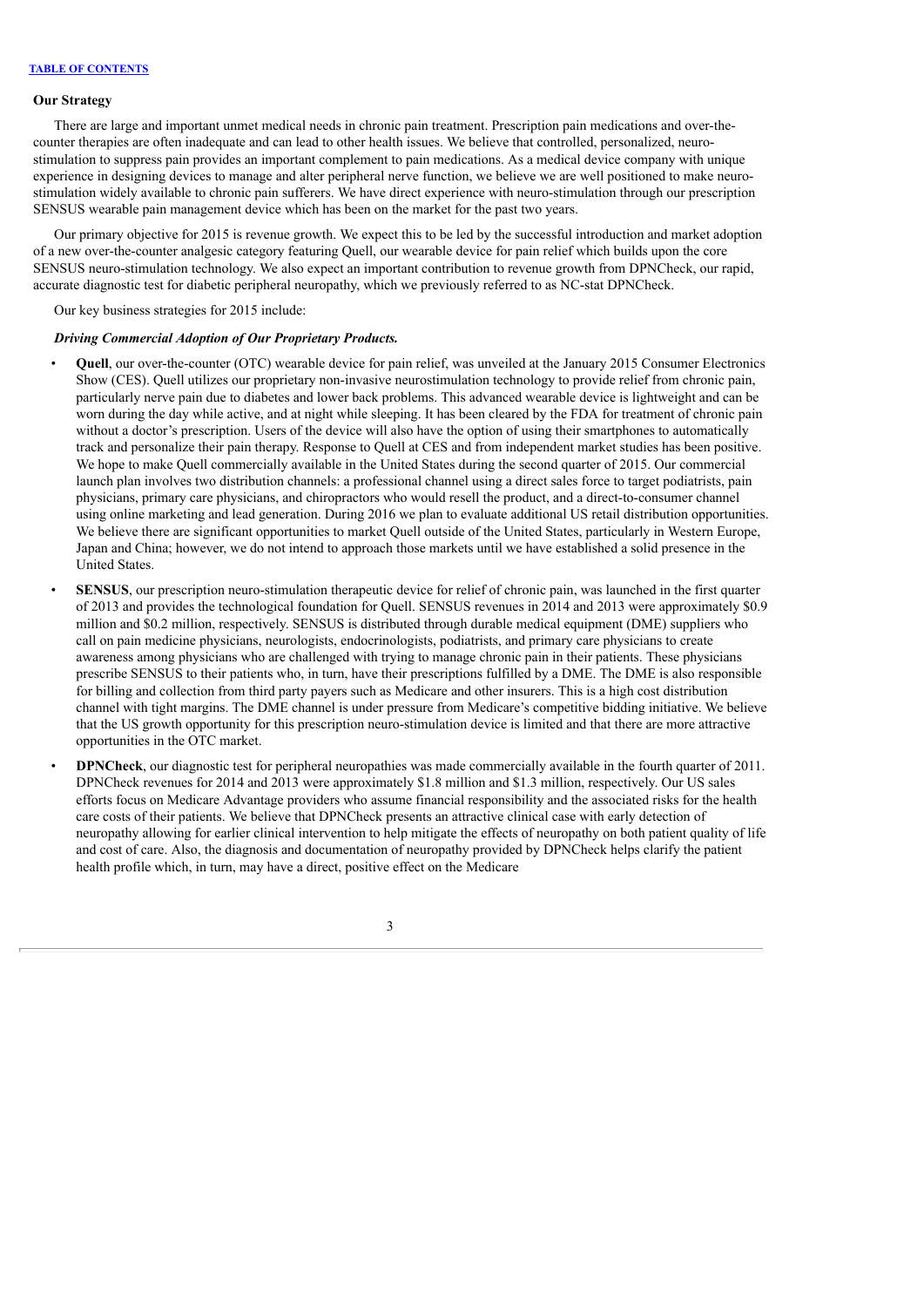Advantage premium received by the provider. We believe that attractive opportunities are developing in Japan where we received regulatory approval and launched DPNCheck with Omron Healthcare in 2014; in China where we are working with Omron Healthcare on the regulatory process; in Mexico where our distributor Scienta Farma recently received regulatory approval and plans to launch in early 2015; and in the Middle East.

*Maintaining a High Level of Research and Development Productivity.* New products commercialized over the past three years made up nearly fifty percent of our 2014 revenues, and we expect them to comprise the majority of our revenues in 2015. During those three years, we brought to market DPNCheck and SENSUS. Our research and development team faces its greatest challenge of the past few years in completing development of the Quell device, smartphone application and electrode in time for commercial launch in the second quarter of 2015. This is our top priority and we believe Quell has the potential to be the largest contributor to 2015 revenues of our marketed products, including SENSUS and DPNCheck.

# **Our Business Model**

Our products consist of a medical device used in conjunction with a consumable electrode or biosensor. Other accessories and consumables are also available to customers. Our goal for these devices is to build an installed base of active customer accounts and distributors that regularly order aftermarket products to meet their needs. We successfully implemented this model when we started our business with the NC-stat system and applied it to subsequent product generations including the ADVANCE system. Our recently developed products, SENSUS and DPNCheck, conform to this model. Quell and other products in our development pipeline are based on the device plus consumables business model.

# **Marketed Products**

# Quell

Quell is a wearable device for relief of chronic pain, such as nerve pain due to diabetes and lower back problems, incorporating our proprietary non-invasive neurostimulation technology. Quell is comprised of (1) an electronic device carried in a neoprene band that is worn on the upper calf and (2) an electrode that attaches to the device and is the interface between the device and the skin. The device is lightweight and can be worn during the day while active, and at night while sleeping. It has been cleared by the FDA for treatment of chronic pain and will be available OTC. Users of the device will have the option of using their smartphones to automatically track and personalize their pain therapy. The device was unveiled at the Consumer Electronics Show in January 2015 and we hope to make it commercially available in the United States during the second quarter of 2015. Our commercial launch plan involves two distribution channels: a professional channel using a direct sales force to target podiatrists, pain physicians, primary care physicians, and chiropractors who would resell the product, and a direct-to-consumer channel using online marketing and lead generation.

# **SENSUS**

The SENSUS pain therapy device is a prescription neurostimulation device based on TENS for relief of chronic, intractable pain. SENSUS, which was commercially launched in the first quarter of 2014, is a convenient and wearable device that offers physicians and their patients a non-narcotic pain relief option as a complement to medications. SENSUS is comprised of: (1) an electronic device with a strap that is worn on the upper calf and (2) an electrode which attaches to the device. We provide prescribing physicians with PC-based software that links to the device via a USB connection, thereby allowing them to download a record of the patient's use of the device. We used our expertise in peripheral nerve stimulation in the development of SENSUS which incorporates several proprietary features for ease of patient use and physician reporting. The SENSUS device and electrodes were cleared by the FDA for commercial distribution. When medically indicated and supported by proper documentation, TENS are generally reimbursed by Medicare and many commercial insurance companies under the DME benefit.

An evidence-based review by the American Academy of Neurology determined that TENS was a useful modality for managing pain associated with DPN. Our assessment of currently available TENS devices indicated that many do not meet the needs of patients due to limitations of the devices and their difficulty to use.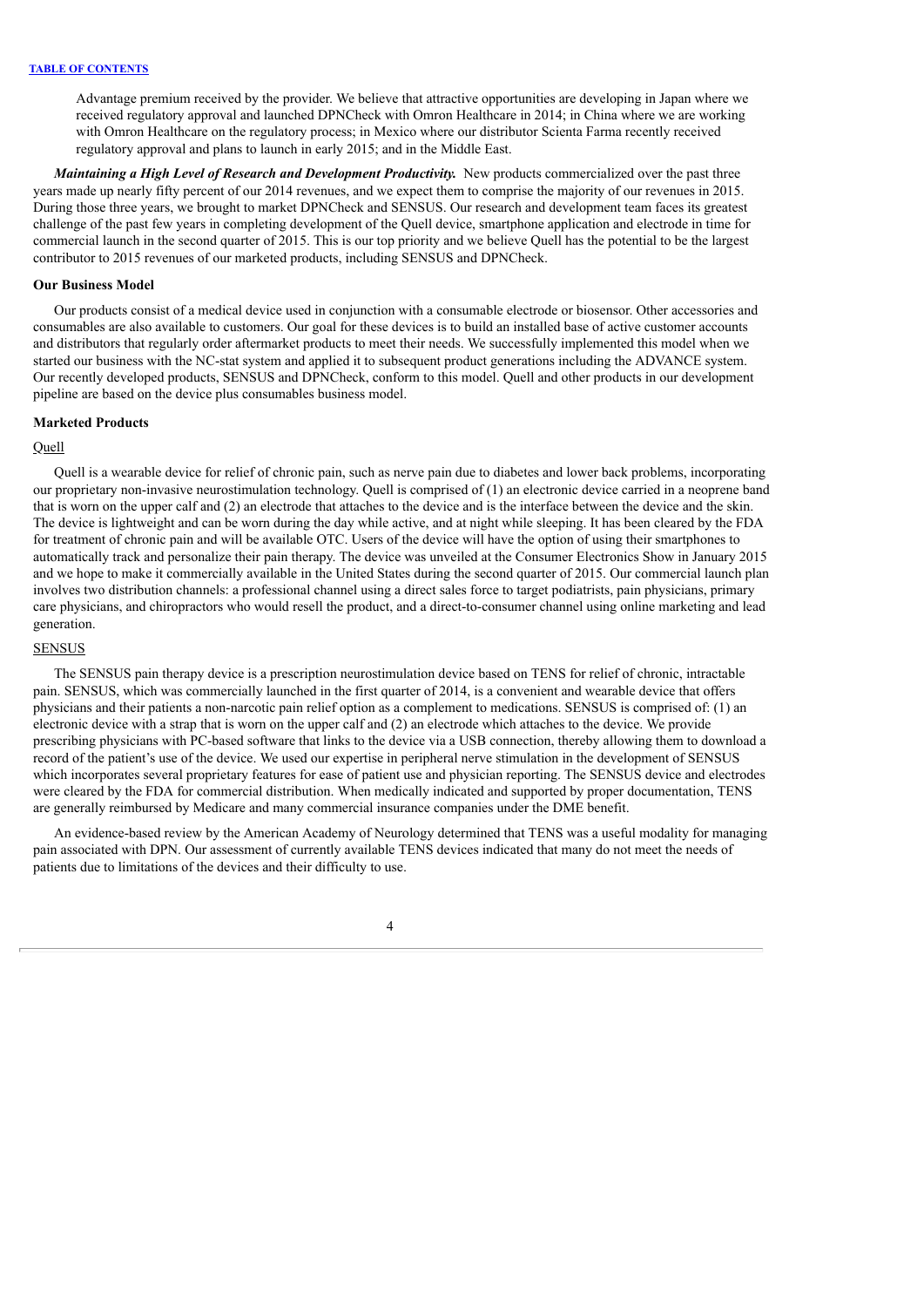### DPNCheck

DPNCheck is a fast, accurate, and quantitative nerve conduction test that is used to evaluate systemic neuropathies such as DPN. It is designed to be used by primary care physicians, endocrinologists, podiatrists and other clinicians at the point-of-care to objectively detect, stage, and monitor DPN. The device measures nerve conduction velocity and response amplitude of the sural nerve, a nerve in the lower leg and ankle. These parameters are widely recognized as sensitive and specific biomarkers of DPN. DPNCheck is comprised of: (1) an electronic hand-held device and (2) a single patient use biosensor. In addition, we provide users with PC-based software that links to the device via a USB connection. This PC software allows physicians to generate reports and manage their sural nerve conduction data.

DPNCheck is a modified version of our previously marketed NC-stat nerve testing device and has the same clinical indications with respect to DPN. The modified device has the same functionality with respect to sural nerve testing as the original device: however, the cost of the electronic hand-held unit and the consumable biosensors has been reduced by approximately 50%. More than 1.8 million patient studies have been performed using our NC-stat technology and there have been approximately 6.4 million nerve tests, including more than 700,000 sural nerve tests. It has been the subject of many published studies, including several studies specifically addressing the accuracy and clinical utility of the device in assessment of DPN.

### ADVANCE System

Our legacy neurodiagnostics business is based on the ADVANCE NCS/EMG System, or the ADVANCE System, which is a comprehensive platform for the performance of traditional nerve conduction studies and invasive electromyography procedures. The ADVANCE System is comprised of: (1) the ADVANCE device and related modules, (2) various types of electrodes and needles, and (3) a communication hub that enables the physician's office to network their device to their personal computers and our servers for data archiving, report generation, and other network services. The ADVANCE System is most commonly used with proprietary nerve specific electrode arrays. These electrode arrays combine multiple individual electrodes and embedded microelectronic components into a single patient-use disposable unit. We currently market seven different nerve-specific electrode arrays.

Historically, the ADVANCE System has been marketed to a broad range of physician specialties including neurologists, orthopedic surgeons, primary care physicians, and endocrinologists, and utilized for a variety of different clinical indications including assessment of carpal tunnel syndrome, or CTS, low back and leg pain, and DPN. It is most commonly used in the assessment of CTS. Numerous papers have been published on the use of this technology in this clinical application.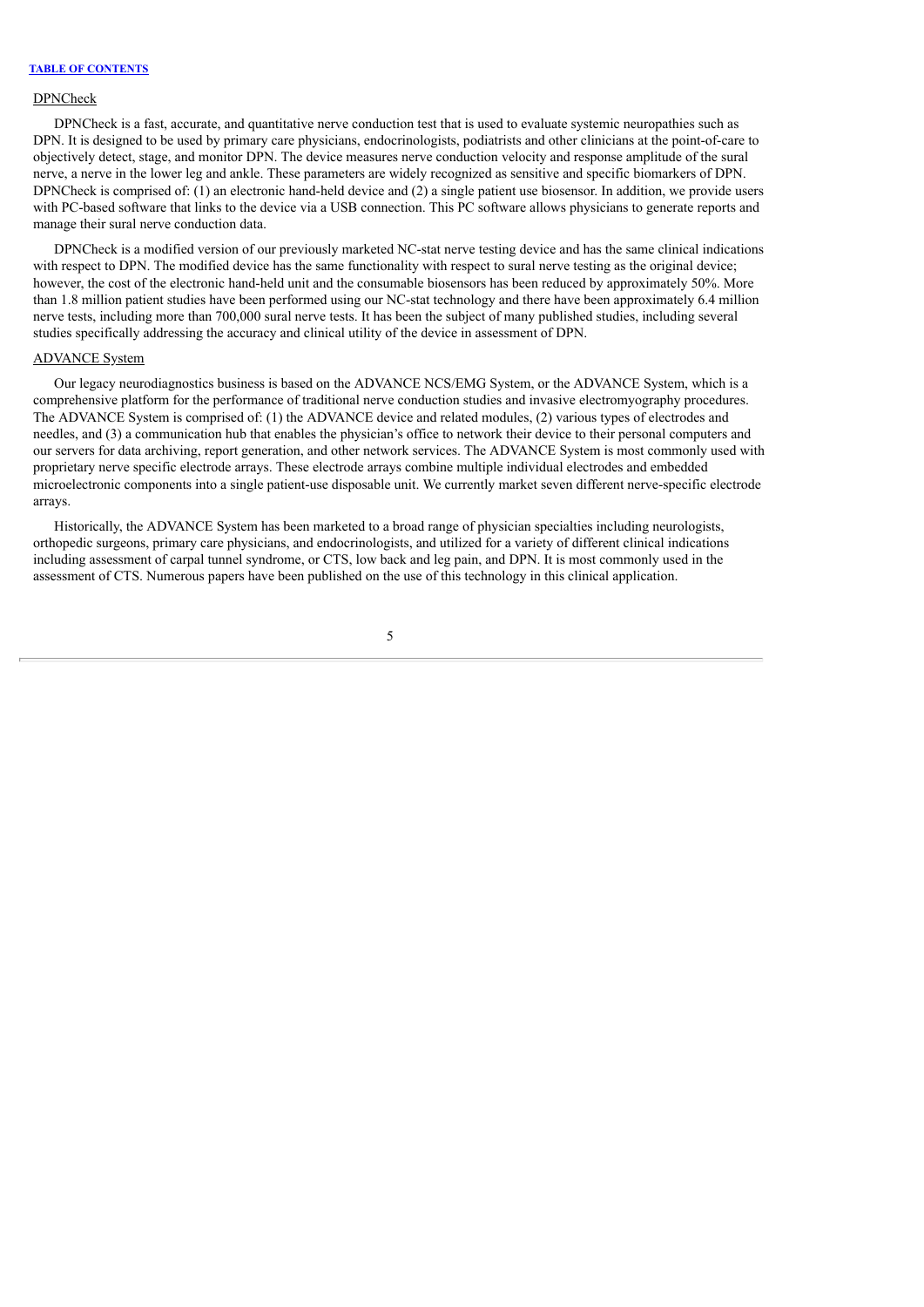The following chart summarizes our previously marketed products and currently marketed products.

| Product         | <b>Time on Market</b>                   | <b>Technology</b>                                        | <b>Primary Clinical Indications</b>                                                              | <b>No. Patients</b><br><b>Tested/Treated</b> |
|-----------------|-----------------------------------------|----------------------------------------------------------|--------------------------------------------------------------------------------------------------|----------------------------------------------|
| $NC$ -stat $*$  | $Q2$ 1999 – Q3 2010                     | Nerve Conduction                                         | Diagnosis and evaluation of<br>CTS, low back pain,<br>peripheral neuropathies<br>(including DPN) |                                              |
|                 |                                         |                                                          |                                                                                                  | > 1,800,000                                  |
|                 |                                         |                                                          |                                                                                                  | (NC-stac and<br>Advance)                     |
| <b>ADVANCE</b>  | $Q2\,2008$ – present                    | Nerve Conduction<br><b>Invasive Needle</b><br>EMG        | Diagnosis and evaluation of<br>CTS, low back pain,<br>peripheral neuropathies<br>(including DPN) |                                              |
| <b>DPNCheck</b> | $Q4\ 2011$ – present                    | Nerve Conduction                                         | Diagnosis and evaluation of $>$ 300,000<br>peripheral neuropathies,<br>such as DPN               |                                              |
| <b>SENSUS</b>   | $Q1 2013$ – present                     | Transcutaneous<br><b>Electrical Nerve</b><br>Stimulation | Relief for chronic.<br>intractable pain, such as<br><b>PDN</b>                                   | > 7,000                                      |
| Quell           | Launch planned -<br>O <sub>2</sub> 2015 | Transcutaneous<br><b>Electrical Nerve</b><br>Stimulation | Relief for chronic,<br>intractable pain                                                          | Not yet<br>applicable                        |

Support was discontinued in the first quarter of 2012.

### **Customers**

Our customers include physicians, clinics, hospitals, managed care organizations, retail health businesses, independent distributors in the United States and abroad, and durable medical equipment (DME) suppliers. With the launch of Quell planned for the second quarter of 2015 we expect our customers will expand to include patients who will purchase the device directly from us. SENSUS was launched in early 2013 and is sold to DME suppliers who, in turn, distribute the product along with consumables directly to patients. SENSUS customers purchased approximately 5,800 devices during 2014 and 1,300 devices during 2013. DPNCheck shipments commenced in late 2011 and approximately 2,200 devices had been placed with customers through December 31, 2014. These customers include managed care organizations, retail health businesses, endocrinologists, podiatrists and primary care physicians. As of December 31, 2014, we had an installed base of approximately 610 active customers using our ADVANCE System. These customers include primary care, internal medicine, orthopedic and hand surgeons, pain medicine physicians, neurologists, physical medicine and rehabilitation, or PM&R, physicians, and neurosurgeons. At December 31, 2014, one customer accounted for 30% of accounts receivable and more than 10% of revenue. For the years ended December 31, 2013 and 2012 no single customer accounted for more than 10% of revenue.

### **Geographic Information**

Substantially all of our assets, revenues, and expenses for 2014, 2013, and 2012 were located at or derived from operations in the United States. In addition, we have had sales through distributors in Europe, Asia, the Middle East and various regions. During 2014, 2013, and 2012, international revenues accounted for approximately 19%, 16%, and 7%, respectively, of our total revenues.

### **Sales, Marketing, and Distribution**

We plan to begin commercial shipments of Quell in the United States during the second quarter of 2015. Our launch plan involves two distribution channels: a professional channel using a direct sales force to target podiatrists, pain physicians, primary care physicians, and chiropractors who would resell the product, and a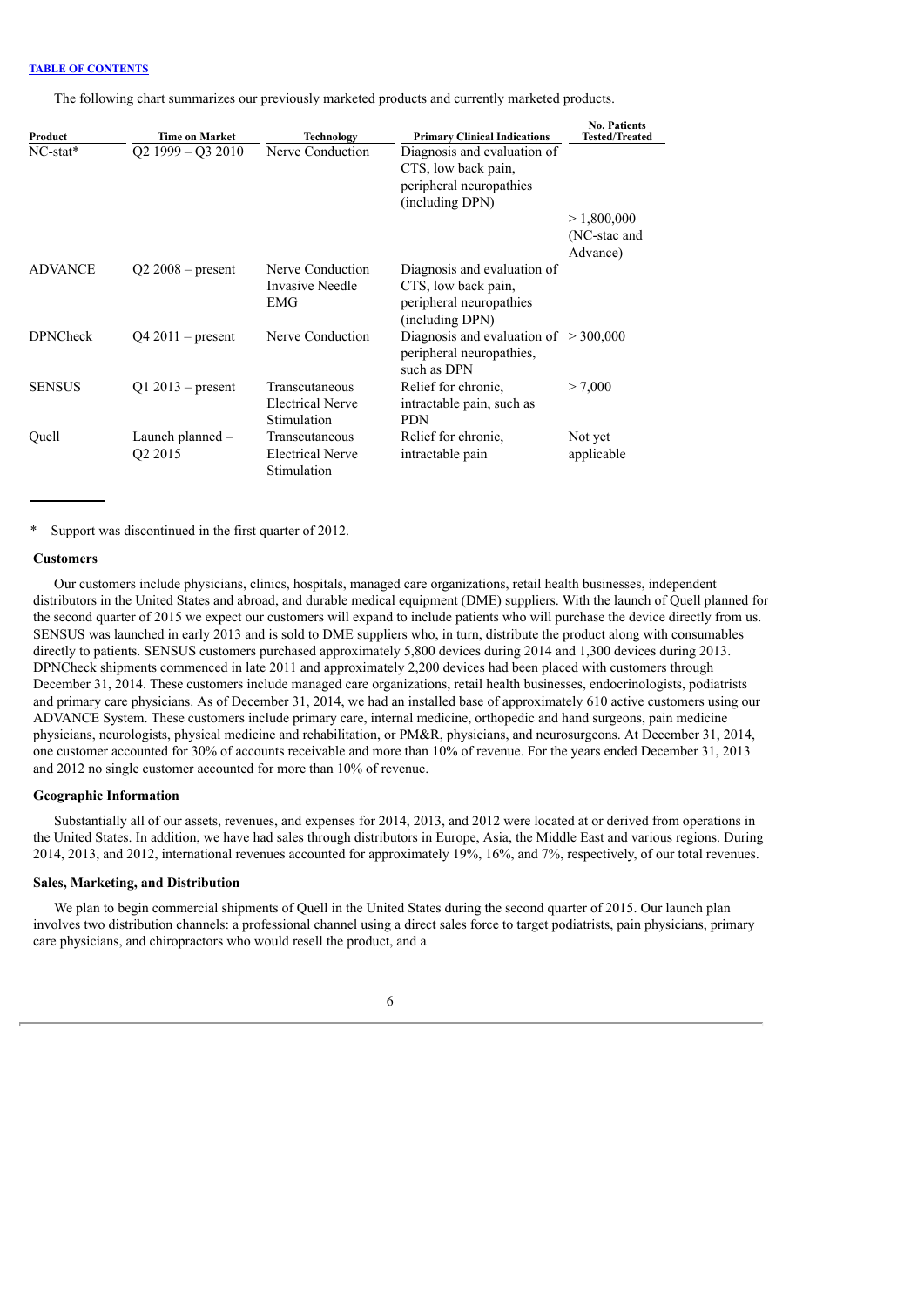direct-to-consumer channel using online marketing and lead generation. Marketing for Quell is led by our Senior Vice President and General Manager Consumer with support from marketing staff and supplemented by outside consultants. We believe there are opportunities for Quell outside the United States, particularly in Western Europe, Japan and China; however, we do not plan to address those markets until we have established a solid presence in the United States.

SENSUS is sold through a combination of national and regional DME suppliers whose sales representatives call on endocrinologists, podiatrists, and primary care physicians that are challenged with trying to manage chronic pain in their patients, including patients with painful diabetic neuropathy. The efforts of DME suppliers are coordinated from our corporate office.

Our US sales efforts for DPNCheck are focused on managed care, and specifically Medicare Advantage providers and patient screening services, which we believe represents the most attractive market opportunity. We believe that attractive opportunities are developing in Japan where we received regulatory approval and launched DPNCheck with Omron Healthcare in 2014; in China where we are working with Omron Healthcare on the regulatory process; in Mexico where our distributor Scienta Farma recently received regulatory approval and plans to launch in early 2015; and in the Middle East.

Our installed base of ADVANCE accounts is supported by our customer service department. We are not actively pursuing new ADVANCE customers. Interest expressed in new ADVANCE systems by potential customers is handled by our customer service department and our marketing department. Internationally, ADVANCE sales and account support is handled by our network of independent distributors.

Our marketing support for SENSUS, NC-stat DPNCheck and ADVANCE is provided by our Senior Vice President of Commercial Operations and staff in our corporate office.

We invest significant effort and expense in technical, clinical, and business practices training for our commercial operations team, marketing staff and independent sales representatives. We also require attendance at periodic sales and product training programs. Promotion and sales of medical devices are highly regulated not only by the FDA, but also by the U.S. Centers for Medicare and Medicaid Services, or CMS, and the Office of Inspector General, or OIG, and, outside the United States, by other international bodies, and are subject to federal and state fraud and abuse enforcement activities. See "— FDA and other Governmental Regulation" below.

# **Manufacturing and Supply**

We perform final assembly and servicing of our SENSUS and DPNCheck devices at our corporate headquarters facility and also intend to perform final assembly and servicing for Quell at this location. We rely on an outside contractor for the manufacture and servicing of our ADVANCE device and also for the components that we use in manufacturing SENSUS and DPNCheck. We rely on outside contractors for the manufacture of our consumable biosensor/electrodes. With the exception of the biosensors for use with our DPNCheck devices which we acquire from two manufacturers, we do not currently maintain alternative manufacturing sources for our SENSUS, DPNCheck or ADVANCE devices, communication hubs, biosensors/electrodes, or any other finished goods products. In outsourcing, we target companies that meet FDA, International Organization for Standardization, or ISO, and other quality standards supported by internal policies and procedures. Supplier performance is maintained and managed through a corrective action program ensuring all product requirements are met or exceeded. Following the receipt of products or product components from our third-party manufacturers, we conduct the necessary inspection, final assembly, packaging, and labeling at our corporate headquarters facility. We believe these manufacturing relationships minimize our capital investment, provide us with manufacturing expertise, and help control costs.

Sunburst EMS, Inc., or Sunburst, has been manufacturing our NC-stat devices since November 2005. We entered into a supply agreement with Sunburst during 2006 for the manufacturing and supply of our neurodiagnostic devices. Sunburst manufactures the current generation of our ADVANCE device as well as the DPNCheck and SENSUS subassemblies at a facility in Massachusetts.

Polymer Flexible Circuits, Inc., or Parlex, has been manufacturing our nerve specific electrodes since early 1999. In August 2006 we entered into a manufacturing and supply agreement with Parlex pursuant to which Parlex will manufacture and supply to us, and we will purchase from Parlex, at agreed upon prices per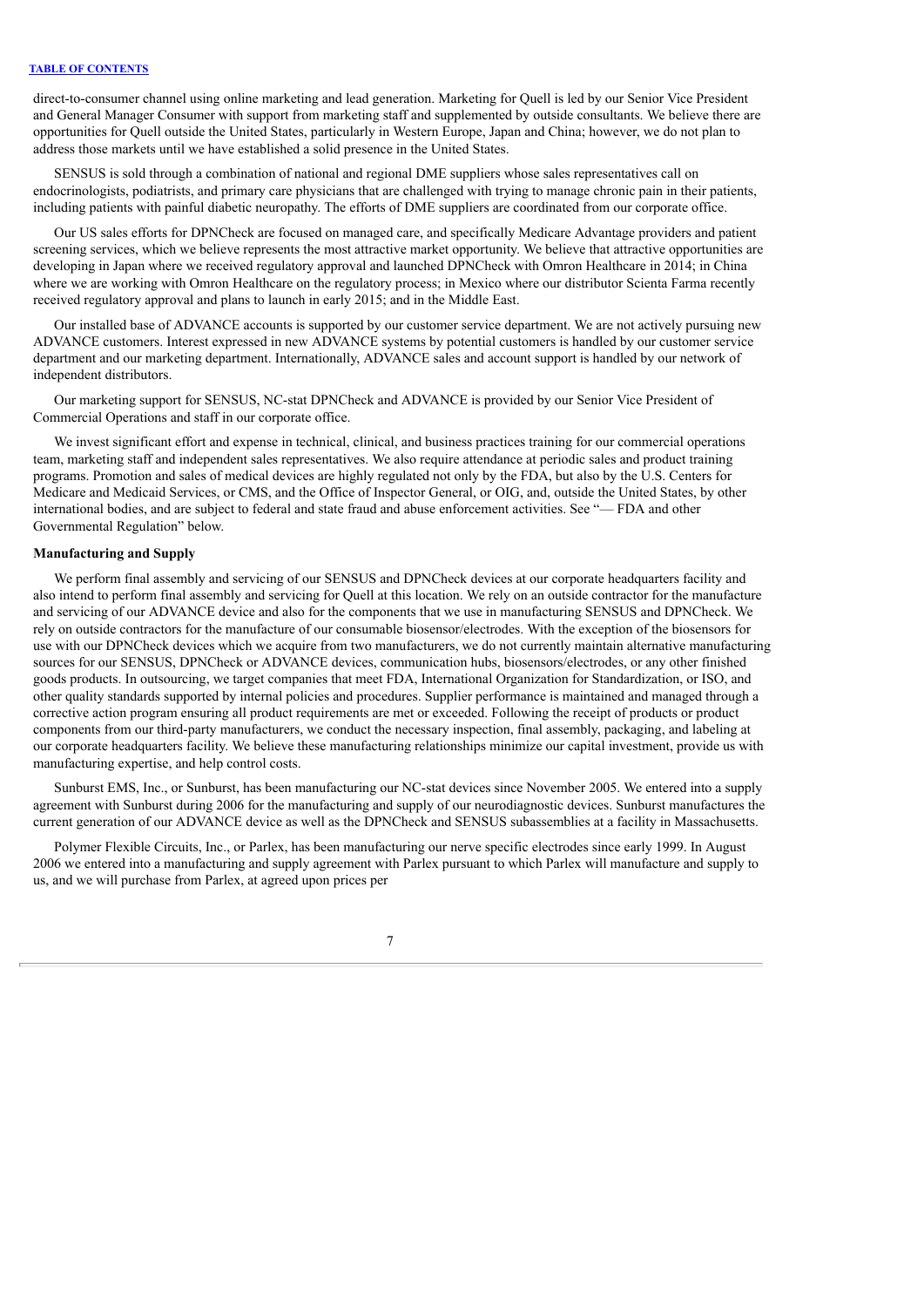unit, our requirements of nerve conduction testing electrodes for resale in the United States. Under the agreement, Parlex has agreed not to manufacture electrodes to be used to measure nerve conduction for any other company during the term of the agreement and, in some cases, for a period of one year thereafter. This agreement will continue indefinitely until terminated by either party upon not less than 18 months prior written notice to the other party. Parlex manufactures our electrodes at a facility in Massachusetts and also has the ability to perform certain manufacturing steps for our electrodes at a second site located in the United Kingdom.

Katecho, Inc., or Katecho, a full service original equipment manufacturer, or OEM, specializing in medical and cosmetic devices, manufactures biosensors for use with our DPNCheck devices and electrodes for use with our SENSUS devices, and will manufacture electrodes for use with Quell, under normal commercial terms contained in our purchase orders. Katecho manufactures electrodes at its facility in Iowa.

We and our third-party manufacturers are registered with the FDA and subject to compliance with FDA quality system regulations. We are also ISO registered and undergo frequent quality system audits by European agencies. Our ADVANCE System and DPNCheck are cleared for marketing within the United States, Canada, and the European Union. In addition, our neurostimulation systems, SENSUS and Quell, are cleared for marketing in the United States. Our facility is subject to periodic inspections by regulatory authorities, and may undergo compliance inspections conducted by the FDA and corresponding state agencies. As a registered device manufacturer, we will undergo regularly scheduled FDA quality system inspections. However, additional FDA inspections may occur if deemed necessary by the FDA.

## **Research and Development**

We believe that we have research and development (R&D) capability that is unique to the industry with nearly two decades of experience in developing diagnostic and therapeutic devices involving the stimulation and measurement of nerve signals for clinical purposes. This group has extensive experience in neurophysiology, biomedical instrumentation, signal processing, biomedical sensors, and information systems. R&D works closely with our marketing group and customers to design products that are focused on improving clinical outcomes. The team consists of 10 people including two who hold M.D. degrees and three who hold Ph.D. degrees. It includes the extensive involvement of our founder and Chief Executive Officer who holds both M.D. and Ph.D. degrees and who also coordinates the clinical programs that we support.

R&D efforts currently encompass the following areas:

- *Development of Quell.* This wearable device for pain relief utilizes our proprietary non-invasive neurostimulation technology to provide relief from chronic pain, particularly nerve pain such as due to diabetes and lower back problems. It is lightweight and can be worn during the day while active, and at night while sleeping. It has been cleared by the FDA for treatment of chronic pain without a doctor's prescription and will be available OTC. Users of the device will have the option of using their smartphone to automatically track and personalize their pain therapy. Quell development is the primary focus of our R&D group. This spans completing Quell development for commercial shipments in the second quarter of 2015, initiation of work on a second generation product and enhanced controls on proprietary electrodes, and development of new clinical indications.
- *Support of DPNCheck.* We recently launched DPNCheck, our quantitative nerve conduction test for peripheral neuropathies, in the Japan market. DPNCheck is in the midst of regulatory review in China. The characteristics of these markets often require device modification for local acceptance. We are collaborating with Omron Healthcare in Asia for DPNCheck and anticipate continuing engineering support requirements.
- *Support clinical studies that employ our products.* We presently are involved in eight studies that use DPNCheck in the evaluation of neuropathy in persons with diabetes under various study conditions. We are planning Quell clinical studies to support our marketing and business plans. These studies will be designed to expand the clinical foundation for use of DPNCheck and Quell which, in turn, should support future adoption of these products.

Research and development expenses were approximately \$4.1 million, \$3.4 million, and \$3.5 million for 2014, 2013, and 2012, respectively.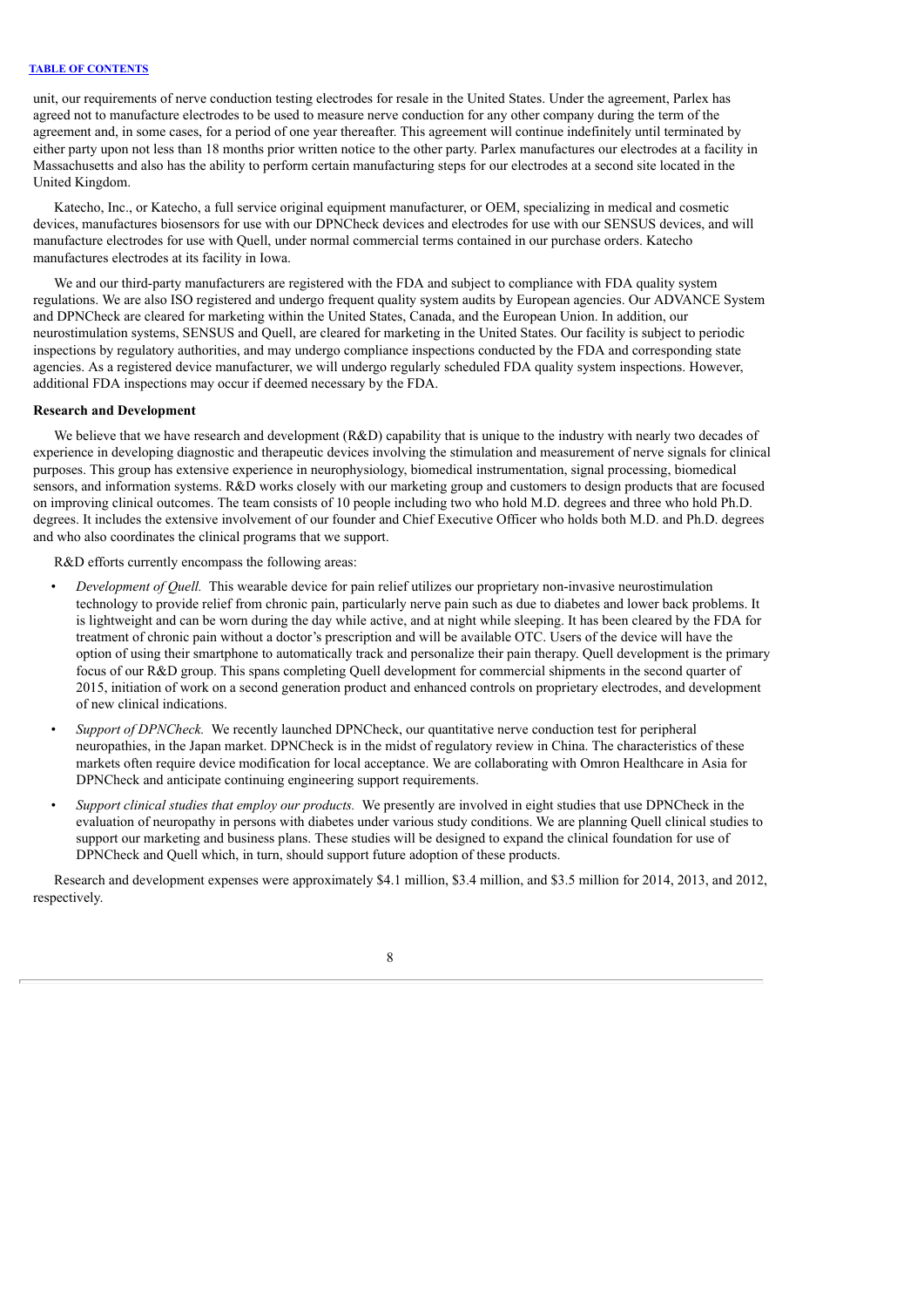#### **Clinical Programs**

We maintain a clinical program under the direction of our Chief Executive Officer. This may from time-to-time be comprised of internal, collaborative, and external clinical studies. Internal clinical studies are designed and implemented directly by us for the purposes of product design and early clinical validation. Collaborative studies are conducted together with leading researchers around the world to provide clinical validation and to explore the clinical utility of our products. External studies are entirely independent of us, although in many cases the researchers request unrestricted grants for financial and/or material support, such as for devices and consumables. External studies may examine the clinical performance and utility of our products or our products may be used as outcomes measures.

We actively seek to publish our clinical study results in leading peer-reviewed journals while also encouraging our clinical collaborators and clinical study grant recipients to do the same.

Following is a list of external studies involving the use of our products which are currently underway.

| <b>Institution</b>                  | <b>Initiated</b> | <b>Study Focus</b>               | Product         | <b>Duration</b> | <b>Subjects</b> |  |
|-------------------------------------|------------------|----------------------------------|-----------------|-----------------|-----------------|--|
| Ipswich Diabetes Centre,            | 2011             | Evaluation of small fiber        | <b>DPNCheck</b> | 4 years         | 400             |  |
| Ipswich Hospital (UK)               |                  | neuropathy in patients with      |                 |                 |                 |  |
|                                     |                  | diabetes                         |                 |                 |                 |  |
| Royal Hallamshire Hospital,         | 2012             | Evaluation of DPN based on       | <b>DPNCheck</b> | 3 years         | 100             |  |
| University of Sheffield (UK)        |                  | severity of diabetes             |                 |                 |                 |  |
| Royal Hallanshire Hospital          | 2014             | One Stop Screening               | DPN Check       | 2 years         | 1,000           |  |
| University of Sheffield (UK)        |                  | Service (OPSS) study             |                 |                 |                 |  |
| Joslin Diabetes Center              | 2012             | Effect of weight loss on DPN     | <b>DPNCheck</b> | 3 years         | 50              |  |
| Institute for Clinical Diabetology, | 2012             | Assessment of DPN in newly       | <b>DPNCheck</b> | 3 year          | 400             |  |
| Heinrich Heine University           |                  | diagnosed Type 2 diabetes        |                 |                 |                 |  |
|                                     |                  | patients                         |                 |                 |                 |  |
| Institute for Clinical Diabetology, | 2013             | Assessment of DPN in an          | <b>DPNCheck</b> | 2 years         | 700             |  |
| Heinrich Heine University           |                  | elderly population               |                 |                 |                 |  |
| <b>First Vitals Health</b>          | 2013             | Effect of aggressive             | <b>DPNCheck</b> | 3 years         | 600             |  |
|                                     |                  | intervention on foot disease for |                 |                 |                 |  |
|                                     |                  | high risk patients               |                 |                 |                 |  |
| Mass General Hospital               | 2014             | SENSUS efficacy in patients      | <b>SENSUS</b>   | 1 year          | 9               |  |
|                                     |                  | with restless leg syndrome       |                 |                 |                 |  |

# **Competition**

We believe there is no direct competition to our neurostimulation devices, Quell and SENSUS, for the treatment of chronic pain. The most common approach to chronic pain is pain medication. This includes over-the-counter drugs (such as Advil and Motrin), and prescription drugs including anti-convulsants (such as Lyrica and Neurontin) and anti-depressants (such as Cymbalta and Elavil). Topical creams may also be used (such as Zostrix and Bengay). With severe pain, narcotic pain medications may be prescribed (such as codeine, fentanyl, morphine, and oxycodone). The approach to treatment is individualized, drug combinations may be employed, and the results are often hit or miss. Side effects and the potential for addiction are real and the risks are substantial.

Reflecting the difficulty in treating chronic pain, inadequate relief leads many pain sufferers to turn to the over-the-counter market for supplements or alternatives to prescription pain medications. These include non-prescription medications, topical creams, lotions, electrical stimulators, dietary products, braces, sleeves, pads and other items. In total they account for over \$4 billion in annual spending in the United States on pain relief products.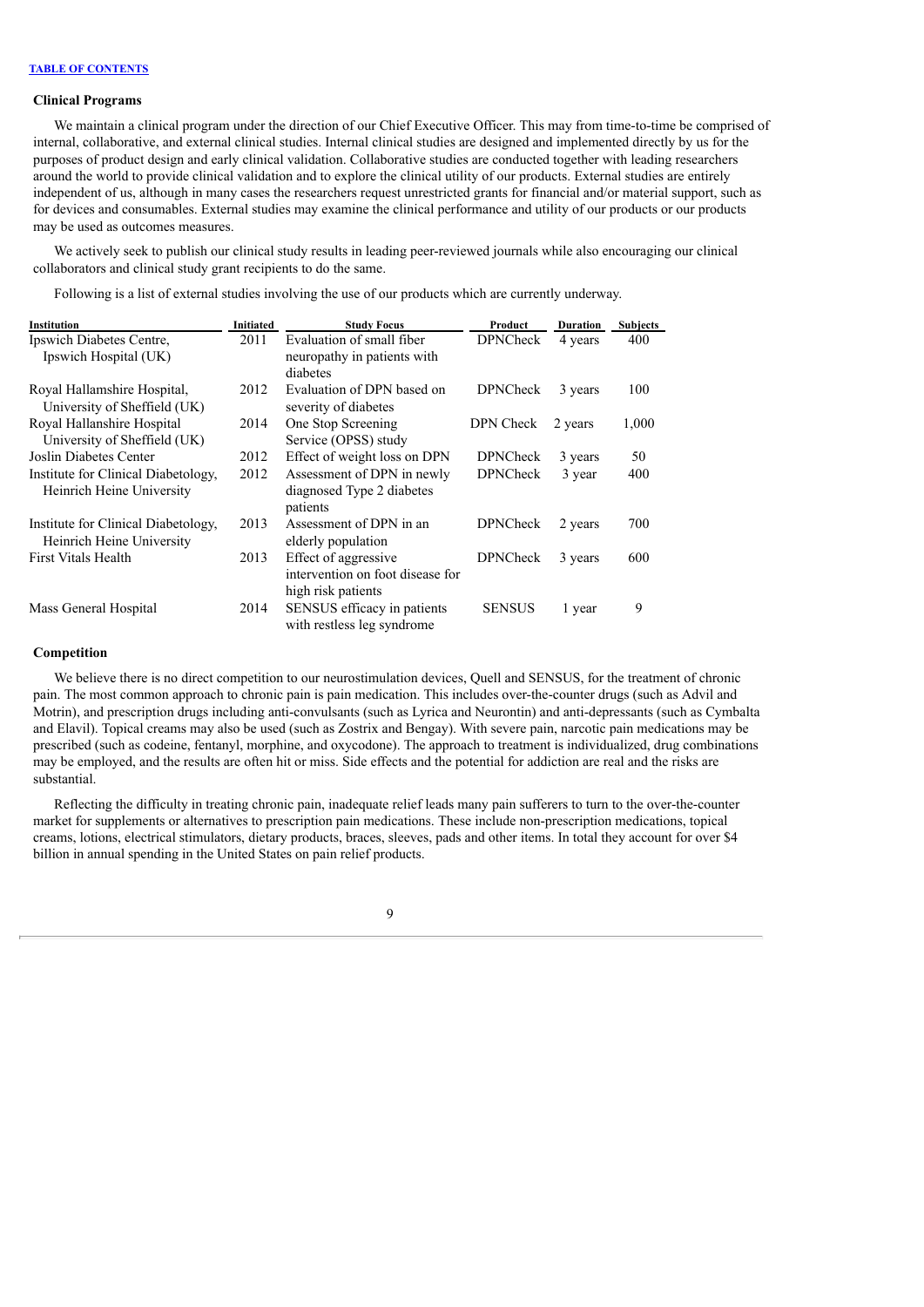High frequency nerve stimulation is an established treatment for chronic pain supported by numerous clinical studies demonstrating efficacy. In simplified outline, the mechanism of action involves intensive nerve stimulation to activate the body's central pain inhibition system resulting in systemic analgesia, or pain relief. The nerve stimulation activates brainstem pain centers leading to the release of endogenous opioids that act primarily through the delta opioid receptor to reduce pain signal transmission through the central nervous system. This therapeutic approach is available through deep brain stimulation and through implantable spinal cord stimulation, both of which require surgery and have attendant risks. Non-invasive approaches to neuro-stimulation (transcutaneous electrical nerve stimulation, or TENS) have achieved limited efficacy in practice due to device limitations, ineffective dosing and low patient compliance. We believe that Quell and SENSUS clinical and market claims covering chronic pain and sleep, technical characteristics of high power and automation, and the digital health integration characteristics (Quell), place our products in a unique neurostimulation category. There are numerous manufacturers of transcutaneous electrical nerve stimulation devices. We believe that the largest such company is Empi, Inc. which is part of DJO Incorporated.

We believe that DPNCheck is currently the only objective and standardized test for DPN widely available at the point-of-care. The American Diabetes Association, or ADA, and other organizations recommend at least annual evaluation of all people with diabetes for DPN. Due to cost and availability, this screen is typically performed with a simple (5.07/10g) monofilament. This subjective method identifies late stage neuropathy where intervention is generally limited to foot care. Experts in the field have indicated that there is a large unmet need for a practical, objective, and sensitive test for diabetic neuropathy that can be widely deployed in the regular care of all people with diabetes. Monofilaments (5.07/10g) are a commodity sold by a number of medical supply companies.

There are several companies that sell neurodiagnostic devices that compete with our ADVANCE System. These companies include Cadwell Laboratories, Inc. and Natus Medical Incorporated. Natus Medical Incorporated has substantially greater financial resources than we do. Natus Medical Incorporated and Cadwell Laboratories, Inc. have established reputations as having effective worldwide distribution channels for medical instruments to neurologists and PM&R physicians.

### **Intellectual Property**

We rely on a combination of patents, trademarks, copyrights, trade secrets, and other intellectual property laws, nondisclosure agreements and other measures to protect our proprietary technology, intellectual property rights, and know-how. We hold issued utility patents covering a number of important aspects of our Quell, SENSUS, DPNCheck and ADVANCE products. We believe that in order to have a competitive advantage, we must develop and maintain the proprietary aspects of our technologies. We also require our employees, consultants and advisors, whom we expect to work on our products, to agree to disclose and assign to us all inventions conceived, developed using our property, or which relate to our business. Despite any measures taken to protect our intellectual property, unauthorized parties may attempt to copy aspects of our products or to obtain and use information that we regard as proprietary.

#### *Patents*

As of December 31, 2014, we had 39 issued U.S. patents, two issued foreign patents, and 29 pending patent applications, including 13 U.S. applications, two international PCT applications, and 14 foreign national applications. We have filed two utility patent applications for DPNCheck and five utility patent applications related to SENSUS and Quell product lines.

Our issued design patents begin to expire in 2015, and our issued utility patents begin to expire in 2017. In particular, seven of our issued U.S. utility patents covering various aspects of our current products will expire on the same date in 2017. Although the patent protection for material aspects of our products covered by the claims of the patents will be lost at that time, we have additional patents and patent applications directed to other novel inventions that will have patent terms extending beyond 2017.

The medical device industry is characterized by the existence of a large number of patents and frequent litigation based on allegations of patent infringement. Patent litigation can involve complex factual and legal questions, and its outcome is uncertain. Any claim relating to infringement of patents that is successfully asserted against us may require us to pay substantial damages. Even if we were to prevail, any litigation could be costly and time-consuming and would divert the attention of our management and key personnel from our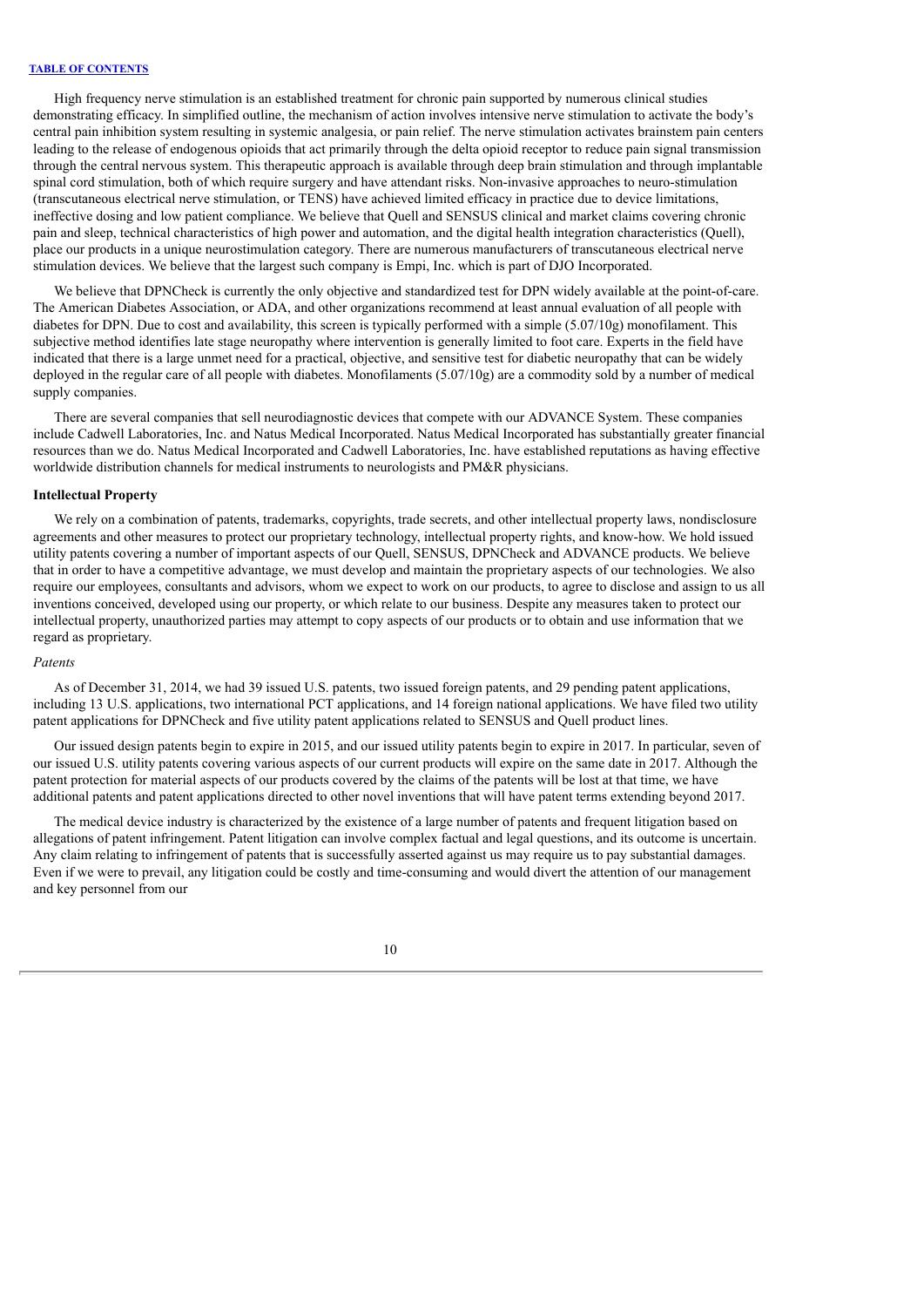business operations. Our success will also depend in part on our not infringing patents issued to others, including our competitors and potential competitors. If our products are found to infringe the patents of others, our development, manufacture, and sale of these potential products could be severely restricted or prohibited. In addition, our competitors may independently develop similar technologies. Because of the importance of our patent portfolio to our business, we may lose market share to our competitors if we fail to protect our intellectual property rights.

A patent infringement suit brought against us may force us or any strategic partners or licensees to stop or delay developing, manufacturing, or selling potential products that are claimed to infringe a third-party's intellectual property, unless that party grants us rights to use its intellectual property. In such cases, we may be required to obtain licenses to patents or proprietary rights of others in order to continue to commercialize our products. However, we may not be able to obtain any licenses required under any patents or proprietary rights of third parties on acceptable terms, or at all. Even if we were able to obtain rights to the third-party's intellectual property, these rights may be non-exclusive, thereby giving our competitors access to the same intellectual property. Ultimately, we may be unable to commercialize some of our potential products or may have to cease some of our business operations as a result of patent infringement claims, which could severely harm our business.

# *Trademarks*

We hold domestic registrations for the marks NEUROMETRIX, NC-stat, DPNCheck, and SENSUS. We use a trademark for ADVANCE, NC-stat DPNCheck, Quell, and OptiTherapy. We hold certain foreign trademark registrations for the marks NEUROMETRIX, NC-stat, and SENSUS.

### **Third-Party Reimbursement**

Procedures performed with our neurodiagnostic medical devices including ADVANCE and DPNCheck may be paid for by third-party payers, including government health programs, such as Medicare, and private insurance and managed care organizations. The 2015 Physicians Fee Schedule published by CMS includes CPT 95905 for nerve conduction studies performed with pre-configured electrode arrays such as are used with the DPNCheck device and the ADVANCE System.

We believe that physicians are generally receiving reimbursement under CPT 95905 from Medicare for nerve conduction studies performed for carpal tunnel syndrome using pre-configured electrode arrays that meet the medical necessity requirements in their local Medicare region but that commercial insurers are generally not providing reimbursement. Reimbursement by third-party payers is an important element of success for medical device companies. We do not foresee a significant near-term improvement in reimbursement for procedures performed with ADVANCE and DPNCheck.

In the United States, some insured individuals are receiving their medical care through managed care programs which monitor and often require pre-approval of the services that a member will receive. Some managed care programs are paying their providers on a per capita basis a predetermined annual payment per member which puts the providers at financial risk for the services provided to their members. This is generally the case under Medicare Advantage where contracting insurers receive a monthly capitated fee from CMS to provide all necessary medical care to participating members. These capitated fees are adjusted under CMS's risk-adjustment model which uses health status indicators, or risk scores, to ensure the adequacy of payment. Members with higher risk codes generally require more healthcare resources than those with lower risk codes. In turn, the insurer fully absorbs the risk of patient health care costs. Insurers may share a portion of the risk with provider organizations such as independent practice associations (IPAs) with whom they contract to provide medical services to their members. Proper assessment of each member's health status and accurate coding helps to assure that insurers receive capitation fees consistent with the cost of treating these members. Nerve conduction testing can provide valuable, early identification of neuropathy leading to clinical interventions that can reduce health care costs. Also, these tests provide valuable input regarding each member's health risk status which can result in more appropriate capitated payments from CMS. We believe that the clinical and economic proposition for DPNCheck is attractive to Medicare Advantage insurers and risk bearing provider organizations. We are focusing our sales effort for DPNCheck on the Medicare Advantage managed care market segment.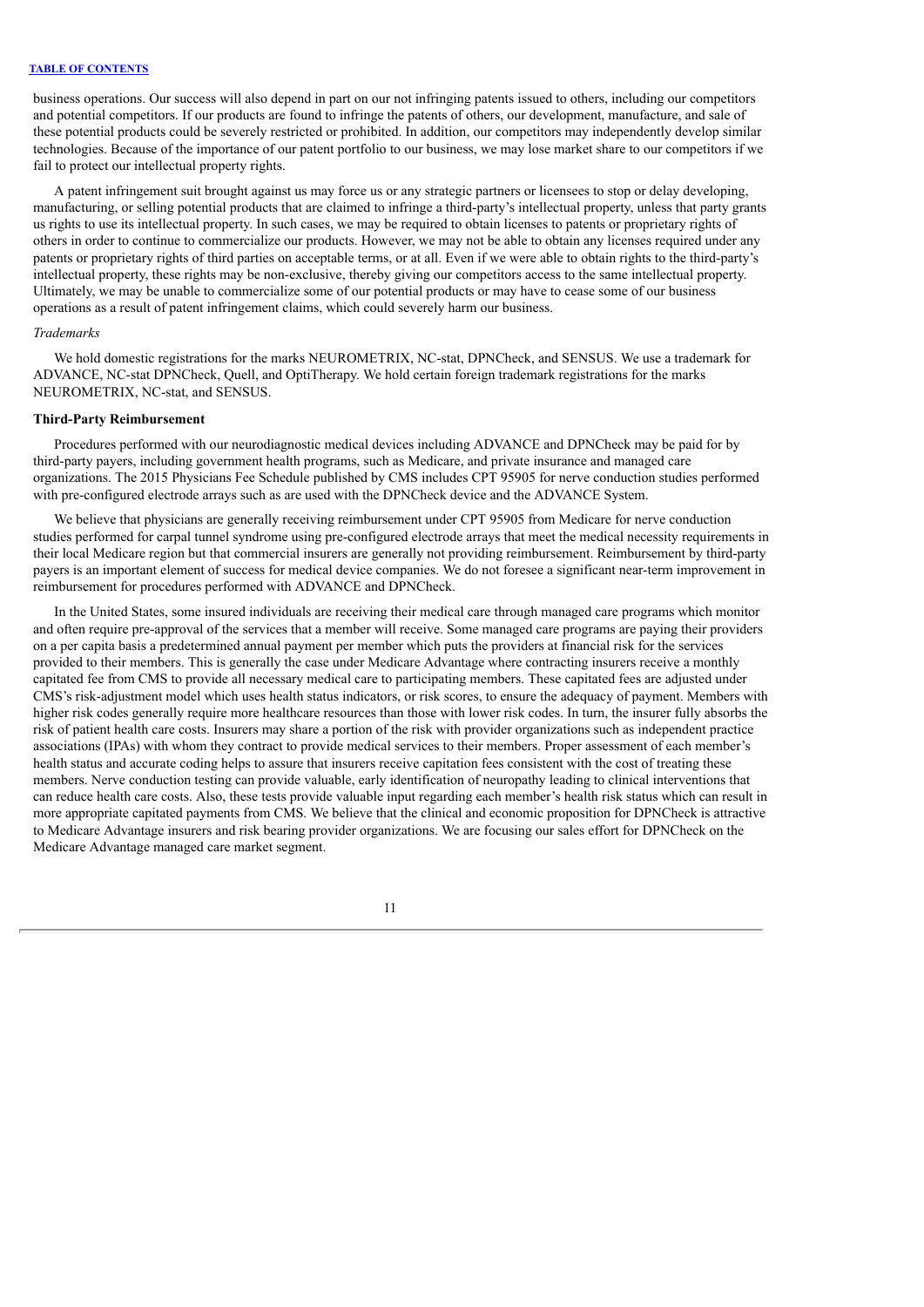We believe that the SENSUS pain management therapeutic system is considered a durable medical equipment (DME) benefit and is reimbursed for chronic pain by Medicare and many commercial insurers under HCPCS code EO730 for the device and under HCPCS code A4595 for the consumable electrodes. These pre-existing codes apply to DME benefits employing transcutaneous electrical nerve stimulation equipment. We believe that Quell will not be reimbursed by third party payers.

We believe that the overall escalating cost of medical products and services has led to, and will continue to lead to, increased pressures on the healthcare industry to reduce the costs of products and services.

Our success in selling the DPNCheck and SENSUS devices and the ADVANCE System will depend upon, among other things, our customers receiving, and our potential customers' expectation that they will receive sufficient reimbursement or patient capitated premium adjustments from third-party payers for procedures or therapies using these products. See Item 1A, "Risk Factors," "If health care providers are unable to obtain sufficient reimbursement or other financial incentives from third-party health care payers related to the use of our products, the adoption of our products and our future product sales will be materially *adversely af ected."*

# **FDA and Other Governmental Regulation**

### *FDA Regulation*

Our products are medical devices subject to extensive regulation by the FDA under the Federal Food, Drug, and Cosmetic Act, or FDCA, and the regulations promulgated thereunder, as well as by other regulatory bodies in the United States and abroad. The FDA classifies medical devices into one of three classes on the basis of the amount of risk associated with the medical device and the controls deemed necessary to reasonably ensure their safety and effectiveness:

- Class I, requiring general controls, including labeling, device listing, reporting and, for some products, adherence to good manufacturing practices through the FDA's quality system regulations and pre-market notification;
- Class II, requiring general controls and special controls, which may include performance standards and post-market surveillance; and
- Class III, requiring general controls and pre-market approval, or PMA, which may include post-approval conditions and post-market surveillance.

Before being introduced into the market, our products must obtain market clearance or approval through the 510(k) pre-market notification process, the *de novo* review process or the PMA process, unless they qualify for an exemption from these processes. See Item 1A, "Risk Factors," "We are subject to extensive regulation by the FDA which could restrict the sales and marketing of the Ouell, SENSUS and DPNCheck devices and the ADVANCE System, as well as other products for which we may seek FDA *clearance or approval, and could cause us to incur significant costs."*

# *510(k) Pre-Market Notification Process*

To obtain 510(k) clearance, we must submit a pre-market notification demonstrating that the proposed device is substantially equivalent to a legally marketed Class I or II medical device or to a Class III device marketed prior to May 28, 1976 for which the FDA has not required the submission of a PMA application. In some cases, we may be required to perform clinical trials to support a claim of substantial equivalence. If clinical trials are required, we must submit an application for an investigational device exemption, or IDE, which must be cleared by the FDA prior to the start of a clinical investigation, unless the device and clinical investigation are considered non-significant risk by the FDA or are exempt from the IDE requirements. It generally takes three months from the date of the pre-market notification submission to obtain a final 510(k) decision, but it can be significantly longer.

After a medical device receives 510(k) clearance, any modification that could significantly affect its safety or effectiveness, or that would constitute a major change in its intended use, requires the submission of a new 510(k) clearance or could require *de novo* classification or PMA. The FDA allows each company to make this determination, but the FDA can review the decision. If the FDA disagrees with a company's

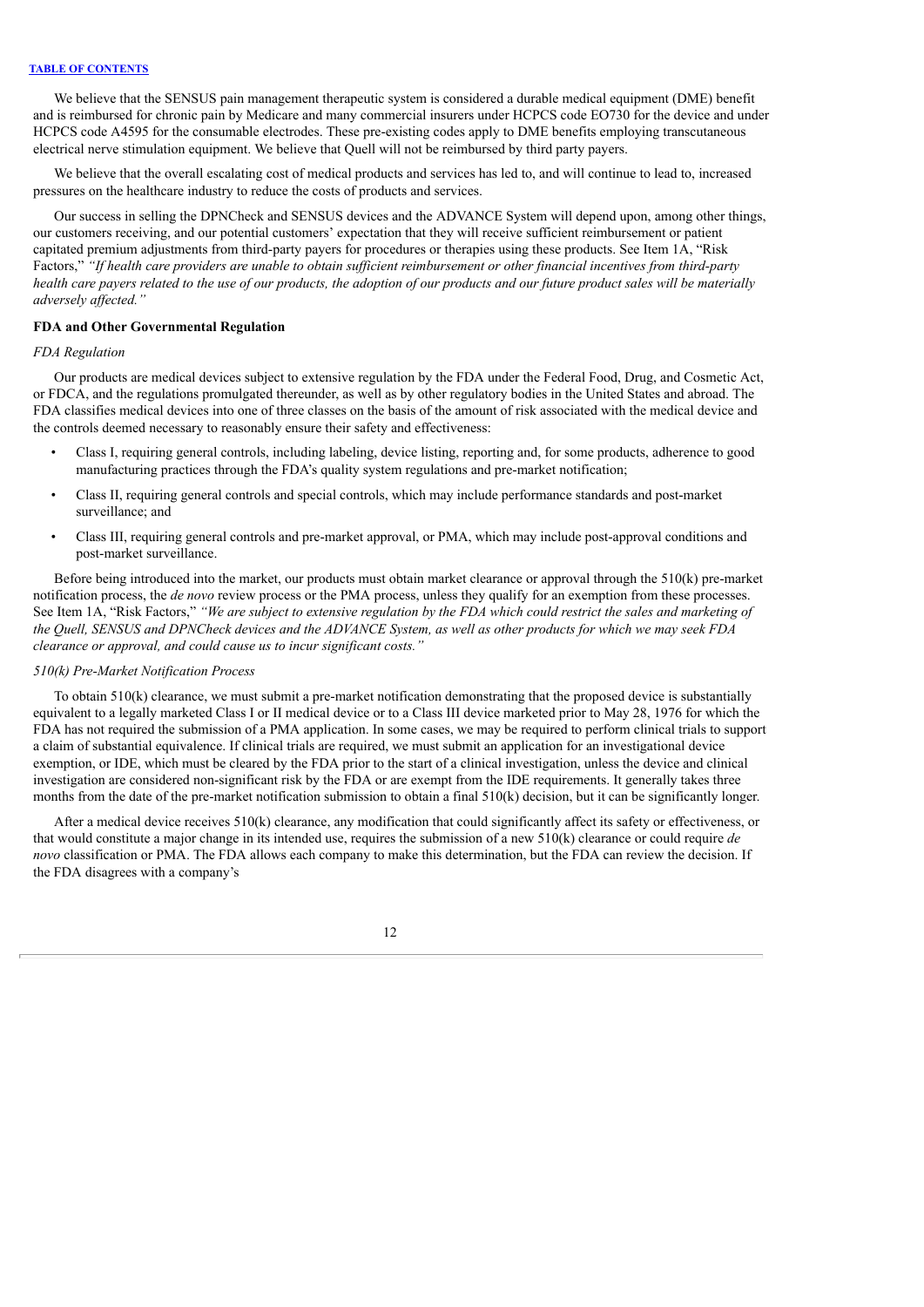decision not to seek FDA authorization, the FDA may require the company to seek 510(k) clearance or PMA. The FDA also can require the company to cease marketing and/or recall the medical device in question until its regulatory status is resolved.

### *De Novo Review Process*

If a previously unclassified new medical device does not qualify for the  $510(k)$  pre-market notification process because there is no predicate device to which it is substantially equivalent, and if the device may be adequately regulated through general controls or special controls, the device may be eligible for *de novo* classification through what is called the *de novo* review process. In order to use the *de novo* review process, a company must receive a letter from the FDA stating that, because the device has been found not substantially equivalent to a legally marketed Class I or II medical device or to a Class III device marketed prior to May 28, 1976 for which the FDA has not required the submission of a PMA application, it has been placed into Class III. After receiving this letter, the company, within 30 days, must submit to the FDA a request for a risk based down classification of the device from Class III to Class I or II based on the device's moderate or low risk profile which meets the definition of a Class I or Class II medical device. The FDA then has 60 days in which to decide whether to down classify the device. If the FDA agrees that a lower classification is warranted, it will issue a new regulation describing the device type and, for a Class II device, publish a Special Controls guidance document. The Special Controls guidance document specifies the scope of the device type and the recommendations for submission of subsequent devices for the same intended use. If a product is classified as Class II through the *de novo* review process, then that device may serve as a predicate device for subsequent 510(k) pre-market notifications.

#### *PMA Process*

If a medical device does not qualify for the 510(k) pre-market notification process and is not eligible for clearance through the *de novo* review process, a company must submit a PMA application. The PMA requires more extensive pre-filing testing than is required in the 510(k) and is more costly, lengthy and uncertain. The FDA will decide within 45 days of receiving a PMA whether it is sufficiently complete to permit a substantive review and if the PMA is complete, the FDA will notify the applicant that the PMA has been filed. The PMA process can take one to three years or longer, from the time the PMA application is filed with the FDA. The PMA process requires the company to prove that the medical device is safe and effective for its intended purpose. A PMA typically includes extensive pre-clinical and clinical trial data, and information about the device, its design, manufacture, labeling and components. Before approving a PMA, the FDA generally also performs an on-site inspection of manufacturing facilities for the product to ensure compliance with the FDA's quality system regulation, or QSR.

If FDA approves the PMA, the approved indications may be more limited than those originally sought. In addition, FDA's approval order may include post-approval conditions that the FDA believes necessary to ensure the safety and effectiveness of the device, including, among other things, restrictions on labeling, promotion, sale and distribution and post-market study requirements. Failure to comply with the post-approval conditions can result in adverse enforcement or administrative actions, including the withdrawal of the approval. Approval of a new PMA application or a PMA supplement may be required in the event of modifications to the device, including to its labeling, intended use or indication, or its manufacturing process that affect safety and effectiveness.

# *Post-Approval Obligations*

After a device is placed on the market, numerous regulatory requirements continue to apply. These include:

- the FDA's QSR, which requires manufacturers, including third-party manufacturers, to follow stringent design, testing, control, documentation and other good manufacturing practice and quality assurance procedures during all aspects of the manufacturing process;
- labeling regulations and FDA prohibitions against the promotion of products for uncleared or unapproved uses (known as off-label uses), as well as requirements to provide adequate information on both risks and benefits;

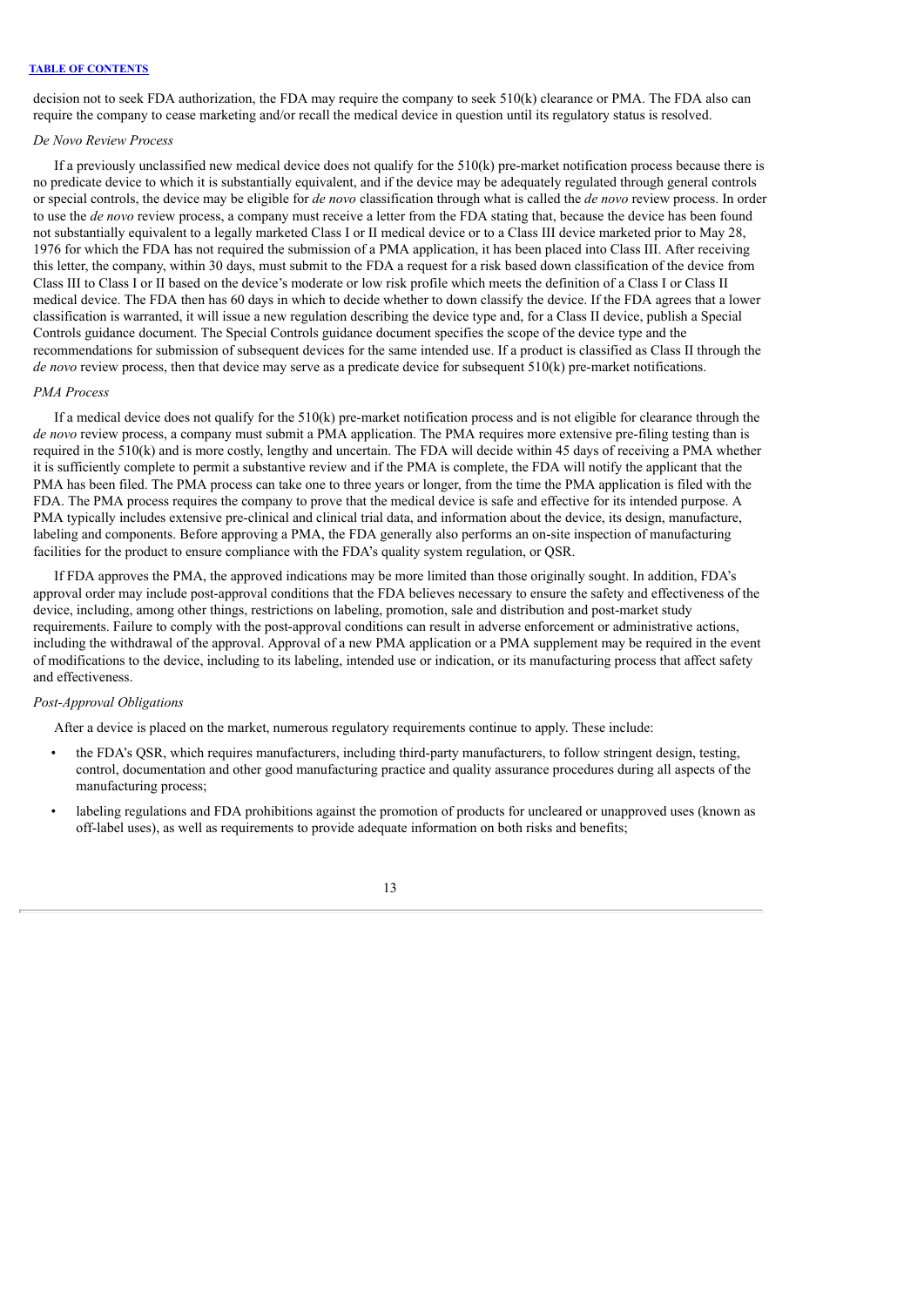- medical device reporting regulations, which require that manufacturers report to FDA any device that may have caused or contributed to a death or serious injury or malfunctioned in a way that would likely cause or contribute to a death or serious injury if the malfunction were to recur;
- correction and removal reporting regulations, which require that manufacturers report to the FDA field corrections and device recalls or removals if undertaken to reduce a risk to health posed by the device or to remedy a violation of the FDCA caused by the device which may present a risk to health;
- post-market surveillance regulations, which apply to Class II or III devices if the FDA has issued a post-market surveillance order and the failure of the device would be reasonably likely to have serious adverse health consequences, the device is expected to have significant use in the pediatric population, the device is intended to be implanted in the human body for more than one year, or the device is intended to be used to support or sustain life and to be used outside a user facility;
- regular and for cause inspections by FDA to review a manufacturer's facilities and their compliance with applicable FDA requirements; and
- the FDA's recall authority, whereby it can ask, or order, device manufacturers to recall from the market a product that is in violation of applicable laws and regulations.

# *Regulatory Approvals and Clearances*

The ADVANCE System received 510(k) clearance as a Class II medical device in April 2008 for its intended use by physicians to perform nerve conduction studies and needle electromyography procedures.

The NC-stat System is also a Class II medical device and has been the subject of several 510(k) clearances, the most recent in July 2006 (K060584). The NC-stat System is cleared for use to stimulate and measure neuromuscular signals that are useful in diagnosing and evaluating systemic and entrapment neuropathies. We believe our NC-stat DPNCheck ("DPNCheck") device is a technical modification to the 510(k) cleared NC-stat device and has the same intended use, and therefore does not raise safety or effectiveness questions. Under the FDA's published guidance on  $510(k)$  requirements for modified devices, we do not believe that a 510(k) submission is required for DPNCheck.

As transcutaneous electrical nerve stimulators, the SENSUS and Quell pain therapy devices are Class II medical devices which received 510(k) clearance from the FDA in August 2012 and July 2014, respectively. In November 2012, the FDA provided 510(k) clearance for the disposable electrode used in conjunction with the SENSUS device, and in July 2013, the FDA provided 510(k) clearance for the use of SENSUS during sleep. The intended use of the SENSUS pain management therapeutic system is the symptomatic relief and management of chronic intractable pain. In July 2014, our Quell device received 510(k) clearance for overthe-counter use. The intended use of the Quell pain management therapeutic system is the symptomatic relief and management of chronic intractable pain. The Quell device may also be used during nighttime sleep.

### *Manufacturing Facilities*

Our facility, and the facility utilized by Sunburst, our contract device manufacturer, have each been inspected by FDA in the past, and observations were noted. There were no findings that involved a significant violation of regulatory requirements. The responses to these observations have been accepted by the FDA and we believe that we and our contract manufacturer are in substantial compliance with the QSR. We expect that our facility will be inspected again as required by the FDA. If the FDA finds significant violations, we could be subject to fines, recalls, requirements to halt manufacturing, or other administrative or judicial sanctions.

### *U.S. Anti-Kickback and False Claims Laws*

In the United States, the federal Anti-Kickback Statute, as well as numerous state anti-kickback laws, prohibit the offer, payment, solicitation or receipt of kickbacks, bribes or other remuneration, whether direct or indirect, overt or covert, in cash or in kind, intended, among other things, to induce the purchase or recommendation of healthcare products and services. While the federal law applies only to products and services for which payment may be made by a federal healthcare program, the state laws may apply regardless of whether any public healthcare funds are involved. Violations of these laws can lead to severe civil and criminal penalties, including exclusion from participation in federal healthcare programs. These laws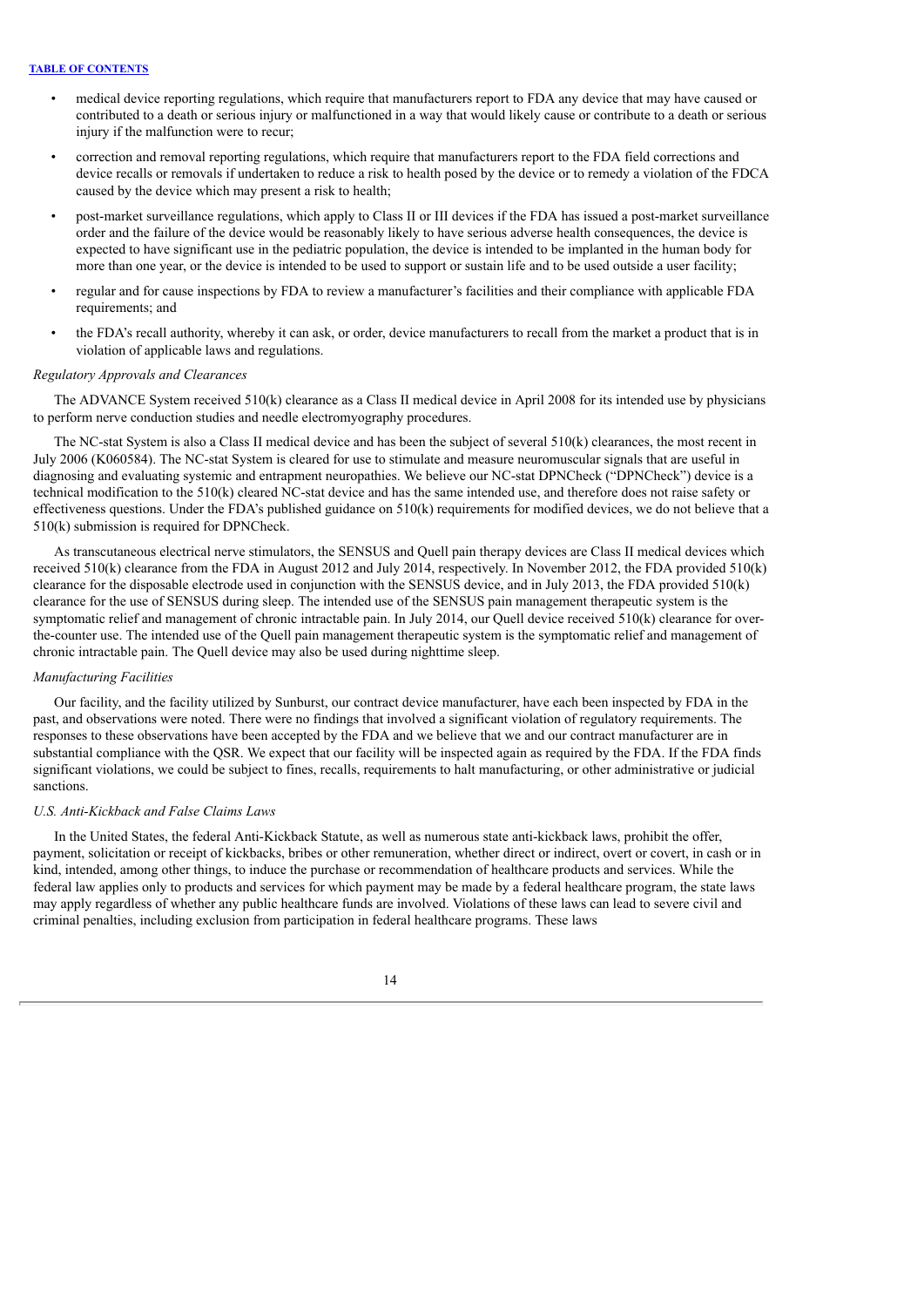are potentially applicable to manufacturers of medical devices, such as us, and to hospitals, physicians and other potential purchasers of our products.

Also, the federal False Claims Act, as well as many state false claims statutes, provides civil and criminal penalties for presenting, or causing to be presented, to third-party payers for reimbursement, claims that are false or fraudulent, or which are for items or services that were not provided as claimed. Under the federal False Claims Act, in addition to actions initiated by federal law enforcement authorities, the statute authorizes "qui tam" actions to be brought on behalf of the federal government by a private party in certain circumstances and, if successful, that private party can share in any monetary recovery. Any challenge by federal or state enforcement officials or others under these laws, could have a material adverse effect on our business, financial condition, and results of operations.

### **Legacy Neurodiagnostics Business**

We were founded in 1996 as a science-based health care company. Our focus had been the development of innovative products for the detection, diagnosis, and monitoring of peripheral nerve and spinal cord disorders, such as those associated with carpal tunnel syndrome, lumbosacral disc disease and spinal stenosis, and diabetes. Our NC-stat System for the performance of nerve conduction studies at the point-of-care was commercially launched in 1999. The second generation NC-stat was released in 2002. In 2008, we brought to market the more sophisticated ADVANCE System for nerve conduction testing and performance of invasive needle electromyography. These systems were general purpose with broad application in evaluating and diagnosing nerve disorders. Numerous studies demonstrating the clinical accuracy and utility of these devices have been conducted and published in high quality peer-reviewed journals. Furthermore, these devices have been used in FDA sanctioned clinical trials for pharmacological agents and large scale epidemiological studies sponsored by the NIH, Center for Disease Control, or CDC, and other governmental agencies. The products have been cleared by the FDA, field tested for over a decade and highly regarded for their ease of use, accuracy and reproducibility of results.

Following launch of NC-stat in 1999, we experienced rapid revenue growth, which led to our initial public offering in 2004. The health market, particularly the physician office segment, embraced the opportunity to perform nerve conduction tests which previously had always required referral to specialists. Point-of-care nerve testing was seen to provide a combination of improved patient care and patient convenience. The success of point-of-care nerve testing, a market which we created, was met with resistance in some sectors of the medical community, particularly by neurologists and physical medicine and rehabilitation physicians, both of which had traditionally provided nerve testing services. As a consequence of successful lobbying by these specialists, physicians using our technology experienced increased denials of coverage by third party payers resulting in their discontinuing usage and our difficulty in accruing new customer accounts. In late 2009 CMS included in the Physician Fee Schedule a new Category I CPT Code, CPT 95905, for nerve conduction studies performed using preconfigured electrode such as those employed with our products. During 2010 most Medicare fiscal intermediaries assumed coverage for CPT 95905 for at least some clinical indications; however, the health care environment has been such that we have been unable to secure broad coverage among private payers, which is essential to the success of our ADVANCE System product. This experience was reflected in our revenues for the legacy Neurodiagnostics business, which peaked in 2006 at \$55.3 million. We reported revenue for our legacy Neurodiagnostics business of \$2.8 million, \$3.8 million, and \$6.1 million in 2014, 2013 and 2012, respectively. We currently manage this business to optimize cash flow.

### **Employees**

As of December 31, 2014, we had a total of 32 full time employees. Of these employees, 10 were in research and development, 11 in sales and marketing, 6 in production/distribution, and 5 in general and administrative services. One employee holds both M.D. and Ph.D. degrees, one employee holds an M.D. degree and two additional employees hold Ph.D. degrees. Our employees are not represented by a labor union and are not subject to a collective bargaining agreement. We have never experienced a work stoppage. We believe that we have good relations with our employees.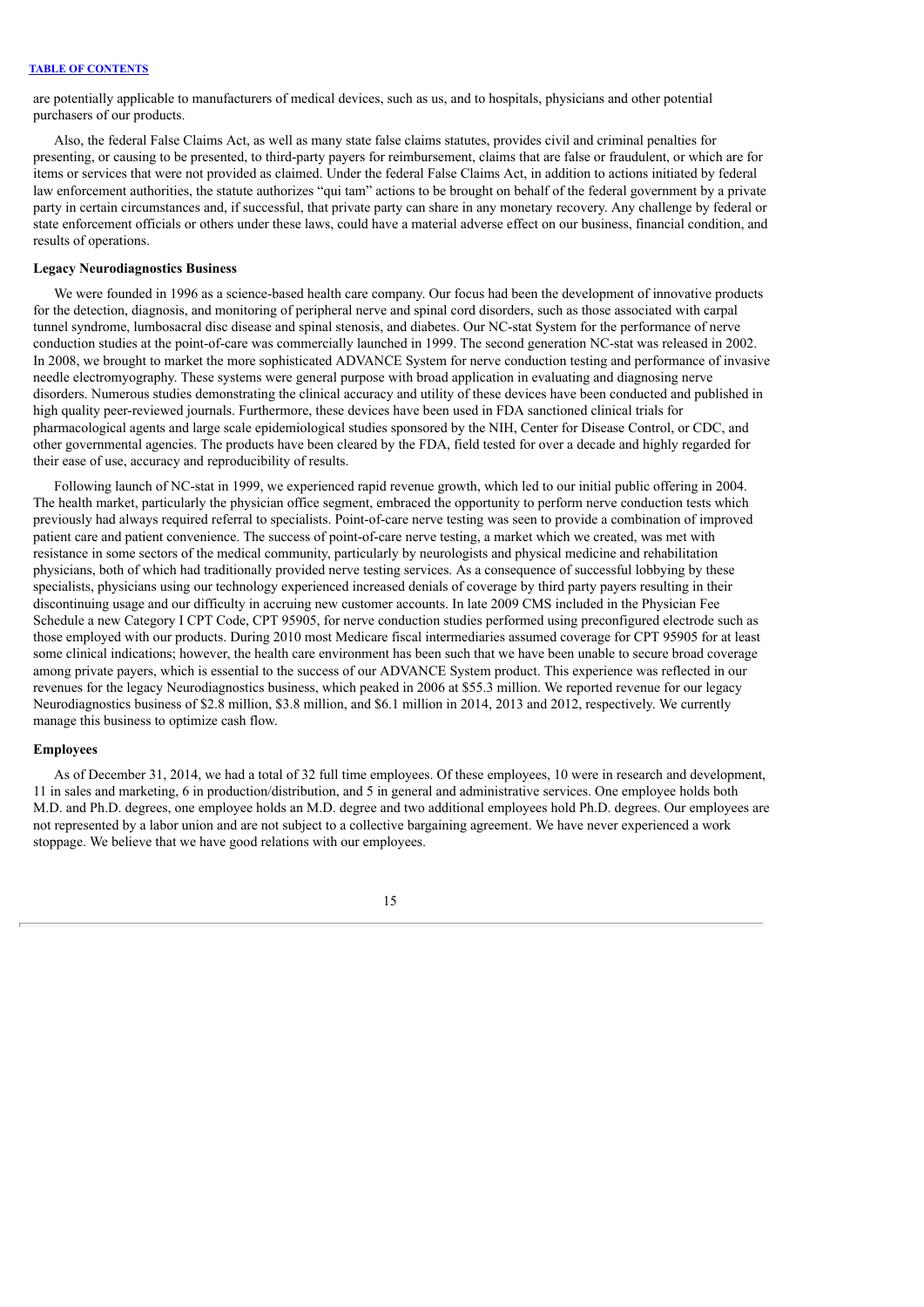### **Available Information**

Access to our Annual Report on Form 10-K, Quarterly Reports on Form 10-Q, Current Reports on Form 8-K, and amendments to these reports filed with or furnished to the Securities and Exchange Commission, or SEC, may be obtained through the Investor Relations section of our website at *www.neurometrix.com/investor* as soon as reasonably practical after we electronically file or furnish these reports. We do not charge for access to and viewing of these reports. Information on our Investor Relations page and on our website is not part of this Annual Report on Form 10-K or any of our other securities filings unless specifically incorporated herein by reference. In addition, the public may read and copy any materials that we file with the SEC at the SEC's Public Reference Room at 100 F Street, NE, Washington, D.C. 20549. The public may obtain information on the operation of the Public Reference Room by calling the SEC at 1-800-SEC-0330. Also, our filings with the SEC may be accessed through the SEC's website at *www.sec.gov.* All statements made in any of our securities filings, including all forward-looking statements or information, are made as of the date of the document in which the statement is included, and we do not assume or undertake any obligation to update any of those statements or documents unless we are required to do so by law.

### **Corporate Information**

NeuroMetrix was founded in June 1996 by our President and Chief Executive Officer, Shai N. Gozani, M.D., Ph.D. We originally were incorporated in Massachusetts in 1996, and we reincorporated in Delaware in 2001. Our principal offices are located at 62 Fourth Avenue, Waltham, Massachusetts 02451.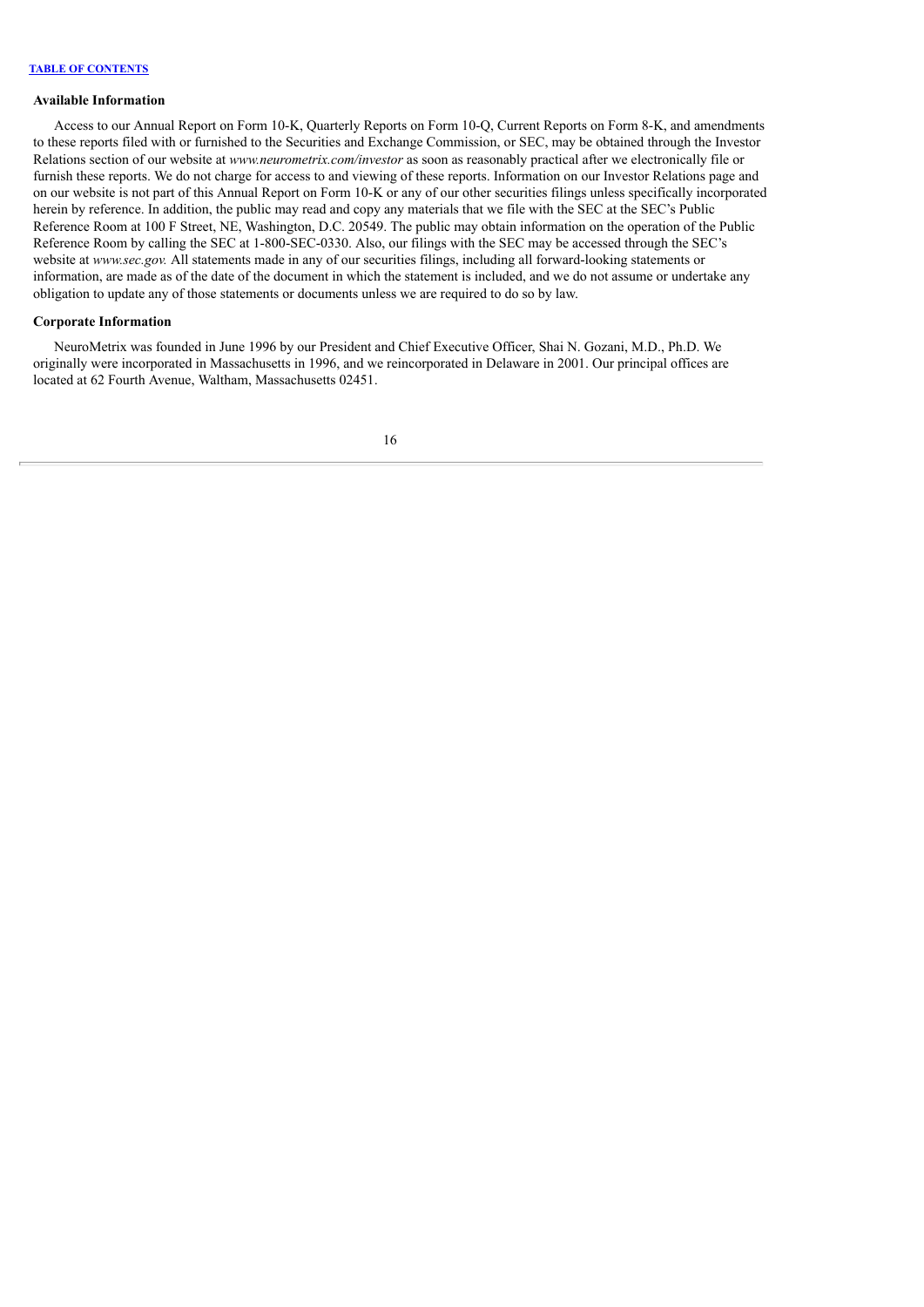### <span id="page-19-0"></span>**ITEM 1A. Risk Factors**

You should carefully consider the following risks and all other information contained in this Annual Report on Form 10-K and our other public filings before making any investment decisions with respect to our common stock. If any of the following risks occurs, our business, prospects, reputation, results of operations, or financial condition could be harmed. In that case, the trading price of our common stock could decline, and our stockholders could lose all or part of their investment. This Annual Report also contains forward-looking statements that involve risks and uncertainties. Our actual results could differ materially from those anticipated in the forward-looking statements as a result of specific factors, including the risks described below and elsewhere in *this Annual Report on Form 10-K.*

# We have incurred significant operating losses since inception and cannot assure you that we will again achieve profitability.

We have incurred significant cumulative net losses since our inception. Our net losses for 2014, 2013, and 2012, were approximately \$7.8 million, \$8.0 million, and \$10.0 million, respectively. At December 31, 2014, we had an accumulated deficit of approximately \$154.4 million. The extent of our future operating income or losses is highly uncertain, and we cannot assure you that we will be able to achieve or maintain profitability.

# Our independent auditor has expressed substantial doubt about our ability to continue as a going concern. Our ability to continue as a going concern is dependent on our ability to raise additional capital and our operations could be curtailed if we are unable to obtain the required additional funding when needed. We may not be able to do so when necessary, and/or **the terms of any financings may not be advantageous to us.**

We held cash and cash equivalents of \$9.2 million as of December 31, 2014. We believe that these resources and the cash to be generated from expected product sales will be sufficient to meet our projected operating requirements through the third quarter of 2015. Our financial statements have been prepared assuming that we will continue as a going concern which contemplates the realization of assets and satisfaction of liabilities in the normal course of business. We expect to incur further losses as we aim to successfully commercialize DPNCheck and Quell and the operations of our business and will be dependent on funding our operations through public or private financing, collaborative arrangements with strategic partners, or through additional credit lines or other debt financing sources to increase the funds available to fund operations. These circumstances raise substantial doubt about our ability to continue as a going concern. As a result of this uncertainty and the substantial doubt about our ability to continue as a going concern as of December 31, 2014 the Report of Independent Registered Public Accounting Firm at the beginning of the Financial Statements section in this Form 10-K includes a going concern explanatory paragraph. Management's plans include increasing revenue through the commercialization of Quell and DPNCheck. However, no assurance can be given at this time as to whether we will be able to achieve these objectives. Our financial statements do not include any adjustment relating to the recoverability and classification of recorded asset amounts or the amounts and classification of liabilities that might be necessary should we be unable to continue as a going concern.

We continue to face significant challenges and uncertainties and, as a result, our available capital resources may be consumed more rapidly than currently expected due to (a) decreases in sales of our products and the uncertainty of future revenues from new products; (b) changes we may make to the business that affect ongoing operating expenses; (c) changes we may make in our business strategy; (d) regulatory developments affecting our existing products and delays in the FDA approval process for products under development; (e) changes in our research and development spending plans; and (f) other items affecting our forecasted level of expenditures and use of cash resources. Accordingly, we will need to raise additional funds to support our operating and capital needs for the fourth quarter of 2015 and beyond. We may attempt to obtain additional funding through public or private financing, collaborative arrangements with strategic partners, or through additional credit lines or other debt financing sources to increase the funds available to fund operations. However, we may not be able to secure such financing in a timely manner or on favorable terms, if at all. Furthermore, if we issue equity or debt securities to raise additional funds, our existing stockholders may experience dilution, and the new equity or debt securities may have rights, preferences and

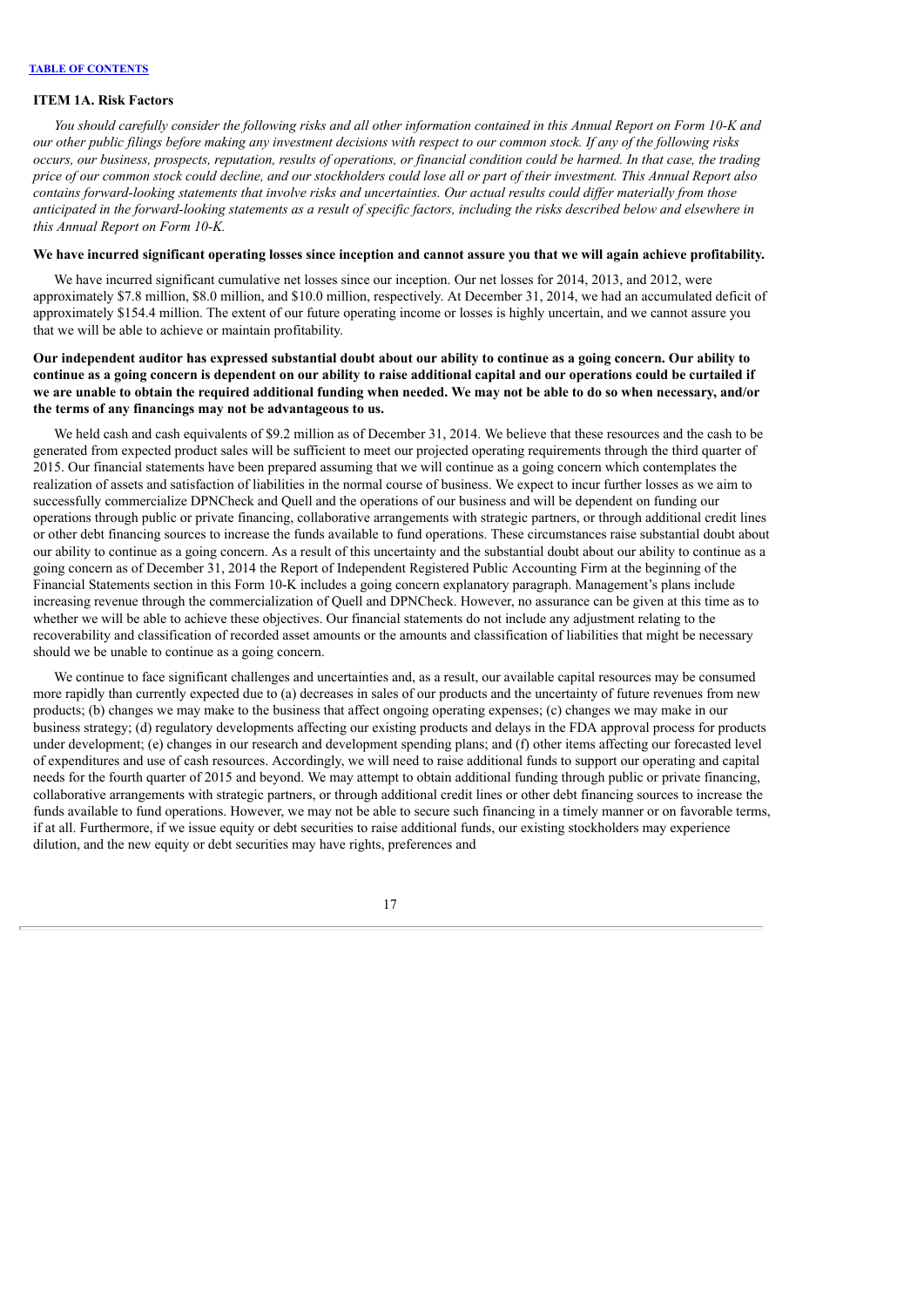privileges senior to those of our existing stockholders. If we raise additional funds through collaboration, licensing or other similar arrangements, it may be necessary to relinquish valuable rights to our potential products or proprietary technologies, or grant licenses on terms that are not favorable to us. Without additional funds, we may be forced to delay, scale back or eliminate some of our sales and marketing efforts, research and development activities, or other operations and potentially delay product development in an effort to provide sufficient funds to continue our operations. If any of these events occurs, our ability to achieve our development and commercialization goals would be adversely affected.

# We are focused on commercialization of our wearable devices for chronic pain. We cannot assure you that we will be successful in this field or that our current commercial product for peripheral neuropathy, DPNCheck, or the product **candidates in our development pipeline, will be successful.**

We are focused on the launch in the second quarter of 2015 and subsequent commercialization of Quell, our OTC wearable device for pain relief. Quell is based on our prescription product for pain relief, SENSUS, which has been on the market for two years. We have shipped over 7,000 SENSUS devices during that period. DPNCheck, which was launched in late 2011, is a fast, accurate, and quantitative nerve conduction test for systemic neuropathies, such as DPN. We have other product candidates in our development pipeline. Our future prospects are closely tied to our success with our wearable devices for chronic pain which, in turn, depend upon market acceptance and growth in future revenues. We cannot assure you that our commercialization strategy will be successful. If our strategy is not successful, it could materially affect our revenues and results of operations.

Our future success could be adversely affected by a number of factors, including:

- inability to complete development and launch Quell in 2015;
- inability to create market demand for Quell through a direct sales force and through online marketing efforts;
- manufacturing issues with Quell, SENSUS or our other products;
- inability to increase adoption of DPNCheck within the Medicare Advantage market;
- unfavorable market response to DPNCheck in Japan and other Asia markets;
- unfavorable changes to current Medicare, Medicare Advantage and commercial payer payment policies;
- changes to payor policies under the Patient Protection and Affordable Care Act;
- unfavorable experiences by patients and physicians using Quell, SENSUS and our other products; and,
- physicians' reluctance to alter their existing practices and adopt the use of our devices.

If we are unable to expand exposure and penetrate the market for DPNCheck and SENSUS, or to establish a market for Quell, our ability to increase our revenues will be limited and our business prospects will be adversely affected.

# If health care providers are unable to obtain sufficient reimbursement or other financial incentives from third-party health care payers related to the use of our products, the adoption of our products and our future product sales will be materially **adversely affected.**

Widespread adoption of our SENSUS and DPNCheck products by the medical community is unlikely to occur without a financial incentive from third-party payers for the use of these products. If health care providers are unable to obtain adequate reimbursement for procedures performed using these products, if managed care organizations do not receive improved capitated payments due to more accurate patient risk assessment using our products, and if DME suppliers are not adequately reimbursed for supplying our therapeutic products, we may be unable to sell our products at levels that are sufficient to allow us to achieve and maintain profitability, and our business would suffer significantly. Additionally, even if these products and procedures are adequately reimbursed by third-party payers today, adverse changes in payers future policies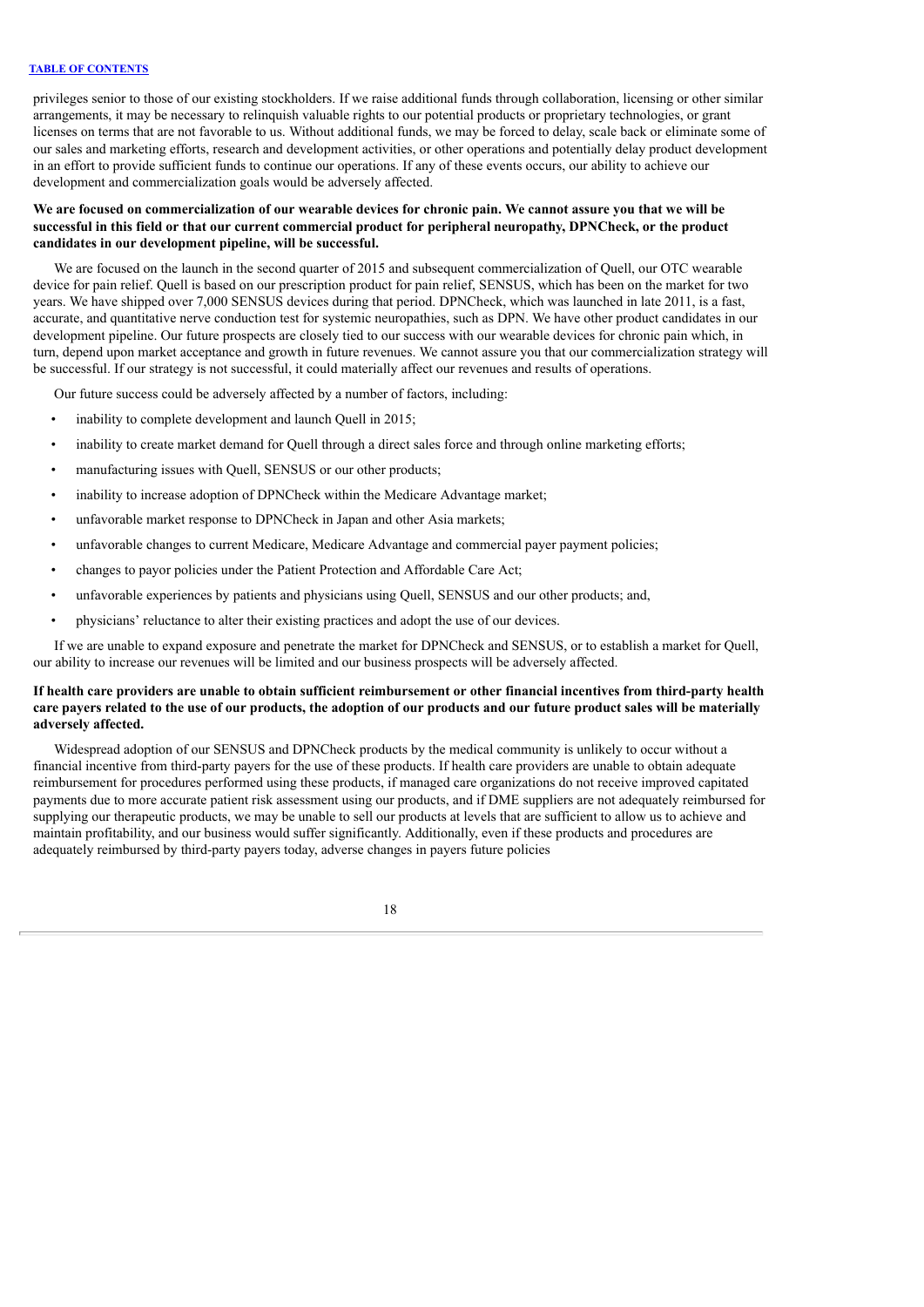toward payment would harm our ability to market and sell our products. Third-party payers include those governmental programs such as Medicare and Medicaid, private health insurers, workers' compensation programs and other organizations.

Future regulatory action by CMS or other governmental agencies or negative clinical results may diminish reimbursement payments to physicians for performing procedures using our products. Medicaid reimbursement differs from state to state, and some state Medicaid programs may not cover the procedures performed with our products or pay physicians an adequate amount for performing those procedures, if at all. Additionally, some private payers do not follow the Medicare guidelines and may reimburse for only a portion of these procedures or not at all. We are unable to predict what changes will be made in the reimbursement methods used by private or governmental third-party payers. Importantly, we cannot predict the effects that implementation of the Patient Protection and Affordable Care Act will have on CMS, commercial insurers, health care providers, and ultimately on our business.

# **Healthcare reform legislation could adversely affect our future revenues.**

Our future revenues will be impacted by the CMS Durable Medical Equipment, Prosthetics, Orthotics and Supplies (DMEPOS) Competitive Bidding Program. Under this program, Medicare will no longer reimburse suppliers for certain products and services, including transcutaneous electrical nerve stimulation (TENS), based on the Medicare fee schedule amount. Instead CMS will provide reimbursement for those products and services based on a competitive bidding process. Our SENSUS pain management system is presently classified within TENS. The DMEPOS Competitive Bidding Program will likely require us to sell SENSUS devices and related consumables subject to Medicare reimbursement at significantly lower prices which would have a material adverse effect on SENSUS profitability. In those regions of the country where DMEPOS Competitive Bidding was implemented in January 2014, low Medicare pricing is restricting our ability to sell SENSUS. As the DMEPOS program is expanded to other regions, a similar effect will likely be seen.

# We are subject to extensive regulation by the FDA which could restrict the sales and marketing of the Quell, SENSUS and DPNCheck devices and the ADVANCE System as well as other products for which we may seek FDA clearance or approval, **and could cause us to incur significant costs.**

We sell medical devices that are subject to extensive regulation in the United States by the FDA with regard to manufacturing, labeling, sale, promotion, distribution, shipping and ongoing monitoring and follow-up. Before a new medical device, or a new use of or claim for an existing product, can be marketed in the United States, it must first be cleared or approved by the FDA. Medical devices may be marketed only for the indications for which they are approved or cleared. The regulatory review process can be expensive and lengthy. The FDA's process for granting 510(k) clearance typically takes approximately three to six months, but it can be significantly longer. The process for obtaining a pre-market approval, or PMA, is much more costly and onerous. By law, the time period designated for the FDA's review of a PMA is 180 days; however, this time is often extended and it is not uncommon for the PMA review process to take three years or longer from the time the application is filed with the FDA.

The FDA may remove our devices from the market or enjoin them from commercial distribution if safety or effectiveness problems develop. Further, we may not be able to obtain additional 510(k) clearances or pre-market approvals for new products or for modifications to, or additional indications for, our existing products in a timely fashion, or at all. Delays in obtaining future clearances or approvals would adversely affect our ability to introduce new or enhanced products in a timely manner, which in turn would harm our revenue and future profitability. We have made modifications to our devices in the past and may make additional modifications in the future that we believe do not or will not require additional clearances or approvals. If the FDA disagrees, and requires new clearances or approvals for the modifications, we may be required to recall and to stop marketing the modified devices. If any of these events occurs or if the FDA takes other enforcement actions, we may not be able to provide our customers with the products they require on a timely basis, our reputation could be harmed, and we could lose customers and suffer reduced revenues and increased costs.

We also are subject to numerous post-marketing regulatory requirements, including the FDA's quality system regulations, which relate to the design, manufacture, packaging, labeling, storage, installation and

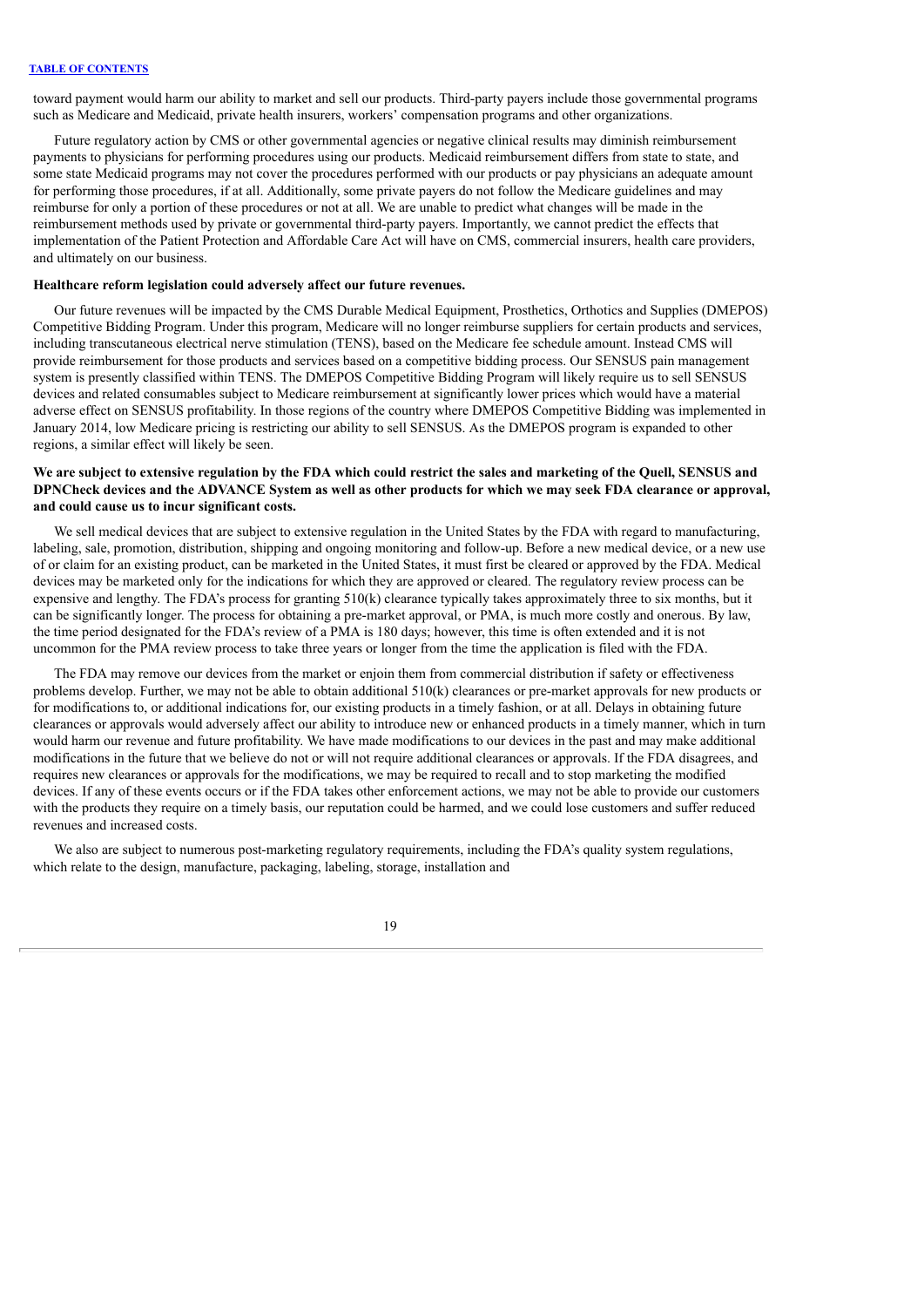servicing of our products, labeling regulations, medical device reporting regulations and correction and removal reporting regulations. Our failure or the failure by any manufacturer of our products to comply with applicable regulatory requirements could result in enforcement action by the FDA. FDA enforcement actions relating to post-marketing regulatory requirements or other issues, including any issues arising from the not substantially equivalent letter described above, may include any of the following:

- warning letters, untitled letters, fines, injunctions, product seizures, consent decrees and civil penalties;
- requiring repair, replacement, refunds, customer notifications or recall of our products;
- imposing operating restrictions, suspension or shutdown of production;
- refusing our requests for 510(k) clearance or PMA approval of new products, new intended uses, or modifications to existing products;
- requesting voluntary rescission of 510(k) clearances or withdrawing PMA approvals that have already been granted; and
- criminal prosecution.

If any of these events were to occur, they could harm our reputation, our ability to generate revenues and our profitability.

Also, from time to time, legislation is introduced into Congress that could significantly change the statutory provisions governing the approval, manufacturing and marketing of medical devices. FDA regulations and guidance are often revised or reinterpreted by the agency in ways that may significantly affect our business and our products. It is impossible to predict whether legislative changes will be enacted, or FDA regulations, guidance or interpretations changed, and what the impact of such changes, if any, may be. The FDA has publicly stated that it is reevaluating its longstanding 510(k) review program. It is not clear when the program will be modified and what effect the modified review process will have on our ability to bring our product candidates to market.

# We depend on several single source manufacturers to produce our products. Any material adverse changes in our relationships with these manufacturers could prevent us from delivering products to our customers in a timely manner and **may adversely impact our future revenues or costs.**

We rely on third-party manufacturers to manufacture components of our DPNCheck, SENSUS and Quell systems, and to fully manufacture the ADVANCE system. In the event that our manufacturers cease to manufacture sufficient quantities of our products or components in a timely manner and on terms acceptable to us, we would be forced to locate alternate manufacturers. Additionally, if our manufacturers experience a failure in their production process, are unable to obtain sufficient quantities of the components necessary to manufacture our products or otherwise fail to meet our quality requirements, we may be forced to delay the manufacture and sale of our products or locate an alternative manufacturer. We may be unable to locate suitable alternative manufacturers for our products or components for which the manufacturing process is relatively specialized, on terms acceptable to us, or at all. We have a manufacturing and supply agreement with Parlex Polymer Flexible Circuits, Inc. for the manufacture of the ADVANCE electrodes for nerve conduction testing. Katecho, Inc. manufactures biosensors for use with our DPNCheck devices and manufactures electrodes for SENSUS and Quell, and Sunburst EMS, Inc. manufactures electronic boards and other components of our DPNCheck, SENSUS and Quell products which we assemble at our Massachusetts facility to produce completed devices. Sunburst EMS, Inc. also manufactures our ADVANCE System monitors, docking stations, and communication hubs.

We have experienced transient inventory shortages on new products during the initial production ramp-up phase. If any materially adverse changes in our relationships with these manufacturers occur, our ability to supply our customers will be severely limited until we are able to engage an alternate manufacturer or, if applicable, resolve any quality issues with our existing manufacturer. This situation could prevent us from delivering products to our customers in a timely manner, lead to decreased sales or increased costs, or harm our reputation with our customers.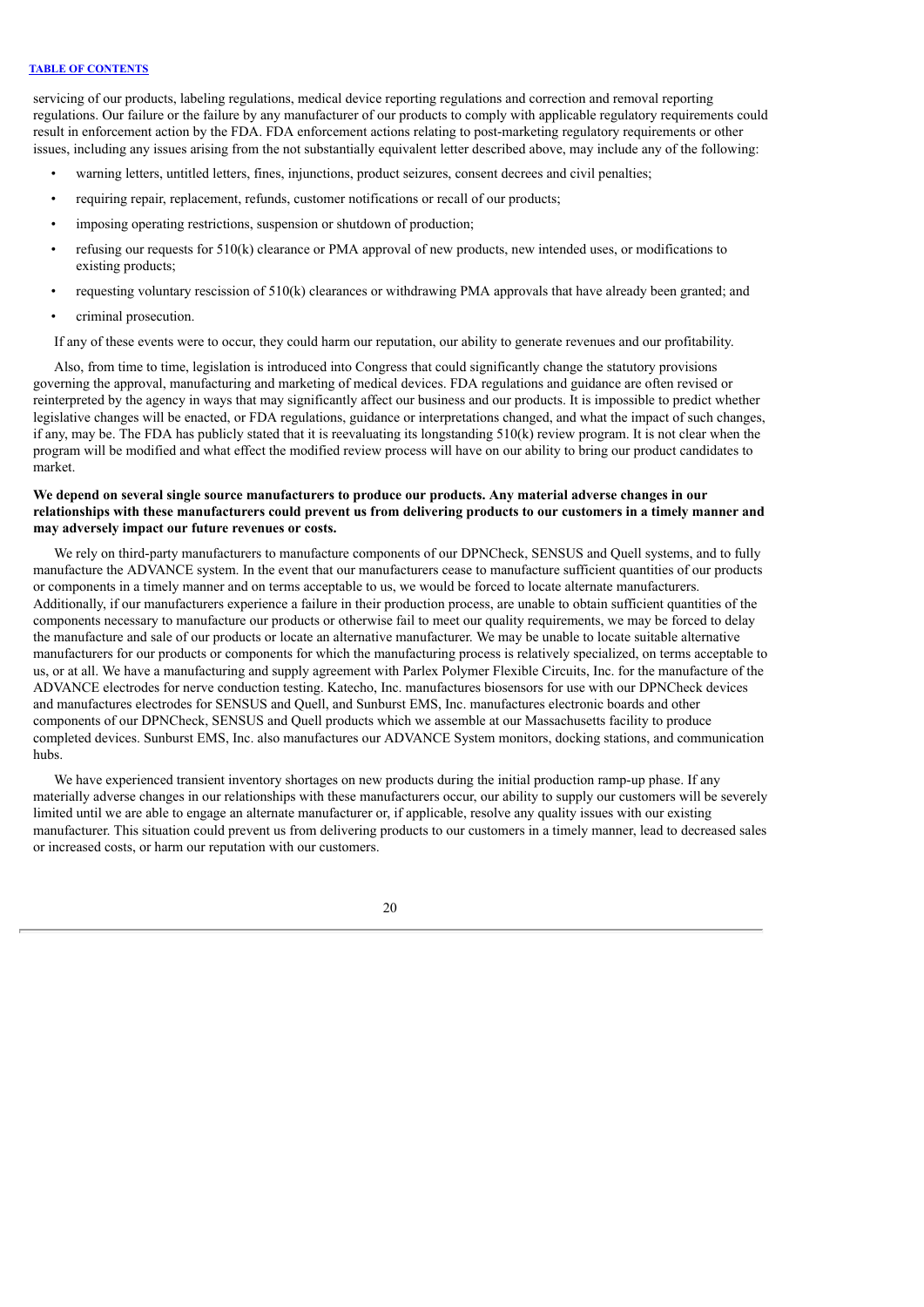# If our manufacturers are unable to supply us with an adequate supply of products as we expand our markets, we could lose **customers, our potential future growth could be limited and our business could be harmed.**

In order for us to successfully expand our business within the United States and internationally, our contract manufacturers must be able to provide us with substantial quantities of our products in compliance with regulatory requirements, in accordance with agreed upon specifications, at acceptable cost and on a timely basis. Our potential future growth could strain the ability of our manufacturers to deliver products and obtain materials and components in sufficient quantities. Manufacturers often experience difficulties in scaling up production, including problems with production yields and quality control and assurance. If we are unable to obtain sufficient quantities of high quality products to meet customer demand on a timely basis, we could lose customers, our growth may be limited and our business could be harmed.

# If we or the manufacturers of our products fail to comply with the FDA's quality system regulation, the manufacturing and **distribution of our products could be interrupted, and our product sales and operating results could suffer.**

We and our contract manufacturers are required to comply with the FDA's quality system regulation, or QSR, which is a complex regulation that governs the procedures and documentation of the design, testing, production, control, quality assurance, labeling, packaging, sterilization, storage and shipping of our devices. The FDA enforces the QSR through periodic inspections. We cannot assure you that our facilities or the facilities of the manufacturers of our products would pass any future inspection. If our facilities or any of the facilities of the manufacturers of our products fail an inspection, the manufacturing or distribution of our products could be interrupted and our operations disrupted. Failure to take adequate and timely corrective action in response to an adverse inspection could result in a suspension or shutdown of our packaging and labeling operations and the operations of the manufacturers of our products or a recall of our products, or other administrative or judicial sanctions. If any of these events occurs, we may not be able to provide our customers with the quantity of products they require on a timely basis, our reputation could be harmed, and we could lose customers and suffer reduced revenues and increased costs.

# Our products may be subject to recalls, even after receiving FDA clearance or approval, which would harm our reputation, **business and financial results.**

We are subject to the medical device reporting regulations, which require us to report to the FDA if our products may have caused or contributed to a death or serious injury, or have malfunctioned in a way that would likely cause or contribute to a death or serious injury if the malfunction were to occur. We are also subject to the correction and removal reporting regulations, which require us to report to the FDA any field corrections and device recalls or removals that we undertake to reduce a risk to health posed by the device or to remedy a violation of the Federal Food, Drug and Cosmetic Act, or FDCA, caused by the device which may present a risk to health. In addition, the FDA and similar governmental agencies in other countries have the authority to require the recall of our products if there is a reasonable probability that the products would cause serious adverse health consequences or death. A government-mandated or voluntary recall by us could occur as a result of manufacturing defects, labeling deficiencies, packaging defects or other failures to comply with applicable regulations. Any recall would divert management attention and financial resources and harm our reputation with customers and could have a material adverse effect on our financial condition and results of operations.

# **The success of our business depends upon our ability to advance our pipeline products to commercialization.**

The primary focus of our research and development department is development of our Quell device for chronic pain and the initiation of commercial shipments of Quell in the second quarter of 2015. We have other products in our R&D pipeline. We expect that advancing our pipeline products will require significant time and resources. We may not be successful in our commercialization efforts for any of the product candidates currently in our pipeline and we may not be successful in developing, acquiring, or in-licensing additional product candidates, to the extent we decide to do so. If we are not successful advancing new products through our development pipeline, the regulatory process and commercial launch, our business, financial condition, and results of operations will be adversely affected.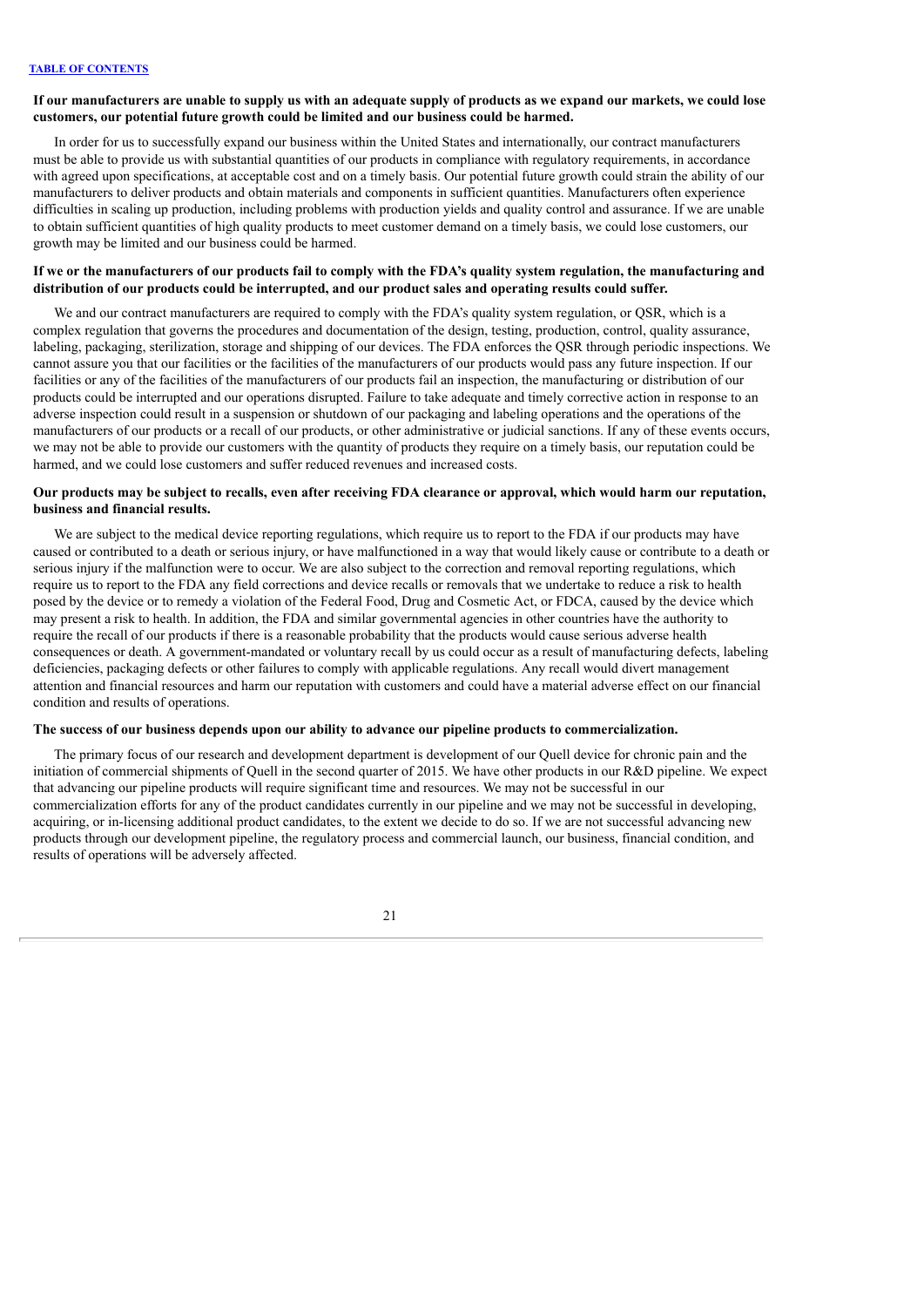# We currently rely on sales of the products that comprise the ADVANCE System to generate a meaningful portion of our revenues. Any factors that negatively impact our sales of these products could significantly reduce our ability to generate **revenues.**

We launched the ADVANCE System, our general purpose nerve conduction testing system, in June 2008. For 2014 and 2013, 51% and 72%, respectively, of our total revenue was attributed to the ADVANCE System. We continue to derive a substantial portion of our revenues from sales of ADVANCE electrodes. We expect that sales of ADVANCE System products will constitute approximately 20% of our sales during 2015. Accordingly, our revenue in the short-term is dependent on our ability to sell ADVANCE electrodes. ADVANCE electrode sales may be negatively impacted by many factors, including:

- changes in reimbursement rates or policies by third-party payers;
- manufacturing problems;
- claims that our products infringe on patent rights or other intellectual property rights owned by other parties;
- adverse regulatory or legal actions relating to our products; and
- clinical trial results relating to our products or our competitors' products.
- If any of these events occurs, ADVANCE electrode sales could be significantly reduced.

# The patent rights we rely upon to protect the intellectual property underlying our products may not be adequate, which could enable third parties to use our technology and would harm our ability to compete in the market.

Our success will depend in part on our ability to develop or acquire commercially valuable patent rights and to protect these rights adequately. The risks and uncertainties that we face with respect to our patents and other related rights include the following:

- the pending patent applications we have filed or to which we have exclusive rights may not result in issued patents or may take longer than we expect to result in issued patents;
- the claims of any patents that are issued may not provide meaningful protection;
- we may not be able to develop additional proprietary technologies that are patentable;
- other parties may challenge patents, patent claims or patent applications licensed or issued to us; and
- other companies may design around technologies we have patented, licensed or developed.

Our issued design patents begin to expire in 2015. We also may not be able to protect our patent rights effectively in some foreign countries. For a variety of reasons, we may decide not to file for patent protection in the United States or in particular foreign countries. Our patent rights underlying our products may not be adequate, and our competitors or customers may design around our proprietary technologies or independently develop similar or alternative technologies or products that are equal or superior to our technology and products without infringing on any of our patent rights. In addition, the patents licensed or issued to us may not provide a competitive advantage. If any of these events were to occur, our ability to compete in the market would be harmed.

# Other rights and measures we have taken to protect our intellectual property may not be adequate, which would harm our **ability to compete in the market.**

In addition to patents, we rely on a combination of trade secrets, copyright and trademark laws, confidentiality, nondisclosure and assignment of invention agreements and other contractual provisions and technical measures to protect our intellectual property rights. We rely on trade secrets to protect the technology and algorithms we use in our customer data processing and warehousing information system. While we currently require employees, consultants and other third parties to enter into confidentiality, nondisclosure or assignment of invention agreements or a combination thereof where appropriate, any of the following could still occur: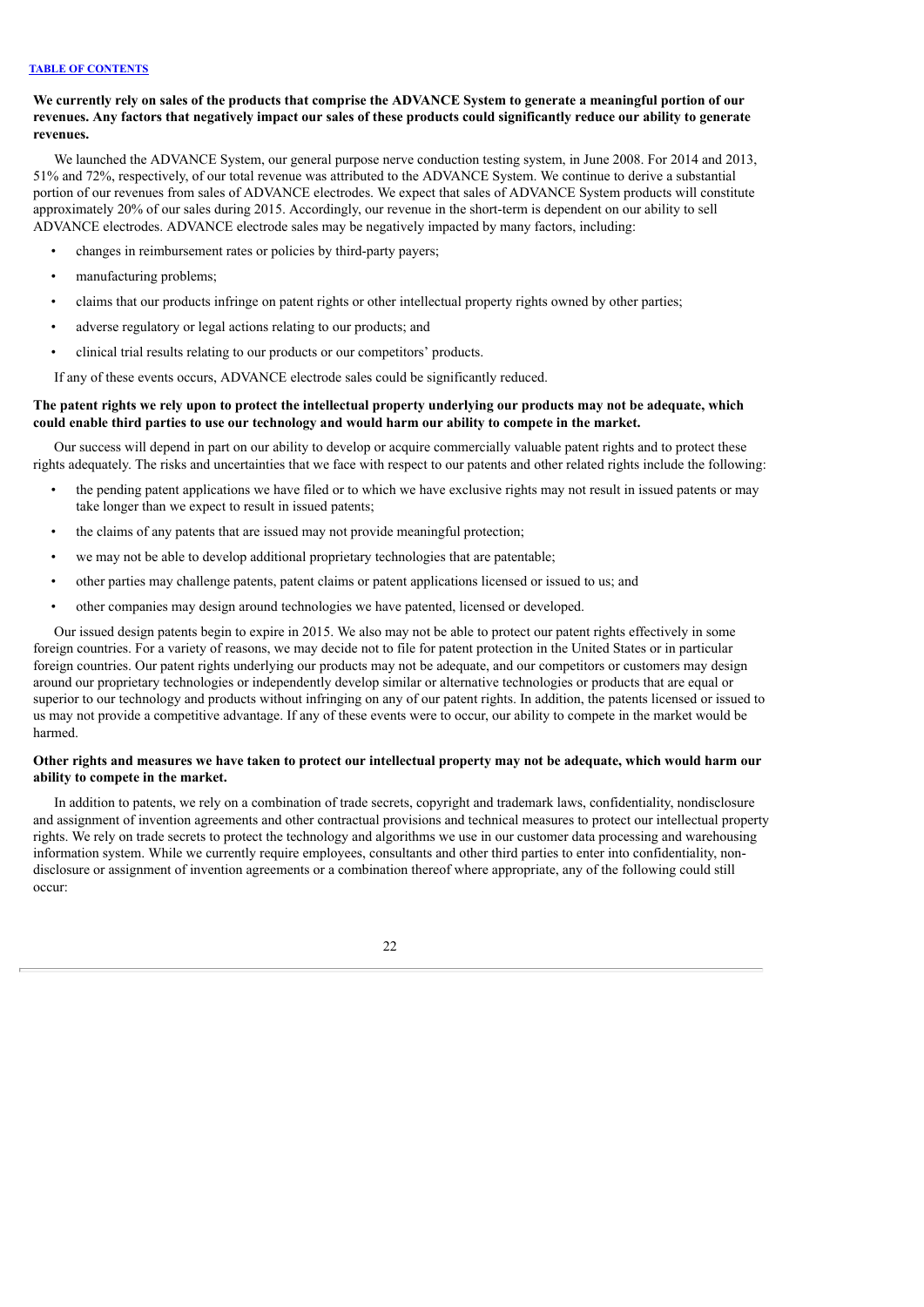- the agreements may be breached or not enforced in a particular jurisdiction;
- we may have inadequate remedies for any breach;
- trade secrets and other proprietary information could be disclosed to our competitors; or
- others may independently develop substantially equivalent proprietary information and techniques or otherwise gain access to our trade secrets or disclose such technologies.

If, for any of the above reasons, our intellectual property is disclosed or misappropriated, it would harm our ability to protect our rights and our competitive position.

# We may need to initiate lawsuits to protect or enforce our patents and other intellectual property rights, which could be expensive and, if we lose, could cause us to lose some of our intellectual property rights, which would harm our ability to **compete in the market.**

We rely on patents to protect a portion of our intellectual property and our competitive position. Patent law relating to the scope of claims in the technology fields in which we operate is still evolving and, consequently, patent positions in the medical device industry are generally uncertain. In order to protect or enforce our patent rights, we may initiate patent litigation against third parties, such as infringement suits or interference proceedings. Litigation may be necessary to:

- assert claims of infringement;
- enforce our patents:
- protect our trade secrets or know-how; or
- determine the enforceability, scope and validity of the proprietary rights of others.

Any lawsuits that we initiate could be expensive, take significant time and divert management's attention from other business concerns. Litigation also puts our patents at risk of being invalidated or interpreted narrowly and our patent applications at risk of not issuing. Additionally, we may provoke third parties to assert claims against us. We may not prevail in any lawsuits that we initiate and the damages or other remedies awarded, if any, may not be commercially valuable. The occurrence of any of these events could harm our business, our ability to compete in the market or our reputation.

# Claims that our products infringe on the proprietary rights of others could adversely affect our ability to sell our products **and increase our costs.**

Substantial litigation over intellectual property rights exists in the medical device industry. We expect that our products could be increasingly subject to third-party infringement claims as the number of competitors grows and the functionality of products and technology in different industry segments overlap. Third parties may currently have, or may eventually be issued, patents on which our products or technologies may infringe. Any of these third parties might make a claim of infringement against us. Any litigation regardless of its impact would likely result in the expenditure of significant financial resources and the diversion of management's time and resources. In addition, litigation in which we are accused of infringement may cause negative publicity, adversely impact prospective customers, cause product shipment delays or require us to develop non-infringing technology, make substantial payments to third parties, or enter into royalty or license agreements, which may not be available on acceptable terms, or at all. If a successful claim of infringement were made against us and we could not develop non-infringing technology or license the infringed or similar technology on a timely and cost-effective basis, our revenues may decrease substantially and we could be exposed to significant liability.

# We are subject to federal and state laws prohibiting "kickbacks" and false or fraudulent claims, which, if violated, could subject us to substantial penalties. Additionally, any challenge to or investigation into our practices under these laws could **cause adverse publicity and be costly to respond to, and thus could harm our business.**

A federal law commonly known as the federal anti-kickback law, and several similar state laws, prohibit the payment of any remuneration that is intended to induce physicians or others either to refer patients or to acquire or arrange for or recommend the acquisition of health care products or services. These laws constrain

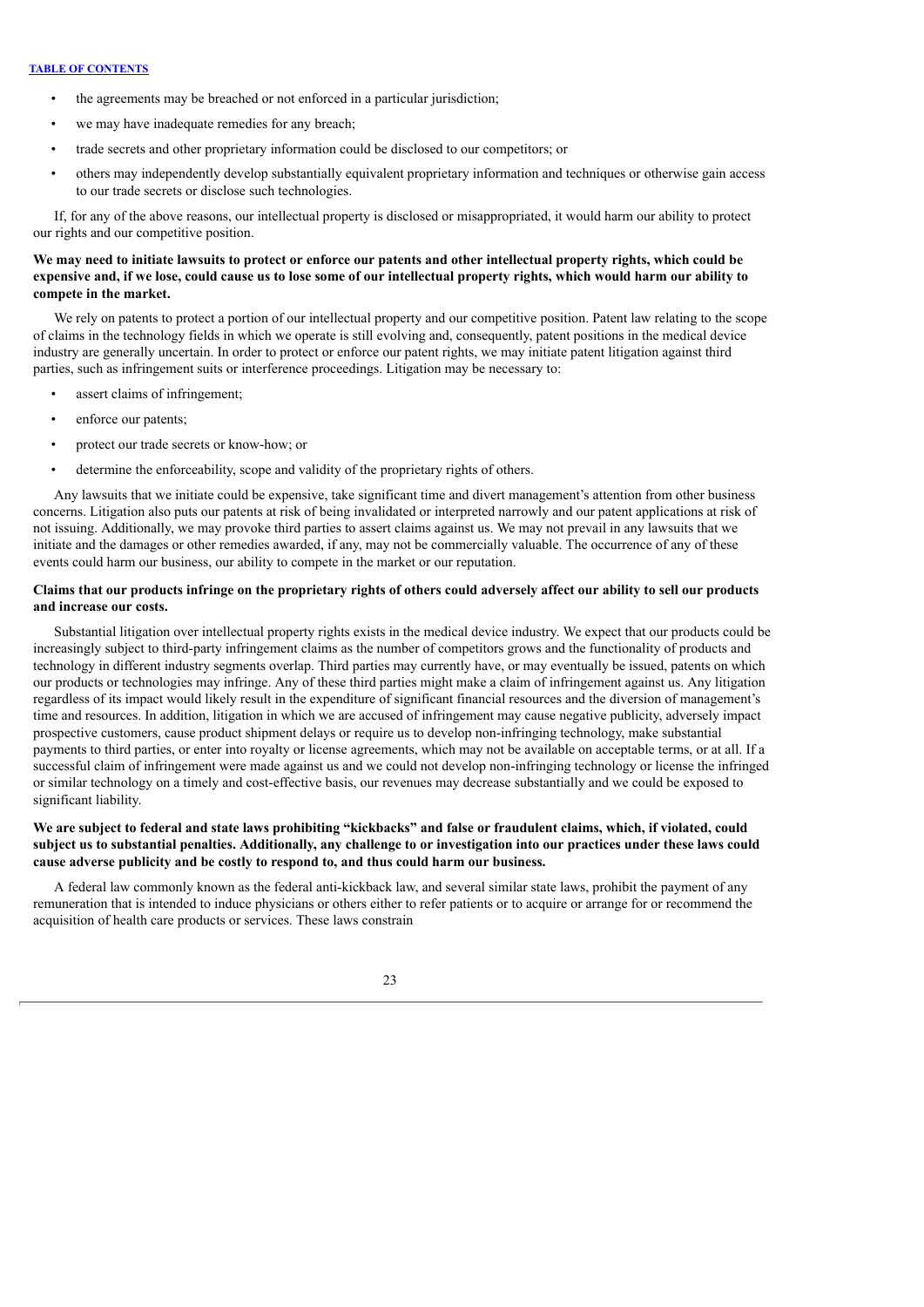a medical device company's sales, marketing and other promotional activities by limiting the kinds of business relationships and financial arrangements, including sales programs we may have with hospitals, physicians or other potential purchasers of medical devices. Other federal and state laws generally prohibit individuals or entities from knowingly presenting, or causing to be presented, claims for payment to Medicare, Medicaid or other third-party payers that are false or fraudulent, or for items or services that were not provided as claimed. From time to time, we may provide coding and billing information as product support to purchasers of our products. Anti-kickback and false claims laws prescribe civil and criminal penalties for noncompliance, which can be quite substantial including exclusion from participation in federal health care programs. A number of states have enacted laws that require pharmaceutical and medical device companies to monitor and report payments, gifts and other remuneration made to physicians and other health care professionals and health care organizations. Some state statutes, such as the one in Massachusetts, impose an outright ban on gifts to physicians. These laws are often referred to as "gift ban" or "aggregate spend" laws and carry substantial fines if they are violated. Similar legislation, known as the Physician Payments Sunshine Act, was enacted by Congress in 2014. In the event that we are found to have violated these laws or determine to settle a claim that we have done so, our business may be materially adversely affected as a result of any payments required to be made, restrictions on our future operations or actions required to be taken, damage to our business reputation or adverse publicity in connection with such a finding or settlement or other adverse effects relating thereto. Additionally, even an unsuccessful challenge or investigation into our practices could cause adverse publicity, and be costly to respond to, and thus could harm our business and results of operations.

# If we are found to have violated laws protecting the confidentiality of patient health information, we could be subject to civil **or criminal penalties, which could increase our liabilities, damage our reputation and harm our business.**

There are a number of federal and state laws protecting the confidentiality of individually identifiable patient health information, including patient records, and restricting the use and disclosure of that protected information. In particular, the U.S. Department of Health and Human Services promulgated patient privacy rules under the Health Insurance Portability and Accountability Act of 1996, or HIPAA. These privacy rules protect medical records and other personal health information by limiting their use and disclosure, giving individuals the right to access, amend and seek accounting of their own health information and limiting most use and disclosures of health information to the minimum amount reasonably necessary to accomplish the intended purpose. Although we do not believe that we are subject to the HIPAA rules, the exact scope of these rules has not been clearly established. If we are found to be in violation of the privacy rules under HIPAA, we could be subject to civil or criminal penalties, which could increase our liabilities and harm our reputation or our business.

# The use of our products could result in product liability claims that could be expensive, damage our reputation and harm **our business.**

Our business exposes us to an inherent risk of potential product liability claims related to the manufacturing, marketing and sale of medical devices. The medical device industry historically has been litigious, and we face financial exposure to product liability claims if the use of our products were to cause or contribute to injury or death. Our ADVANCE system and DPNCheck, SENSUS and Quell products may be susceptible to claims of injury because their use involves the electric stimulation of a patient's nerves. Although we maintain product liability insurance for our products and other commercial insurance, the coverage limits of these policies may not be adequate to cover future claims. As sales and use of our products increase, we may be unable to maintain sufficient product liability or other commercial insurance on acceptable terms or at reasonable costs, and this insurance may not provide us with adequate coverage against potential liabilities. A successful claim brought against us in excess of, or outside of, our insurance coverage could have a material adverse effect on our financial condition and results of operations. A product liability claim, regardless of its merit or eventual outcome, could result in substantial costs to us, a substantial diversion of management attention and adverse publicity. A product liability claim could also harm our reputation and result in a decline in revenues and an increase in expenses.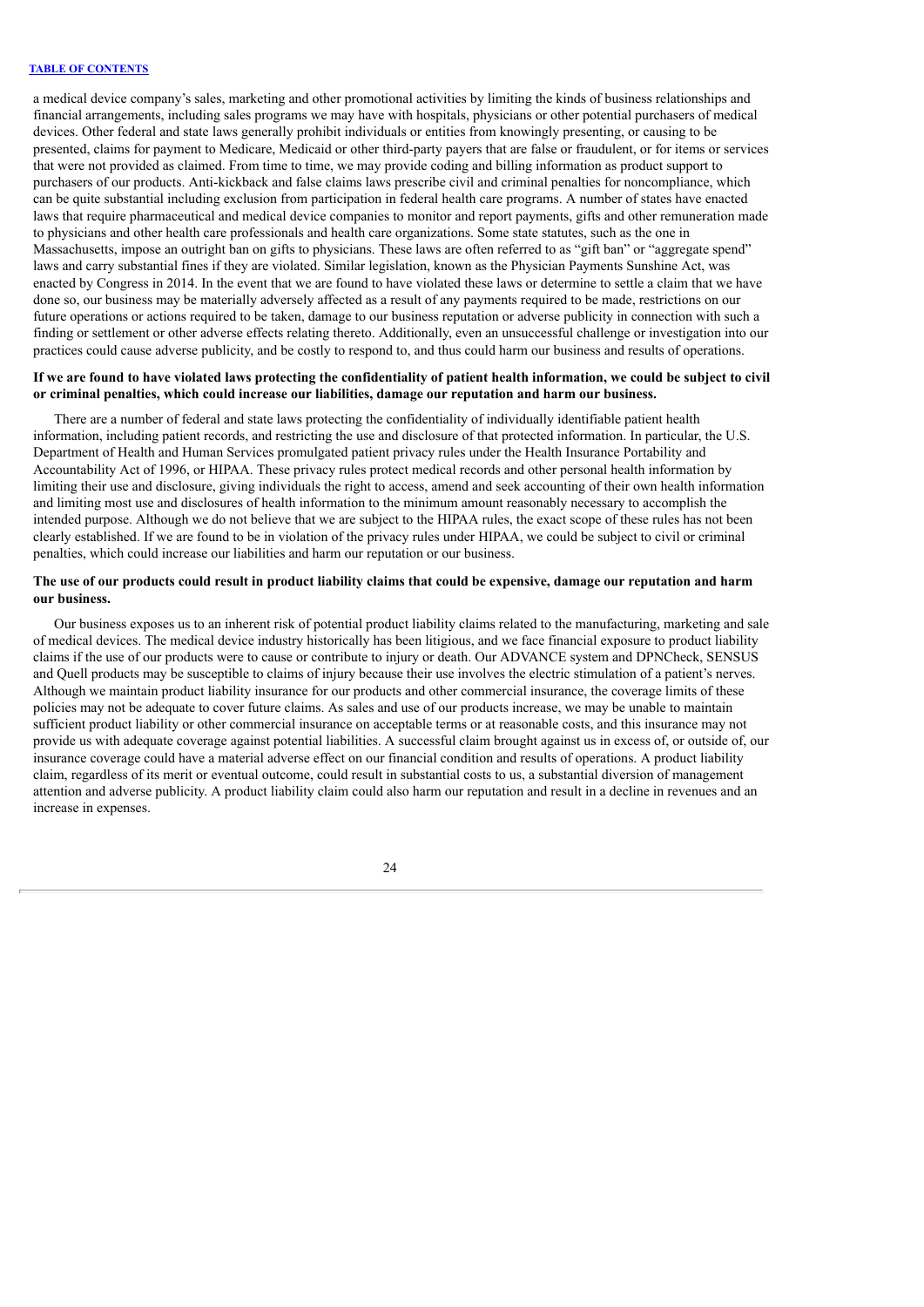# Our products are complex in design, and defects may not be discovered prior to shipment to customers, which could result in warranty obligations or product liability or other claims, reducing our revenues and increasing our costs and liabilities.

We depend upon third parties for the manufacture of our products or components. Our products, particularly our electrodes, require a significant degree of technical expertise to produce. If these manufacturers fail to produce our products to specification, or if the manufacturers use defective materials or workmanship in the manufacturing process, the reliability and performance of our products will be compromised.

If our products contain defects that cannot be repaired quickly, easily and inexpensively, we may experience:

- loss of customer orders and delay in order fulfillment;
- damage to our brand reputation;
- increased cost of our warranty program due to product repair or replacement;
- inability to attract new customers;
- diversion of resources from our manufacturing and research and development departments into our service department; and
- legal action.

The occurrence of any one or more of the foregoing could harm our reputation and materially reduce our revenues and increase our costs and liabilities.

# If we lose any of our officers or key employees, our management and technical expertise could be weakened significantly.

Our success largely depends on the skills, experience, and efforts of our executive officers, including Shai N. Gozani, M.D., Ph.D., our founder, Chairman, President and Chief Executive Officer; Thomas T. Higgins, our Senior Vice President and Chief Financial Officer; and Frank McGillin, our Senior Vice President and General Manager Consumer. We do not maintain key person life insurance policies covering any of our employees. The loss of any of our executive officers could weaken our management and technical expertise significantly and harm our business.

# If we are unable to recruit, hire and retain skilled and experienced personnel, our ability to manage and expand our **business will be harmed, which would impair our future revenues and profitability.**

We are a small company with 32 employees as of December 31, 2014, and our ability to retain our skilled labor force and our success in attracting and hiring new skilled employees will be a critical factor in determining our future performance. We may not be able to meet our future hiring needs or retain existing personnel, particularly given the challenges faced by our business. We will face challenges and risks in hiring, training, managing and retaining engineering and sales and marketing employees. Failure to attract and retain personnel, particularly technical and sales and marketing personnel would materially harm our ability to compete effectively and grow our business.

# Failure to develop or enter into relationships to sell products other than our existing products or enhance our existing **products could have an adverse effect on our business prospects.**

Our future business and financial success will depend, in part, on our ability to effectively market our new products, such as Quell, SENSUS and DPNCheck, and enhance these products in response to customer demand. Developing new products and upgrades to existing and future products imposes burdens on our research and development department and our management. This process is costly, and we cannot assure you that we will be able to successfully develop new products or enhance our current products. We also may not be able to enter into relationships with other companies to sell additional products. In addition, as we develop the market for our products, future competitors may develop desirable product features earlier than we do which could make our competitors' products less expensive or more effective than our products and could render our products obsolete or unmarketable. If our product development efforts are unsuccessful, we will have incurred significant costs without recognizing the expected benefits and our business prospects may suffer.

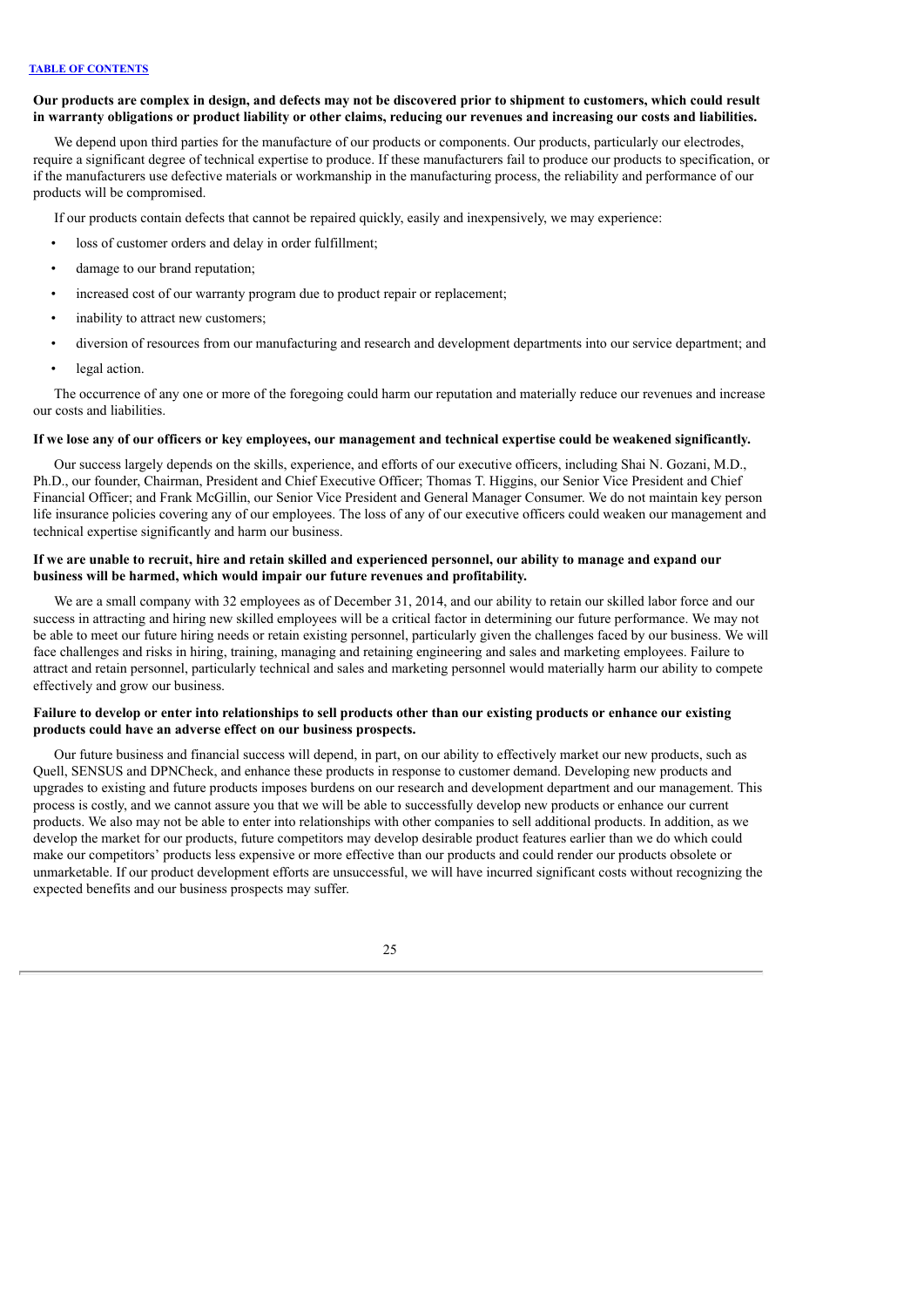# We currently compete, and may in the future need to compete, against other medical device and consumer companies with **greater resources, more established distribution channels and other competitive advantages, and the success of these competitors may harm our ability to generate revenues.**

We currently do, and in the future may need to, compete directly and indirectly with a number of other companies that may have competitive advantages over us. Our diagnostic devices for nerve testing compete with companies that sell traditional nerve conduction study and electromyography equipment including Cadwell Laboratories, Inc. and Natus Medical Incorporated. These companies enjoy significant competitive advantages, including:

- greater resources for product development, sales and marketing;
- more established distribution networks:
- greater name recognition;
- more established relationships with health care professionals, customers and third-party payers; and
- additional lines of products and the ability to offer rebates or bundle products to offer discounts or incentives.

As we develop the market for wearable technology for chronic pain and other illnesses, we may be faced with competition from other companies that decide and are able to enter the market. Some or all of our future competitors in the diagnostic nerve testing market and the consumer market for pain relief may enjoy competitive advantages such as those described above. If we are unable to compete effectively against existing and future competitors, our sales will decline and our business will be harmed.

# Security breaches and other disruptions could compromise our information and expose us to liability, which could cause **our business and reputation to suffer.**

In the ordinary course of our business, we collect and store sensitive data in our data centers, on our networks, including intellectual property, our proprietary business information, and that of our customers, suppliers and business partners, and personally identifiable information of our employees. The secure processing, maintenance and transmission of this information is critical to our operations. Despite our security measures, our information technology and infrastructure may be vulnerable to attacks by hackers or breached due to employee error, malfeasance or other disruptions. Any such breach could compromise our networks and the information stored there could be accessed, publicly disclosed, lost or stolen. Any such access, disclosure or other loss of information could result in legal claims or proceedings, disrupt our operations, damage our reputation, and cause a loss of confidence in our products and services, which could have a material adverse effect on our business, financial condition, results of operations or cash flows.

# If future clinical studies or other articles are published, or physician associations or other organizations announce positions **that are unfavorable to our products, our sales efforts and revenues may be negatively affected.**

Future clinical studies or other articles regarding our existing products or any competing products may be published that either support a claim, or are perceived to support a claim, that a competitor's product is more accurate or effective than our products or that our products are not as accurate or effective as we claim or previous clinical studies have concluded. Additionally, physician associations or other organizations that may be viewed as authoritative or have an economic interest in nerve conduction studies and in related electrodiagnostic procedures or other procedures that may be performed using our products could endorse products or methods that compete with our products or otherwise announce positions that are unfavorable to our products. We have experienced this with the professional societies representing the neurology community. Any of these events may negatively affect our sales efforts and result in decreased revenues.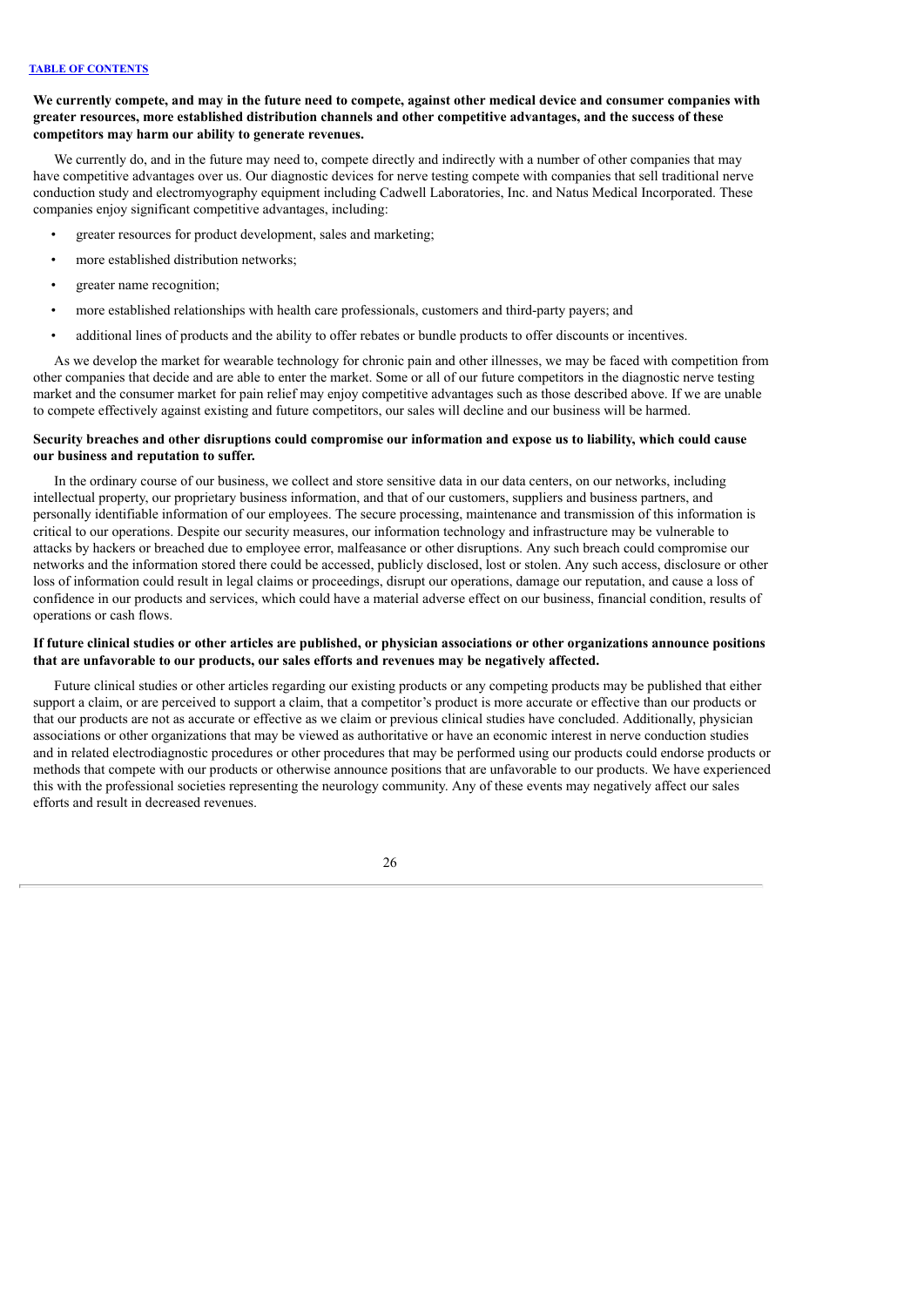# As we expand into foreign markets, we will be affected by new business risks that may adversely impact our financial **condition or results of operations.**

Foreign markets represented approximately 19% of our revenues in 2014, compared to 16% of our revenues in 2013. We are working to expand market penetration, particularly in Asia. Any such expansion will subject us to the possibility of new business risks, including:

- failure to fulfill foreign regulatory requirements, if applicable, to market our products;
- availability of, and changes in, reimbursement within prevailing foreign health care payment systems;
- adapting to the differing business practices and laws in foreign countries;
- difficulties in managing foreign relationships and operations, including any relationships that we establish with foreign distributors or sales or marketing agents;
- limited protection for intellectual property rights in some countries;
- difficulty in collecting accounts receivable and longer collection periods;
- costs of enforcing contractual obligations in foreign jurisdictions;
- recessions in economies outside of the United States;
- political instability and unexpected changes in diplomatic and trade relationships;
- currency exchange rate fluctuations; and
- potentially adverse tax consequences.

If we are successful in introducing our products into foreign markets, we will be affected by these additional business risks, which may adversely impact our financial condition or results of operations. In addition, expansion into foreign markets imposes additional burdens on our executive and administrative personnel, research and sales departments, and general managerial resources. Our efforts to introduce our products into foreign markets may not be successful, in which case we may have expended significant resources without realizing the expected benefit.

# Our loan and security agreement with a bank, which we refer to as our credit facility, contains financial and operating restrictions that may limit our access to credit. If we fail to comply with covenants in the credit facility, we may be required **to repay any indebtedness thereunder, which may have an adverse effect on our liquidity.**

Although we have not borrowed any funds under the credit facility, provisions in the credit facility impose restrictions on our ability to, among other things:

- incur additional indebtedness:
- create liens<sup>;</sup>
- replace certain of our executive officers;
- enter into transactions with affiliates:
- transfer assets:
- pay dividends or make distributions on, or repurchase, our capital stock; and
- merge or consolidate.

In addition, we are required to meet certain financial covenants customary with this type of credit facility, including maintaining a minimum specified tangible net worth. The credit facility also contains other customary covenants, which we may not be able to comply with in the future. Our failure to comply with these covenants may result in the declaration of an event of default and could cause us to be unable to borrow under the credit facility. In addition to preventing additional borrowings under the credit facility, an event of default, if not cured or waived, may result in the acceleration of the maturity of indebtedness outstanding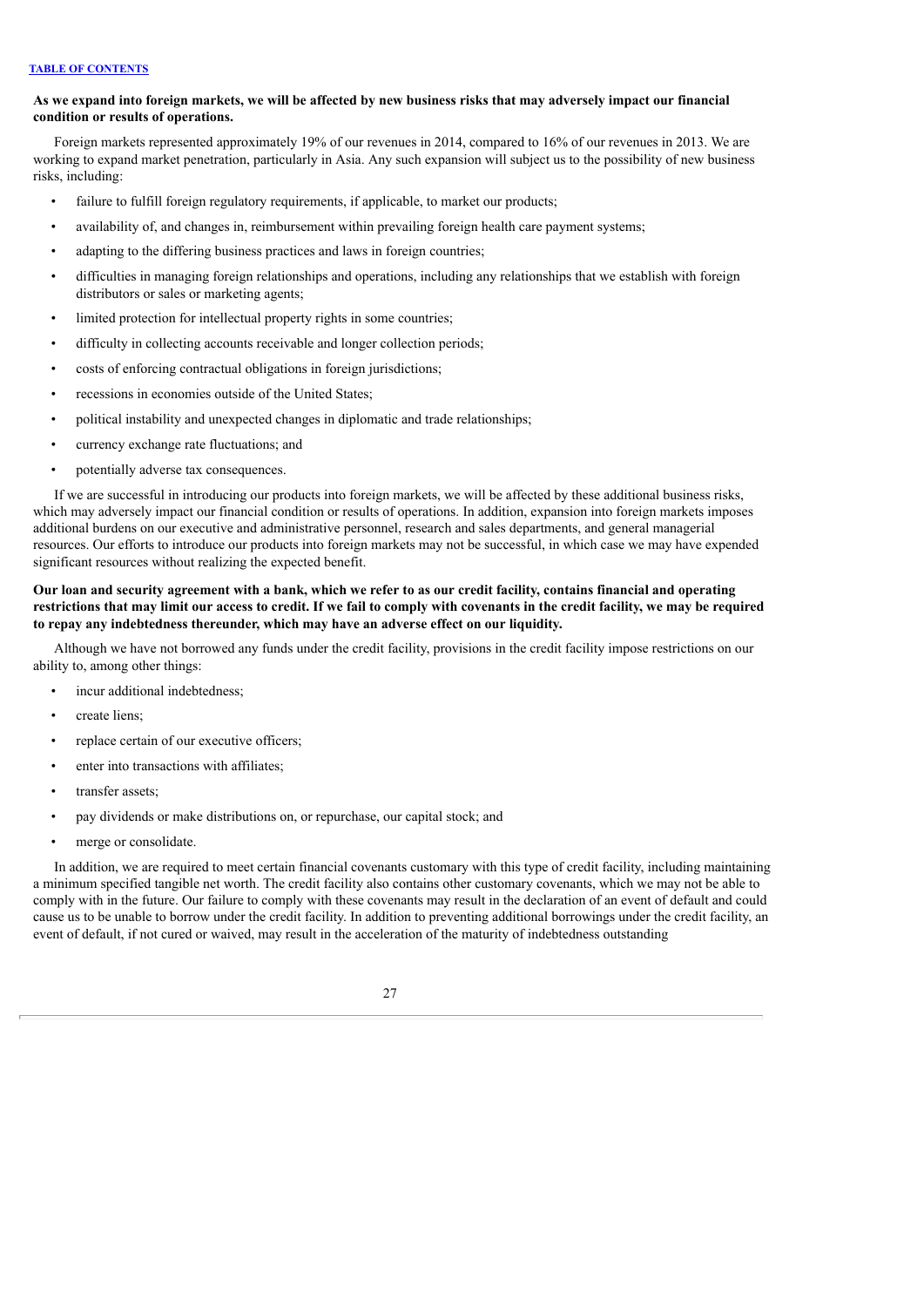under the credit facility at the time of the default, which would require us to pay all amounts outstanding. If an event of default occurs, we may not be able to cure it within any applicable cure period, if at all. If the maturity of our indebtedness is accelerated, we may not have sufficient funds available for repayment or we may not have the ability to borrow or obtain sufficient funds to replace the accelerated indebtedness on terms acceptable to us, or at all.

# If we choose to acquire or invest in new businesses, products or technologies, instead of developing them ourselves, these acquisitions or investments could disrupt our business and could result in the use of significant amounts of equity, cash or a **combination of both.**

From time to time we may seek to acquire or invest in businesses, products or technologies, instead of developing them ourselves. Acquisitions and investments involve numerous risks, including:

- the inability to complete the acquisition or investment;
- disruption of our ongoing businesses and diversion of management attention;
- difficulties in integrating the acquired entities, products or technologies;
- difficulties in operating the acquired business profitably;
- the inability to achieve anticipated synergies, cost savings or growth;
- potential loss of key employees, particularly those of the acquired business;
- difficulties in transitioning and maintaining key customer, distributor and supplier relationships;
- risks associated with entering markets in which we have no or limited prior experience; and
- unanticipated costs.

In addition, any future acquisitions or investments may result in one or more of the following:

- issuances of dilutive equity securities, which may be sold at a discount to market price;
- the use of significant amounts of cash;
- the incurrence of debt;
- the assumption of significant liabilities;
- increased operating costs or reduced earnings;
- financing obtained on unfavorable terms;
- large one-time expenses; and
- the creation of certain intangible assets, including goodwill, the write-down of which may result in significant charges to earnings.

Any of these factors could materially harm our stock price, our business, or our operating results.

# If we sell additional shares, our stock price may decline as a result of the dilution which will occur to existing stockholders.

Until we are profitable, we will need significant additional funds to develop our business and sustain our operations. We sold shares of our stock and warrants in June 2014 and June 2013 and any additional sales of shares of our common stock or other securities exercisable into our common stock are likely to have a dilutive effect on some or all of our then existing stockholders. Resales of newly issued shares in the open market could also have the effect of lowering our stock price, thereby increasing the number of shares we may need to issue in the future to raise the same dollar amount and consequently further diluting our outstanding shares.

The perceived risk associated with the possible sale of a large number of shares could cause some of our stockholders to sell their stock, thus causing the price of our stock to decline. In addition, actual or anticipated

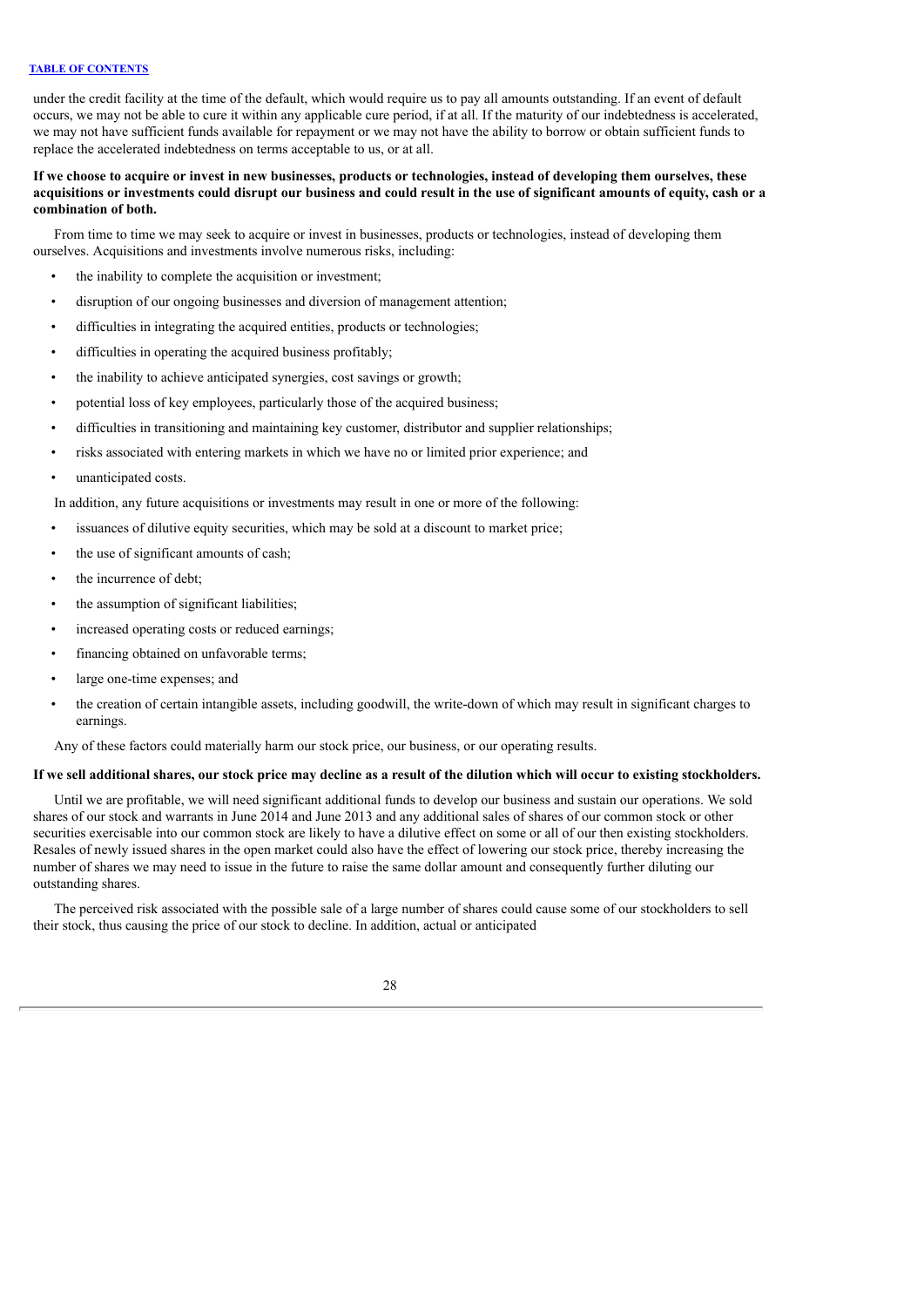downward pressure on our stock price due to actual or anticipated issuances or sales of stock could cause some institutions or individuals to engage in short sales of our common stock, which may itself cause the price of our stock to decline.

If our stock price declines, we may be unable to raise additional capital. A sustained inability to raise capital could force us to go out of business. Significant declines in the price of our common stock could also impair our ability to attract and retain qualified employees, reduce the liquidity of our common stock and result in the delisting of our common stock from The NASDAQ Stock Market LLC, or NASDAQ.

# The trading price of our common stock has been volatile and is likely to be volatile in the future.

The trading price of our common stock has been highly volatile. For the five year period ended February 1, 2015, our stock price has fluctuated from a low of \$1.47 to a high of \$95.40. The market price for our common stock will be affected by a number of factors, including:

- the denial or delay of regulatory clearances or approvals for our products under development or receipt of regulatory approval of competing products;
- our ability to accomplish clinical, regulatory and other product development and commercialization milestones and to do so in accordance with our timing estimates;
- changes in policies affecting third-party coverage and reimbursement in the United States and other countries;
- changes in government regulations and standards affecting the medical device industry and our products;
- ability of our products to achieve market success;
- the performance of third-party contract manufacturers and component suppliers;
- actual or anticipated variations in our results of operations or those of our competitors;
- announcements of new products, technological innovations or product advancements by us or our competitors;
- developments with respect to patents and other intellectual property rights;
- sales of common stock or other securities by us or our stockholders in the future;
- additions or departures of key scientific or management personnel;
- disputes or other developments relating to proprietary rights, including patents, litigation matters and our ability to obtain patent protection for our technologies;
- trading volume of our common stock;
- changes in earnings estimates or recommendations by securities analysts, failure to obtain or maintain analyst coverage of our common stock or our failure to achieve analyst earnings estimates;
- public statements by analysts or clinicians regarding their perceptions of our clinical results or the effectiveness of our products;
- decreases in market valuations of medical device companies; and
- general market conditions and other factors unrelated to our operating performance or the operating performance of our competitors.

The stock prices of many companies in the medical device industry have experienced wide fluctuations that have often been unrelated to the operating performance of these companies. Periods of volatility in the market price of a company's securities can result in securities class action litigation against a company. If class action litigation is initiated against us, we may incur substantial costs and our management's attention may be diverted from our operations, which could significantly harm our business.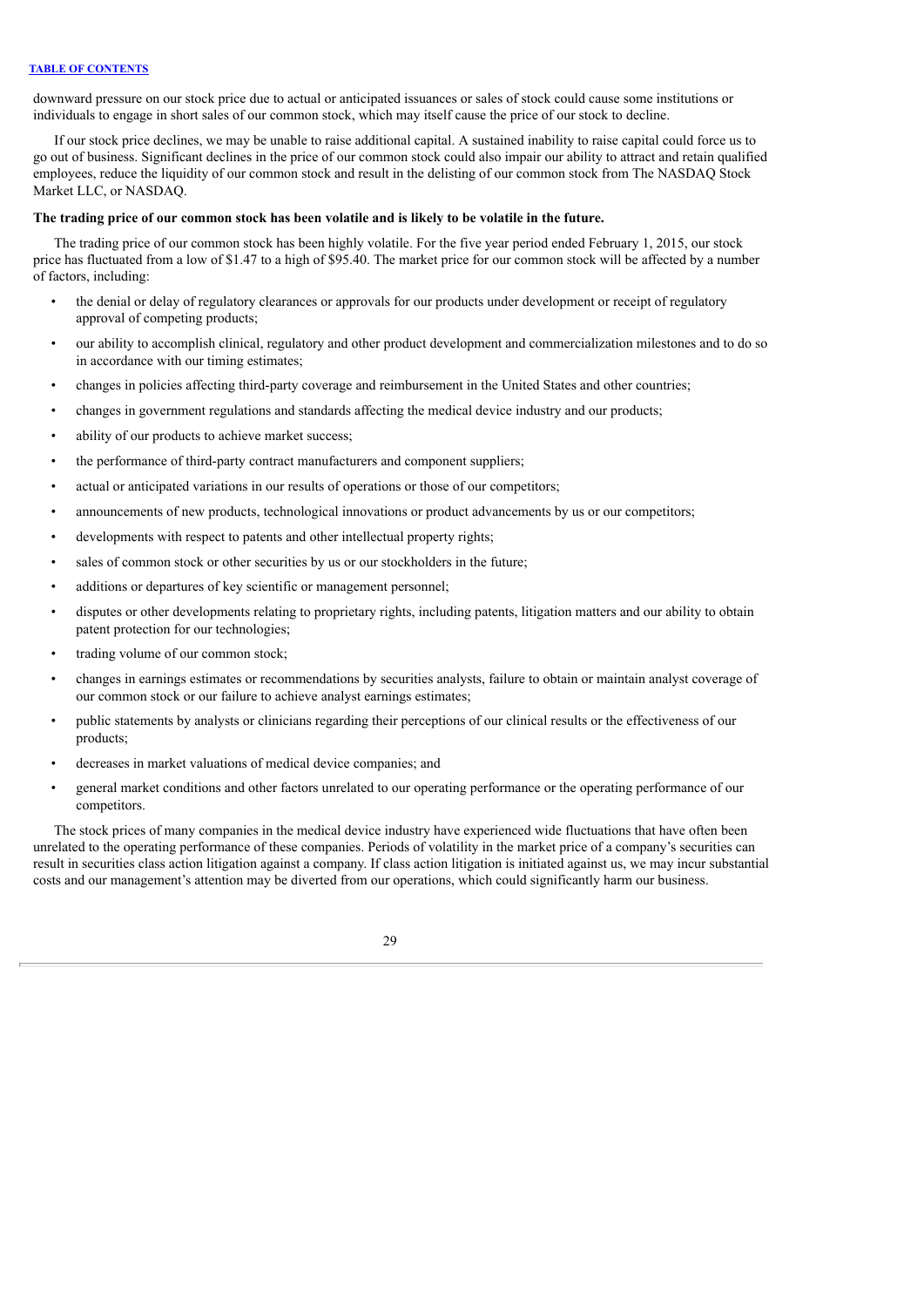# There have been instances in the past when we failed to satisfy certain continued listing requirements on NASDAO and we could fail to satisfy those requirements again in the future which could affect the market price of our common stock and **liquidity and reduce our ability to raise capital.**

Currently, our common stock trades on the NASDAQ Capital Market. During 2012 and 2010 we received notifications from NASDAQ informing us of certain listing deficiencies related to the minimum bid price listing requirements. Although we have since cured these deficiencies, it is possible that we could fall out of compliance again in the future. If we fail to maintain compliance with any NASDAQ listing requirements, we could be delisted and our stock would be considered a penny stock under regulations of the Securities and Exchange Commission, or SEC, and would therefore be subject to rules that impose additional sales practice requirements on broker-dealers who sell our securities. The additional burdens imposed upon broker-dealers by these requirements could discourage broker-dealers from effecting transactions in our common stock, which could severely limit the market liquidity of our common stock and your ability to sell our securities in the secondary market.

# **The low trading volume of our common stock may adversely affect the price of our shares.**

Although our common stock is listed on the NASDAQ Capital Market, our common stock has experienced low trading volume. The 50 day average trading volume through February 1, 2015 as reported by NASDAQ was approximately 70,300 shares. Limited trading volume may subject our common stock to greater price volatility and may make it difficult for investors to sell shares at a price that is attractive to them.

# Anti-takeover provisions in our organizational documents and Delaware law, and the shareholder rights plan that we previously adopted in 2007, may discourage or prevent a change of control, even if an acquisition would be beneficial to our stockholders, which could affect our stock price adversely and prevent attempts by our stockholders to replace or remove **our current management.**

Our certificate of incorporation and bylaws contain provisions that could delay or prevent a change of control of our company or changes in our Board of Directors that our stockholders might consider favorable. Some of these provisions:

- authorize the issuance of preferred stock which can be created and issued by the Board of Directors without prior stockholder approval, with rights senior to those of our common stock;
- provide for a classified Board of Directors, with each director serving a staggered three-year term;
- prohibit our stockholders from filling board vacancies, calling special stockholder meetings, or taking action by written consent;
- provide for the removal of a director only with cause and by the affirmative vote of the holders of 75% or more of the shares then entitled to vote at an election of our directors; and
- require advance written notice of stockholder proposals and director nominations.

We have also adopted a shareholder rights plan that could make it more difficult for a third party to acquire, or could discourage a third party from acquiring, us or a large block of our common stock. A third party that acquires 15% or more of our common stock could suffer substantial dilution of its ownership interest under the terms of the shareholder rights plan through the issuance of common stock to all stockholders other than the acquiring person.

In addition, we are subject to the provisions of Section 203 of the Delaware General Corporation Law, which may prohibit certain business combinations with stockholders owning 15% or more of our outstanding voting stock. These and other provisions in our certificate of incorporation, bylaws and Delaware law could make it more difficult for stockholders or potential acquirers to obtain control of our Board of Directors or initiate actions that are opposed by our then-current Board of Directors, including a merger, tender offer, or proxy contest involving our company. Any delay or prevention of a change of control transaction or changes in our Board of Directors could cause the market price of our common stock to decline.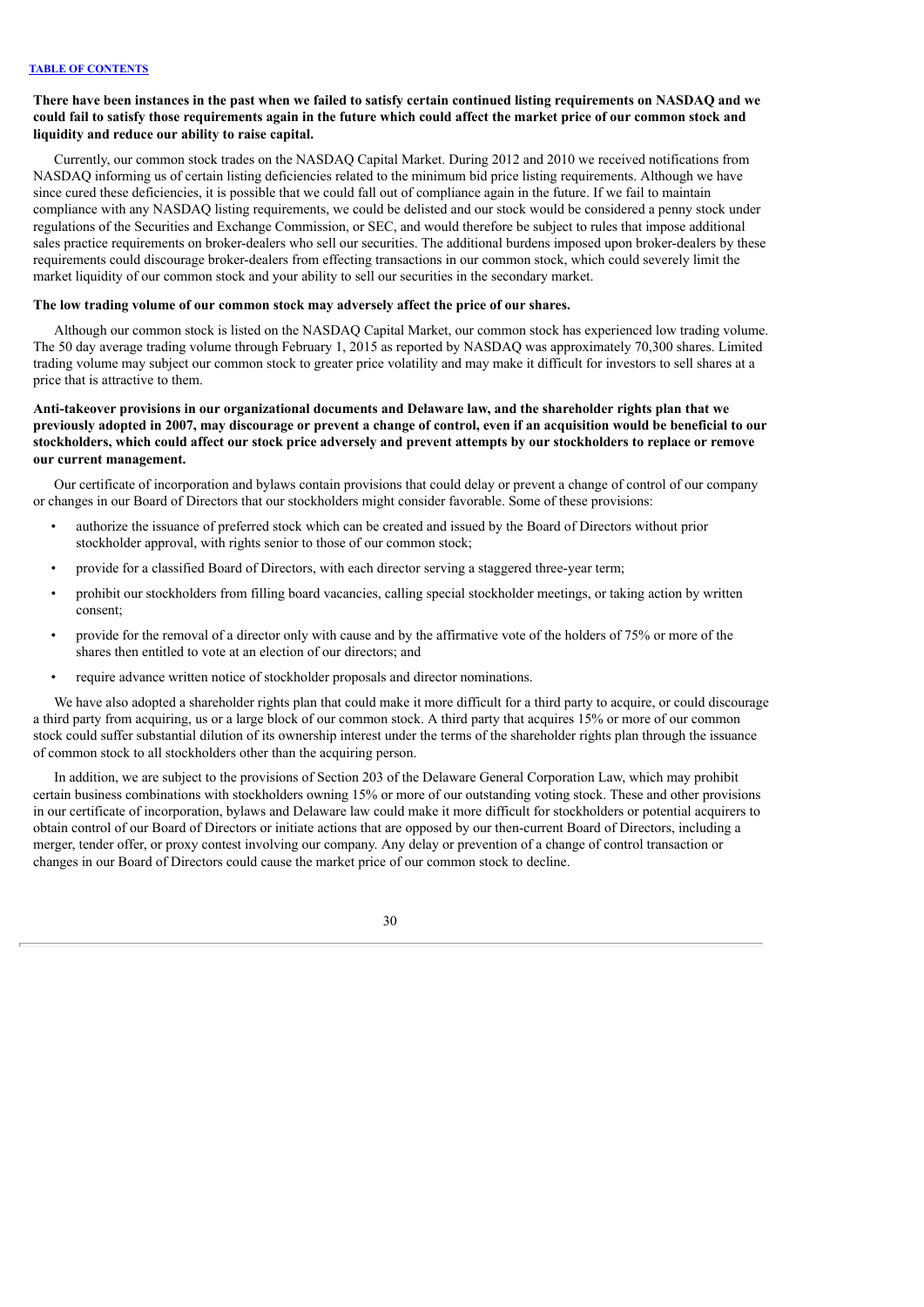### **We do not intend to pay cash dividends.**

We have never declared or paid cash dividends on our capital stock. We currently intend to retain all available funds and any future earnings for use in the operation and expansion of our business and do not anticipate paying any cash dividends in the foreseeable future. In addition, the terms of our credit facility precludes us from paying any dividends. As a result, capital appreciation, if any, of our common stock will be our stockholders' sole source of potential gain for the foreseeable future.

### <span id="page-33-0"></span>**ITEM 1B. UNRESOLVED STAFF COMMENTS**

None.

# <span id="page-33-1"></span>**ITEM 2. PROPERTIES**

Our headquarters is located in an approximately 30,000 square foot facility in Waltham, Massachusetts, which we occupy under an office lease expiring in March 2015. During the first quarter of 2015 we plan to relocate our corporate headquarters and engineering activities to a nearby 12,000 square foot facility in Waltham, Massachusetts and to relocate our manufacturing and fulfillment activities to a 6,000 square foot facility in Woburn, Massachusetts. We have signed leases for these new facilities and believe that they will be adequate for our needs during the foreseeable future.

### <span id="page-33-2"></span>**ITEM 3. LEGAL PROCEEDINGS**

While we are not currently a party to any material legal proceedings, we could become subject to legal proceedings in the ordinary course of business. We do not expect any such potential items to have a significant impact on our financial position.

# <span id="page-33-3"></span>**ITEM 4. MINE SAFETY DISCLOSURES**

Not applicable.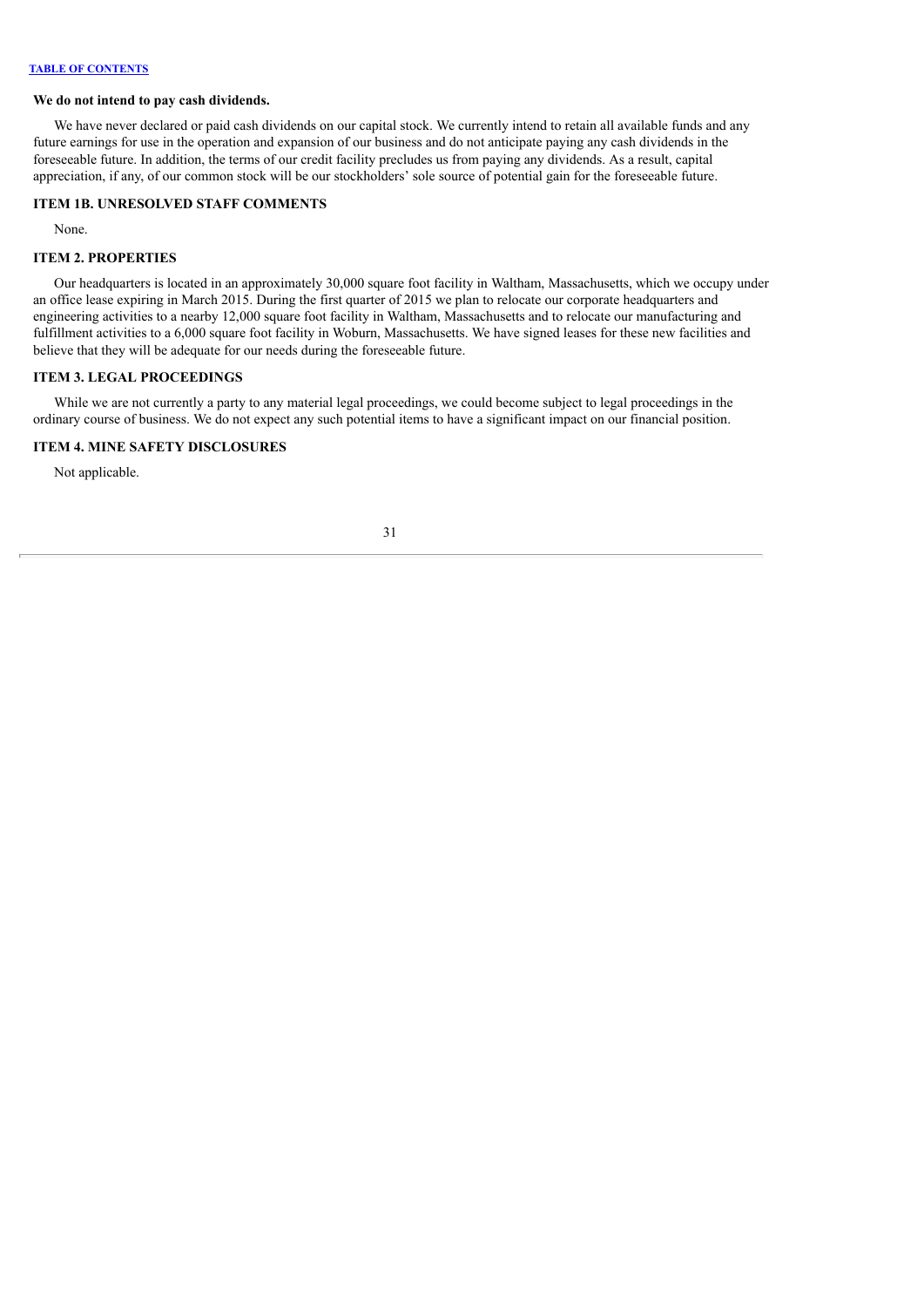### **PART II**

# <span id="page-34-0"></span>**ITEM 5. MARKET FOR REGISTRANT'S COMMON EQUITY, RELATED STOCKHOLDER MATTERS AND ISSUER PURCHASES OF EQUITY SECURITIES**

# **Market Information**

Our common stock is traded on the NASDAQ Capital Market under the symbol "NURO". The price range per share reflected in the table below is the high and low sales prices of our common stock as reported by NASDAQ (rounded to the nearest penny) for the periods presented and has been adjusted to reflect a 1-for-6 reverse stock split of our common stock completed on February 15, 2013.

|                |        | <b>Years ended December 31,</b> |      |      |  |  |  |  |
|----------------|--------|---------------------------------|------|------|--|--|--|--|
|                |        | 2014                            |      | 2013 |  |  |  |  |
|                | High   | Low                             | High | Low  |  |  |  |  |
| First quarter  | \$3.14 |                                 | 3.24 | 1.98 |  |  |  |  |
| Second quarter | 2.61   | 1.67                            | 3.14 | 1.84 |  |  |  |  |
| Third quarter  | 3.15   | 1.57                            | 2.18 | 1.50 |  |  |  |  |
| Fourth quarter | 2.01   | 1.52                            | 4.25 | 1.47 |  |  |  |  |

#### **Stockholders**

On February 1, 2015, there were approximately 101 stockholders of record of our common stock. This number does not include stockholders for whom shares were held in a "nominee" or "street" name. On February 1, 2015, the last reported sale price per share of our common stock on the NASDAQ Capital Market was \$1.68.

### **Dividends**

We have never declared or paid any cash dividends on our common stock. We currently intend to retain future earnings, if any, to finance the expansion and growth of our business and do not expect to pay any cash dividends in the foreseeable future. Payment of future cash dividends, if any, will be at the discretion of our board of directors after taking into account various factors, including our financial condition, operating results, current and anticipated cash needs, and plans for expansion. Additionally, the credit facility restricts our ability to pay dividends.

32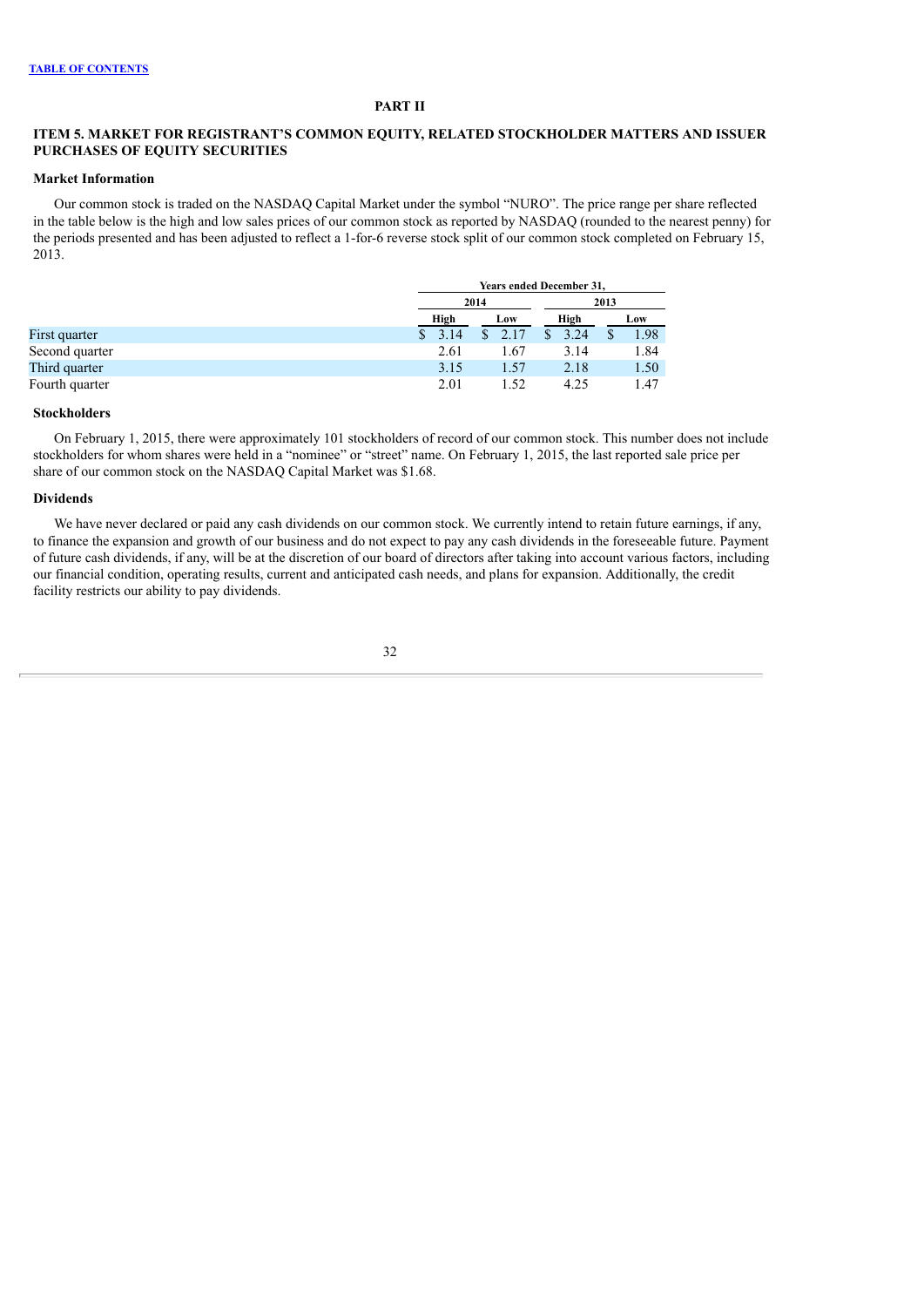# <span id="page-35-0"></span>**ITEM 6. SELECTED FINANCIAL DATA**

The following selected financial data are derived from our audited financial statements, which have been audited by PricewaterhouseCoopers LLP, an independent registered public accounting firm. The selected financial data below should be read in conjunction with Item 7, "Management's Discussion and Analysis of Financial Condition and Results of Operations," Item 7A, "Quantitative and Qualitative Disclosures About Market Risk" and our financial statements and related notes for the years ended 2014, 2013, and 2012 appearing elsewhere in this Annual Report on Form 10-K:

|                                              | <b>Years Ended December 31,</b>                 |              |              |               |                 |  |  |  |
|----------------------------------------------|-------------------------------------------------|--------------|--------------|---------------|-----------------|--|--|--|
|                                              | 2014                                            | 2013         | 2012         | 2011          | 2010            |  |  |  |
|                                              | (In thousands, except share and per share data) |              |              |               |                 |  |  |  |
| <b>Statement of Operations Data:</b>         |                                                 |              |              |               |                 |  |  |  |
| Revenues                                     | 5,513<br>S                                      | \$.<br>5,279 | 7,575<br>S.  | S.<br>10,397  | 13,900<br>S.    |  |  |  |
| Cost of revenues                             | 2,569                                           | 2,194        | 3,589        | 4,722         | 7,050           |  |  |  |
| Gross profit                                 | 2,944                                           | 3,085        | 3,986        | 5,675         | 6,850           |  |  |  |
| Operating expenses:                          |                                                 |              |              |               |                 |  |  |  |
| Research and development                     | 4,076                                           | 3,438        | 3,546        | 3,877         | 5,856           |  |  |  |
| Sales and marketing                          | 2,913                                           | 2,780        | 5,727        | 6,689         | 11,072          |  |  |  |
| General and administrative                   | 4,725                                           | 4,225        | 4,735        | 5,112         | 7,232           |  |  |  |
| Total operating expenses                     | 11,714                                          | 10,443       | 14,008       | 15,678        | 24,160          |  |  |  |
| Loss from operations                         | (8,770)                                         | (7,358)      | (10,022)     | (10,003)      | (17,310)        |  |  |  |
| Interest and other income                    | 5                                               | 5            | 14           | 22            | 298             |  |  |  |
| Warrants offering costs                      | (51)                                            | (376)        |              |               |                 |  |  |  |
| Changes in fair value of warrant liability   | 1,050                                           | (290)        |              |               |                 |  |  |  |
| Loss before taxes                            | (7,766)                                         | (8,019)      | (10,008)     | (9,981)       | (17,012)        |  |  |  |
| Income tax benefit                           |                                                 |              |              |               | 121             |  |  |  |
| Net loss                                     | (7,766)                                         | (8,019)      | \$(10,008)   | \$<br>(9,981) | \$<br>(16, 891) |  |  |  |
| Net loss per common share, basic and diluted | (1.54)                                          | (3.07)       | \$<br>(5.22) | \$<br>(15.53) | (26.41)         |  |  |  |

|                            | As of December 31. |        |      |        |      |                |      |        |        |
|----------------------------|--------------------|--------|------|--------|------|----------------|------|--------|--------|
|                            | 2014               |        | 2013 |        | 2012 |                | 2011 |        | 2010   |
|                            |                    |        |      |        |      | (in thousands) |      |        |        |
| <b>Balance Sheet Data:</b> |                    |        |      |        |      |                |      |        |        |
| Cash and cash equivalents  |                    | 9.222  | S    | 9.196  |      | 8.699          | S.   | 10.290 | 16,987 |
| Working capital            |                    | 8,392  |      | 8.919  |      | 8,567          |      | 10,482 | 19,020 |
| Total assets               |                    | 11,402 |      | 10,797 |      | 10,877         |      | 14,221 | 23,066 |
| <b>Total liabilities</b>   |                    | 8,015  |      | 3,602  |      | 2,077          |      | 3,132  | 2,867  |
| Total stockholders' equity |                    | 3,387  |      | 7,195  |      | 8,800          |      | 11,089 | 20,199 |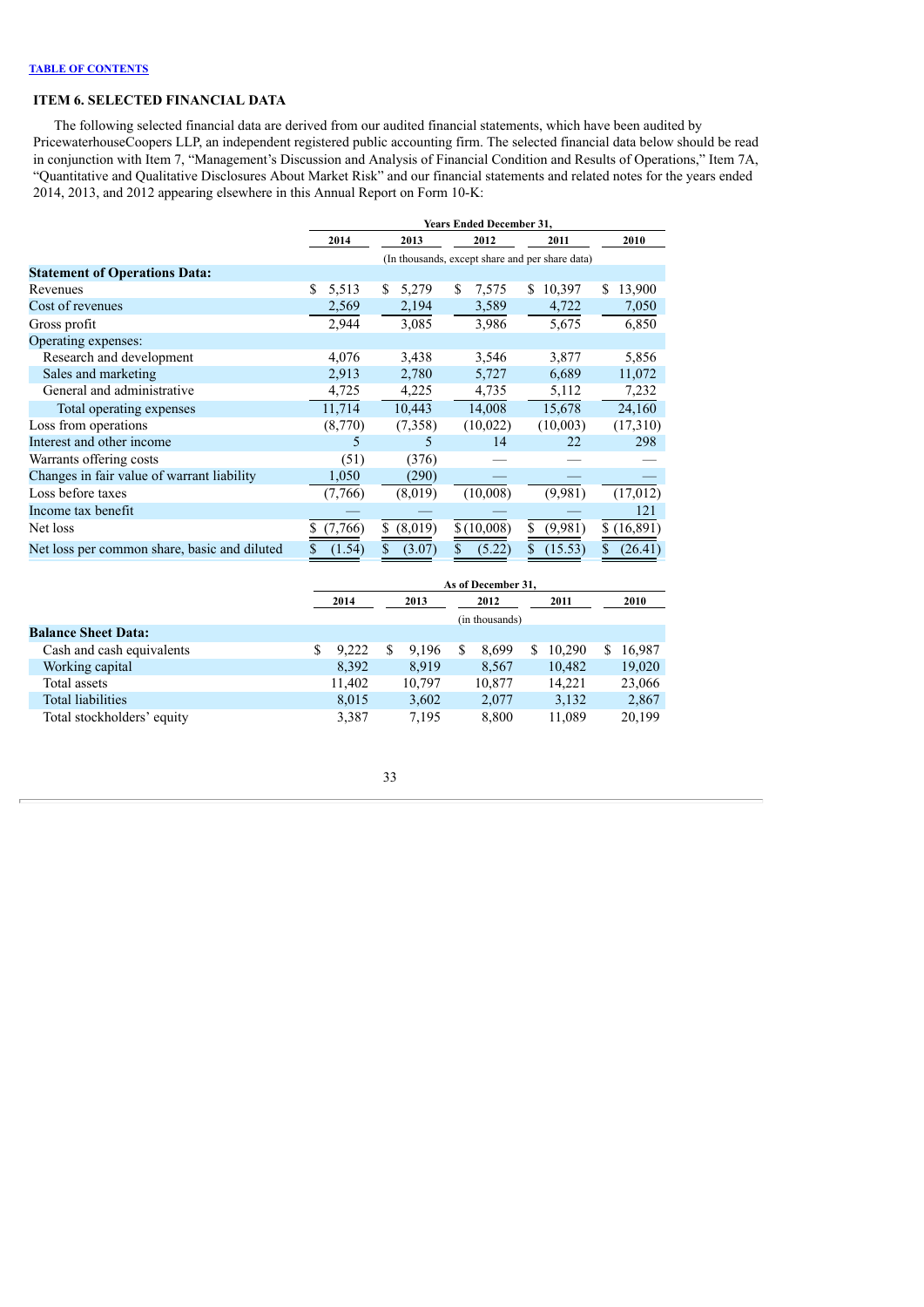## **ITEM 7. MANAGEMENT'S DISCUSSION AND ANALYSIS OF FINANCIAL CONDITION AND RESULTS OF OPERATIONS**

You should read the following discussion of our financial condition and results of operations in conjunction with our selected financial data, our financial statements, and the accompanying notes to those financial statements included elsewhere in this Annual Report on Form 10-K. This discussion contains forward-looking statements that involve risks and uncertainties. For a description of factors that may cause our actual results to differ materially from those anticipated in these forward-looking statements, please refer to the section titled "Risk Factors", contained in Item 1A of this Annual Report on Form 10-K.

## **Overview**

NeuroMetrix is an innovative health-care company that develops wearable medical technology and point-of-care tests that help patients and physicians better manage chronic pain, nerve diseases, and sleep disorders. Our business is fully integrated with inhouse capabilities spanning product development, manufacturing, regulatory affairs and compliance, sales and marketing, and customer support. We derive revenues from the sale of medical devices and after-market consumable products and accessories. Our products are sold in the United States and selected overseas markets, and are approved by the U.S. Food and Drug Administration, or FDA, and regulators in foreign jurisdictions where appropriate. We have two principal product lines:

- Wearable neuro-stimulation therapeutic devices
- Point-of-care neuropathy diagnostic tests

Our core expertise in biomedical engineering has been refined over nearly two decades of designing, building and marketing medical devices that stimulate nerves and analyze nerve response for diagnostic and therapeutic purposes. We created the market for point-of-care nerve testing and were first to market with sophisticated, wearable technology for management of chronic pain. We have an experienced management team and Board of Directors. Our Scientific Advisory Board includes internationally recognized experts in diabetes and pain.

Chronic pain is a significant public health problem. It is defined by the National Institute of Health as any pain lasting more than 12 weeks in contrast to acute pain which is a normal bodily response to injury or trauma. Chronic pain conditions include painful diabetic neuropathy, fibromyalgia, sciatica, musculoskeletal pain, cancer pain and many others. Chronic pain may be triggered by an injury or there may be an ongoing cause such as disease or illness. There may also be no clear cause. Pain signals continue to be transmitted in the nervous system over extended periods of time often leading to other health problems. These can include fatigue, sleep disturbance, decreased appetite, and mood changes which cause difficulty in carrying out important activities and contributing to disability and despair. In general, chronic pain cannot be cured. Treatment of chronic pain is focused on reducing pain and improving function. The goal is effective pain management.

There are large and important unmet medical needs in chronic pain treatment. Prescription pain medications and over-thecounter therapies are often inadequate and can lead to other health issues. We believe that controlled, personalized, neurostimulation to suppress pain provides an important complement to pain medications. As a medical device company with unique experience in designing devices to manage and alter peripheral nerve function, we believe we are well positioned to make neurostimulation widely available to chronic pain sufferers. We have direct experience with neuro-stimulation through our prescription SENSUS wearable pain management device which has been on the market for the past two years.

A major initiative during 2014 was the design, development and branding of a new over-the-counter analgesic category featuring Quell, our wearable device for pain relief which builds upon the core SENSUS neuro-stimulation technology. Quell was unveiled at the January 2015 Consumer Electronics Show (CES) where the response was positive. We hope to make Quell commercially available in the United States during the second quarter of 2015. Our commercial launch plan involves two distribution channels: a professional channel using a direct sales force to target podiatrists, pain physicians, primary care physicians, and chiropractors who would resell the product, and a direct-to-consumer channel using online marketing and lead generation.

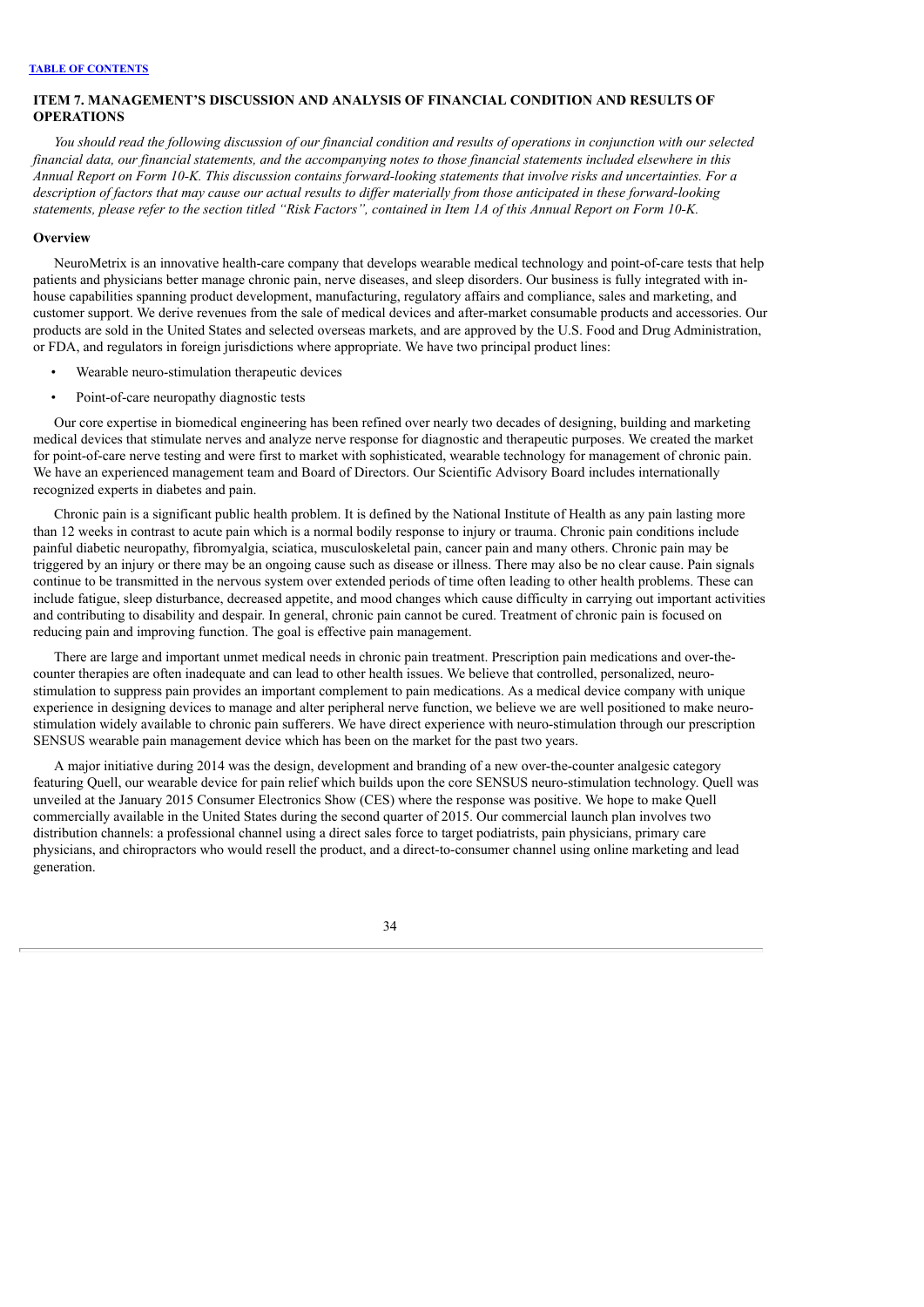SENSUS, our prescription neuro-stimulation therapeutic device for relief of chronic pain, was launched in 2013 and provides the technological foundation for Quell. SENSUS revenues in 2014 and 2013 were about \$0.9 million and \$0.2 million, respectively. It is distributed through durable medical equipment (DME) suppliers who call on pain medicine physicians, neurologists, endocrinologists, podiatrists, and primary care physicians to create awareness among physicians that are challenged with trying to manage chronic pain in their patients. These physicians prescribe SENSUS to their patients who, in turn, have their prescriptions fulfilled by a DME. The DME is also responsible for billing and collection from third party payers such as Medicare and other insurers. This is a high cost distribution channel with tight margins. The DME channel is under pressure from Medicare's competitive bidding initiative. We believe that the US growth opportunity for this prescription neuro-stimulation device is limited and that the more attractive opportunities are in the OTC market.

DPNCheck is our diagnostic test for peripheral neuropathies which commenced commercial shipments in the fourth quarter of 2011. DPNCheck revenues for 2014 and 2013 were about \$1.8 million and \$1.3 million, respectively. Our United States sales efforts focus on Medicare Advantage providers who assume financial responsibility and the associated risks for the health care costs of their patients. We believe that DPNCheck presents an attractive clinical case with early detection of neuropathy allowing for earlier clinical intervention to help mitigate the effects of neuropathy on both patient quality of life and cost of care. Also, the diagnosis and documentation of neuropathy provided by DPNCheck helps clarify the patient health profile which, in turn, may have a direct, positive effect on the Medicare Advantage premium received by the provider. We believe that attractive opportunities are developing in Japan where we received regulatory approval and launched DPNCheck with Omron Healthcare in 2014; in China where we are working with Omron Healthcare on the regulatory process; in Mexico where our distributor, Scienta Farma, recently received regulatory approval and plans to launch in early 2015; and in the Middle East.

Our products consist of a medical device used in conjunction with a consumable electrode or biosensor. Other accessories and consumables are also available to customers. Our goal for these devices is to build an installed base of active customer accounts and distributors that regularly order aftermarket products to meet their needs. We successfully implemented this model when we started our business with the NC-stat system and applied it to subsequent product generations including ADVANCE. Our recent products, SENSUS and DPNCheck, conform to this model. Quell and other products in our development pipeline are based on the device plus consumables business model.

### **Results of Operations**

### **Comparison of Years Ended December 31, 2014 and December 31, 2013**

#### *Revenues*

The following table summarizes our revenues:

|          |      | <b>Years Ended December 31.</b> |                       |          |
|----------|------|---------------------------------|-----------------------|----------|
|          | 2014 | 2013                            | Change                | % Change |
|          |      | (in thousands)                  |                       |          |
| Revenues |      | $$5,512.8$ $$5,278.8$           | $\mathbb{S}$<br>234.0 | 4.4%     |
|          |      |                                 |                       |          |

Revenues include sales from SENSUS, our wearable therapeutic device for relief of chronic, intractable pain launched in January 2013; DPNCheck, our diagnostic test for diabetic peripheral neuropathy, or DPN, launched in Q4 2011; and our legacy ADVANCE neurodiagnostics business. Overall revenues increased by 4.4% from 2013. Revenue from our newer products, SENSUS and DPNCheck, grew by over 80% in 2014. The ADVANCE business, managed for cash flow and not growth, contracted by 25%. ADVANCE has few direct operating costs.

Revenue from SENSUS devices and consumable electrodes totaled \$0.9 million in 2014 versus \$0.2 million in 2013. Reflecting expanded distribution through national durable medical equipment suppliers in 2014, we shipped approximately 5,800 SENSUS devices and posted a 350% increase when compared to 1,300 devices shipped in 2013. SENSUS electrode shipments totaled approximately 17,600 in 2014 versus approximately 3,500 in 2013.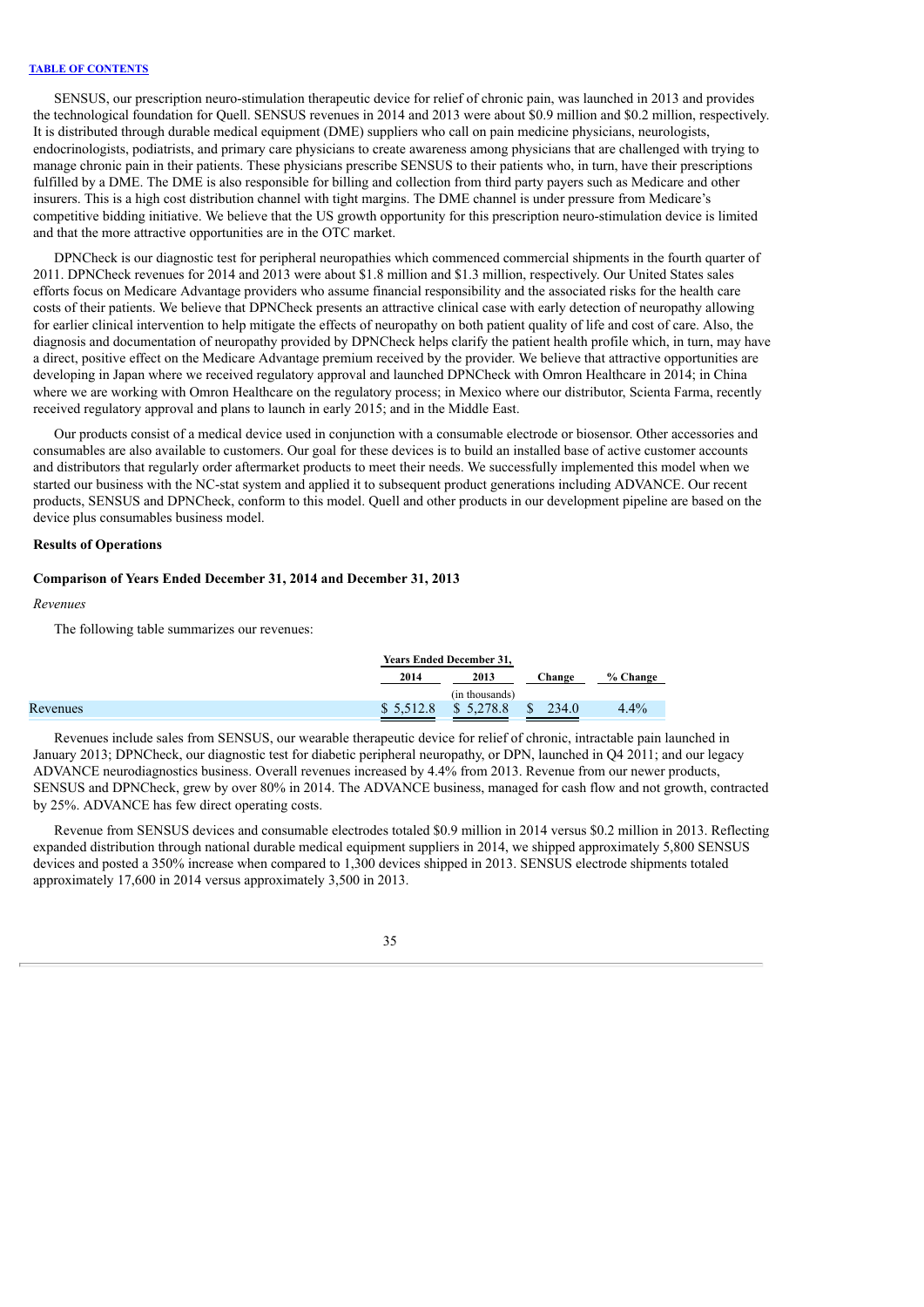Revenue from DPNCheck increased over 40% to \$1.8 million in 2014 from \$1.3 million in 2013. Our Asia distribution partner, Omron Healthcare, received regulatory approval and launched DPNCheck in Japan during the third quarter of 2014, contributing positively to 2014 revenue. The United States Medicare Advantage business expanded with approximately a 50% growth in tests shipped in 2014 in comparison with 2013. Overall, there were approximately 680 DPNCheck devices and 110,000 tests shipped in 2014 in comparison with 540 devices and 85,000 tests in 2013.

ADVANCE recorded about \$2.8 million in 2014 revenue in comparison to \$3.8 million in 2013. We expect that sales of ADVANCE System products will constitute approximately 20% or our sales during 2015.

## *Cost of Revenues and Gross Margin*

The following table summarizes our cost of revenues and gross margin:

|                  |           | <b>Years Ended December 31,</b> |           |          |
|------------------|-----------|---------------------------------|-----------|----------|
|                  | 2014      | 2013                            | Change    | % Change |
|                  |           | (in thousands)                  |           |          |
| Cost of revenues | \$2,568.6 | \$2,194.3                       | \$374.3   | 17.1%    |
| Gross profit     | \$2.944.2 | \$ 3,084.5                      | \$(140.3) | (4.5)    |

We recorded an increase in cost of revenues to \$2.6 million in 2014 from \$2.2 million in 2013 and a decline in our gross margin to 53.4% of revenues in 2014 from 58.4% of revenues in 2013. The decline in gross margin is primarily attributable to the SENSUS product line which comprised a greater percentage of total revenues in 2014 versus 2013, and has lower margins than our other products. The lower SENSUS margins reflect the high cost structure in the durable medical equipment sales channel which accounts for the majority of our SENSUS sales. The effect of low SENSUS margins was compounded by strong growth in that product. SENSUS represented 16% of total revenue in 2014 in comparison with 4% of revenue in 2013. Inventory write-down charges primarily related to excess ADVANCE inventory were insignificant in 2014 and were about \$0.2 million in 2013.

### *Operating Expenses*

The following table summarizes our operating expenses:

|                            | <b>Years Ended December 31,</b> |                |           |          |
|----------------------------|---------------------------------|----------------|-----------|----------|
|                            | 2013<br>2014                    |                | Change    | % Change |
|                            |                                 | (in thousands) |           |          |
| Operating expenses:        |                                 |                |           |          |
| Research and development   | \$4,076.0                       | \$3,438.2      | 637.8     | 18.6%    |
| Sales and marketing        | 2.913.1                         | 2,779.7        | 133.4     | 4.8      |
| General and administrative | 4,725.1                         | 4.225.5        | 499.6     | 11.8     |
| Total operating expenses   | \$11,714.2                      | \$10,443.4     | \$1,270.8 | 12.2     |

## *Research and Development*

Research and development expenses were approximately \$4.1 million and \$3.4 million in 2014 and 2013, respectively, an increase of \$0.6 million or 19%. The increased spending was in support of our initiative to launch in the first half of 2015 a new wearable therapeutic device for chronic pain brand-named Quell. R&D investments totaling approximately \$0.8 million were made in outside engineering support for product design, smart phone application development and consulting services. During 2013, similar outside support costs were approximately \$0.2 million. This spending was offset by reductions of approximately \$0.1 million in 2014 clinical study costs.

## *Sales and Marketing*

Sales and marketing expenses were approximately \$2.9 million and \$2.8 million in 2014 and 2013, respectively, an increase of \$0.1 million or 5%. Marketing costs for outside services related to Quell accounted for approximately \$0.4 million in incremental spending in 2014. This encompassed product branding, pricing studies, consulting services as well as promotional materials for trade shows scheduled for early 2015. Personnel costs declined about \$0.1 million in 2014 versus 2013. Sales and Marketing personnel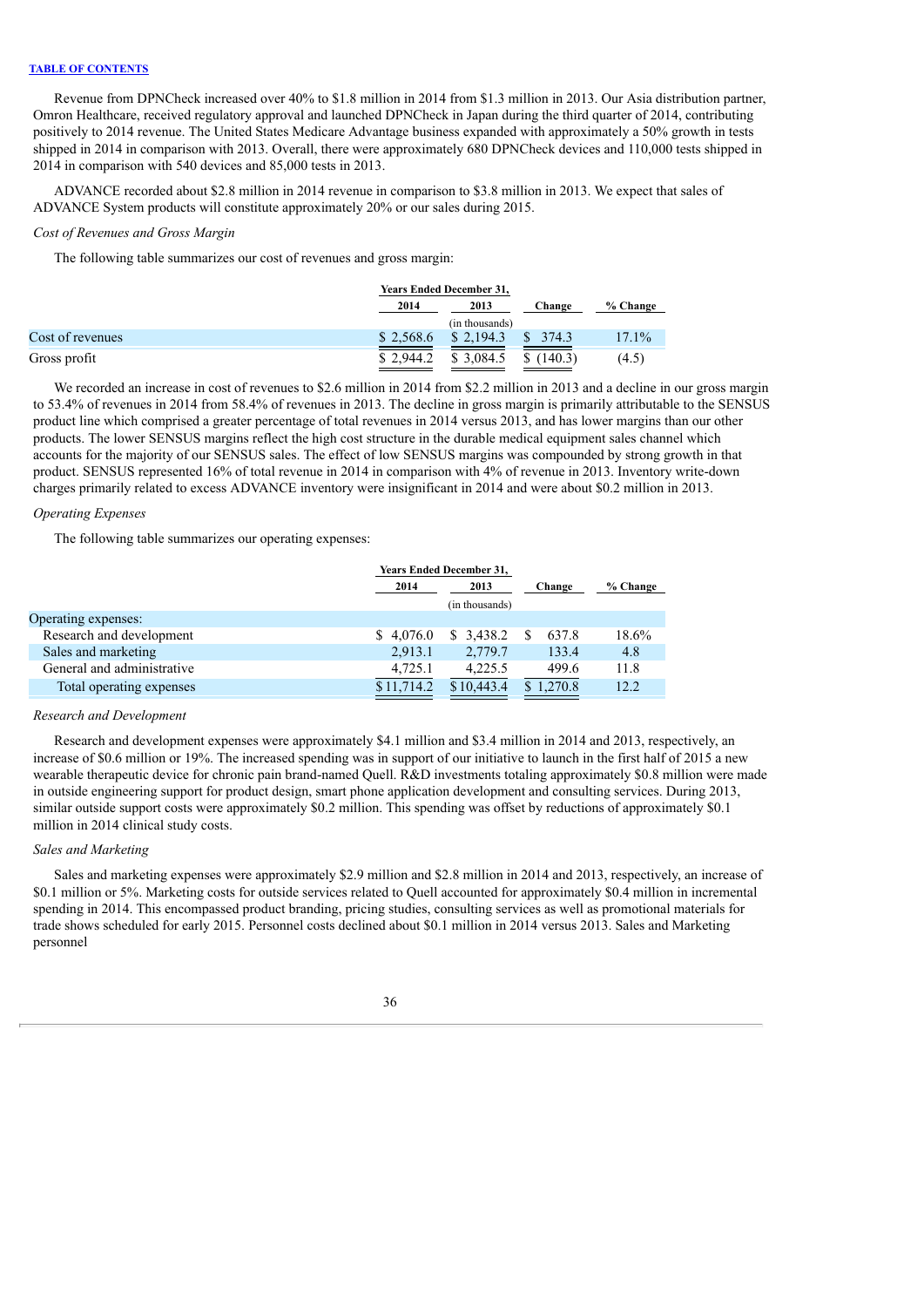spending in 2014 included fourth quarter hiring of a new management team responsible for Quell. Trade show and travel costs declined approximately \$0.1 million in 2014 versus 2013.

### *General and Administrative*

General and administrative expenses were approximately \$4.7 million and \$4.2 million in 2014 and 2013, respectively, an increase of \$0.5 million or 12%. Personnel costs increased by \$0.2 million reflecting incentive compensation and stock based compensation adjustments during 2014. Outside services, including temporary staffing, increased by \$0.3 million in response to staff turnover and the support requirements for relocation of the corporate office and production activities planned for early 2015. Professional services for legal and accounting support declined by approximately \$0.1 million in 2014 from 2013.

## *Interest income, Warrant of ering costs, and Change in fair value of warrant liability*

Interest income earned from investments in cash equivalents was \$4,606 and \$5,666 in 2014 and 2013, respectively. Costs related to the issuance of common stock warrants in connection with equity offerings was about \$0.1 million and \$0.4 million in 2014 and 2013, respectively. Outstanding warrants from those offerings were valued at fair value at quarterly reporting periods and on warrant transaction dates. The total fair value adjustments to outstanding warrants was a reduction in the net loss of \$1.1 million in 2014 and an increase in the net loss of \$0.3 million in 2013.

### **Comparison of Years Ended December 31, 2013 and December 31, 2012**

### *Revenues*

The following table summarizes our revenues:

|          | <b>Years Ended December 31,</b> |                |             |            |
|----------|---------------------------------|----------------|-------------|------------|
|          | 2013                            | 2012           | Change      | % Change   |
|          |                                 | (in thousands) |             |            |
| Revenues | \$5,278.8                       | \$7,575.3      | \$(2,296.5) | $(30.3)\%$ |

During 2013 we shipped approximately 1,300 SENSUS devices and recorded revenue of approximately \$0.2 million while working to develop distribution in several sales channels, including DME suppliers addressing pain physicians, primary care physicians and endocrinologists, large clinic organizations and direct mail diabetes suppliers.

During 2013 we recorded DPNCheck revenue of \$1.3 million compared to \$1.4 million in the prior year when we had a direct sales force focused on the podiatry market. That sales force was disbanded at the end of 2012 when we shifted our focus to the Medicare Advantage sector and selected international opportunities.

ADVANCE revenues totaled \$3.8 million in 2013 in comparison with \$6.1 million in 2012. The decline in ADVANCE revenue continued the historical trend for this product line.

### *Cost of Revenues and Gross Margin*

The following table summarizes our cost of revenues and gross margin:

|                  |           | <b>Years Ended December 31,</b> |               |            |
|------------------|-----------|---------------------------------|---------------|------------|
|                  | 2013      | 2012                            | Change        | % Change   |
|                  |           | (in thousands)                  |               |            |
| Cost of revenues | \$2.194.3 | \$3,588.8                       | \$(1,394.5)   | $(38.9)\%$ |
| Gross profit     | \$3.084.5 | \$3,986.5                       | \$<br>(902.0) | (22.6)     |

Corresponding to our decrease in revenues in 2013, our cost of revenues decreased to \$2.2 million in 2013, compared to \$3.6 million in 2012. Our gross margin improved to 58.4% in 2013 from 52.6% in 2012, which was primarily attributable to increases in sales from our DPNCheck product line which carries higher margins than ADVANCE and which contributed 23% of revenue in 2013 versus 19% of revenue in 2012. In addition, 2013 DPNCheck revenue was more heavily weighted to sales of high margin consumable biosensors rather than the lower margin devices sales during 2012. SENSUS had a minor effect on 2013 margins given its small, launch year revenue contribution. Inventory charges primarily related to excess ADVANCE inventory were approximately \$0.2 million in both 2013 and 2012.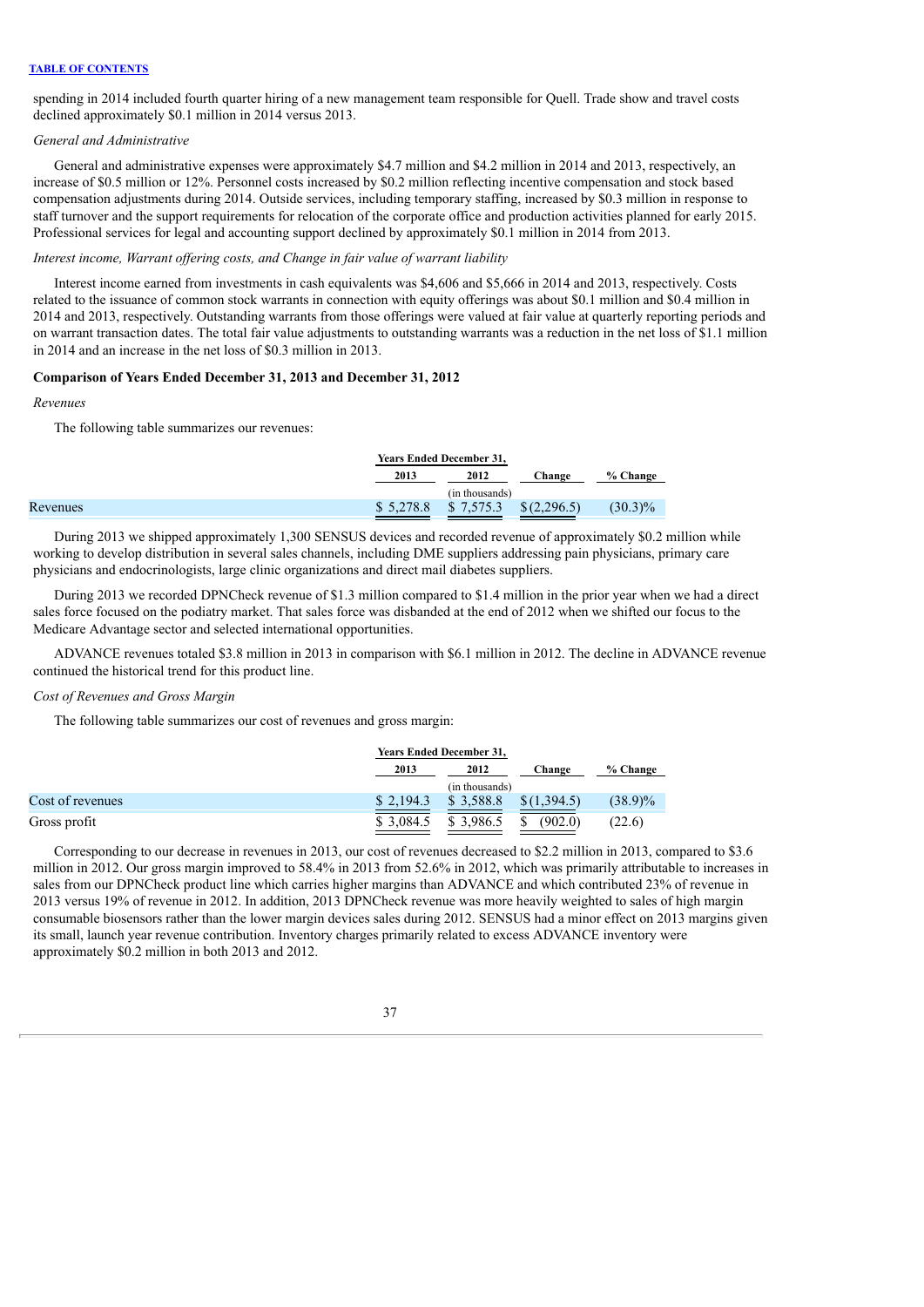#### *Operating Expenses*

The following table presents a breakdown of our operating expenses:

| 2013<br>2012 |                | Change                          | % Change  |
|--------------|----------------|---------------------------------|-----------|
|              | (in thousands) |                                 |           |
|              |                |                                 |           |
| \$ 3,438.2   | \$3,545.8      | (107.6)                         | $(3.0)\%$ |
| 2,779.7      | 5,727.5        | (2,947.8)                       | (51.5)    |
| 4.225.5      | 4,735.2        | (509.7)                         | (10.8)    |
| \$10,443.4   | \$14,008.5     | $$$ $(3,565.1)$                 | (25.5)    |
|              |                | <b>Years Ended December 31,</b> |           |

### *Research and Development*

Research and development expenses for 2013 and 2012 were about \$3.4 million and \$3.5 million, respectively. The comparative results largely reflect a \$0.1 million decrease in personnel costs resulting from lower headcount and incentive compensation expense partially offset by a \$30,000 increase in the costs of clinical studies related to DPNCheck. Personnel costs for 2013 included \$0.1 million for severance costs.

## *Sales and Marketing*

Sales and marketing expenses decreased to \$2.8 million in 2013 from \$5.7 million in 2012. During 2012, we reduced our dependence on field clinical educators to support our neurodiagnostic business and we shifted our DPNCheck emphasis toward managed care, allowing us to eliminate our direct sales representatives. In addition, in 2013 we further reduced our sales staff which had primarily supported DPNCheck, resulting in severance cost of \$0.4 million. As a result, total sales and marketing personnel costs in 2013 were \$1.9 million lower than in the prior year. Personnel related travel costs decreased by \$0.5 million, trade show costs decreased by \$0.1 million, advertising and promotion costs decreased by \$0.1 million, recruiting and retention costs decreased by \$20,000, dues decreased by \$50,000, and depreciation decreased by \$44,000. Sales and marketing expenses for 2012 included \$58,000 for the write-off of loaner and demo systems.

### *General and Administrative*

General and administrative expenses decreased to \$4.2 million in 2013 compared to \$4.7 million in 2012. This decrease included \$0.3 million for consultants and temporary staff, \$0.2 million for personnel costs, \$0.1 million for taxes and fees, \$80,000 for travel costs, \$0.1 million for insurance and outside administration, and \$40,000 for stock-based compensation. These spending reductions were partially offset by an unfavorable year over year increase of \$0.3 million in bad debt expense. During 2013 we recorded \$0.1 million in bad debt expenses compared to the recognition of a net credit to bad debt expense of \$0.1 million in 2012.

## *Interest income, Warrant of ering costs, and Change in fair value of warrant liability*

Interest income was approximately \$5,700 and \$14,500 in 2013 and 2012, respectively. Interest income was earned from investments in cash equivalents. In connection with an equity offering during 2013, we recognized costs related to the issuance of common stock warrants of \$0.4 million. Outstanding warrants from that offering were valued at fair value at quarterly reporting periods and on warrant transaction dates. The total fair value adjustments to outstanding warrants during 2013 were \$0.3 million.

## **Liquidity and Capital Resources**

Our principal source of liquidity is our cash and cash equivalents. As of December 31, 2014, cash and cash equivalents totaled \$9.2 million. In June 2014 we entered into a securities purchase agreement providing for the issuance of (i) 664,600 shares of common stock at a price of \$2.04 per share, (ii) 2,621.859 shares of Series A-3 Preferred Stock at a price of \$1,000 per share, (iii) 4,022.357 shares of Series A-4 Preferred Stock at a price of \$1,000 per share, and (iv) five year warrants to purchase up to 3,921,569 shares of common stock with an exercise price of \$2.04 per share. We received net proceeds of approximately \$7.9 million from this offering, which we refer to as the 2014 Offering. See Note 12, Stockholders' Equity, of our Notes to Financial Statements contained elsewhere in this Annual Report on Form 10-K for further information regarding this transaction. Our ability to generate revenue to fund our operations will largely depend on the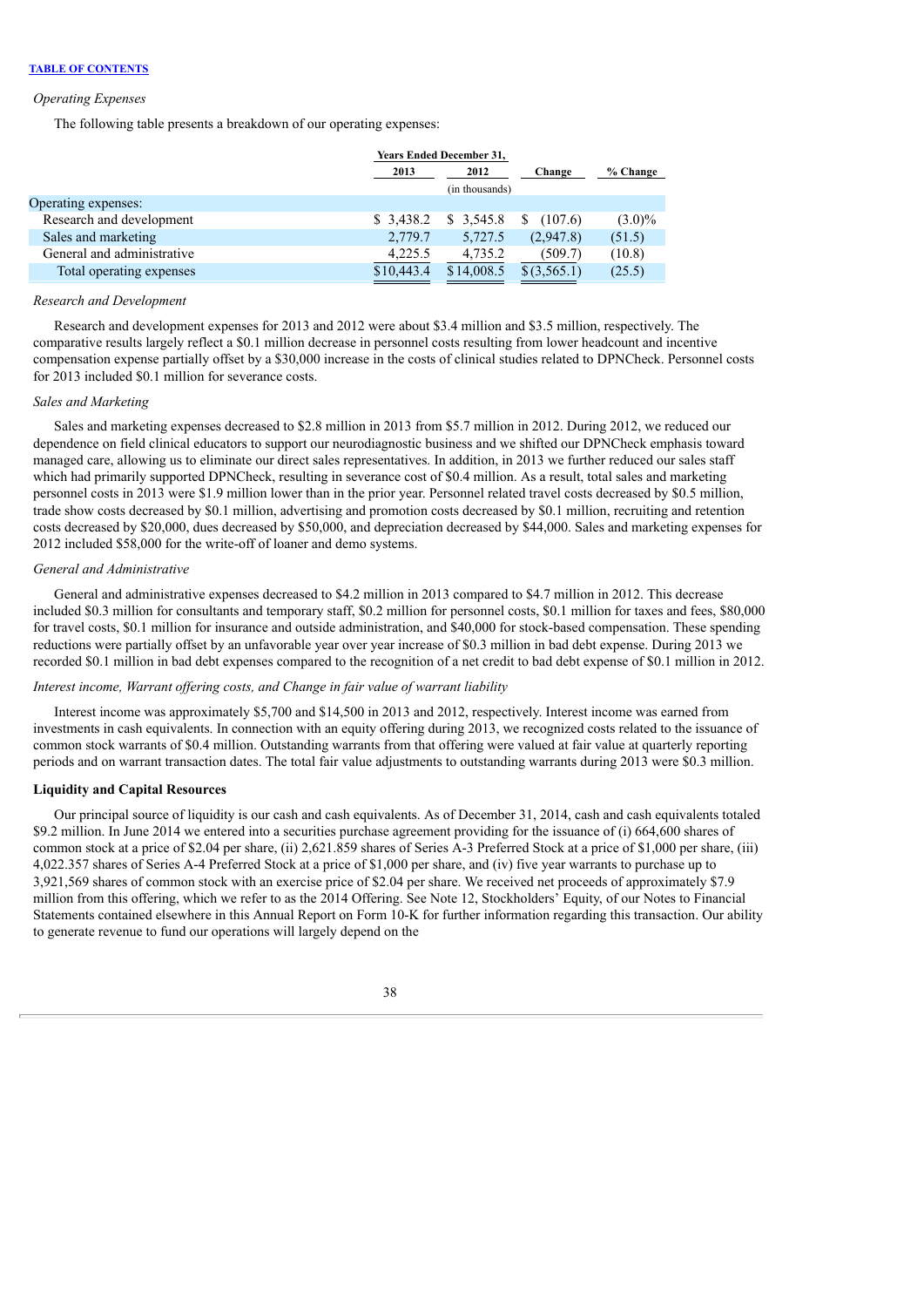success of our wearable therapeutic products for chronic pain and our diagnostic products for neuropathy. A low level of market interest in Quell, SENSUS or DPNCheck, an accelerated decline in our neurodiagnostics consumables sales, or unanticipated increases in our operating costs would have an adverse effect on our liquidity and cash generated from operations. The following table sets forth information relating to our cash and cash equivalents:

|                           | December 31.<br>2014             | December 31.<br>2013 | <b>Change</b> | % Change |
|---------------------------|----------------------------------|----------------------|---------------|----------|
|                           |                                  | (in thousands)       |               |          |
| Cash and cash equivalents | $\frac{1}{2}$ 9.222.0 \$ 9.195.8 |                      | 26.2          | $0.3\%$  |

In order to supplement our access to capital, we are party to an amended Loan and Security Agreement with a bank which provides us with a credit facility in the amount of \$2.5 million on a revolving basis. The amended credit facility expires on January 15, 2016. Amounts borrowed under the credit facility will bear interest equal to the prime rate plus 0.5%. Any borrowings under the credit facility will be collateralized by our cash, accounts receivable, inventory, and equipment. The credit facility includes traditional lending and reporting covenants. These include certain financial covenants applicable to liquidity that are to be maintained by us. As of December 31, 2014, we were in compliance with these covenants and had not borrowed any funds under the credit facility. However, approximately \$0.5 million of the amount under the Credit Facility is restricted to support letters of credit issued in favor of our landlords in connection with lease arrangements. Consequently, the amount available for borrowing under the credit facility as of December 31, 2014 was approximately \$2.0 million.

During 2014 our cash and cash equivalents increased slightly reflecting net cash provided by the 2014 Offering of \$7.9 million offset by \$7.7 million of net cash used in operations and \$0.2 million used in investing activities.

In managing working capital, two important financial measurements are days sales outstanding (DSO) and inventory turnover as presented below:

|                                          | <b>Years Ended December 31.</b> |      |
|------------------------------------------|---------------------------------|------|
|                                          | 2014                            | 2013 |
| Days sales outstanding (days)            |                                 |      |
| Inventory turnover rate (times per year) |                                 |      |

Payment terms extended to our customers generally require payment within 30 days from invoice date. The inventory turnover rate has remained constant since December 31, 2013.

The following sets forth information relating to sources and uses of our cash:

|                                                     | <b>Years Ended December 31,</b> |                |    |           |  |
|-----------------------------------------------------|---------------------------------|----------------|----|-----------|--|
|                                                     | 2014                            | 2013           |    | 2012      |  |
|                                                     |                                 | (in thousands) |    |           |  |
| Net cash used in operating activities               | \$(7,678.5)                     | \$ (6,554.9)   | S. | (9,175.6) |  |
| Net cash (used in) provided by investing activities | (227.3)                         | (86.1)         |    | 122.0     |  |
| Net cash provided by financing activities           | 7.932.0                         | 7.137.3        |    | 7.462.6   |  |

Our operating activities used \$7.7 million for the year ended December 31, 2014 primarily attributable to our net loss of \$7.8 million. This loss included non-cash charges of \$289,900 for stock-based compensation, \$145,100 for depreciation and amortization, and non-cash credits of approximately \$1.0 million for revaluing outstanding warrants at fair value.

During the year ended December 31, 2014, our investing activities reflected \$227,300 spent for the acquisition of fixed assets.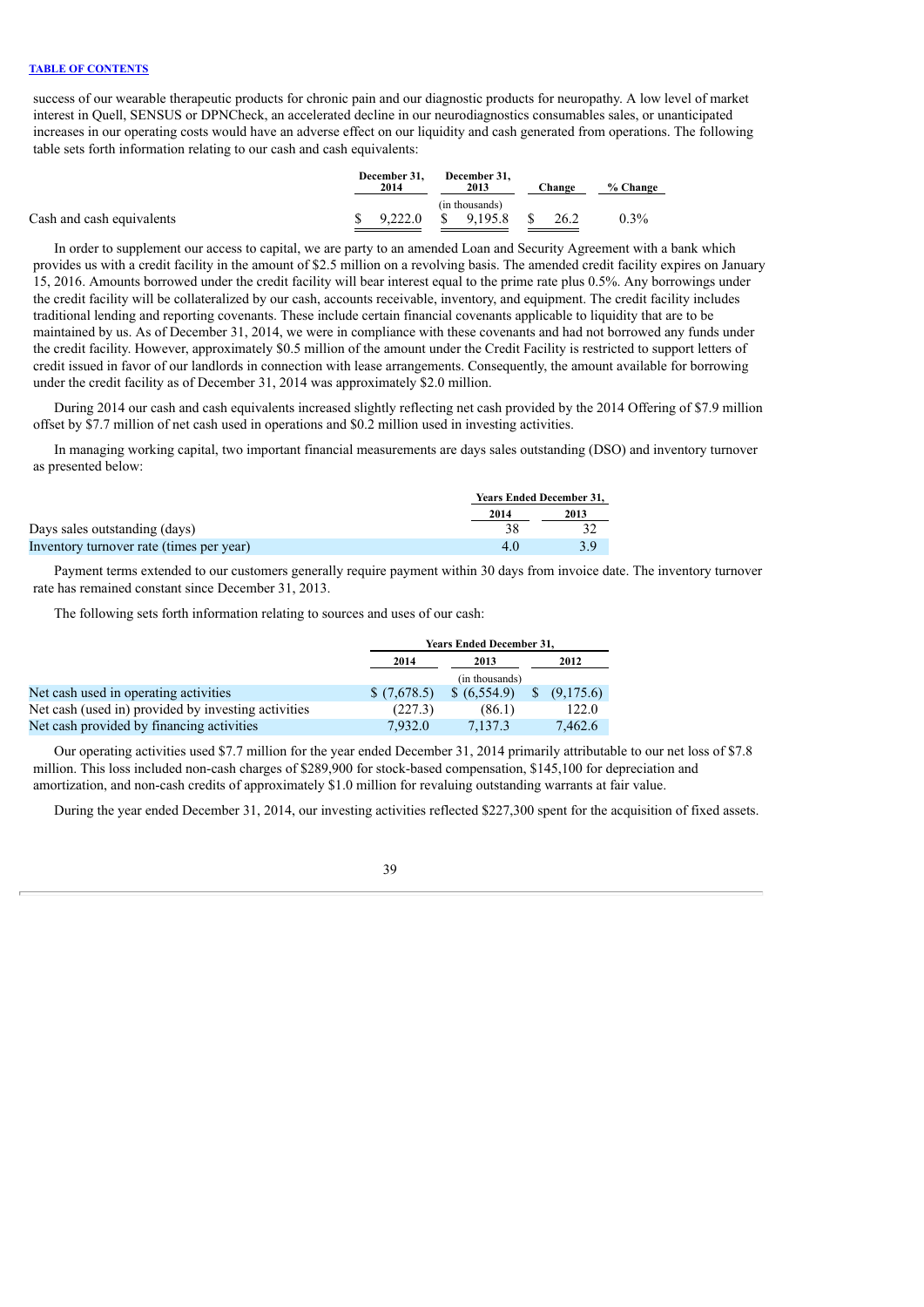Financing activities for the year ended December 31, 2014 included \$7.9 million from the net proceeds of the 2014 Offering. At December 31, 2014, there remain 3,921,569 outstanding common stock warrants from the 2014 Offering with an exercise price of \$2.04 per share and 1,057,323 outstanding common stock warrants from the equity offering that we conducted in 2013, which we refer to as the 2013 Offering, with an exercise price of \$2.00 per share.

We held cash and cash equivalents of \$9.2 million as of December 31, 2014. We believe that these resources and the cash to be generated from expected product sales will be sufficient to meet our projected operating requirements through the third quarter of 2015. We continue to face significant challenges and uncertainties and, as a result, our available capital resources may be consumed more rapidly than currently expected due to (a) decreases in sales of our products and the uncertainty of future revenues from new products; (b) changes we may make to the business that affect ongoing operating expenses; (c) changes we may make in our business strategy; (d) regulatory developments affecting our existing products and delays in the FDA approval process for products under development; (e) changes we may make in our research and development spending plans; and (f) other items affecting our forecasted level of expenditures and use of cash resources. Accordingly, we will need to raise additional funds to support our operating and capital needs in the fourth quarter of 2015 and beyond. These factors raise substantial doubt about our ability to continue as a going concern. The financial statements do not include any adjustments that might result from the outcome of this uncertainty. We will attempt to obtain additional funding through public or private financing, collaborative arrangements with strategic partners, or through additional credit lines or other debt financing sources to increase the funds available to fund operations. However, we may not be able to secure such financing in a timely manner or on favorable terms, if at all. We maintain a shelf registration statement on Form S-3 with the SEC covering shares of our common stock and other securities for sale, giving us the opportunity to raise funding when needed or otherwise considered appropriate at prices and on terms to be determined at the time of any such offerings. However, pursuant to the instructions to Form S-3, we only have the ability to sell shares under the shelf registration statement, during any 12-month period, in an amount less than or equal to one-third of the aggregate market value of our common stock held by non-affiliates. As a result of the 2014 Offering, we will be limited in the use of this shelf registration statement until June 2015. We have also filed a registration statement for an equity offering on Form S-1, which has not yet been declared effective. If we raise additional funds by issuing equity or debt securities, either through the sale of securities pursuant to a registration statement or by other means, our existing stockholders may experience dilution, and the new equity or debt securities may have rights, preferences and privileges senior to those of our existing stockholders. If we raise additional funds through collaboration, licensing or other similar arrangements, it may be necessary to relinquish valuable rights to our potential products or proprietary technologies, or grant licenses on terms that are not favorable to us. Without additional funds, we may be forced to delay, scale back or eliminate some of our sales and marketing efforts, research and development activities, or other operations and potentially delay product development in an effort to provide sufficient funds to continue our operations. If any of these events occurs, our ability to achieve our development and commercialization goals would be adversely affected.

As of December 31, 2014, we have federal and state net operating loss, or NOL, carryforwards available to offset future taxable income of \$105.4 million and \$24 million, respectively, and federal and state tax credits of \$1.2 million and \$1.0 million, respectively, which may be available to reduce future taxable income and the related taxes thereon. The federal NOL's begin to expire in 2019 and the state NOL's began to expire in 2015. The federal and state research and development credits both begin to expire in 2018. A full valuation allowance has been provided against our NOL carryforwards and research and development credit carryforwards and, if an adjustment is required, this adjustment would be offset by an adjustment to the valuation allowance. Thus, there would be no impact to the balance sheet or statement of operations if an adjustment were required.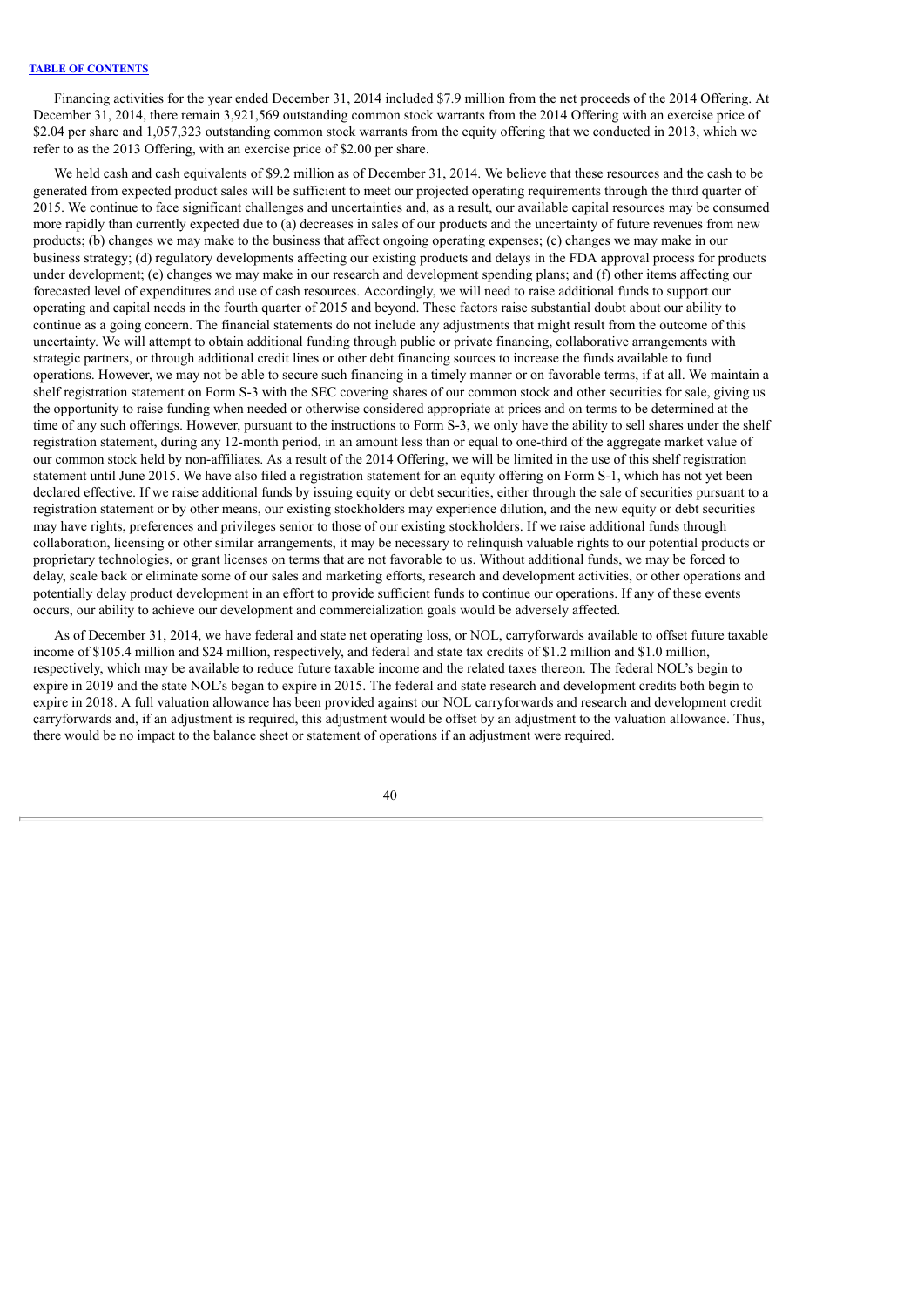### *Of -Balance Sheet Arrangements, Contractual Obligations, and Contingent Liabilities and Commitments*

As of December 31, 2014, we did not have any off-balance sheet financing arrangements.

The following table summarizes our principal contractual obligations as of December 31, 2014 and the effects such obligations are expected to have on our liquidity and cash flows in future periods.

|                                |             |                          |               | Payments due in |                   |
|--------------------------------|-------------|--------------------------|---------------|-----------------|-------------------|
| <b>Contractual Obligations</b> | Total       | <b>Less than</b><br>vear | $1 - 3$ vears | 3–5 years       | More than 5 years |
| Operating lease obligations    | \$3,766,621 | 594.906<br>S.            | \$1,043,415   | \$1.083.950     | 1.044.350         |
| Purchase order obligations     | 76.338      | 76.338                   |               |                 |                   |
| Total contractual obligations  | \$3,842,959 | 671.244                  | \$1,043,415   | \$1,083,950     | 1.044.350         |

### **Critical Accounting Policies and Estimates**

Our financial statements are based on the selection and application of generally accepted accounting principles, which require us to make estimates and assumptions about future events that affect the amounts reported in our financial statements and the accompanying notes. Future events and their effects cannot be determined with certainty. Therefore, the determination of estimates requires the exercise of judgment. Actual results could differ significantly from those estimates, and any such differences may be material to our financial statements. We believe that the policies set forth below may involve a higher degree of judgment and complexity in their application than our other accounting policies and represent the critical accounting policies used in the preparation of our financial statements. If different assumptions or conditions were to prevail, the results could be materially different from our reported results. Our significant accounting policies are presented within Note 2 to our Financial Statements.

## *Revenue Recognition and Accounts Receivable*

We recognize revenue when the following criteria have been met: persuasive evidence of an arrangement exists, delivery has occurred and risk of loss has passed, the seller's price to the buyer is fixed or determinable, and collection is reasonably assured.

Revenues associated with the sale of the ADVANCE devices to customers and distributors are recognized upon shipment, provided that the selling price is fixed or determinable, persuasive evidence of an arrangement exists, collection of receivables is reasonably assured, product returns are reasonably estimable, and no continuing obligations exist. The revenues from the sale of an ADVANCE communication hub together with access to NeuroMetrix information systems are considered one unit of accounting and deferred and recognized on a straight-line basis over the estimated period of time that we provide the service associated with the information systems of three years. The resulting deferred revenue and deferred costs are presented as separate line items on the accompanying balance sheet. Revenues related to extended service agreements for the devices are recognized ratably over the term of the extended service agreement.

Revenues associated with the sale of the SENSUS and NC-stat DPNCheck devices are recognized upon shipment, provided that the selling price is fixed or determinable, persuasive evidence of an arrangement exists, collection of receivables is reasonably assured, product returns are reasonably estimable, and no continuing obligations exist.

Revenues also include sales of consumables, including single use nerve specific electrodes and other accessories. These revenues are recognized upon shipment provided that the selling price is fixed or determinable, persuasive evidence of an arrangement exists, collection of receivables is reasonably assured, and product returns are reasonably estimable.

When multiple elements are contained in a single arrangement, we allocate revenue between the elements based on their relative selling prices. We determine selling price using vendor specific objective evidence, or VSOE, if it is available, third-party evidence, or TPE, if VSOE is not available, and best estimate of selling price, or BESP, if neither VSOE nor TPE are available. We generally expect that we will not be able to establish TPE due to the nature of the markets in which we compete, and, as such, we will typically determine selling price using VSOE or if not available, BESP. The objective of BESP is to determine the selling price of a deliverable on a standalone basis. Our determination of BESP involves a weighting of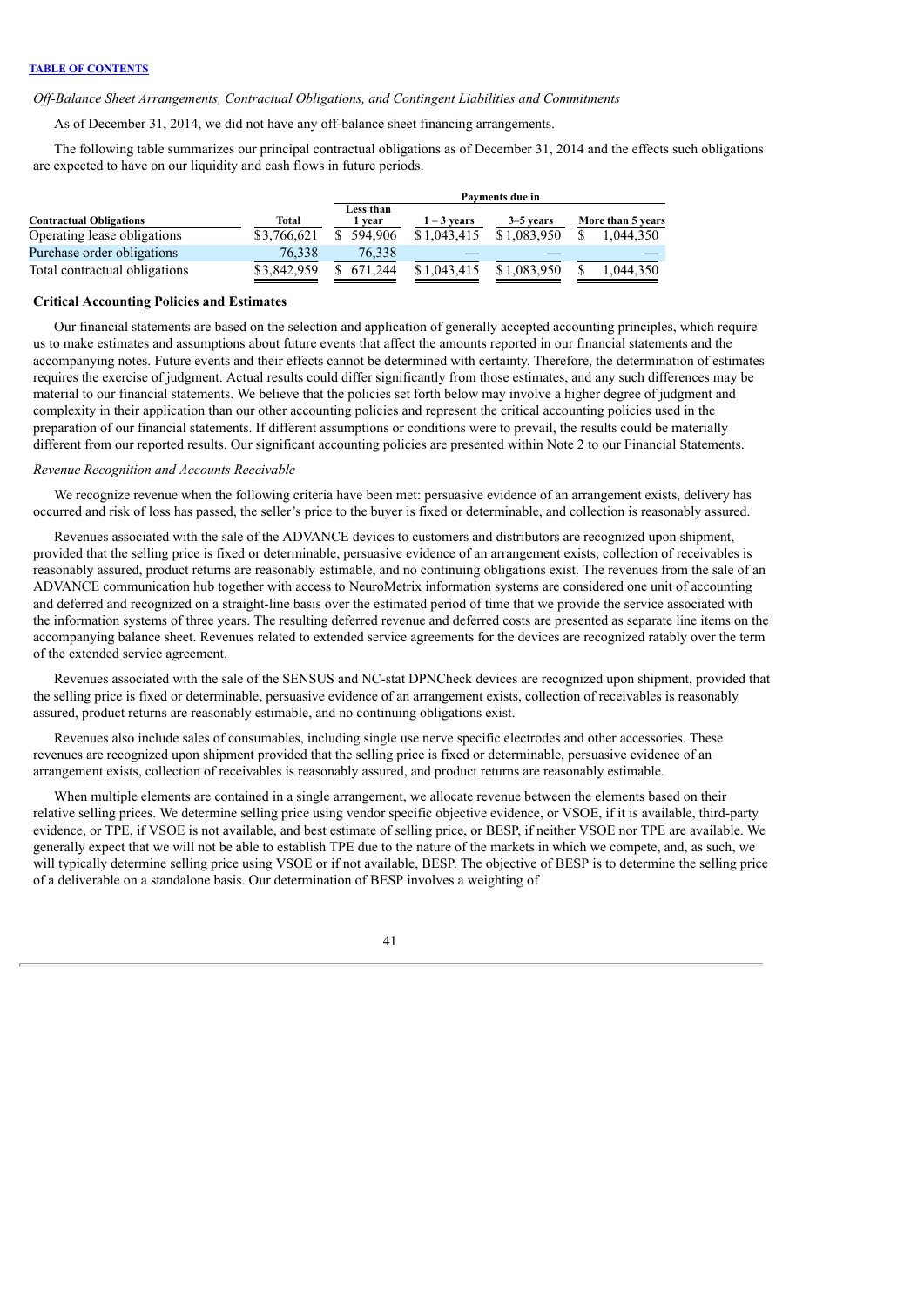several factors based on the specific facts and circumstances of an arrangement. Specifically, we consider the cost to produce the deliverable, the anticipated margin on that deliverable, the selling price and profit margin for similar parts, our ongoing pricing strategy, the value of any enhancements that have been built into the deliverable, and the characteristics of the varying markets in which the deliverable is sold.

Revenue recognition involves judgments, including assessments of expected returns and expected customer relationship periods. We analyze various factors, including a review of specific transactions, our historical returns, average customer relationship periods, customer usage, customer balances, and market and economic conditions. Changes in judgments or estimates on these factors could materially impact the timing and amount of revenues and costs recognized. Should market or economic conditions deteriorate, our actual return or bad debt experience could exceed our estimate.

Trade accounts receivable are recorded at the invoiced amount and do not bear interest. Certain product sales are made with a 30-day right of return. Since we can reasonably estimate future returns, we recognize revenues associated with product sales that contain a right of return upon shipment and at the same time we record a sales return reserve, which reduces revenue and accounts receivable by the amount of estimated returns.

Accounts receivable on the balance sheet are recorded net of the allowance for doubtful accounts receivable and the reserve for estimated returns. The allowance for doubtful accounts is our best estimate of the amount of probable credit losses in our existing accounts receivable. We review our allowance for doubtful accounts and determine the allowance based on an analysis of customer past payment history, product usage activity, and recent communications between us and the customer. Individual customer balances which are past due and over 90 days outstanding are reviewed individually for collectability. Account balances are written-off against the allowance when we feel it is probable the receivable will not be recovered. We do not have any off-balance sheet credit exposure related to our customers.

#### *Inventories*

The realizable value of inventories is based upon the types and levels of inventories held, forecasted demand, pricing, competition, and changes in technology. Our consumables have an eighteen-month shelf life. Should current market and economic conditions deteriorate, our actual recoveries could be less than our estimates.

## **Recently Issued or Adopted Accounting Pronouncements**

In August 2014, the FASB issued Accounting Standards Update No. 2014-15, *Disclosure of Uncertainties about an Entity's Ability to Continue as a Going Concern* (ASU 2014-15). ASU 2014-15 requires management to assess an entity's ability to continue as a going concern, and to provide related footnote disclosures in certain circumstances. The standard is effective for public entities for annual and interim periods beginning after December 15, 2016, with early adoption permitted. We are currently evaluating the provisions of ASU 2014-15 and assessing the impact, if any, it may have on our financial position, results of operations or cash flows.

In May 2014, the FASB and the International Accounting Standards Board ("IASB") jointly issued Accounting Standards Update ("ASU") No. 2014-09, Revenue from Contracts with Customers ("ASU 2014-09"), a comprehensive new revenue recognition standard that will supersede nearly all existing revenue recognition guidance. The objective of ASU 2014-09 is that a company will recognize revenue when it transfers promised goods or services to customers in an amount that reflects the consideration to which the entity expects to be entitled in exchange for those goods or services. ASU 2014-09 will be effective for the first quarter of 2017. An entity can elect to adopt ASU 2014-09 using one of two methods, either full retrospective adoption to each prior reporting period, or recognizing the cumulative effect of adoption at the date of initial application. We are in the process of evaluating the new standard and do not know the effect, if any, ASU 2014-09 will have on the Consolidated Financial Statements or which adoption method will be used.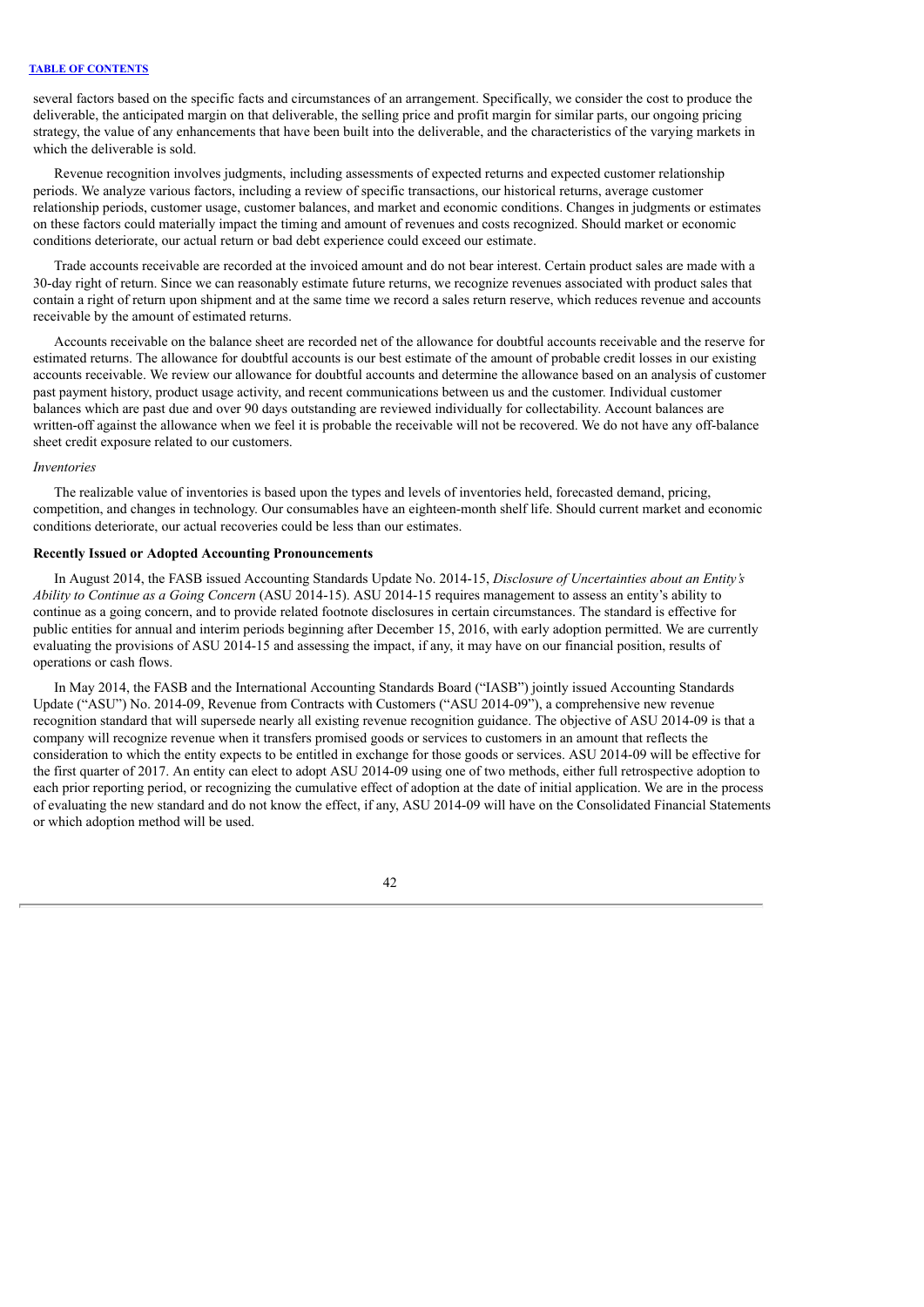## **ITEM 7A. Quantitative and Qualitative Disclosures about Market Risk**

We do not use derivative financial instruments in our investment portfolio and have no foreign exchange contracts. Our financial instruments consist of cash and cash equivalents. We consider investments that, when purchased, have a remaining maturity of 90 days or less to be cash equivalents. The primary objectives of our investment strategy are to preserve principal, maintain proper liquidity to meet operating needs, and maximize yields. To minimize our exposure to an adverse shift in interest rates, we invest mainly in cash equivalents and short-term investments with a maturity of twelve months or less and maintain an average maturity of twelve months or less. We do not believe that a notional or hypothetical 10% change in interest rate percentages would have a material impact on the fair value of our investment portfolio or our interest income.

## **ITEM 8. Financial Statements and Supplementary Data**

The information required by this item may be found on pages F[-1](#page-59-0) through F-[23](#page-81-0) of this Annual Report on Form 10-K with the exception of the unaudited summarized quarterly financial data which is presented below. Net loss per common share is calculated independently for each of the periods presented. Therefore, the sum of the quarterly net loss per common share amounts will not necessarily equal the total for the full fiscal year.

|                                                 |                  |   |                       |         | Year Ended December 31, 2014 |    |                       |              |
|-------------------------------------------------|------------------|---|-----------------------|---------|------------------------------|----|-----------------------|--------------|
|                                                 | First<br>Ouarter |   | <b>Second Quarter</b> |         | Third<br>Ouarter             |    | <b>Fourth Quarter</b> | <b>Total</b> |
| Revenues                                        | \$1,331,537      |   | \$1,343,770           |         | \$1,427,828                  |    | \$1,409,629           | \$5,512,764  |
| Cost of revenues                                | 615,081          |   | 655,337               |         | 639,025                      |    | 659,159               | 2,568,602    |
| Gross profit                                    | 716,456          |   | 688,433               | 788,803 |                              |    | 750,470               | 2,944,162    |
| Net loss                                        | (1,224,599)      |   | (2,170,710)           |         | (1,461,713)                  |    | (2,909,200)           | (7,766,222)  |
| Net loss per common share, basic<br>and diluted | \$<br>(0.21)     | S | (0.85)                | S       | (0.19)                       | S  | (0.36)                | \$<br>(1.54) |
|                                                 |                  |   |                       |         | Year Ended December 31, 2013 |    |                       |              |
|                                                 | First<br>Ouarter |   | <b>Second Quarter</b> |         | <b>Third</b><br>Ouarter      |    | <b>Fourth Quarter</b> | Total        |
| Revenues                                        | \$1,401,454      |   | \$1,160,472           |         | \$1,314,728                  |    | \$1,402,152           | \$5,278,806  |
| Cost of revenues                                | 569,784          |   | 501,161               |         | 578,484                      |    | 544,830               | 2,194,259    |
| Gross profit                                    | 831,670          |   | 659,311               |         | 736,244                      |    | 857,322               | 3,084,547    |
| Net loss                                        | (2,253,415)      |   | (1,345,830)           |         | (716, 264)                   |    | (3,703,628)           | (8,019,137)  |
| Net loss per common share, basic                |                  |   |                       |         |                              |    |                       |              |
| and diluted                                     | \$<br>(1.06)     | S | (0.92)                | \$      | (0.26)                       | \$ | (0.87)                | \$<br>(3.07) |

## **ITEM 9. Changes in and Disagreements with Accountants on Accounting and Financial Disclosure**

There have been no changes in or disagreements with accountants on accounting and financial disclosure matters in the last fiscal year.

## **ITEM 9A. Controls and Procedures**

## **(a) Evaluation of disclosure controls and procedures.**

Our principal executive officer and principal financial officer, after evaluating the effectiveness of our disclosure controls and procedures (as defined in Exchange Act Rules 13a-15(e) and 15d-15(e)) as of the end of the period covered by this Form 10-K, have concluded that, based on such evaluation, our disclosure controls and procedures were effective to ensure that information required to be disclosed by us in the reports that we file or submit under the Exchange Act is recorded, processed, summarized and reported, within the time periods specified in the SEC's rules and forms, and is accumulated and communicated to our management, including our principal executive and principal financial officers, or persons performing similar functions, as appropriate to allow timely decisions regarding required disclosure.

## **(b) Management's Report on Internal Control Over Financial Reporting.**

Our management is responsible for establishing and maintaining adequate internal control over financial reporting, as such term is defined in Rules 13a-15(f) and 15d-15(f) under the Exchange Act. Because of its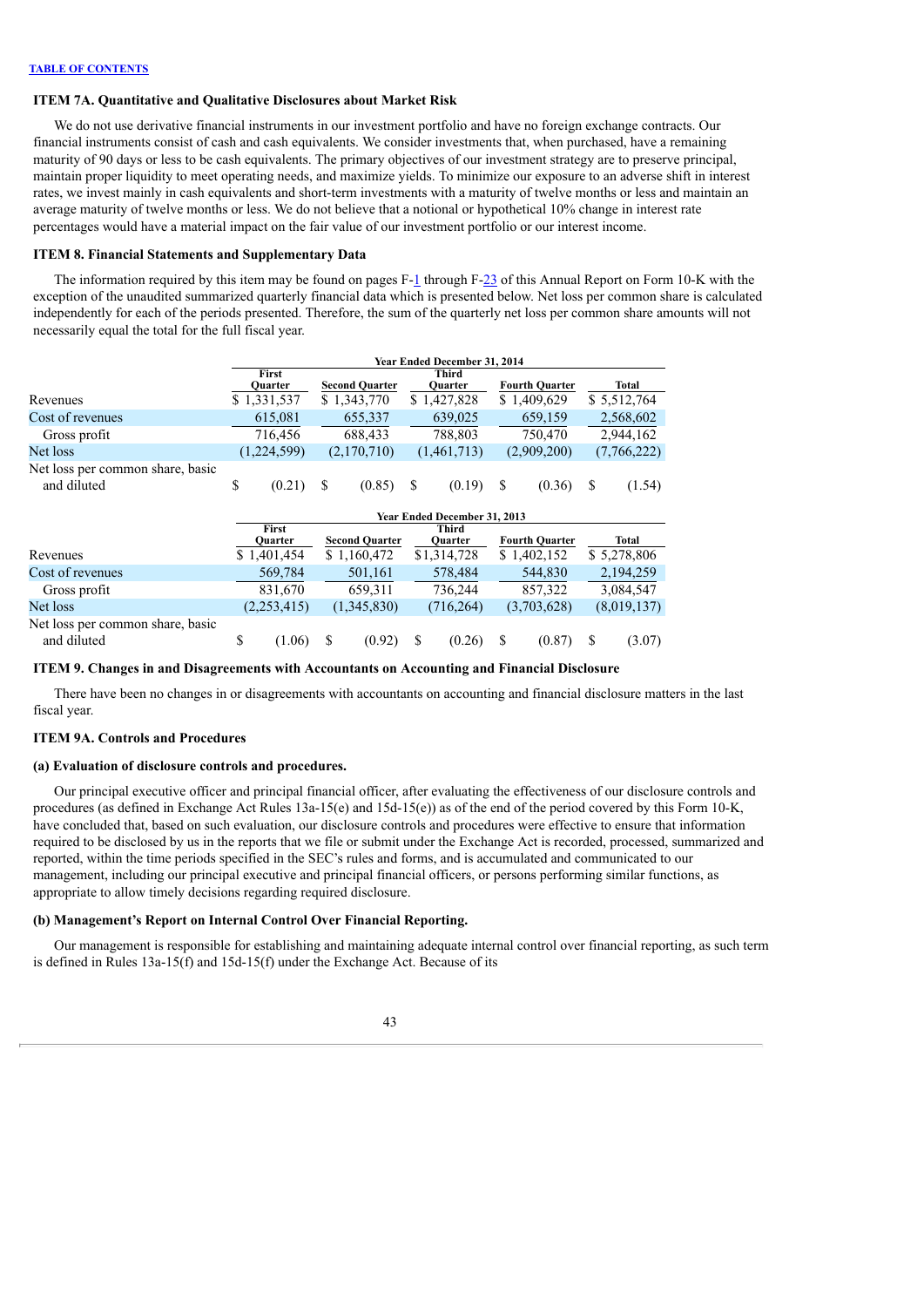inherent limitations, internal control over financial reporting may not prevent or detect misstatements. Also, projections of any evaluation of effectiveness to future periods are subject to the risk that controls may become inadequate because of changes in conditions, or that the degree of compliance with the policies or procedures may deteriorate. Under the supervision and with the participation of our management, including our Chief Executive Officer and our Chief Financial Officer, we conducted an evaluation of the effectiveness of our internal control over financial reporting as of December 31, 2014 based on the criteria in *Internal Control — Integrated Framework* (2013) issued by the Committee of Sponsoring Organizations of the Treadway Commission ("COSO"). Based on our evaluation under the framework in *Internal Control — Integrated Framework* (2013) issued by the COSO, our management concluded that our internal control over financial reporting was effective as of December 31, 2014.

This Annual Report does not include an attestation report of our independent registered public accounting firm regarding internal control over financial reporting. Management's report was not subject to attestation by our independent registered public accounting firm pursuant to rules of the SEC that permit us to provide only management's report in this Annual Report.

## **(c) Changes in internal control over financial reporting.**

There have been no changes to our internal control over financial reporting (as defined in Rules 13a-15(f) and 15d-15(f) under the Exchange Act) during the quarter ended December 31, 2014 that have materially affected, or are reasonably likely to materially affect, our internal control over financial reporting.

## **ITEM 9B. Other Information**

None.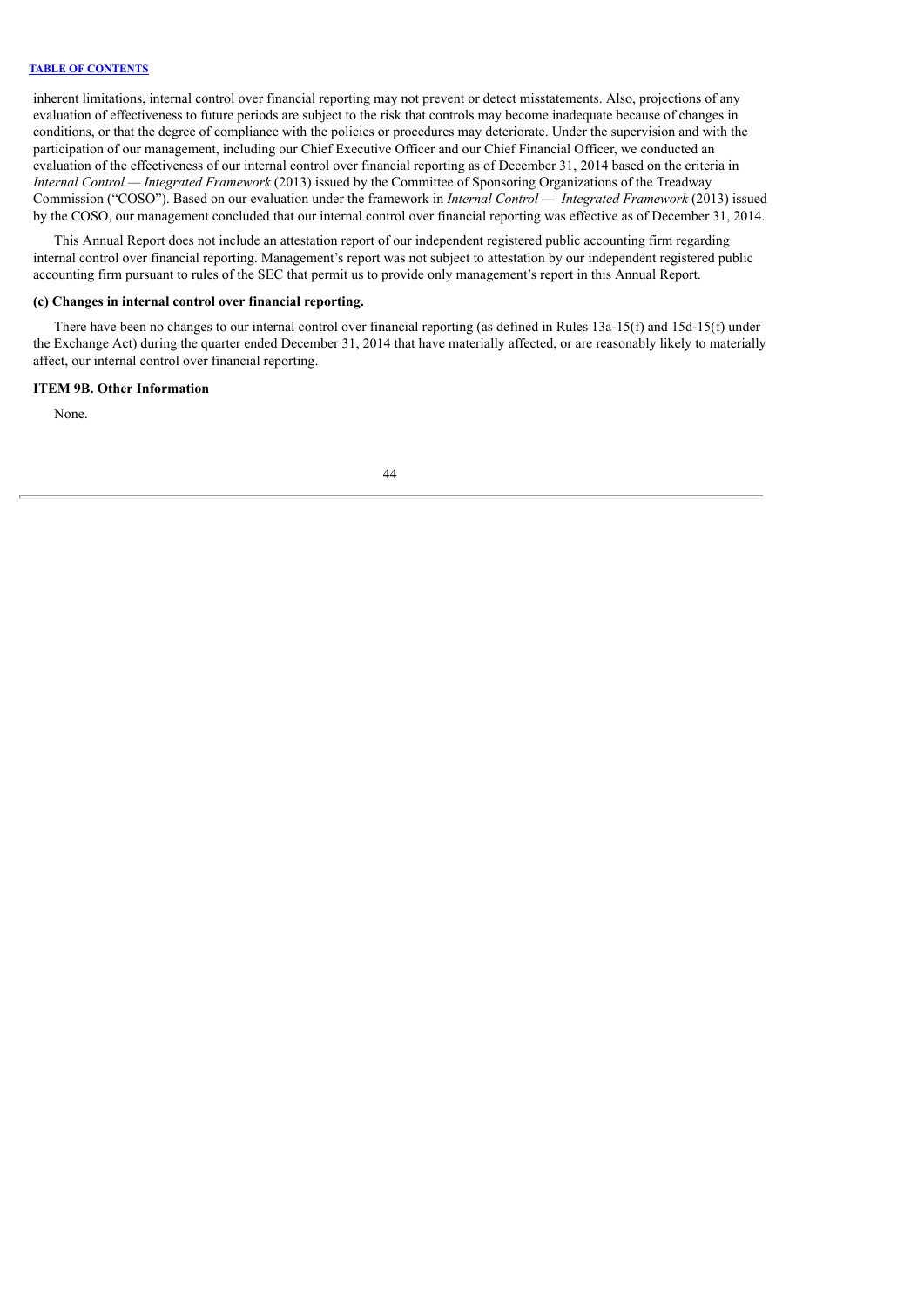## **PART III**

### **ITEM 10. Directors, Executive Officers and Corporate Governance**

## **DIRECTORS AND EXECUTIVE OFFICERS**

The following table and biographical descriptions set forth information regarding our executive officers and directors, based on information furnished to us by each executive officer and director, as of December 31, 2014:

| Name                                                 | Age | <b>Position</b>                                 |
|------------------------------------------------------|-----|-------------------------------------------------|
| Shai N. Gozani, M.D., Ph.D.                          | 50  | Chairman of the Board, Chief Executive Officer, |
|                                                      |     | President and Secretary                         |
| Thomas T. Higgins                                    | 63  | Senior Vice President, Chief Financial Officer  |
|                                                      |     | and Treasurer                                   |
| Francis X. McGillin                                  | 54  | Senior Vice President, General Manager Consumer |
| David E. Goodman, M.D. $^{(1)(2)}$                   | 58  | Director                                        |
| Allen J. Hinkle, M.D. <sup><math>(2)(3)</math></sup> | 64  | Director                                        |
| Nancy E. $Katz^{(1)}$                                | 55  | Director                                        |
| Timothy R. Surgenor <sup>(1)(3)</sup>                | 55  | Director                                        |
| David Van Avermaete                                  | 63  | Director                                        |
|                                                      |     |                                                 |

(1) Member of Audit Committee

(2) Member of Compensation Committee

(3) Member of Nominating and Corporate Governance Committee

**Shai N. Gozani, M.D., Ph.D.** founded our Company in 1996 and currently serves as Chairman of our Board of Directors and as our President, Chief Executive Officer and Secretary. Since founding our Company in 1996, Dr. Gozani has served in a number of positions at our company including Chairman since 1996, President from 1996 to 1998 and from 2002 to the present, Chief Executive Officer since 1997 and Secretary since July 2008. Dr. Gozani holds a B.A. in computer science, an M.S. in Biomedical Engineering and a Ph.D. in Neurobiology, from the University of California, Berkeley. He also received an M.D. from Harvard Medical School and the Harvard-M.I.T. Division of Health Sciences at M.I.T. Prior to forming our Company, Dr. Gozani completed a neurophysiology research fellowship in the laboratory of Dr. Gerald Fischbach at Harvard Medical School. Dr. Gozani has published articles in the areas of basic and clinical neurophysiology, biomedical engineering and computational chemistry. The Board has concluded that Dr. Gozani should serve as a director because Dr. Gozani's extensive knowledge of engineering and neurophysiology, combined with the unique understanding of our technology and business he has gained as our founder and as a key executive, provides invaluable insight to our Board and to the entire organization.

**Thomas T. Higgins** has served as our Senior Vice President, Chief Financial Officer and Treasurer since September 2009. Prior to joining NeuroMetrix, from January 2005 to March 2008, Mr. Higgins was Executive Vice President and Chief Financial Officer at Caliper Life Sciences, Inc, a provider of technology and services for life sciences research. Before Caliper, Mr. Higgins was Executive Vice President, Operations and Chief Financial Officer at V.I. Technologies, Inc. (Vitex), a biotechnology company addressing blood safety. Before Vitex, Mr. Higgins served at Cabot Corporation in various senior finance and operations roles. His last position at Cabot was President of Distrigas of Massachusetts Corporation, a subsidiary involved in the liquefied natural gas business, and prior to that he was responsible for Cabot's Asia Pacific carbon black operations. Before joining Cabot, Mr. Higgins was with PricewaterhouseCoopers where he started his career. Mr. Higgins holds a BBA with honors from Boston University.

**Francis X. McGillin** has served as Senior Vice President and General Manager Consumer Wearables since August 2014. Prior to joining NeuroMetrix, from September 2001 to January 2014, Mr. McGillin was Vice President and General Manager at Philips, having served in a number of senior marketing and management positions in the company's consumer and healthcare businesses. His last role with Philips, was leading the globalization of Philips Sonicare business. Before Philips, Mr. McGillin, was Executive **Director**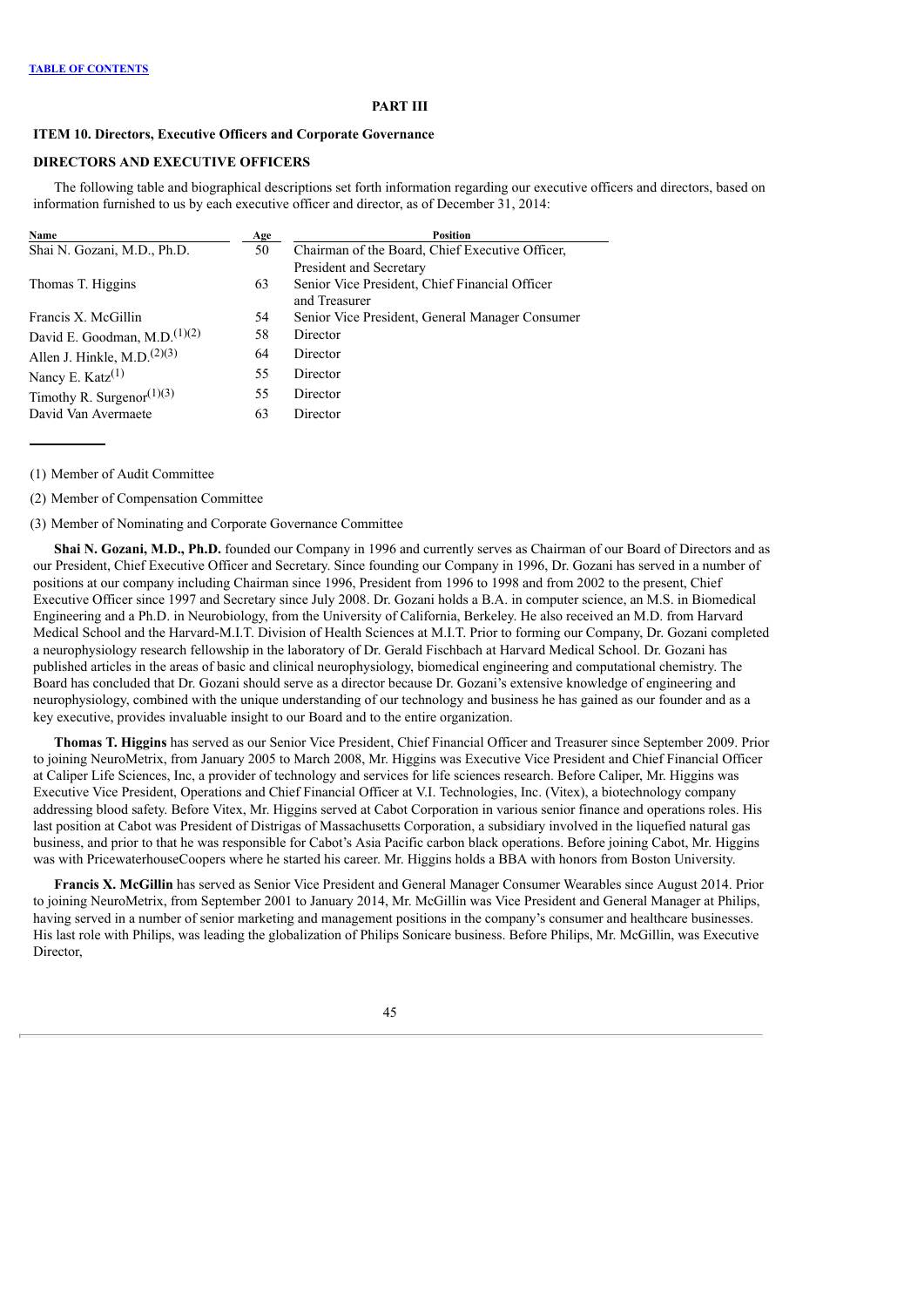Marketing at Johnson & Johnson, working across a number of the company's global consumer brands. Mr. McGillin holds a MBA from Fordham University and a BS degree from Northeastern University.

**David E. Goodman, M.D., M.S.E.** has served as a member of our Board of Directors since June 2004. Since 2013, Dr. Goodman has served as CEO of FeetFirst, a technology-focused healthcare services company he co-founded with operations in California and Hawaii that is committed to preventing the devastating and expensive microvascular complications of diabetes. Since 2012, Dr. Goodman has served as CMO of FirstVitals, a healthcare services company focused on wellness and prevention. Since 2011, Dr. Goodman has also served as an independent consultant. During 2010, Dr. Goodman has served as President and Chief Executive Officer of SEDline, Inc., a research-focused company with the mission to expand the scope and applications for neuromonitoring. From 2008 to 2009, Dr. Goodman served as Executive Vice President of Business Development for Masimo Corporation, a manufacturer of non-invasive patient monitors. From 2006 to 2008, Dr. Goodman served as an independent consultant providing product design, regulatory and analytical consulting services to medical device and biopharmaceutical companies and also served in this capacity from 2003 to 2004 and from 2001 to 2002. From 2005 to 2006, Dr. Goodman served as President and Chief Executive Officer of BaroSense, Inc., a medical device company focused on developing minimally invasive devices for the long-term treatment of obesity. From 2004 to 2005, Dr. Goodman served as President and Chief Executive Officer of Interventional Therapeutic Solutions, Inc., an implantable drug delivery systems company. From 2002 to 2003, Dr. Goodman served as Chairman, President and Chief Executive Officer of Pherin Pharmaceuticals, a pharmaceutical discovery and development company. From 1994 to 2001, Dr. Goodman held various positions, including Chief Executive Officer, Chief Medical Officer and director, for LifeMasters Supported SelfCare, Inc., a disease management services company that Dr. Goodman founded. Dr. Goodman also served as a director of Sound Surgical Technologies LLC, a private manufacturer of aesthetic surgical tools from 2011 until its acquisition by Solta Medical (Nasdaq:SLTM) in 2013. Dr. Goodman holds a B.A.S. in applied science and bioengineering and a M.S.E. in bioengineering from the University of Pennsylvania. He also received an M.D. from Harvard Medical School and the Harvard-M.I.T. Division of Health Sciences and Technology. Dr. Goodman holds 18 patents and is a practicing physician with licenses in California and Hawaii. The Board has concluded that Dr. Goodman should serve as a director because Dr. Goodman's medical and engineering background and his many years of executive experience in the medical device industry provide important experience and expertise to the Board.

**Allen J. Hinkle, M.D.** has served as a member of our Board of Directors since January 2006. From December 2010 through the present, Dr. Hinkle has served as the Chief Medical Officer of MVP Health Care, a not-for-profit health insurer. Dr. Hinkle was the Chief Medical Officer and Senior Vice President for Tufts Health Plan in Massachusetts, a health insurance provider, where he was responsible for medical management programs and initiatives from 2004 to 2009. Prior to becoming the Chief Medical Officer of Tufts Health Plan, Dr. Hinkle was Senior Medical Director and Vice President of Health Care Quality, Policy and Innovations at Blue Cross Blue Shield of Massachusetts, a health insurance provider, from 2001 through September 2004. From 1995 to 2001, Dr. Hinkle was the Chief Medical Officer and Senior Vice President of Quality — Healthcare Management for Anthem Blue Cross Blue Shield of New Hampshire and Matthew Thornton Plan, health insurance provider organizations. Dr. Hinkle has over 40 years of experience in the healthcare field. Dr. Hinkle received a B.S. from the University of Massachusetts at Amherst and an M.D. from Albert Einstein College of Medicine in New York. He is board certified in pediatrics and anesthesiology and is an Associate Professor at Dartmouth Medical School. He also owns several U.S. patents on medical devices. The Board has concluded that Dr. Hinkle should serve as a director because Dr. Hinkle's years of experience as a physician and in executive positions in the health insurance industry provide the Board with valuable insights in the areas of product development and reimbursement.

**Nancy E. Katz** has served as a member of our Board of Directors since December 2010. From May 2011 to August 2014, Ms. Katz served as Vice President, Consumer Marketing at Medtronic, Inc., a medical technology company. From July 2005 to July 2010, Ms. Katz was Senior Vice President, Bayer Diabetes Care — North America. Prior to this position, she was President and Chief Executive Officer of Calypte Biomedical Corporation, a manufacturer of HIV diagnostics, President of Zila Pharmaceutical, Inc, a manufacturer of oral care products, and held senior marketing positions with the Lifescan division of Johnson & Johnson (blood glucose diabetes products), Schering-Plough Healthcare Products, and with American Home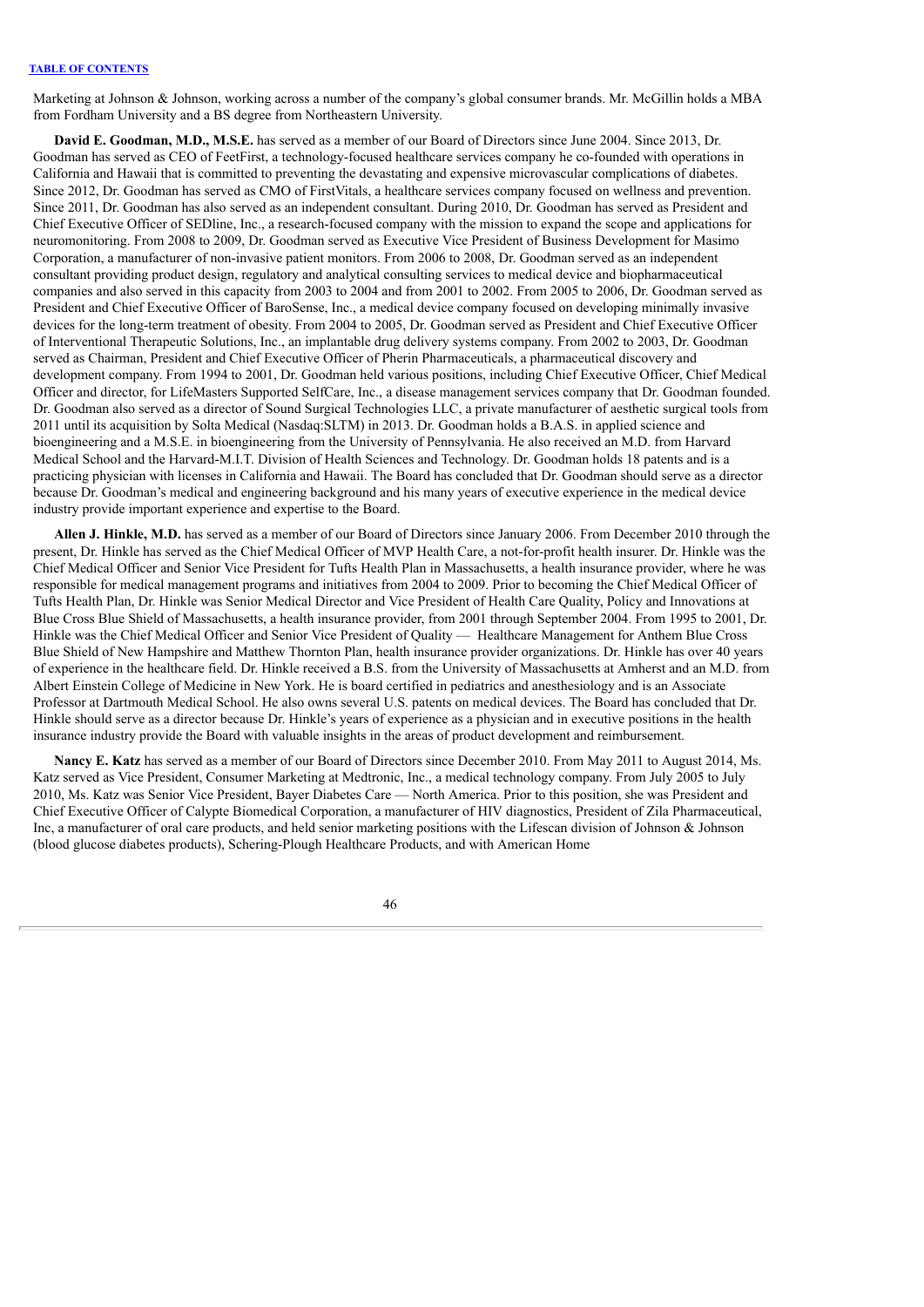Products. She has previously served on the Boards of Directors of Neoprobe Corporation (AMEX: NEOP), Calypte Biomedical Corporation, LXN Corporation and Pepgen Corporation. She received a B.S. in business from the University of South Florida. The Board has concluded that Ms. Katz should serve as a director because her experience in diabetes care and marketing into the diabetes sector provides valuable insight to the Board and management in our diabetes strategy.

**Timothy R. Surgenor** has served as a member of our Board of Directors since April 2009. Since April 2009, Mr. Surgenor has been a partner at Red Sky Partners, LLC, a provider of general management consulting services to the biotechnology and medical device industries. Since July 2012 Mr. Surgenor has also served as a director of Precision Ventures, a developer of medical and consumer devices. From 2003 to 2009, Mr. Surgenor served as President, Chief Executive Officer and director of Cyberkinetics Neurotechnology Systems (OTC: CYKN.PK), a medical device company. From January 1999 to January 2003, Mr. Surgenor was Executive Vice President at Haemonetics Corporation, which is a medical device company. From 1994 to 1999, Mr. Surgenor was President of Genzyme Tissue Repair, the cell therapy division of Genzyme Corporation. Previously, Mr. Surgenor was Executive Vice President and Chief Financial Officer of BioSurface Technology, Inc. and also held various positions in operations at Integrated Genetics. Mr. Surgenor received a B.A. in Biochemistry from Williams College and an M.B.A. from Harvard Business School. The Board has concluded that Mr. Surgenor should serve as a director because Mr. Surgenor's long career in the medical device and biotechnology business as both an entrepreneur and in senior executive positions in public companies provides the Board with important industry experience as well as valuable finance, accounting and executive management expertise.

**David Van Avermaete** has served as a member of our Board of Directors since September 2013. From April 2004 to February 2013, Mr. Van Avermaete served as Chief Executive Officer of VeraLight, Inc., a medical device company he founded, that focuses on non-invasive screening for type 2 diabetes. From 2000 to 2004, Mr. Van Avermaete served as Senior Vice President Non-Invasive Technology of InLight Solutions, a Johnson & Johnson company focused on transformational technology in the diabetes field. From 1998 to 2000, Mr. Van Avermaete served as U.S. President of the LifeScan division of Johnson & Johnson and, from 1990 to 1998, in various senior level positions at LifeScan concentrating in sales and marketing. Previously, Mr. Van Avermaete served as Vice President Sales and Marketing at Biotope, Director of Marketing at Roche Diagnostics, and Director of Marketing and Sales at Syntex Medical Diagnostics. Mr. Van Avermaete received a Master of Business Administration and a Master of Science Degree in Microbiology from the University of Arizona and a Bachelor of Science Degree in medical technology and chemistry from Ball State University. The Board has concluded that Mr. Van Avermaete should serve as a director because his executive level experience in the medical device and diabetes field, as well as in entrepreneurial ventures, provides the Board with a valuable perspective in commercializing diabetes products.

## **BOARD MATTERS AND CORPORATE GOVERNANCE**

## **Board of Directors**

Our amended and restated certificate of incorporation, as amended, provides for a classified board of directors consisting of three staggered classes of directors (Class I, Class II and Class III). The members of each class of our Board of Directors serve for staggered three-year terms, with the terms of our Class II, Class III and Class I directors expiring upon the election and qualification of directors at the annual meetings of stockholders to be held in 2015, 2016, and 2017, respectively. Currently:

- our Class I directors are Allen J. Hinkle, M.D. and Timothy R. Surgenor;
- our Class II directors are Shai N. Gozani, M.D., Ph.D. and David Van Avermaete; and
- our Class III directors are David E. Goodman, M.D. and Nancy E. Katz.

Our Board of Directors has determined that Dr. Goodman, Dr. Hinkle, Mr. Surgenor, Ms. Katz, and Mr. Van Avermaete are independent directors for purposes of the corporate governance rules contained in the NASDAQ Marketplace Rules, or the NASDAQ rules.

Our Board of Directors has an Audit Committee, a Compensation Committee, and a Nominating and Corporate Governance Committee.

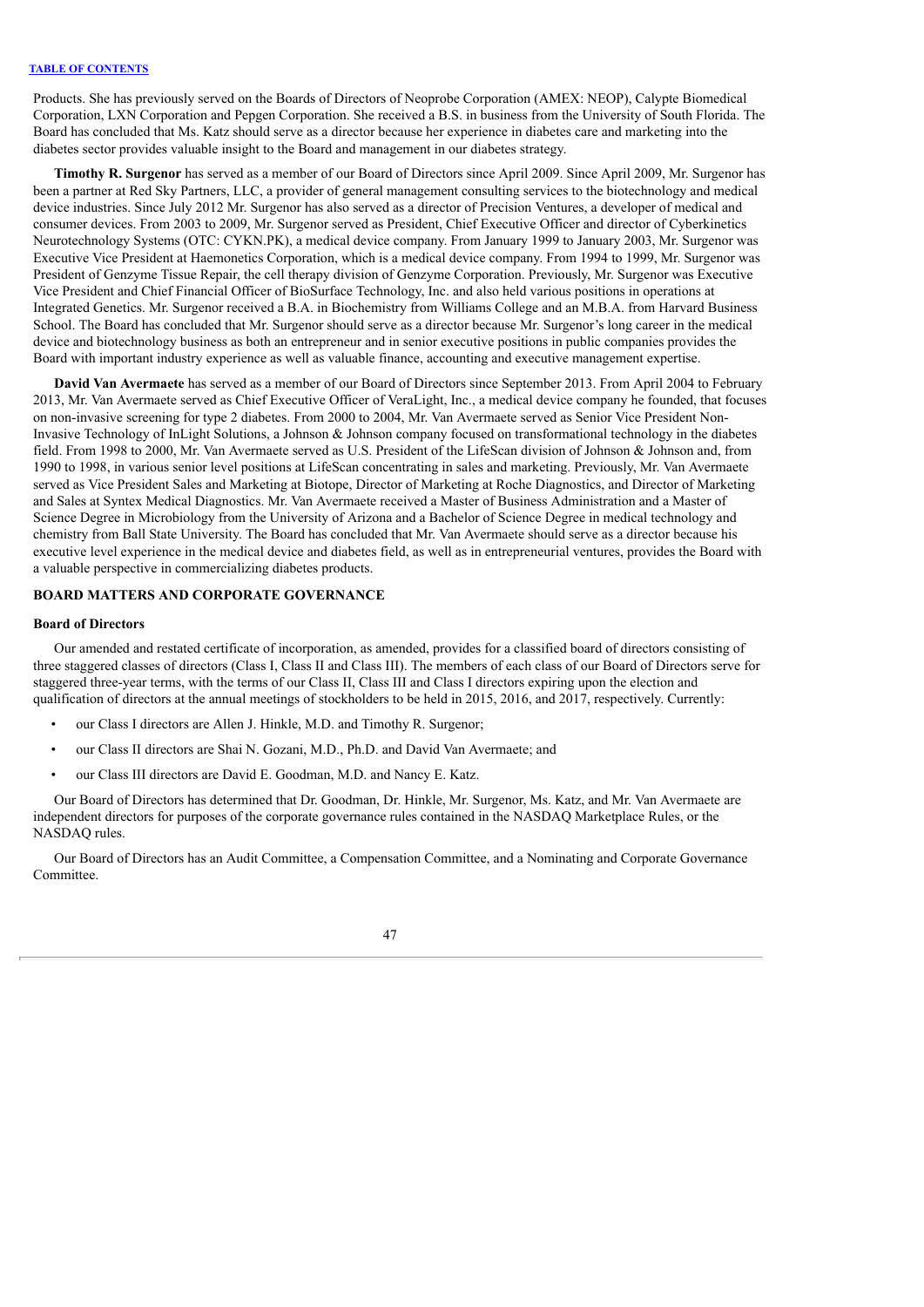The Audit Committee currently consists of Mr. Surgenor, Chairman, Dr. Goodman, and Ms. Katz. The Audit Committee operates pursuant to a charter that was approved by our Board of Directors, a copy of which is available on our website at *http://www.neurometrix.com* under the heading "Investor Relations" and subheading "Corporate Governance". The purposes of the Audit Committee are to, among other functions, assist the Board of Directors in overseeing the operation of a comprehensive system of internal controls covering the integrity of our financial statements and reports, compliance with laws, regulations and corporate policies, and the qualifications, performance and independence of our registered public accounting firm. Mr. Surgenor, Dr. Goodman, and Ms. Katz are all "independent" as that term is defined in the rules of the SEC and the applicable NASDAQ rules relating to audit committee members. Our Board of Directors has determined that Mr. Surgenor qualifies as an "audit committee financial expert" as such term is defined in the rules of the SEC. The Audit Committee held five meetings during 2014.

#### **Procedures by which Stockholders may Nominate Directors**

There have been no changes to the procedures disclosed in our proxy statement for the 2014 annual meeting of stockholders by which stockholders may nominate directors.

## **Code of Business Conduct and Ethics**

We have adopted a Code of Business Conduct and Ethics that applies to all of our directors, officers and employees, including our principal executive officer, principal financial officer, principal accounting officer or controller and persons performing similar functions. A current copy of the Code of Business Conduct and Ethics is available on our website at *http://www.neurometrix.com* under the heading "Investor Relations" and subheading "Corporate Governance," and we intend to disclose on this website any amendment to, or waiver of, any provision of the Code of Business Conduct and Ethics applicable to our directors or executive officers that would otherwise be required to be disclosed under the SEC rules, to the extent permitted, by the NASDAQ rules. A current copy of the Code of Business Conduct and Ethics may also be obtained, without charge, upon written request directed to us at: NeuroMetrix, Inc., 62 Fourth Avenue, Waltham, Massachusetts 02451, Attention: Compliance Officer.

## **Section 16(a) Beneficial Ownership Reporting Compliance**

Section 16(a) of the Exchange Act requires our directors and executive officers and holders of more than 10% of our common stock (collectively, "Reporting Persons") to file with the SEC initial reports of ownership and reports of changes in ownership of our common stock. Such Reporting Persons are required by regulations of the SEC to furnish us with copies of all such filings. Our records reflect that all reports which were required to be filed pursuant to Section 16(a) of the Exchange Act were filed on a timely basis, except that eight Forms 4 were not filed on a timely basis as a result of administrative error for one transaction for each of Dr. Shai N. Gozani, M.D., Ph.D., Thomas T. Higgins, Francis X. McGillin, Timothy R. Surgenor, David Van Avermaete, Nancy E. Katz, Allen Hinkle, M.D. and David E. Goodman, M.D., all in connection with the grant of equity awards by us. We received a written statement from our directors, officers, and 10% stockholders or know from other means that any required Forms 5 were filed or that no Forms 5 were required to be filed.

### **ITEM 11. Executive Compensation**

The information required by this Item will be contained in our definitive proxy statement for our 2015 Annual Meeting of Stockholders under the captions "Compensation of Executive Officers" and "Director Compensation Table — 2015" and is incorporated by reference herein.

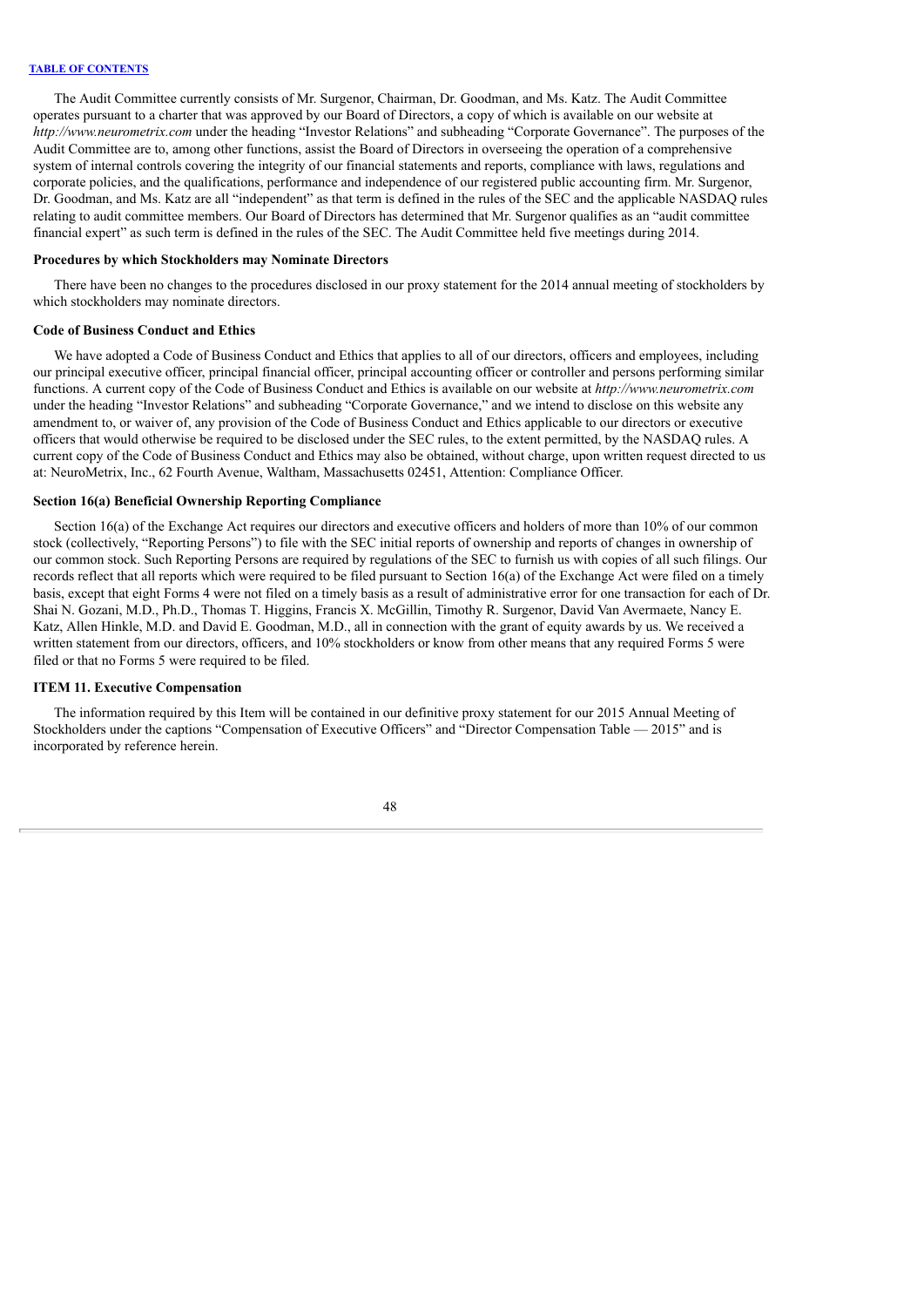## **ITEM 12. Security Ownership of Certain Beneficial Owners and Management and Related Stockholder Matters**

## **PRINCIPAL AND MANAGEMENT STOCKHOLDERS**

The following table sets forth certain information concerning beneficial ownership as of February 1, 2015, except as noted below, of our common stock by:

- each of our directors;
- each of our named executive officers;
- all of our directors and executive officers as a group; and
- each stockholder known by us to beneficially own more than five percent of our common stock.

The number of common shares "beneficially owned" by each stockholder is determined under rules issued by the SEC regarding the beneficial ownership of securities. This information is not necessarily indicative of beneficial ownership for any other purpose. Under these rules, beneficial ownership of common stock includes (1) any shares as to which the person or entity has sole or shared voting power or investment power and (2) any shares as to which the person or entity has the right to acquire beneficial ownership within 60 days after February 1, 2015, including any shares that could be purchased by the exercise of options or warrants on or within 60 days after February 1, 2015. Each stockholder's percentage ownership is based on 8,152,746 shares of our common stock outstanding as of February 1, 2015 plus the number of shares of common stock that may be acquired by such stockholder upon exercise of options or warrants that are exercisable on or within 60 days after February 1, 2015.

Unless otherwise indicated below, to our knowledge, all persons named in the table have sole voting and investment power with respect to their shares of common stock, except to the extent authority is shared by spouses under community property laws.

|                                                                        | <b>Amount and Nature of</b><br><b>Beneficial Ownership</b> |                                     |         |                                     |
|------------------------------------------------------------------------|------------------------------------------------------------|-------------------------------------|---------|-------------------------------------|
| Name and Address <sup>(1)</sup> of Beneficial Owner                    | Common<br><b>Stock</b>                                     | Options <sup><math>(2)</math></sup> | Total   | Percent of<br><b>Class of Total</b> |
| <b>Directors and Executive Officers</b>                                |                                                            |                                     |         |                                     |
| Shai N. Gozani, M.D., Ph.D.                                            | 87,053                                                     | 107,260                             | 194.313 | $2.4\%$                             |
| Thomas T. Higgins                                                      | 32,430                                                     | 43,205                              | 75,635  | $\ast$                              |
| Francis X. McGillin                                                    |                                                            |                                     |         | $\ast$                              |
| Allen Hinkle, M.D.                                                     | 834                                                        | 1,972                               | 2,806   | $\ast$                              |
| David E. Goodman, M.D.                                                 | 834                                                        | 972                                 | 1,806   | $\ast$                              |
| Timothy R. Surgenor                                                    | 834                                                        | 972                                 | 1,806   | $\ast$                              |
| Nancy E. Katz                                                          | 834                                                        | 972                                 | 1,806   | $\ast$                              |
| David Van Avermaete                                                    |                                                            | 3,125                               | 3,125   | $\ast$                              |
| Michael Williams, Ph.D.                                                |                                                            |                                     |         | $\ast$                              |
| Guy Daniello                                                           |                                                            |                                     |         | $\ast$                              |
| All Current Directors and Executive Officers as a<br>group(10 persons) | 122,819                                                    | 158,478                             | 281,297 | 3.4%                                |
|                                                                        |                                                            |                                     |         |                                     |

|                                                     | <b>Amount and Nature of</b><br><b>Beneficial Ownership</b> |                         |         |                                     |
|-----------------------------------------------------|------------------------------------------------------------|-------------------------|---------|-------------------------------------|
| Name and Address <sup>(1)</sup> of Beneficial Owner | Common<br>Stock                                            | Warrants <sup>(2)</sup> | Total   | Percent of<br><b>Class of Total</b> |
| <b>Beneficial Owner of 5% or More Other than</b>    |                                                            |                         |         |                                     |
| <b>Directors and Executive Officers</b>             |                                                            |                         |         |                                     |
| Sabby Management, $LLC^{(3)}$                       | 793.631                                                    |                         | 793.631 | $9.9\%$                             |

\* Represents less than 1% of the outstanding shares of common stock.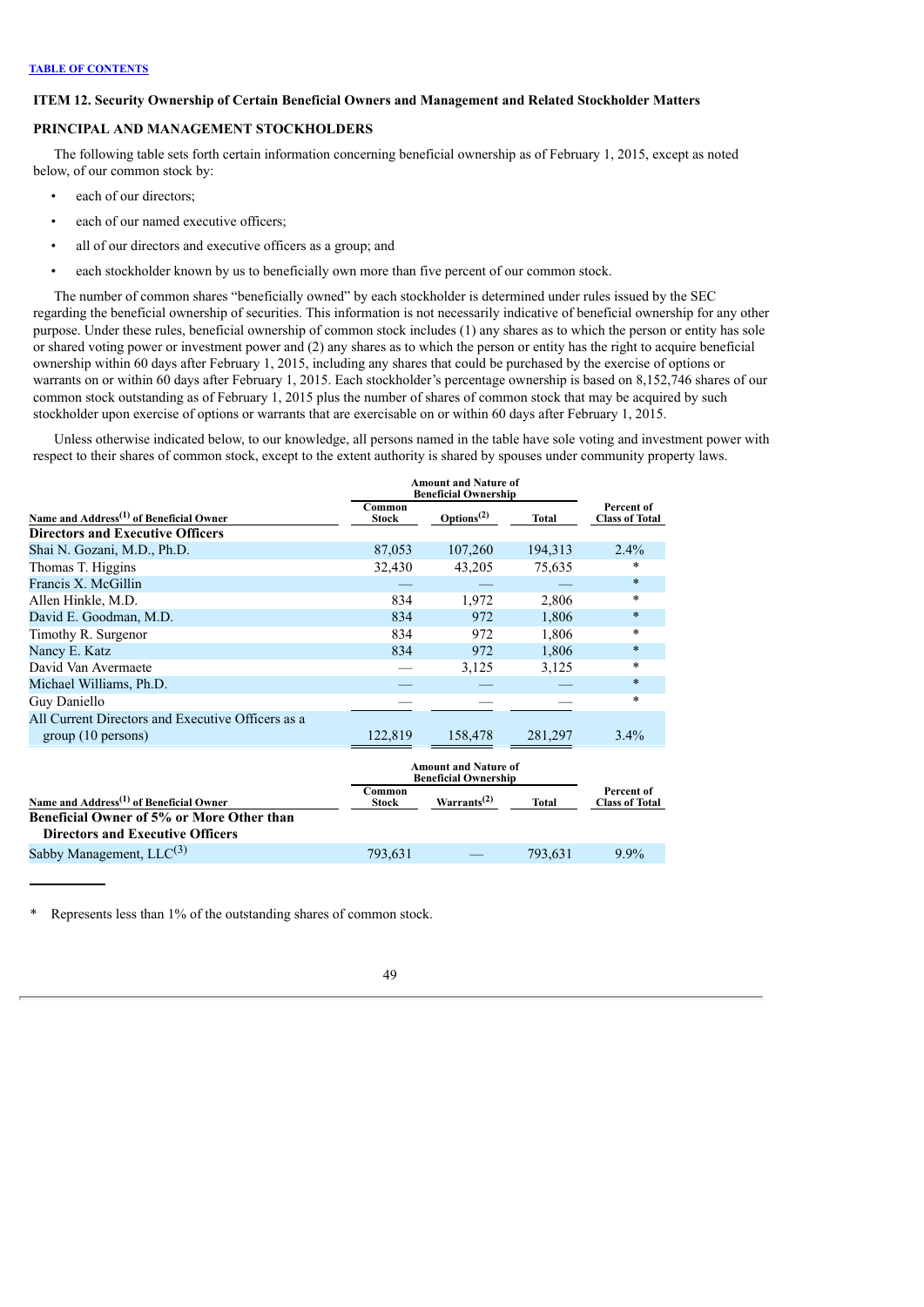- (1) Unless otherwise indicated, the address of each stockholder is c/o NeuroMetrix, Inc., 62 Fourth Avenue, Waltham, Massachusetts 02451.
- (2) Includes all options that are exercisable on or within 60 days from February 1, 2015 by the beneficial owner, except as otherwise noted.
- (3) This information is based on a Schedule 13G/A filed by the Reporting Person with the SEC on January 8, 2015, which reported beneficial ownership as of December 31, 2014. Reflects shares of common stock beneficially owned by Sabby Healthcare Volatility Master Fund, Ltd. and Sabby Volatility Warrant Master Fund, Ltd.. The amount does not include 823,320 and 234,003 shares of common stock issuable upon exercise of warrants issued to Sabby Healthcare Volatility Master Fund, Ltd. and Sabby Volatility Warrant Master Fund, Ltd., respectively, all of which are subject to a 9.99% beneficial ownership limitation and related warrant exercise restriction. Sabby Management, LLC and Hal Mintz do not directly own shares of common stock, but are deemed to have beneficial ownership over these shares of common stock because Sabby Management, LLC is the investment manager for both Sabby Healthcare Volatility Master Fund, Ltd. and Sabby Volatility Warrant Master Fund, Ltd. and Hal Mintz is the manager of Sabby Management, LLC. The address for the reporting persons is 10 Mountainside Road, Suite 205, Upper Saddle River, New Jersey 07458.

## **EQUITY COMPENSATION PLAN INFORMATION**

The following table sets forth information as of December 31, 2014 regarding the number of securities to be issued upon exercise, and the weighted average exercise price of outstanding options, warrants, and rights under our equity compensation plans and the number of securities available for future issuance under our equity compensation plans.

## **Equity Compensation Plan Information as of December 31, 2014**

|                                                              | Number of<br>securities to be<br>Weighted average<br>issued upon<br>exercise price of<br>exercise of<br>outstanding<br>outstanding<br>options, warrants<br>options, warrants<br>and rights<br>and rights |    | Number of<br>securities remaining<br>available for future<br>issuance under<br>equity<br>compensation plans<br>(excluding<br>securities reflected<br>in column a) |                 |
|--------------------------------------------------------------|----------------------------------------------------------------------------------------------------------------------------------------------------------------------------------------------------------|----|-------------------------------------------------------------------------------------------------------------------------------------------------------------------|-----------------|
|                                                              | (a)                                                                                                                                                                                                      |    | (b)                                                                                                                                                               | (c)             |
| Equity compensation plans approved by security holders $(1)$ | 561,767                                                                                                                                                                                                  | -8 | 6.31                                                                                                                                                              | $626,384^{(2)}$ |
| Equity compensation plans not approved by security           |                                                                                                                                                                                                          |    |                                                                                                                                                                   |                 |
| holders $(3)$                                                | 200,000                                                                                                                                                                                                  |    | 1.88                                                                                                                                                              | 200,000         |
| Totals                                                       | 761,767                                                                                                                                                                                                  | S  | 5.15                                                                                                                                                              | 826,384         |

<sup>(1)</sup> Includes information related to our Amended and Restated 1996 Stock Option/Restricted Stock Plan, Amended and Restated 1998 Equity Incentive Plan, Sixth Amended and Restated 2004 Stock Option and Incentive Plan, and 2010 Employee Stock Purchase Plan.

<sup>(2)</sup> As of December 31, 2014, there were 502,104 shares available for future grant under the Sixth Amended and Restated 2004 Stock Option and Incentive Plan and 124,280 shares available under the 2010 Employee Stock Purchase Plan. No new stock grants or awards will be made under the Amended and Restated 1996 Stock Option/Restricted Stock Plan or the Amended and Restated 1998 Equity Incentive Plan.

<sup>(3)</sup> Includes information related to our Amended and Restated 2009 Non-Qualified Inducement Stock Plan, which is designed to provide equity grants to new employees. Pursuant to this plan, we were authorized to issue Non-Qualified Stock Options, Restricted Stock Awards and Unrestricted Stock Awards.

<sup>50</sup>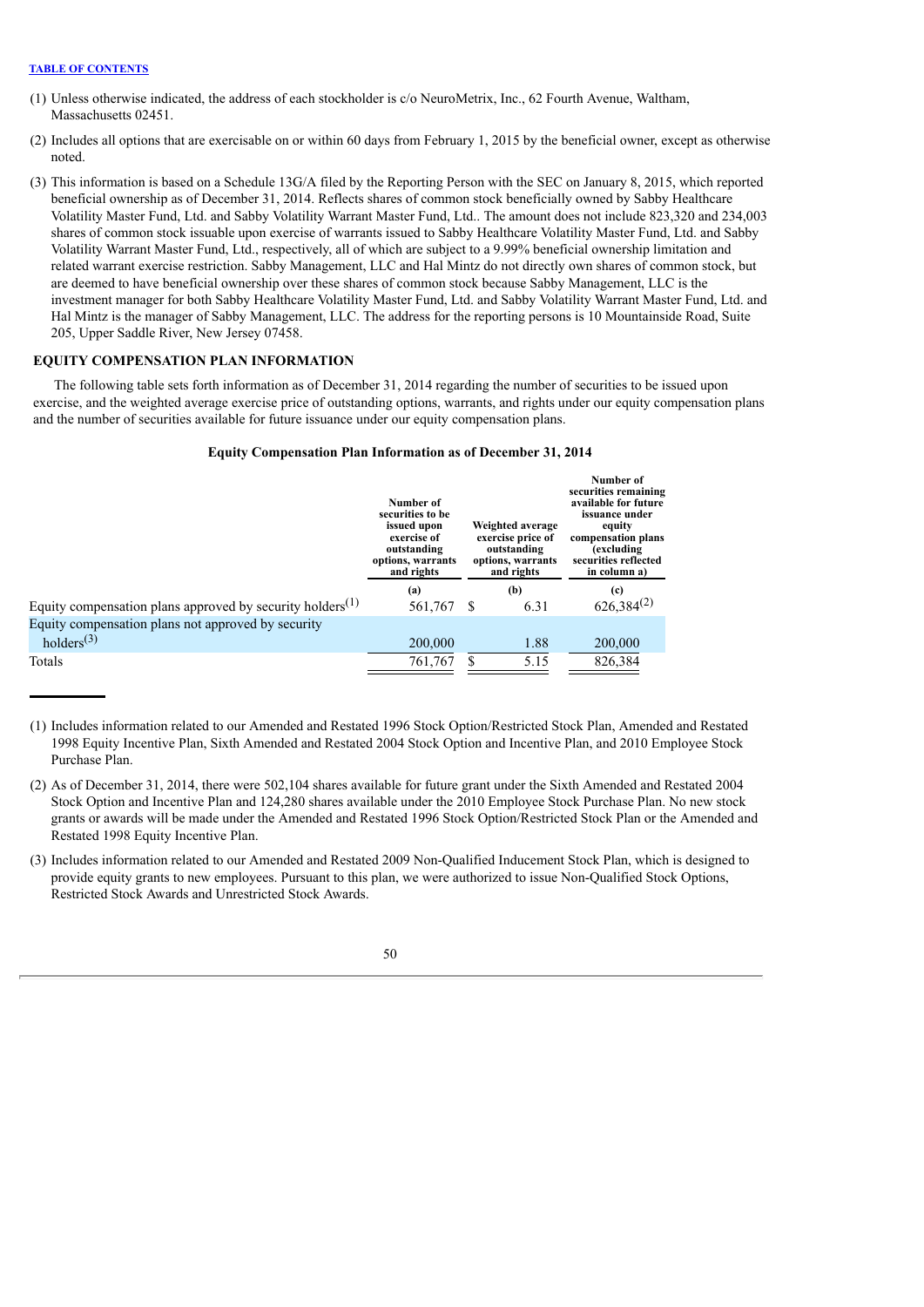## **ITEM 13. Certain Relationships and Related Transactions, and Director Independence**

## **TRANSACTIONS WITH RELATED PERSONS**

Pursuant to our audit committee charter currently in effect, the audit committee is responsible for reviewing and approving, prior to our entry into any such transaction, all transactions in which we are a participant and in which any parties related to us has or will have a direct or indirect material interest. As required under SEC rules, transactions that involve an amount in excess of \$120,000, in which we are a participant and a related person is determined to have a direct or indirect material interest, are disclosed in our proxy statement.

## **DIRECTOR INDEPENDENCE**

See Item 10, "Directors, Executive Officers and Corporate Governance — Board Matters and Corporate Governance".

## **ITEM 14. Principal Accounting Fees and Services**

## **ACCOUNTING FEES**

Aggregate fees for professional services rendered by PricewaterhouseCoopers LLP for the years ended December 31, 2014 and 2013 are as follows:

## *Audit Fees*

The audit fees for PricewaterhouseCoopers LLP for professional services rendered for the 2014 audit of our annual financial statements and the review of the financial statements included in our quarterly reports on Form 10-Q totaled \$448,000, of which \$308,000 was billed in 2014 and \$140,000 was billed in 2015.

The audit fees for PricewaterhouseCoopers LLP for professional services rendered for the 2013 audit of our annual financial statements and the review of the financial statements included in our quarterly reports on Form 10-Q totaled \$456,000, of which \$350,000 was billed in 2013 and \$106,000 was billed in 2014.

## *Audit-Related Fees*

There were no audit-related fees for PricewaterhouseCoopers LLP in 2014 and 2013.

#### *All Other Fees*

Fees for PricewaterhouseCoopers LLP for services other than audit-related services were \$19,300 and \$16,800 for 2014 and 2013, respectively, and included annual fees of \$17,500 in 2014 and \$15,000 in 2013 in connection with our Corporate Integrity Agreement with the Office of Inspector General of the United States Department of Health and Human Services regarding the previously-disclosed investigation into certain of our past sales and marketing practices relating to our NC-stat System and \$1,800 in both years for a software subscription used to review accounting literature.

#### *Tax Fees*

There were no tax fees for PricewaterhouseCoopers LLP in 2014 and 2013.

### *Pre-Approval Policies and Procedures*

The Audit Committee approved all audit and non-audit services provided to us by PricewaterhouseCoopers LLP during the 2014 and 2013 fiscal years.

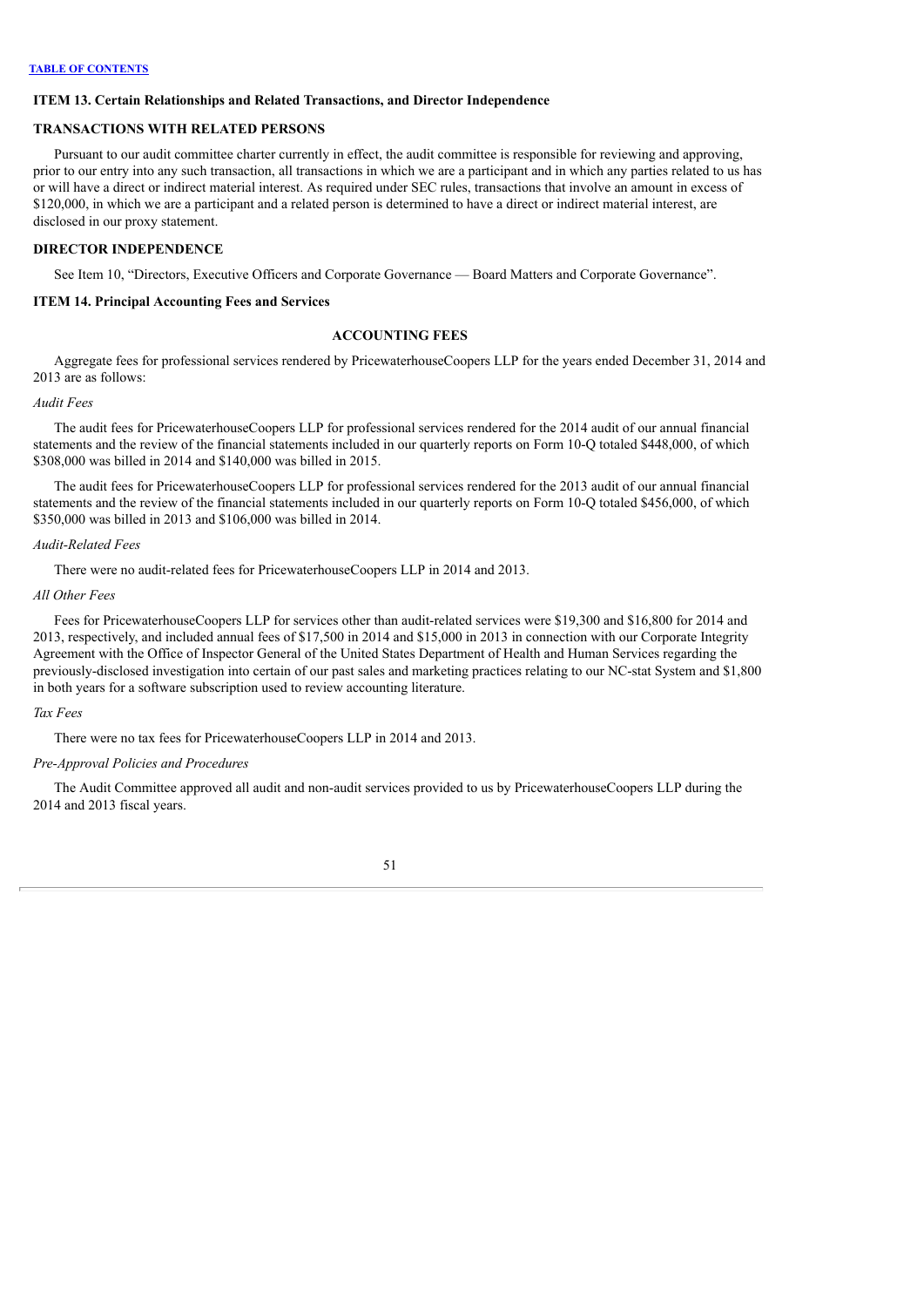## **PART IV**

## **ITEM 15. Exhibits and Financial Statement Schedule**

**(a) 1.** *Financial Statements*

The consolidated financial statements are listed in the accompanying index to financial statements on page F[-1.](#page-59-0)

**2.** *Financial Statement Schedule*

The Schedule on page S-[1](#page-82-0) is filed as part of this report. Other financial statement schedules required under this Item and Item 8 are omitted because they are not applicable or the required information is shown in the consolidated financial statements or the footnotes thereto.

## **3.** *Exhibit Index*

The following is a list of exhibits filed as part of this Annual Report on Form 10-K:

| Exhibit<br><b>Number</b> | <b>Description</b>                                                                                                                                                                                                                                              |
|--------------------------|-----------------------------------------------------------------------------------------------------------------------------------------------------------------------------------------------------------------------------------------------------------------|
| 2.1                      | Asset Purchase Agreement dated November 7, 2008 by and between NeuroMetrix, Inc. and Advanced                                                                                                                                                                   |
|                          | Diagnostics, $LLC^{(7)}$                                                                                                                                                                                                                                        |
| 3.1.1                    | Third Amended and Restated Certificate of Incorporation of NeuroMetrix, Inc. dated July 27, 2004 <sup>(6)</sup>                                                                                                                                                 |
| 3.1.2                    | Certificate of Designations for Series A Junior Cumulative Preferred Stock, par value \$0.001 per<br>share, dated March 7, $2007^{(5)}$                                                                                                                         |
| 3.1.3                    | Certificate of Amendment to Restated Certificate of Incorporation of NeuroMetrix, Inc. dated<br>September 1, $2011^{(14)}$                                                                                                                                      |
| 3.1.4                    | Certificate of Amendment to Restated Certificate of Incorporation of NeuroMetrix, Inc. dated<br>February 15, 2013 <sup>(15)</sup>                                                                                                                               |
| 3.1.5                    | Certificate of Designation of Preferences, Rights and Limitations of Series A-1 Convertible Preferred<br>Stock, par value \$0.001 per share, dated June 5, $2013^{(21)}$                                                                                        |
| 3.1.6                    | Certificate of Designation of Preferences, Rights and Limitations of Series A-2 Convertible Preferred<br>Stock, par value \$0.001 per share, dated June 5, 2013(21)                                                                                             |
| 3.1.7                    | Certificate of Designation of Preferences, Rights and Limitations of Series A-3 Convertible Preferred                                                                                                                                                           |
| 3.1.8                    | Stock, par value \$0.001 per share, dated June 24, $2014^{(27)}$<br>Certificate of Designation of Preferences, Rights and Limitations of Series A-4 Convertible Preferred                                                                                       |
|                          | Stock, par value \$0.001 per share, dated June 24, 2014 <sup>(27)</sup>                                                                                                                                                                                         |
| 3.2.1                    | Second Amended and Restated Bylaws of NeuroMetrix, Inc. <sup>(6)</sup>                                                                                                                                                                                          |
| 3.2.2                    | Amendment No. 1 to Second Amended and Restated Bylaws of NeuroMetrix, Inc. <sup>(4)</sup>                                                                                                                                                                       |
| 4.1                      | Specimen Certificate for Shares of Common Stock <sup>(1)</sup>                                                                                                                                                                                                  |
| 4.2.1                    | Shareholder Rights Agreement, dated as of March 7, 2007, between NeuroMetrix, Inc. and American<br>Stock Transfer & Trust Company, as Rights Agent <sup>(5)</sup>                                                                                               |
| 4.2.2                    | Amendment to Shareholder Rights Agreement, dated September 8, 2009, between NeuroMetrix, Inc.<br>and American Stock Transfer & Trust Company, as Rights Agent <sup>(9)</sup>                                                                                    |
| 4.2.3                    | Amendment No. 2 to Shareholder Rights Agreement, dated June 5, 2013, between NeuroMetrix, Inc.                                                                                                                                                                  |
| 4.2.4                    | and American Stock Transfer & Trust Company, as Rights Agent <sup>(21)</sup><br>Amendment No. 3 to Shareholder Rights Agreement, dated June 25, 2014, between NeuroMetrix, Inc.<br>and American Stock Transfer & Trust Company, as Rights Agent <sup>(27)</sup> |
| 4.3                      | Form of Unit Warrant to purchase Common Stock <sup>(18)</sup>                                                                                                                                                                                                   |
| 4.4                      | Form of Placement Agent Warrant <sup>(18)</sup>                                                                                                                                                                                                                 |
| 4.5                      | Form of Common Stock Purchase Warrant (June 2013) <sup>(22)</sup>                                                                                                                                                                                               |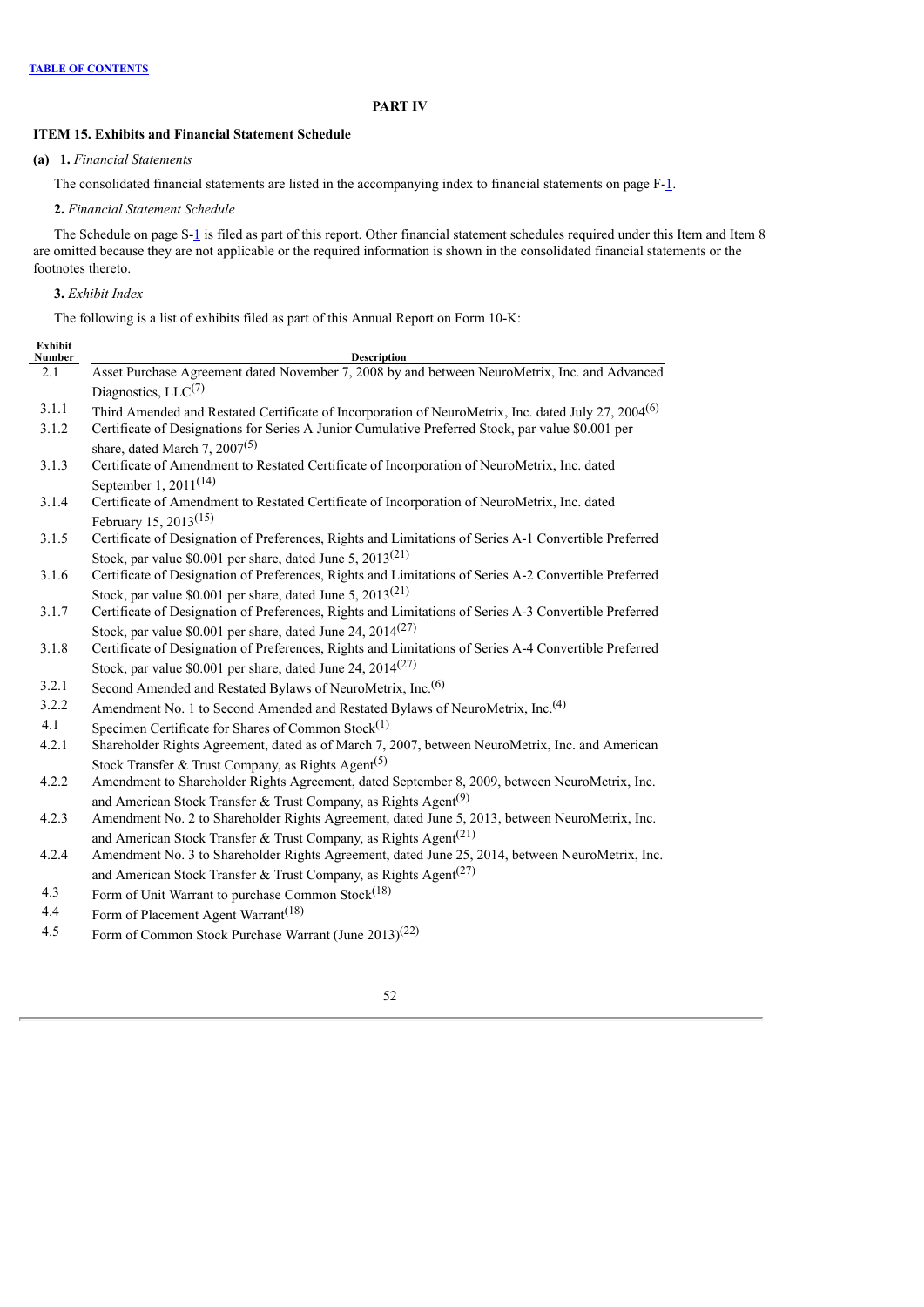Higgins (28)

| Exhibit<br>Number | Description                                                                                                                                                                             |
|-------------------|-----------------------------------------------------------------------------------------------------------------------------------------------------------------------------------------|
| 4.6               | Form of Common Stock Purchase Warrant (June 2014) <sup>(27)</sup>                                                                                                                       |
| 10.1.1            | Lease Agreement, dated October 18, 2000, between Fourth Avenue LLC and NeuroMetrix, Inc. <sup>(1)</sup>                                                                                 |
| 10.1.2            | Amendment Number One to Lease, dated February 22, 2008, between Fourth Avenue LLC and                                                                                                   |
| 10.1.3            | NeuroMetrix, Inc. $(11)$<br>Amendment Number Two to Lease, dated June 6, 2012, between Fourth Avenue LLC and                                                                            |
| 10.1.4            | NeuroMetrix, Inc. <sup>(20)</sup><br>Amendment Number Three to Lease, dated June 20, 2013, between Fourth Avenue LLC and<br>NeuroMetrix, Inc. <sup>(23)</sup>                           |
| 10.1.5            | Lease Agreement, dated August 27, 2014, between Cummings Properties, LLC and NeuroMetrix, Inc.<br>(28)                                                                                  |
| 10.1.6            | Lease Agreement, dated September 10, 2014, between Boston Properties, Inc. and NeuroMetrix, Inc.<br>(28)                                                                                |
| 10.2.1            | Loan and Security Agreement between NeuroMetrix, Inc. and Comerica Bank, dated March 5,<br>$2010^{(12)}$                                                                                |
| 10.2.2            | First Modification to Loan and Security Agreement between NeuroMetrix, Inc. and Comerica Bank,<br>dated March 1, $2011^{(16)}$                                                          |
| 10.2.3            | Fifth Modification to Loan and Security Agreement between NeuroMetrix, Inc. and Comerica Bank,<br>dated January 31, 2014 $(26)$                                                         |
| $10.3+$           | Amended and Restated 1996 Stock Option/Restricted Stock Plan <sup>(1)</sup>                                                                                                             |
| $10.4.1+$         | Amended and Restated 1998 Equity Incentive Plan <sup>(1)</sup>                                                                                                                          |
| $10.4.2+$         | Second Amendment to Amended and Restated 1998 Equity Incentive Plan <sup>(1)</sup>                                                                                                      |
| $10.5.1+$         | Sixth Amended and Restated 2004 Stock Option and Incentive Plan <sup>(24)</sup>                                                                                                         |
| $10.5.2+$         | Form of Restricted Stock Agreement <sup>(12)</sup>                                                                                                                                      |
| $10.5.3+$         | Form of Incentive Stock Option Agreement <sup>(2)</sup>                                                                                                                                 |
| $10.5.4+$         | Form of Non-Qualified Stock Option Agreement For Company Employees <sup>(2)</sup>                                                                                                       |
| $10.5.5+$         | Form of Non-Qualified Stock Option Agreement For Non-Employee Directors <sup>(2)</sup>                                                                                                  |
| $10.6+$           | 2010 Employee Stock Purchase Plan <sup>(13)</sup>                                                                                                                                       |
| $10.7+$           | Second Amended and Restated 2010 Employee Stock Purchase Plan <sup>(25)</sup>                                                                                                           |
| $10.8+$           | 2009 Non-Qualified Inducement Stock Plan <sup>(17)</sup>                                                                                                                                |
| $10.9+$           | Form of Indemnification Agreement between NeuroMetrix, Inc. and each of its directors <sup>(1)</sup>                                                                                    |
| $10.10.1+$        | Employment Agreement, dated June 21, 2004, by and between NeuroMetrix, Inc. and Shai N. Gozani,<br>M.D., Ph.D. <sup>(1)</sup>                                                           |
| $10.10.2+$        | First Amendment to Employment Agreement dated December 31, 2008, by and between                                                                                                         |
|                   | NeuroMetrix, Inc. and Shai N. Gozani, M.D., Ph.D. <sup>(8)</sup>                                                                                                                        |
| $10.10.3+$        | Indemnification Agreement dated June 21, 2004, by and between Shai N. Gozani, M.D., Ph.D., and<br>NeuroMetrix, Inc. $(1)$                                                               |
|                   | 10.10.4+ NeuroMetrix, Inc. Non-Statutory Stock Option Agreement (pursuant to the Amended and Restated<br>1998 Equity Incentive Plan), dated as of June 21, 2004, by and between Shai N. |
|                   | Gozani M.D., Ph.D., and NeuroMetrix, Inc. <sup>(1)</sup>                                                                                                                                |
| $10.11.1+$        | Letter Agreement, dated August 31, 2009, between NeuroMetrix, Inc. and Thomas T. Higgins <sup>(10)</sup>                                                                                |
| $10.11.2+$        | Indemnification Agreement, dated September 10, 2009, by and between NeuroMetrix, Inc. and<br>Thomas T. Higgins <sup><math>(10)</math></sup>                                             |
| $10.11.3+$        | Employment Agreement, dated October 27, 2014 by and between NeuroMetrix, Inc. and Thomas T.                                                                                             |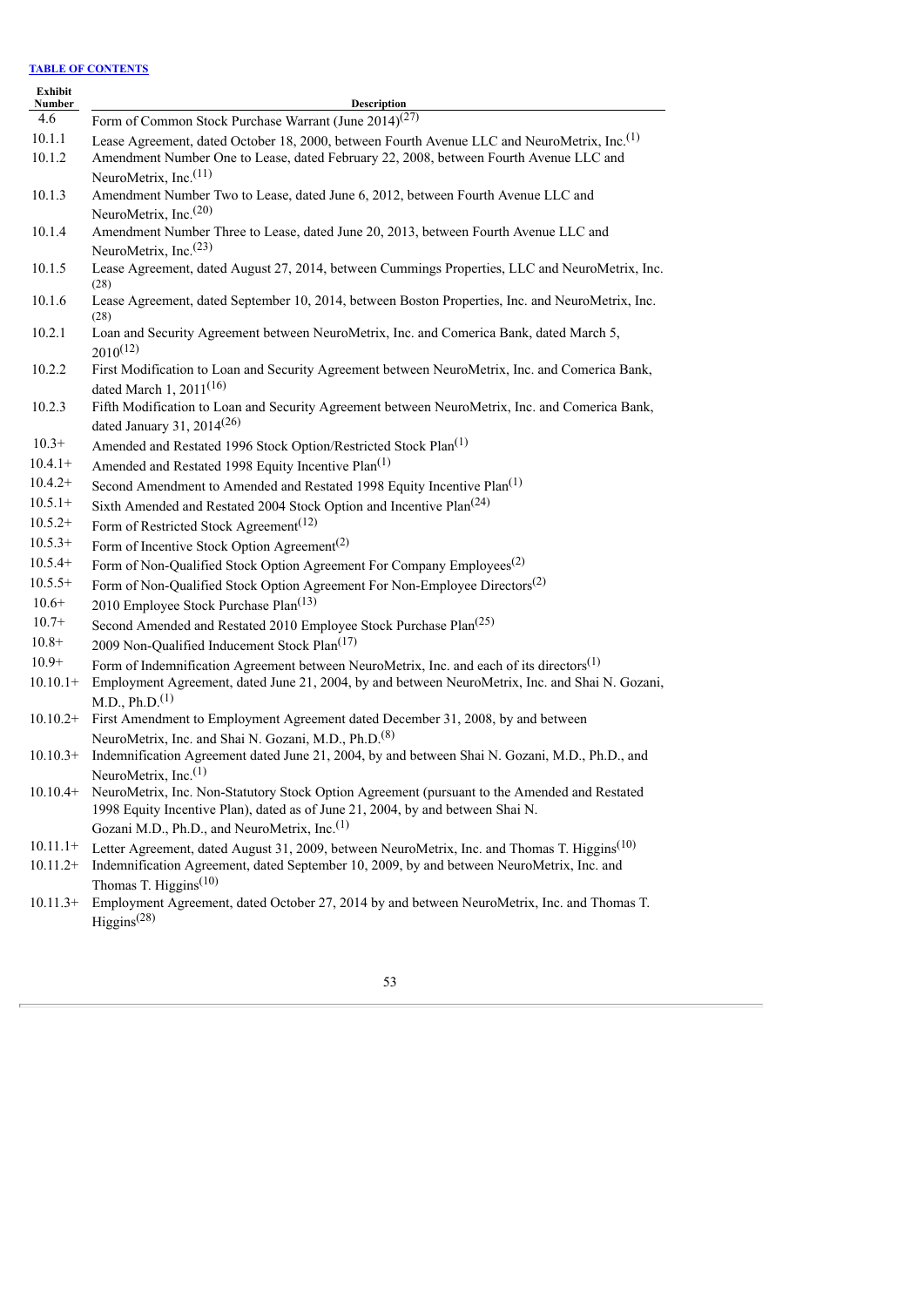| Exhibit<br>Number | <b>Description</b>                                                                                                               |
|-------------------|----------------------------------------------------------------------------------------------------------------------------------|
| $10.12.1+$        | Letter Agreement, dated August 14, 2014, between NeuroMetrix, Inc. and Frank McGillin <sup>(32)</sup>                            |
| 10.13             | Form of Securities Purchase Agreement, dated September 8, 2009 between the Company and each                                      |
|                   | investor $(9)$                                                                                                                   |
| 10.14†            | Manufacturing and Supply Agreement, dated as of August 2, 2006, by and between Parlex Polymer                                    |
|                   | Flexible Circuits, Inc. and NeuroMetrix, Inc. <sup>(3)</sup>                                                                     |
| 10.15.1           | Engagement Letter by and between NeuroMetrix, Inc. and Dawson James Securities, Inc., dated                                      |
|                   | December 30, 2011 <sup>(18)</sup>                                                                                                |
| 10.15.2           | First Amendment to Engagement Letter by and between NeuroMetrix, Inc. and Dawson James                                           |
|                   | Securities, Inc., dated January 30, 2012 <sup>(18)</sup>                                                                         |
| 10.16             | Engagement Letter by and between NeuroMetrix, Inc. and Dawson James Securities, Inc., dated June                                 |
|                   | 4, 2013 <sup>(21)</sup>                                                                                                          |
| $10.17+$          | Amended and Restated 2010 Employee Stock Purchase Plan <sup>(19)</sup>                                                           |
| $10.18+$          | Management Retention and Incentive Plan, as modified, dated October 27, 2014 <sup>(28)</sup>                                     |
| 10.19             | Securities Purchase Agreement by and between NeuroMetrix, Inc. and the purchasers named therein,                                 |
|                   | dated June 4, $2013^{(21)}$                                                                                                      |
| 10.20             | Securities Purchase Agreement by and between NeuroMetrix, Inc. and the purchasers named therein,                                 |
|                   | as amended, dated June 24, $2014^{(27)}$                                                                                         |
| 10.21             | Registration Rights Agreement by and between NeuroMetrix, Inc. and the purchasers named therein,                                 |
|                   | dated June 4, $2013^{(21)}$                                                                                                      |
| 10.22             | Registration Rights Agreement by and between NeuroMetrix, Inc. and the purchasers named therein,                                 |
|                   | dated June 24, 2014 <sup>(27)</sup>                                                                                              |
| $*23.1$           | Consent of PricewaterhouseCoopers LLP, an independent registered public accounting firm                                          |
| $*31.1$           | Certification of Principal Executive Officer pursuant to Section 302 of the Sarbanes-Oxley Act of                                |
|                   | 2002                                                                                                                             |
| $*31.2$           | Certification of Principal Financial Officer pursuant to Section 302 of the Sarbanes-Oxley Act of 2002                           |
| $*32$             | Certification of Principal Executive Officer and Principal Financial Officer pursuant to Section 906 of                          |
| 101               | the Sarbanes-Oxley Act of 2002<br>The following materials from NeuroMetrix, Inc.'s Annual Report on Form 10-K for the year ended |
|                   | December 31, 2014, formatted in XBRL (eXtensible Business Reporting Language); (i) Balance                                       |
|                   | Sheets as of December 31, 2014 and 2013, (ii) Statements of Operations for the years ended                                       |
|                   | December 31, 2014, 2013, and 2012, (iii) Statements of Changes in Stockholders' Equity for the years                             |
|                   | ended December 31, 2014, 2013, and 2012, (iv) Statements of Cash Flows for the years ended                                       |
|                   | December 31, 2014, 2013, and 2013, and (v) Notes to Financial Statements.                                                        |
|                   |                                                                                                                                  |

- † Confidential treatment has been granted with respect to certain portions of this Exhibit, which portions have been omitted and filed separately with the Securities and Exchange Commission as part of an application for confidential treatment pursuant to the Securities Exchange Act of 1934, as amended.
- (1) Incorporated herein by reference to NeuroMetrix, Inc.'s Registration Statement on Form S-1 filed on May 13, 2004, as amended (Registration No. 333-115440).
- (2) Incorporated herein by reference to NeuroMetrix, Inc.'s Quarterly Report on Form 10-Q filed on November 15, 2004 (File No. 000-50856).
- (3) Incorporated herein by reference to NeuroMetrix, Inc.'s Current Report on Form 8-K filed on August 2, 2006 (File No. 000- 50856).

<sup>\*</sup> Filed herewith.

<sup>+</sup> Indicates management contract or any compensatory plan, contract or arrangement.

<sup>54</sup>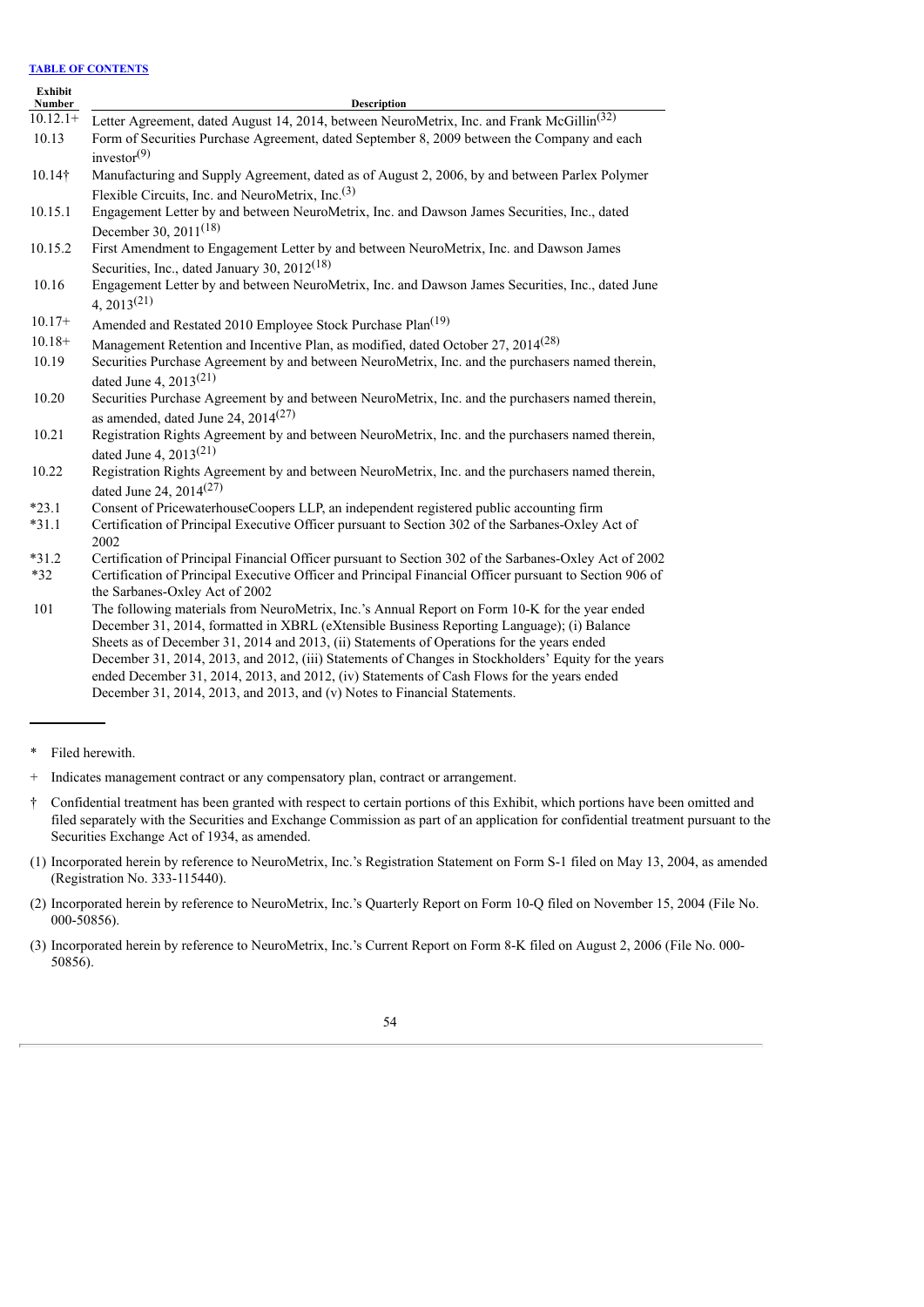- (4) Incorporated herein by reference to NeuroMetrix, Inc.'s Current Report on Form 8-K filed on September 17, 2007 (File No. 001-33351).
- (5) Incorporated herein by reference to NeuroMetrix, Inc.'s Form 8-A12(b) filed on March 8, 2007 (File No. 001-33351).
- (6) Incorporated herein by reference to NeuroMetrix, Inc.'s Registration Statement on Form S-8 filed on August 9, 2004 (File No. 333-118059).
- (7) Incorporated herein by reference to NeuroMetrix, Inc.'s Current Report on Form 8-K filed on November 26, 2008 (File No. 001- 33351).
- (8) Incorporated herein by reference to NeuroMetrix, Inc.'s Annual Report on Form 10-K filed on March 20, 2009 (File No. 001- 33351).
- (9) Incorporated herein by reference to NeuroMetrix, Inc.'s Current Report on Form 8-K filed September 14, 2009 (File No. 001- 33351).
- (10)Incorporated herein by reference to NeuroMetrix, Inc.'s Current Report on Form 8-K filed September 15, 2009 (File No. 001- 33351).
- (11)Incorporated herein by reference to NeuroMetrix, Inc.'s Current Report on Form 8-K filed on February 27, 2008 (File No. 001- 33351).
- (12)Incorporated herein by reference to NeuroMetrix, Inc.'s Quarterly Report on Form 10-Q filed on May 14, 2010 (File No. 001- 33351).
- (13)Incorporated herein by reference to Appendix A to NeuroMetrix, Inc.'s Proxy Statement on Schedule 14A filed on April 8, 2010 (File No. 001-33351).
- (14)Incorporated herein by reference to NeuroMetrix, Inc.'s Current Report on Form 8-K filed on September 1, 2011 (File No. 001- 33351).
- (15)Incorporated herein by reference to NeuroMetrix, Inc.'s Current Report on Form 8-K filed on February 15, 2013 (File No. 001- 33351).
- (16)Incorporated herein by reference to NeuroMetrix, Inc.'s Current Report on Form 8-K filed on March 3, 2011 (File No. 001- 33351).
- (17)Incorporated herein by reference to NeuroMetrix, Inc.'s Registration Statement on Form S-8 filed on June 3, 2009 (File No. 333-159712).
- (18)Incorporated herein by reference to NeuroMetrix, Inc.'s Registration Statement on Form S-1 filed on November 23, 2011, as amended (Registration No. 333-178165).
- (19)Incorporated herein by reference to Appendix B to NeuroMetrix, Inc.'s Proxy Statement on Schedule 14A filed on April 16, 2012 (File No. 001-33351).
- (20)Incorporated herein by reference to NeuroMetrix, Inc.'s Quarterly Report on Form 10-Q filed on August 3, 2012 (File No. 001- 33351).
- (21)Incorporated herein by reference to NeuroMetrix, Inc.'s Current Report on Form 8-K filed on June 6, 2013 (File No. 001- 33351).
- (22)Incorporated herein by reference to NeuroMetrix, Inc.'s Amendment No. 1 to its Current Report on Form 8-K filed on June 7, 2013 (File No. 001-33351).
- (23)Incorporated herein by reference to NeuroMetrix, Inc.'s Quarterly Report on Form 10-Q filed on July 26, 2013 (File No. 001- 33351).
- (24)Incorporated herein by reference to Appendix A to NeuroMetrix, Inc.'s Proxy Statement on Schedule 14A filed on April 7, 2014 (File No. 001-33351).
- (25)Incorporated herein by reference to Appendix B to NeuroMetrix, Inc.'s Proxy Statement on Schedule 14A filed on April 7, 2014 (File No. 001-33351).
- (26)Incorporated herein by reference to NeuroMetrix, Inc.'s Quarterly Report on Form 10-Q filed on April 24, 2014 (File No. 001- 33351).
- (27)Incorporated herein by reference to NeuroMetrix, Inc.'s Current Report on Form 8-K filed on June 25, 2014 (File No. 001- 33351).
- (28)Incorporated herein by reference to NeuroMetrix, Inc.'s Quarterly Report on Form 10-Q filed on October 28, 2014 (File No. 001-33351).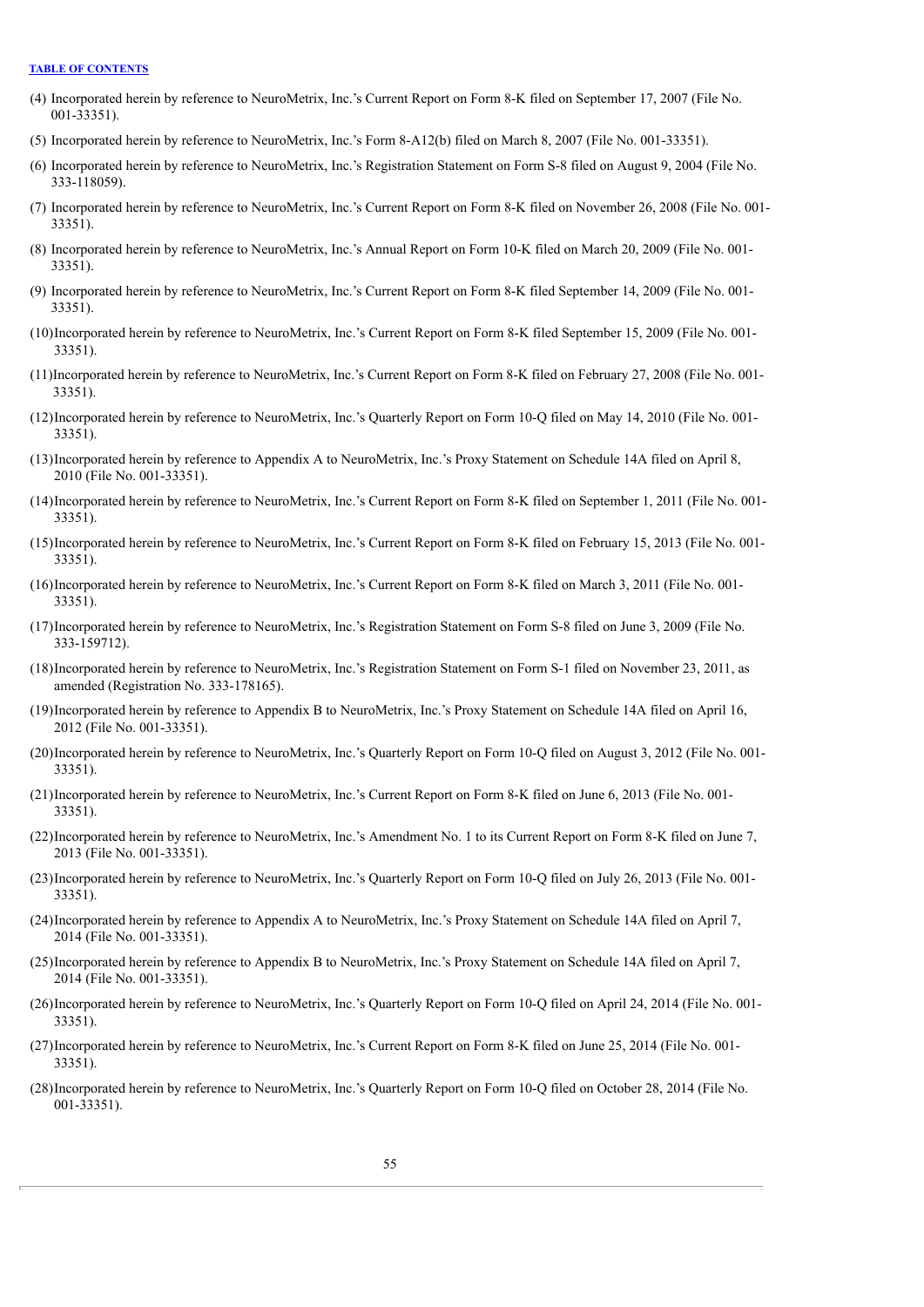## **SIGNATURES**

Pursuant to the requirements of Section 13 or 15(d) of the Securities Exchange Act of 1934, the registrant has duly caused this report to be signed on its behalf by the undersigned, thereunto duly authorized.

## NEUROMETRIX, INC.

By:/s/ SHAI N. GOZANI, M.D., PH.D.

Shai N. Gozani, M.D., Ph.D. *Chairman, President and Chief Executive Of icer*

Date: February 25, 2015

Pursuant to the requirements of the Securities Exchange Act of 1934, this report has been signed below by the following persons on behalf of the registrant on February 25, 2015 in the capacities indicated below.

| Name                            | Title                                                          |
|---------------------------------|----------------------------------------------------------------|
| /s/ SHAI N. GOZANI, M.D., PH.D. | Chairman, President and Chief Executive Officer                |
| Shai N. Gozani, M.D., Ph.D.     | (Principal Executive Officer)                                  |
| /s/ THOMAS T. HIGGINS           | Senior Vice President, Chief Financial Officer and Treasurer   |
| Thomas T. Higgins               | (Principal Financial Officer and Principal Accounting Officer) |
| /s/ DAVID E. GOODMAN, M.D.      | Director                                                       |
| David E. Goodman, M.D.          |                                                                |
| /s/ ALLEN J. HINKLE, M.D.       | Director                                                       |
| Allen J. Hinkle, M.D.           |                                                                |
| /s/ NANCY E. KATZ               | Director                                                       |
| Nancy E. Katz                   |                                                                |
| /s/ TIMOTHY R. SURGENOR         | Director                                                       |
| Timothy R. Surgenor             |                                                                |
| /s/ DAVID VAN AVERMAETE         | Director                                                       |
| David Van Avermaete             |                                                                |
|                                 |                                                                |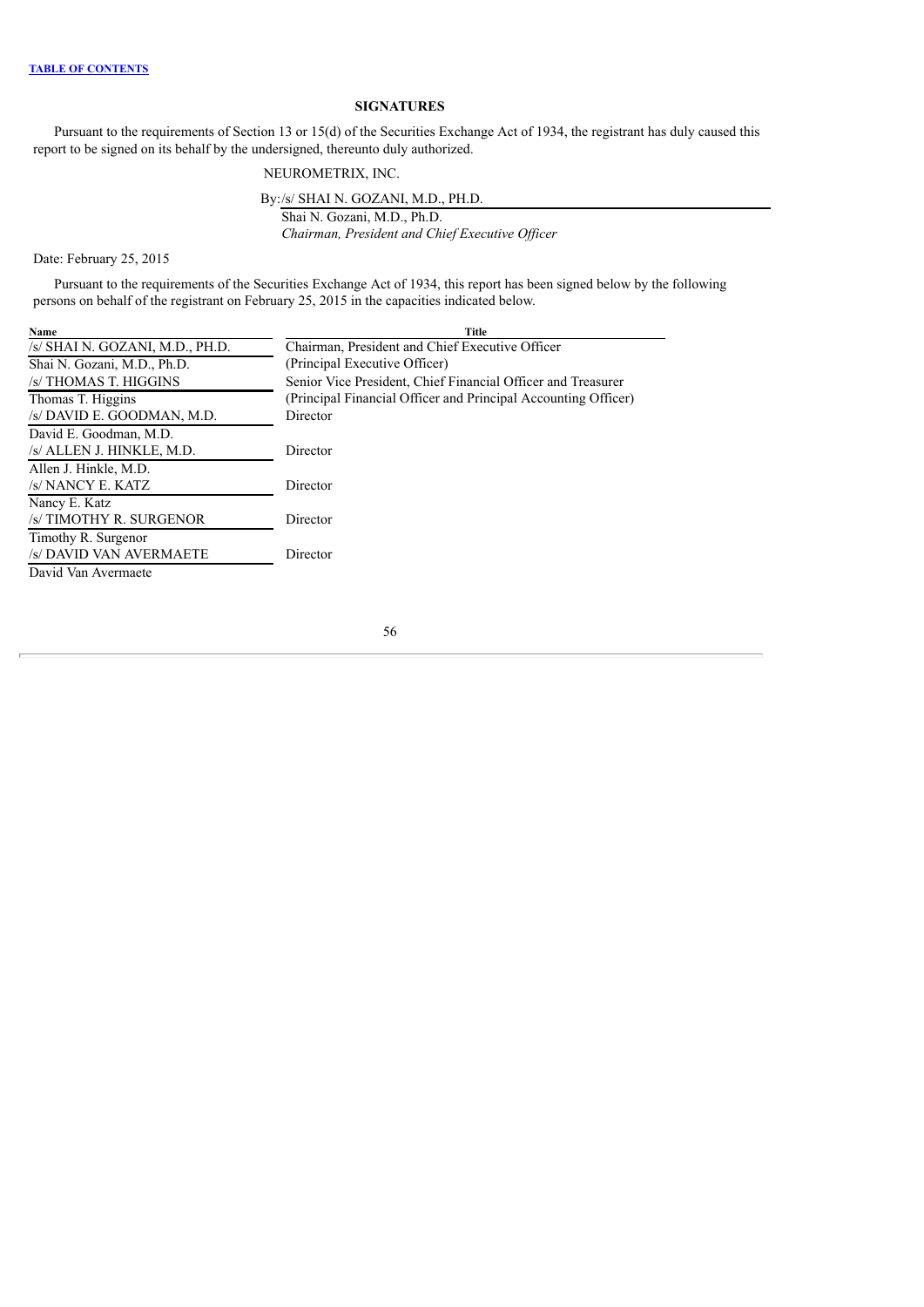## **INDEX TO FINANCIAL STATEMENTS NeuroMetrix, Inc. Years ended December 31, 2014, 2013, and 2012**

<span id="page-59-0"></span>

|                                                         | Page  |
|---------------------------------------------------------|-------|
| Report of Independent Registered Public Accounting Firm | $F-2$ |
| <b>Financial Statements</b>                             |       |
| <b>Balance Sheets</b>                                   | $F-3$ |
| <b>Statements of Operations</b>                         | $F-4$ |
| <b>Statements of Changes in Stockholders' Equity</b>    | $F-5$ |
| <b>Statements of Cash Flows</b>                         | $F-6$ |
| <b>Notes to Financial Statements</b>                    | $F-7$ |
| Schedule II - Valuation and Qualifying Accounts         | $S-1$ |
|                                                         |       |

F-1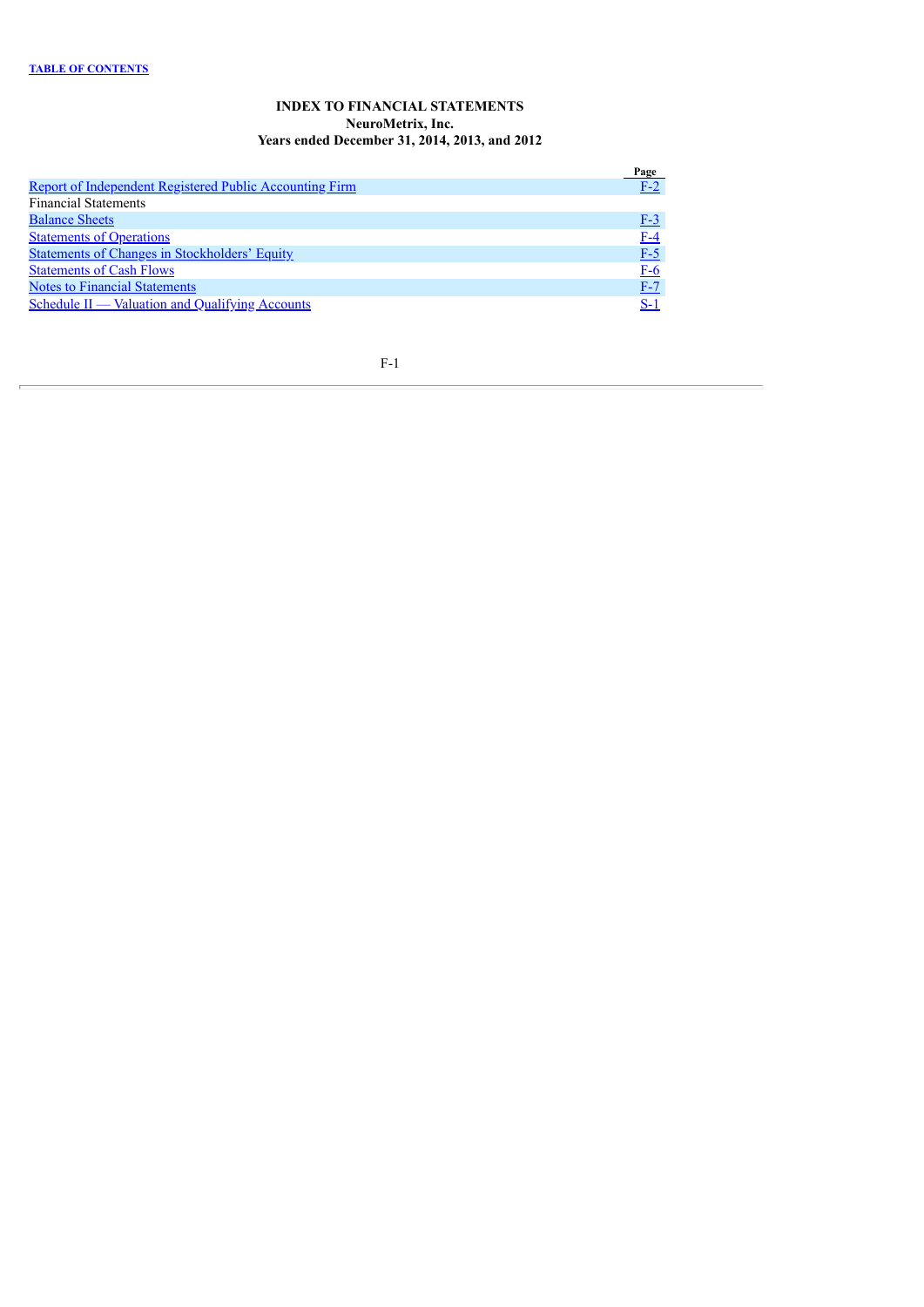#### **Report of Independent Registered Public Accounting Firm**

<span id="page-60-0"></span>To the Board of Directors and Stockholders of NeuroMetrix, Inc.

In our opinion, the accompanying balance sheets and the related statements of operations, of changes in stockholders' equity, and of cash flows present fairly, in all material respects, the financial position of NeuroMetrix, Inc. at December 31, 2014 and December 31, 2013, and the results of its operations and its cash flows for each of the three years in the period ended December 31, 2014 in conformity with accounting principles generally accepted in the United States of America. In addition, in our opinion, the financial statement schedule listed in the index appearing under Item 15(a)(2) presents fairly, in all material respects, the information set forth therein when read in conjunction with the related financial statements. These financial statements and financial statement schedule are the responsibility of the Company's management. Our responsibility is to express an opinion on these financial statements and financial statement schedule based on our audits. We conducted our audits of these statements in accordance with the standards of the Public Company Accounting Oversight Board (United States). Those standards require that we plan and perform the audit to obtain reasonable assurance about whether the financial statements are free of material misstatement. An audit includes examining, on a test basis, evidence supporting the amounts and disclosures in the financial statements, assessing the accounting principles used and significant estimates made by management, and evaluating the overall financial statement presentation. We believe that our audits provide a reasonable basis for our opinion.

The accompanying financial statements have been prepared assuming that the Company will continue as a going concern. As discussed in Note 1 to the financial statements, the Company has suffered recurring losses from operations and negative cash flows from operating activities that raise substantial doubt about the Company's ability to continue as a going concern. Management's plans in regard to these matters are also described in Note 1. The financial statements do not include any adjustments that might result from the outcome of this uncertainty.

/s/ PricewaterhouseCoopers LLP

Boston, Massachusetts February 25, 2015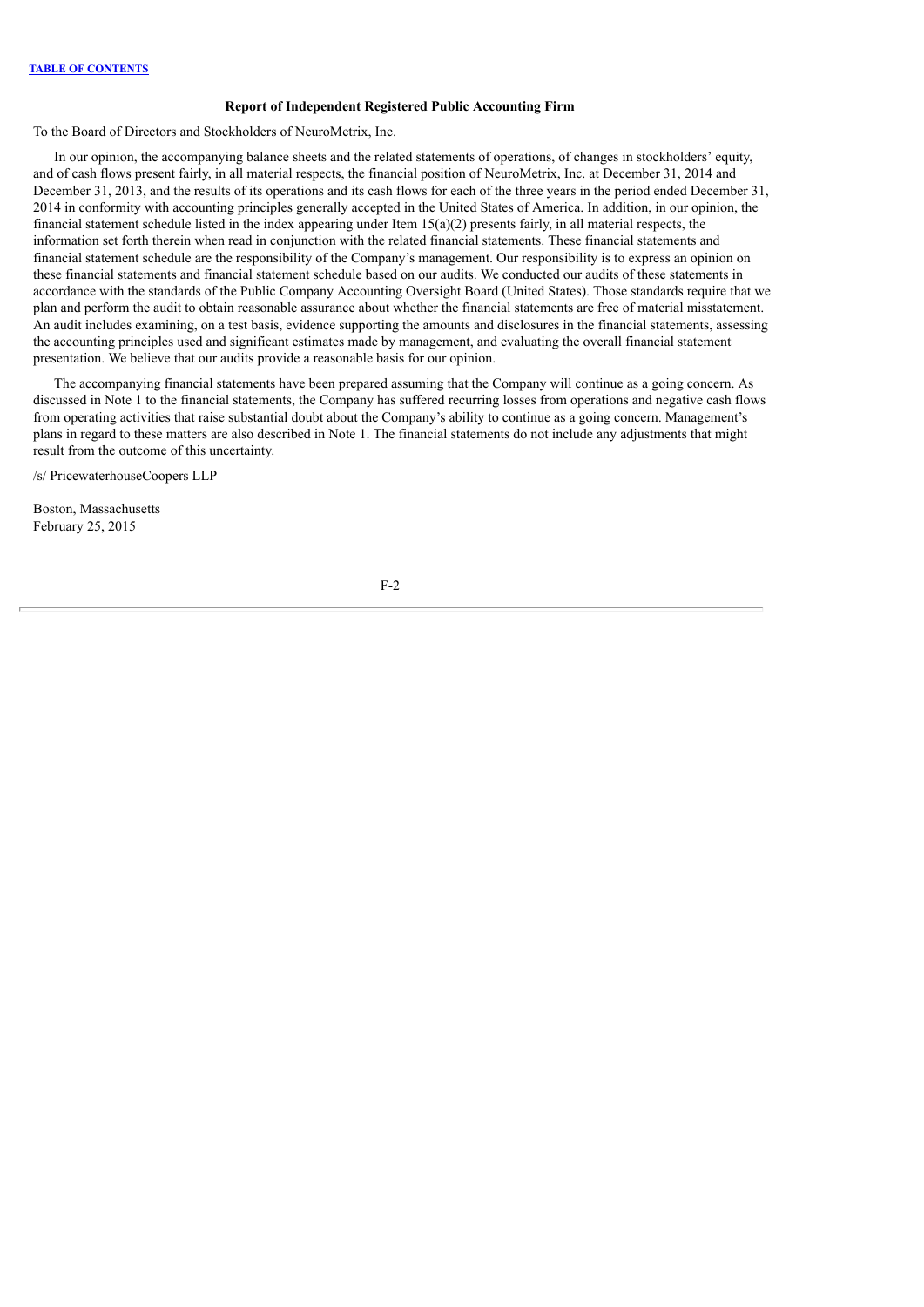## **Balance Sheets**

<span id="page-61-0"></span>

|                                                                        | December 31, |                 |    |                 |
|------------------------------------------------------------------------|--------------|-----------------|----|-----------------|
|                                                                        |              | 2014            |    | 2013            |
| <b>Assets</b>                                                          |              |                 |    |                 |
| Current assets:                                                        |              |                 |    |                 |
| Cash and cash equivalents                                              | \$           | 9,221,985       | S  | 9,195,753       |
| Accounts receivable, net of allowances of \$39,966 and \$35,895 at     |              |                 |    |                 |
| December 31, 2014 and 2013, respectively                               |              | 580,240         |    | 390,922         |
| Inventories                                                            |              | 679,740         |    | 563,036         |
| Prepaid expenses and other current assets                              |              | 608,160         |    | 416,816         |
| Total current assets                                                   |              | 11,090,125      |    | 10,566,527      |
| Fixed assets, net                                                      |              | 311,520         |    | 229,313         |
| Other long-term assets                                                 |              | 585             |    | 923             |
| <b>Total</b> assets                                                    | \$           | 11,402,230      | \$ | 10,796,763      |
| Liabilities and Stockholders' Equity                                   |              |                 |    |                 |
| Current liabilities:                                                   |              |                 |    |                 |
| Accounts payable                                                       | \$           | 522,871         | \$ | 322,896         |
| Accrued compensation                                                   |              | 885,353         |    | 386,004         |
| Accrued expenses                                                       |              | 1,264,876       |    | 870,196         |
| Current portion of deferred revenue                                    |              | 25,048          |    | 68,812          |
| Total current liabilities                                              |              | 2,698,148       |    | 1,647,908       |
| Deferred revenue, net of current portion                               |              | 9,635           |    | 15,277          |
| Common stock warrants                                                  |              | 5,307,332       |    | 1,938,603       |
| <b>Total liabilities</b>                                               |              | 8,015,115       |    | 3,601,788       |
| Commitments and contingencies (Note 8)                                 |              |                 |    |                 |
| Stockholders' equity                                                   |              |                 |    |                 |
| Preferred stock, \$0.001 par value, 5,000,000 shares authorized at     |              |                 |    |                 |
| December 31, 2014 and 2013; no shares issued and outstanding at        |              |                 |    |                 |
| December 31, 2014 and 2013                                             |              |                 |    |                 |
| Convertible preferred stock, 11,083 and 4,438 shares designated at     |              |                 |    |                 |
| December 31, 2014 and December 31, 2013, respectively, and             |              |                 |    |                 |
| 3,614.357 and 0 shares issued and outstanding at December 31, 2014     |              |                 |    |                 |
| and December 31, 2013, respectively                                    |              | $\overline{4}$  |    |                 |
| Common stock, \$0.0001 par value; 50,000,000 authorized; 8,152,746 and |              |                 |    |                 |
| 5,945,581 shares issued and outstanding at December 31, 2014 and       |              |                 |    |                 |
| 2013, respectively                                                     |              | 815             |    | 595             |
| Additional paid-in capital                                             |              | 157,764,598     |    | 153,806,460     |
| Accumulated deficit                                                    |              | (154, 378, 302) |    | (146, 612, 080) |
| Total stockholders' equity                                             |              | 3,387,115       |    | 7,194,975       |
| Total liabilities and stockholders' equity                             | \$           | 11,402,230      | \$ | 10,796,763      |

The accompanying notes are an integral part of these financial statements.

F-3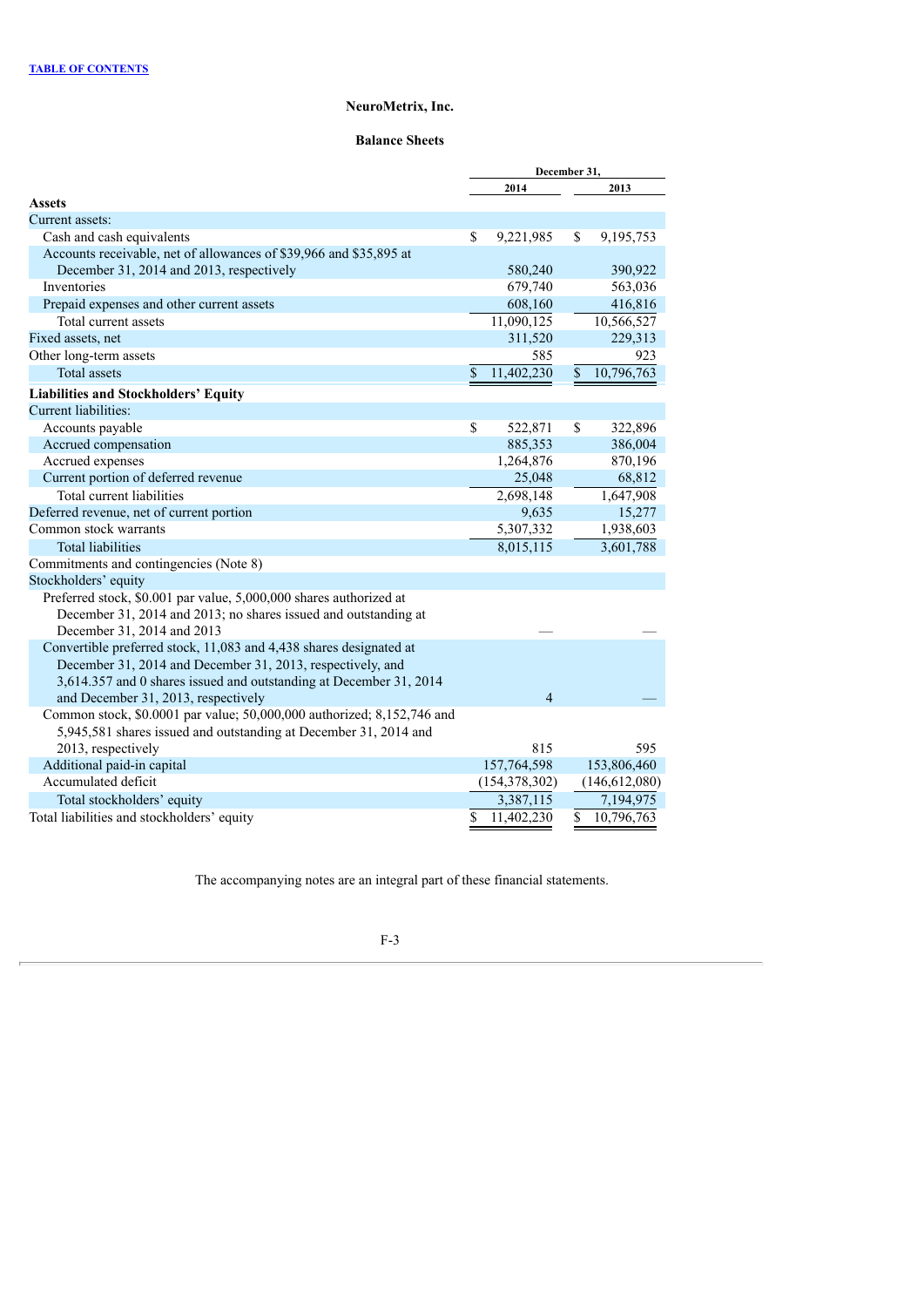## **Statements of Operations**

<span id="page-62-0"></span>

|                                                                                                                       | <b>Years Ended December 31,</b> |                |                 |  |  |  |  |
|-----------------------------------------------------------------------------------------------------------------------|---------------------------------|----------------|-----------------|--|--|--|--|
|                                                                                                                       | 2014                            | 2013           | 2012            |  |  |  |  |
| Revenues                                                                                                              | \$5,512,764                     | \$5,278,806    | \$<br>7,575,289 |  |  |  |  |
| Cost of revenues                                                                                                      | 2,568,602                       | 2,194,259      | 3,588,806       |  |  |  |  |
| Gross profit                                                                                                          | 2,944,162                       | 3,084,547      | 3,986,483       |  |  |  |  |
| Operating expenses:                                                                                                   |                                 |                |                 |  |  |  |  |
| Research and development                                                                                              | 4,075,976                       | 3,438,218      | 3,545,790       |  |  |  |  |
| Sales and marketing                                                                                                   | 2,913,112                       | 2,779,695      | 5,727,482       |  |  |  |  |
| General and administrative                                                                                            | 4,725,123                       | 4,225,474      | 4,735,238       |  |  |  |  |
| Total operating expenses                                                                                              | 11,714,211                      | 10,443,387     | 14,008,510      |  |  |  |  |
| Loss from operations                                                                                                  | (8,770,049)                     | (7,358,840)    | (10,022,027)    |  |  |  |  |
| Interest income                                                                                                       | 4,606                           | 5,666          | 14,474          |  |  |  |  |
| Warrants offering costs                                                                                               | (50, 874)                       | (376, 306)     |                 |  |  |  |  |
| Change in fair value of warrant liability                                                                             | 1,050,095                       | (289, 657)     |                 |  |  |  |  |
| Net loss                                                                                                              | \$(7,766,222)                   | \$ (8,019,137) | \$(10,007,553)  |  |  |  |  |
| Net loss per common share applicable to common stockholders,<br>basic and diluted (See Note 2, Summary of Significant |                                 |                |                 |  |  |  |  |
| <b>Accounting Policies</b> )                                                                                          | (1.54)<br>\$                    | \$<br>(3.07)   | (5.22)<br>\$    |  |  |  |  |
| Weighted average number of common shares outstanding, basic                                                           |                                 |                |                 |  |  |  |  |
| and diluted                                                                                                           | 6,973,977                       | 2,862,094      | 1,918,723       |  |  |  |  |

The accompanying notes are an integral part of these financial statements.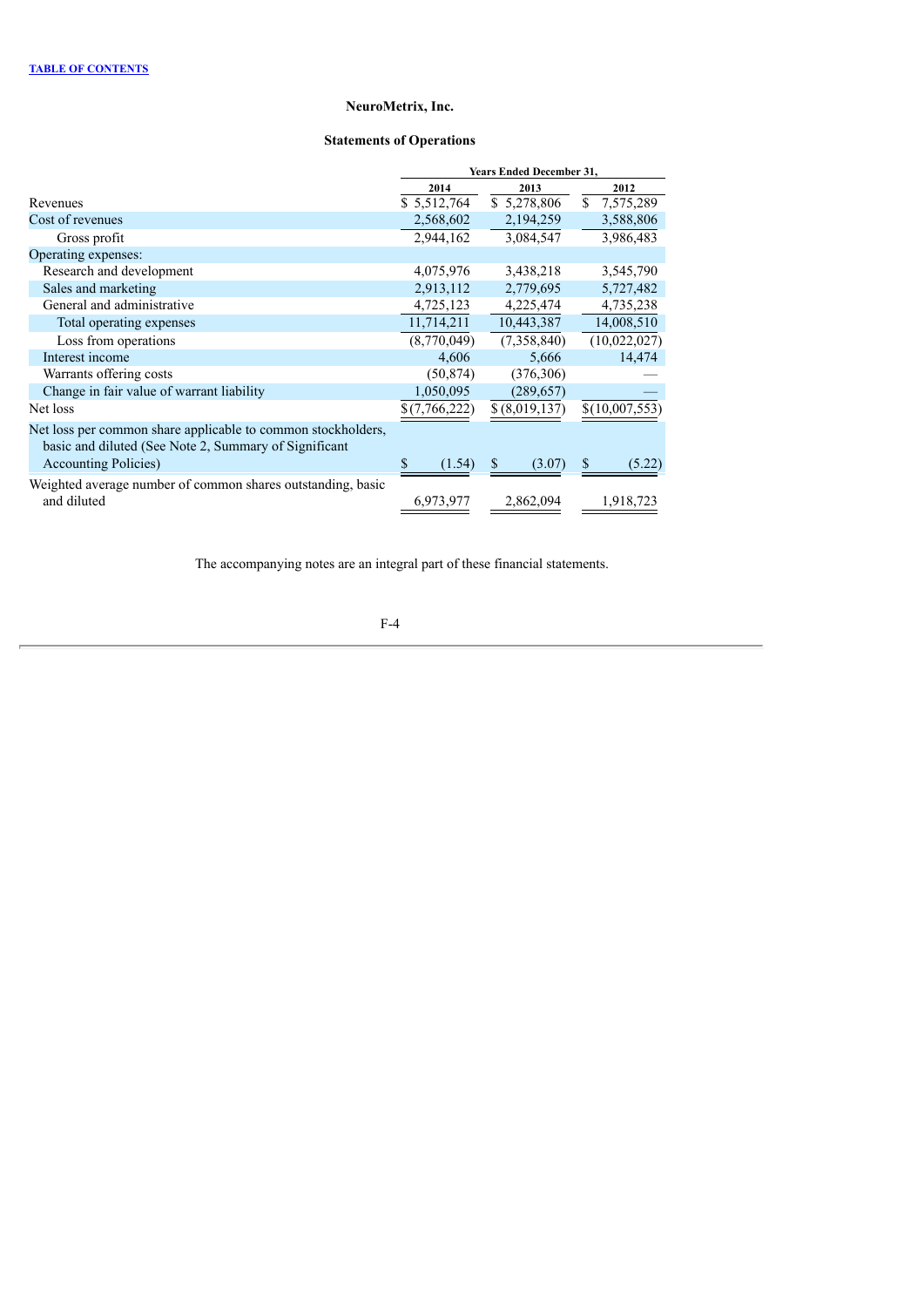## **Statements of Changes in Stockholders' Equity**

<span id="page-63-0"></span>

|                                                                              | Series A1-A4<br><b>Preferred Stock</b><br><b>Number</b> |                         | <b>Common Stock</b><br><b>Number</b><br>Amount |               | <b>Additional</b><br>Paid-In<br>Accumulated |                          |                              |                            |
|------------------------------------------------------------------------------|---------------------------------------------------------|-------------------------|------------------------------------------------|---------------|---------------------------------------------|--------------------------|------------------------------|----------------------------|
|                                                                              | of Shares                                               | Amount                  | of Shares                                      |               |                                             | Capital                  | Deficit                      | Total                      |
| Balance at December 31, 2011                                                 |                                                         | S                       | $650,720$ \$                                   |               | 65                                          | \$139,673,846<br>319.368 | \$(128,585,390) \$11,088,521 | 319,368                    |
| Stock-based compensation expense<br>Issuance of common stock and warrants in |                                                         |                         |                                                |               |                                             |                          |                              |                            |
| public offering                                                              |                                                         |                         | 1,421,735                                      |               | 142                                         | 7,376,906                |                              | 7,377,048                  |
| Issuance of common stock on redemption of                                    |                                                         |                         |                                                |               |                                             |                          |                              |                            |
| warrants                                                                     |                                                         |                         | 23,127                                         |               | $\overline{2}$                              | (2)                      |                              |                            |
| Issuance of common stock under employee                                      |                                                         |                         |                                                |               |                                             |                          |                              |                            |
| stock purchase plan                                                          |                                                         |                         | 8,895                                          |               |                                             | 23,037                   |                              | 23,038                     |
| Other issuances of stock from option plan                                    |                                                         |                         | 36,394                                         |               | $\overline{4}$                              | (4)                      |                              |                            |
| Net loss                                                                     |                                                         |                         |                                                |               |                                             |                          | (10,007,553)                 | (10,007,553)               |
| Balance at December 31, 2012                                                 |                                                         | $\overline{\mathbb{S}}$ | $2,140,871$ \$                                 |               | 214                                         | \$147,393,151            | \$(138, 592, 943)            | <sup>\$</sup><br>8,800,422 |
| Stock-based compensation expense                                             |                                                         |                         |                                                |               |                                             | 245.843                  |                              | 245,843                    |
| Issuance of common stock and Series A1                                       |                                                         |                         |                                                |               |                                             |                          |                              |                            |
| and A2 preferred stock under Securities                                      |                                                         |                         |                                                |               |                                             |                          |                              |                            |
| Purchase Agreement                                                           | 4,436.76                                                | $\overline{4}$          | 248,147                                        |               | 25                                          | 876,757                  |                              | 876,786                    |
| Issuance of common stock upon conversion                                     |                                                         |                         |                                                |               |                                             |                          |                              |                            |
| of preferred stock                                                           | (4,436.76)                                              | (4)                     | 2,117,787                                      |               | 212                                         | (208)                    |                              |                            |
| Issuance of common stock upon exercise of                                    |                                                         |                         |                                                |               |                                             |                          |                              |                            |
| warrants                                                                     |                                                         |                         | 1,308,611                                      |               | 131                                         | 2,617,091                |                              | 2,617,222                  |
| Reclassification of warrant liability to equity                              |                                                         |                         |                                                |               |                                             | 2,362,259                |                              | 2,362,259                  |
| Issuance of common stock under employee                                      |                                                         |                         |                                                |               |                                             |                          |                              |                            |
| stock purchase plan                                                          |                                                         |                         | 16,094                                         |               | $\overline{2}$                              | 26,283                   |                              | 26,285                     |
| Common stock issued to settle incentive                                      |                                                         |                         |                                                |               |                                             |                          |                              |                            |
| compensation obligations                                                     |                                                         |                         | 114,071                                        |               | 11                                          | 285,284                  |                              | 285,295                    |
| Net loss                                                                     |                                                         |                         |                                                |               |                                             |                          | (8,019,137)                  | (8,019,137)                |
| Balance at December 31, 2013                                                 |                                                         |                         | $5,945,581$ \$                                 |               | 595                                         | \$153,806,460            | \$(146, 612, 080)            | -S<br>7,194,975            |
| Stock-based compensation expense                                             |                                                         |                         |                                                |               |                                             | 289,873                  |                              | 289,873                    |
| Issuance of common stock and Series A3                                       |                                                         |                         |                                                |               |                                             |                          |                              |                            |
| and A4 preferred stock under Sercurities                                     |                                                         |                         |                                                |               |                                             |                          |                              |                            |
| Purchase Agreement                                                           | 6,644.22                                                | 7                       | 664,600                                        |               | 66                                          | 3,539,874                |                              | 3,539,947                  |
| Issuance of common stock upon conversion                                     |                                                         |                         |                                                |               |                                             |                          |                              |                            |
| of preferred stock                                                           | (3,029.86)                                              | (3)                     | 1,485,225                                      |               | 149                                         | (146)                    |                              |                            |
| Issuance of common stock under employees                                     |                                                         |                         |                                                |               |                                             |                          |                              |                            |
| stock purchase plan                                                          |                                                         |                         | 14,725                                         |               | 1                                           | 24,136                   |                              | 24,137                     |
| Common stock issued to settle incentive                                      |                                                         |                         |                                                |               |                                             |                          |                              |                            |
| compensation obligations                                                     |                                                         |                         | 42,615                                         |               | $\overline{4}$                              | 104,401                  |                              | 104.405                    |
| Net loss                                                                     |                                                         |                         |                                                |               |                                             |                          | (7,766,222)                  | (7,766,222)                |
| Balance at December 31, 2014                                                 | 3,614.36                                                | $\overline{4}$          | 8,152,746                                      | <sup>\$</sup> | 815                                         | \$157,764,598            | \$(154, 378, 302)            | 3,387,115<br>\$            |

The accompanying notes are an integral part of these financial statements.

F-5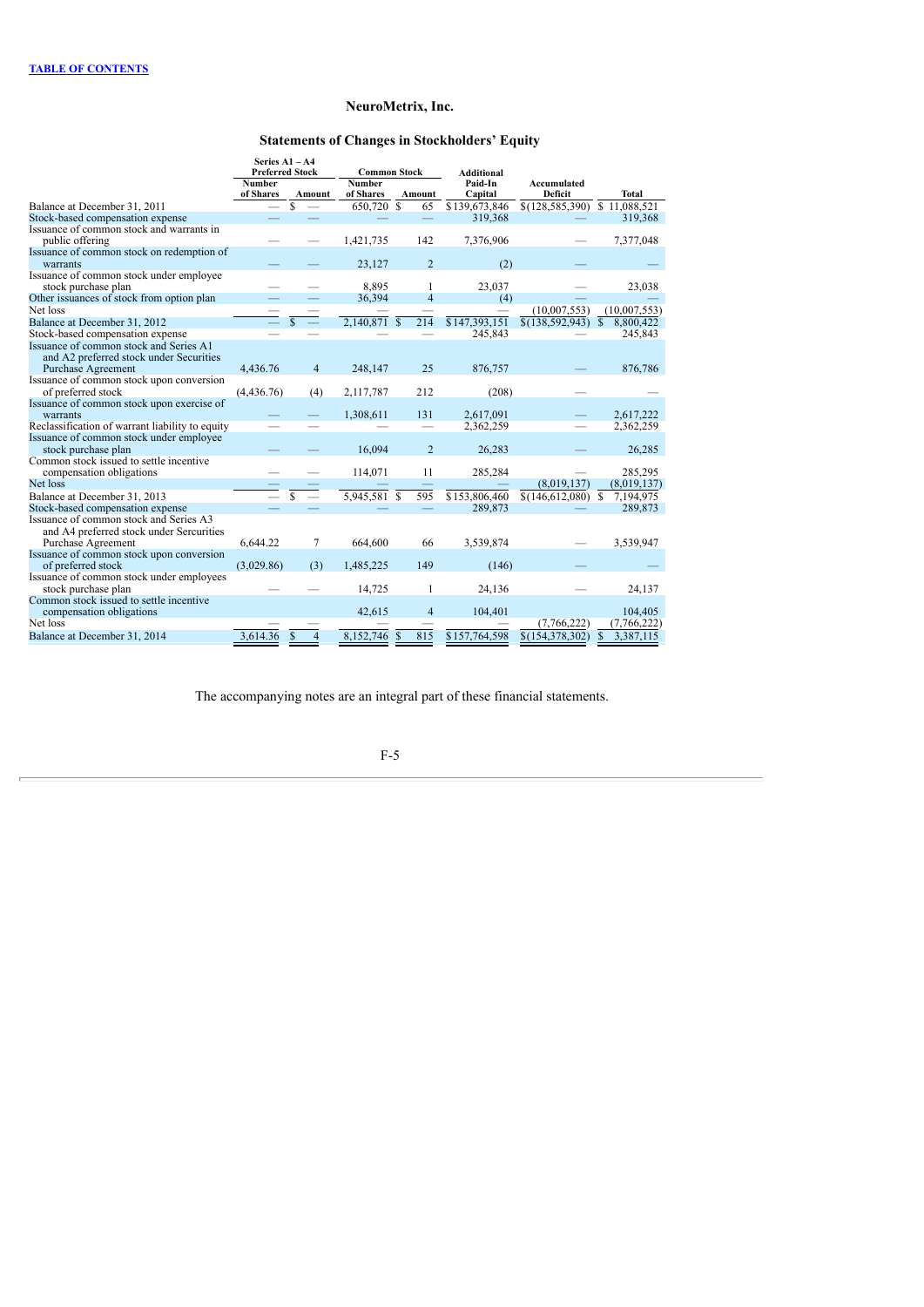## **Statements of Cash Flows**

<span id="page-64-0"></span>

|                                                                    | <b>Years Ended December 31,</b> |                         |                              |  |
|--------------------------------------------------------------------|---------------------------------|-------------------------|------------------------------|--|
|                                                                    | 2014                            | 2013                    | 2012                         |  |
| Cash flows for operating activities:                               |                                 |                         |                              |  |
| Net loss                                                           | \$(7,766,222)                   | \$ (8,019,137)          | \$(10,007,553)               |  |
| Adjustments to reconcile net loss to net cash used in operating    |                                 |                         |                              |  |
| activities:                                                        |                                 |                         |                              |  |
| Depreciation and amortization                                      | 145,100                         | 150,663                 | 297,097                      |  |
| Stock-based compensation                                           | 289,873                         | 245,843                 | 319,368                      |  |
| Inventory charges                                                  |                                 | 151,558                 | 234,848                      |  |
| Warrants offering costs                                            | 50,874                          | 376,306                 |                              |  |
| Change in fair value of warrant liability                          | (1,050,095)                     | 289,657                 |                              |  |
| Changes in operating assets and liabilities:                       |                                 |                         |                              |  |
| Accounts receivable                                                | (189, 318)                      | 175,529                 | 343,267                      |  |
| <b>Inventories</b>                                                 | (116,704)                       | 119,932                 | 694,327                      |  |
| Prepaid expenses and other current assets                          | (195, 454)                      | 52,748                  | (76, 880)                    |  |
| Accounts payable                                                   | 199,975                         | 65,535                  | (371, 854)                   |  |
| Accrued expenses and compensation                                  | 998,434                         | (54, 635)               | (530, 141)                   |  |
| Deferred revenue, deferred costs, and other                        | (44,956)                        | (108,907)               | (78,046)                     |  |
| Net cash used in operating activities                              | (7,678,493)                     | (6, 554, 908)           | (9,175,567)                  |  |
| Cash flows for investing activities:                               |                                 |                         |                              |  |
| Purchases of fixed assets                                          | (227,308)                       | (86,079)                | (107, 465)                   |  |
| Release of restricted cash                                         |                                 |                         | 229,500                      |  |
| Net cash (used in) provided by investing activities                | (227, 308)                      | (86,079)                | 122,035                      |  |
| Cash flows from financing activities:                              |                                 |                         |                              |  |
| Net proceeds from issuance of stock and warrants, including        |                                 |                         |                              |  |
| public offering and equity plans                                   | 7,932,033                       | 7,155,191               | 7,482,884                    |  |
| Payments on capital lease                                          |                                 | (17, 929)               | (20, 320)                    |  |
| Net cash provided by financing activities                          | 7,932,033                       | 7,137,262               | 7,462,564                    |  |
| Net increase (decrease) in cash and cash equivalents               | 26,232                          | 496,275                 | $\overline{(1,590,968)}$     |  |
| Cash and cash equivalents, beginning of year                       | 9,195,753                       | 8,699,478               | 10,290,446                   |  |
| Cash and cash equivalents, end of year                             | \$9,221,985                     | \$9,195,753             | $\overline{\$}$<br>8,699,478 |  |
| Supplemental disclosure of cash flow information:                  |                                 |                         |                              |  |
| Common stock issued to settle incentive compensation obligation    | 104,405<br>\$                   | 285,295<br>S            | \$                           |  |
| Warrants issued under Securities Purchase Agreement initially      |                                 |                         |                              |  |
| recorded as a non-current liability                                | 4,418,824<br>\$                 | \$<br>4,011,205         | \$                           |  |
| Common stock issued in exchange for warrants                       | $\overline{\$}$                 | $\overline{\$}$         | \$<br>127,885                |  |
| Warrants issued in public offering                                 | $\overline{\overline{s}}$       | $\overline{\mathbb{S}}$ | $\overline{\$}$<br>2,373,267 |  |
| Warrants liability reclassified to additional paid-in capital upon |                                 |                         |                              |  |
| exercise of warrants                                               | $\frac{1}{2}$                   | \$2,362,259             | \$                           |  |

The accompanying notes are an integral part of these financial statements.

F-6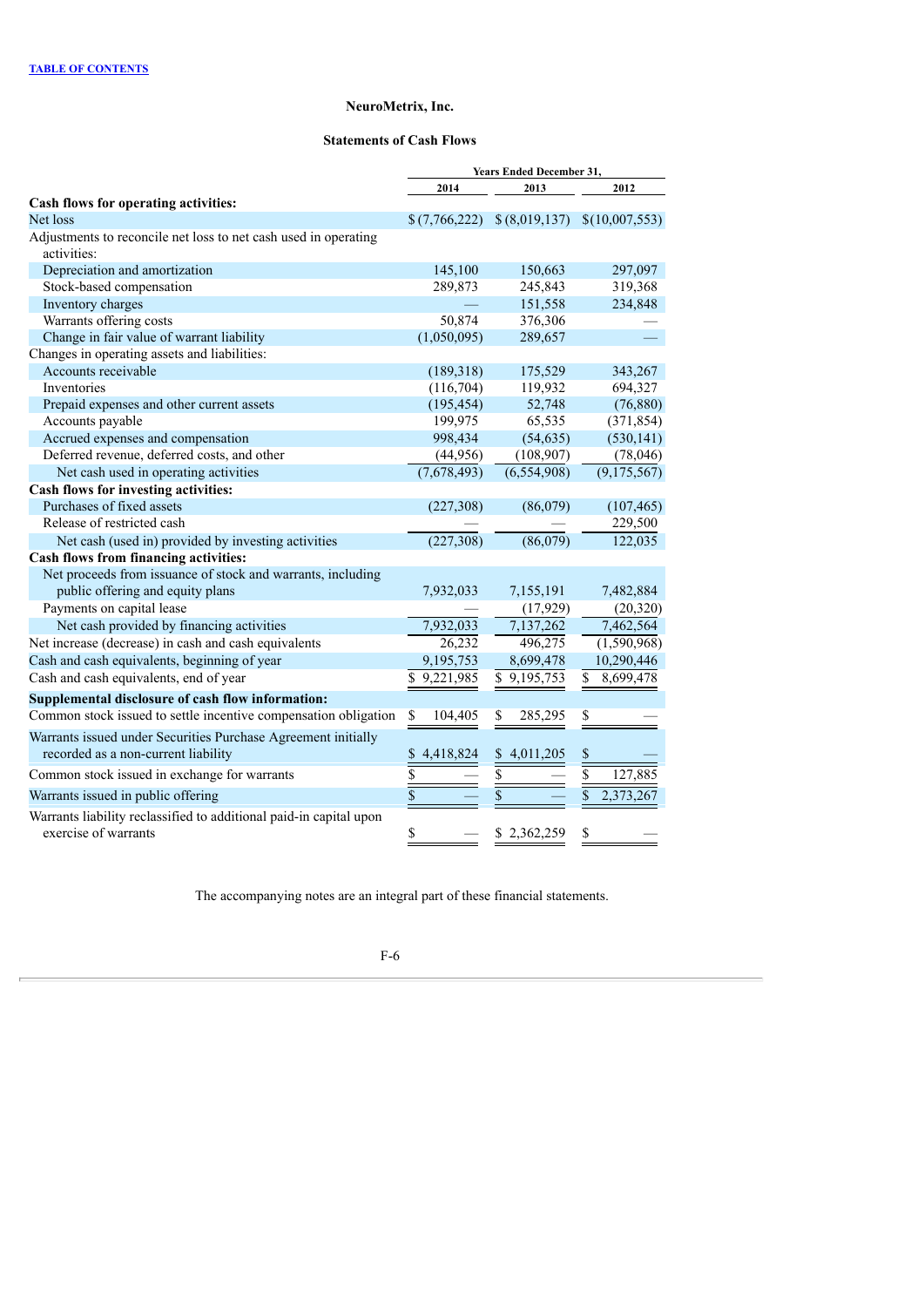#### **Notes to Financial Statements**

## **1. Description of Business and Basis of Presentation**

<span id="page-65-0"></span>NeuroMetrix, Inc., or the Company, a Delaware corporation, was founded in June 1996. The Company develops wearable medical technology and point-of-care tests that help patients and physicians better manage chronic pain, nerve diseases, and sleep disorders. The Company markets the SENSUS<sup>TM</sup> Pain Management System, or SENSUS, which is a wearable therapeutic device designed for relief of chronic, intractable pain. The Company also markets DPNCheck®, which is a quantitative nerve conduction test that is used by physicians and health care professionals to evaluate systemic neuropathies such as diabetic peripheral

neuropathy, or DPN. The Company's historical neurodiagnostic business is based on the ADVANCE<sup>TM</sup> NCS/EMG System, or the ADVANCE System, which is a comprehensive platform for the performance of traditional nerve conduction studies and invasive electromyography procedures and which is primarily used in physician offices and clinics.

On June 26, 2014, the Company entered into a Securities Purchase Agreement, as amended providing for the issuance of (i) 664,600 shares of common stock at a price of \$2.04 per share, (ii) 2,621.859 shares of Series A-3 Preferred Stock at a price of \$1,000 per share, (iii) 4,022.357 shares of Series A-4 Preferred Stock at a price of \$1,000 per share, and (iv) five year warrants to purchase up to 3,921,569 shares of common stock with an exercise price of \$2.04 per share (the "2014 Offering"). The 2014 Offering resulted in approximately \$8.0 million in gross proceeds, before deducting expenses. Net proceeds from the 2014 Offering were approximately \$7.9 million. During the second and third quarter of 2014 all of the Series A-3 Preferred Stock was converted into a total of 1,285,225 shares of common stock. In addition, during the fourth quarter of 2014, a portion of the Series A-4 Preferred Stock was converted into a total of 200,000 shares of common stock. See Note 12, Stockholders' Equity, for further details.

The accompanying financial statements have been prepared on a basis which assumes that the Company will continue as a going concern and which contemplates the realization of assets and satisfaction of liabilities and commitments in the normal course of business. The Company has suffered recurring losses from operations and negative cash flows from operating activities. The Company's net losses for 2014, 2013 and 2012 were approximately \$7.8 million, \$8.0 million and \$10.0 million, respectively. At December 31, 2014, the Company has an accumulated deficit of \$154.4 million. The Company held cash and cash equivalents of \$9.2 million as of December 31, 2014. The Company believes that these resources and the cash to be generated from expected product sales will be sufficient to meet its projected operating requirements through the third quarter of 2015. The Company continues to face significant challenges and uncertainties and, as a result, the Company's available capital resources may be consumed more rapidly than currently expected due to (a) decreases in sales of the Company's products and the uncertainty of future revenues from new products; (b) changes the Company may make to the business that affect ongoing operating expenses; (c) changes the Company may make in its business strategy; (d) regulatory developments affecting the Company's existing products and delays in the FDA approval process for products under development; (e) changes the Company may make in its research and development spending plans; and (f) other items affecting the Company's forecasted level of expenditures and use of cash resources. Accordingly, the Company will need to raise additional funds to support its operating and capital needs in the fourth quarter of 2015 and beyond. These factors raise substantial doubt about the Company's ability to continue as a going concern. The financial statements do not include any adjustments that might result from the outcome of this uncertainty. The Company intends to obtain additional funding through public or private financing, collaborative arrangements with strategic partners, or through additional credit lines or other debt financing sources to increase the funds available to fund operations. However, the Company may not be able to secure such financing in a timely manner or on favorable terms, if at all. Furthermore, if the Company issues equity or debt securities to raise additional funds, its existing stockholders may experience dilution, and the new equity or debt securities may have rights, preferences and privileges senior to those of the Company's existing stockholders. If the Company raises additional funds through collaboration, licensing or other similar arrangements, it may be necessary to relinquish valuable rights to its potential products or proprietary technologies, or grant licenses on terms that are not favorable to the Company. Without additional funds, the Company may be forced to delay, scale back

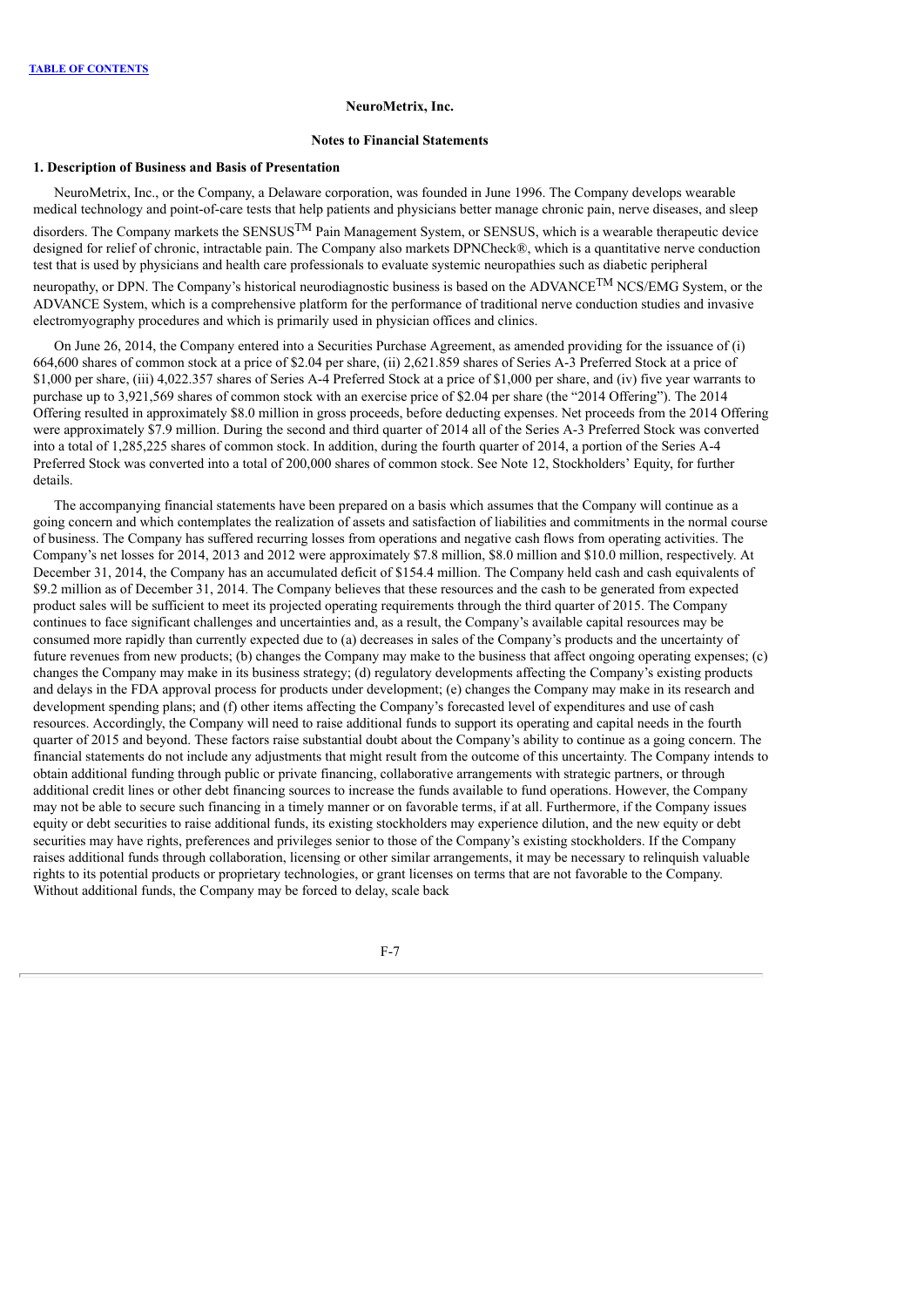#### **Notes to Financial Statements**

## **1. Description of Business and Basis of Presentation – (continued)**

or eliminate some of its sales and marketing efforts, research and development activities, or other operations and potentially delay product development in an effort to provide sufficient funds to continue its operations. If any of these events occurs, the Company's ability to achieve its development and commercialization goals would be adversely affected.

## **2. Summary of Significant Accounting Policies**

## *Use of Estimates and Assumptions*

The preparation of financial statements in conformity with United States generally accepted accounting principles requires management to make significant estimates and assumptions that affect the reported amounts of assets and liabilities and disclosure of contingent assets and liabilities at the date of the financial statements and the reported amounts of revenue and expenses during reporting periods. Actual results could differ from those estimates.

The Company bases its estimates on historical experience and various other assumptions that it believes to be reasonable under the circumstances and regularly assesses these estimates, but actual results could differ materially from these estimates. Effects of changes in estimates are recorded in the period in which they occur.

### *Cash and Cash Equivalents*

The Company considers all highly liquid investments with an original maturity of ninety days or less to be cash equivalents. Cash equivalents are recorded at cost which approximates fair value. The Company invests cash primarily in a money market account and other investments which management believes are subject to minimal credit and market risk.

### *Concentrations of Credit Risk*

Financial instruments that potentially expose the Company to concentrations of credit risk consist primarily of cash and cash equivalents in bank deposit accounts and trade receivables. The Company invests its funds in highly rated institutions and limits its investment in any individual account so that they do not exceed FDIC limits. The Company has not experienced significant losses related to cash and cash equivalents and does not believe it is exposed to any significant credit risks relating to its cash and cash equivalents.

At December 31, 2014, one customer accounted for 30% of accounts receivable. For the year ended December 31, 2014 one customer accounted for more than 10% of revenue. For the years ended December 31, 2013, and 2012, no single customer accounted for more than 10% of revenue.

The Company relies on in-house assembly and three third-party manufacturers to manufacture the major portion of its current products and product components. The disruption or termination of the supply of these products or a significant increase in the cost of these products from these sources could have an adverse effect on the Company's business, financial position, and results of operations.

#### *Inventories*

Inventories, consisting primarily of purchased components, are stated at the lower of cost or market. Cost is determined using the first-in, first-out method. The Company writes down inventory to its net realizable value for excess or obsolete inventory.

### *Fair Value*

The carrying amounts of the Company's accounts receivable, accounts payable, and accrued expenses approximate their fair value at December 31, 2014 and 2013 due to the short-term nature of these assets and liabilities. The Company's cash equivalents and its warrant liability are carried at fair value determined according to the fair value hierarchy described in Note 9.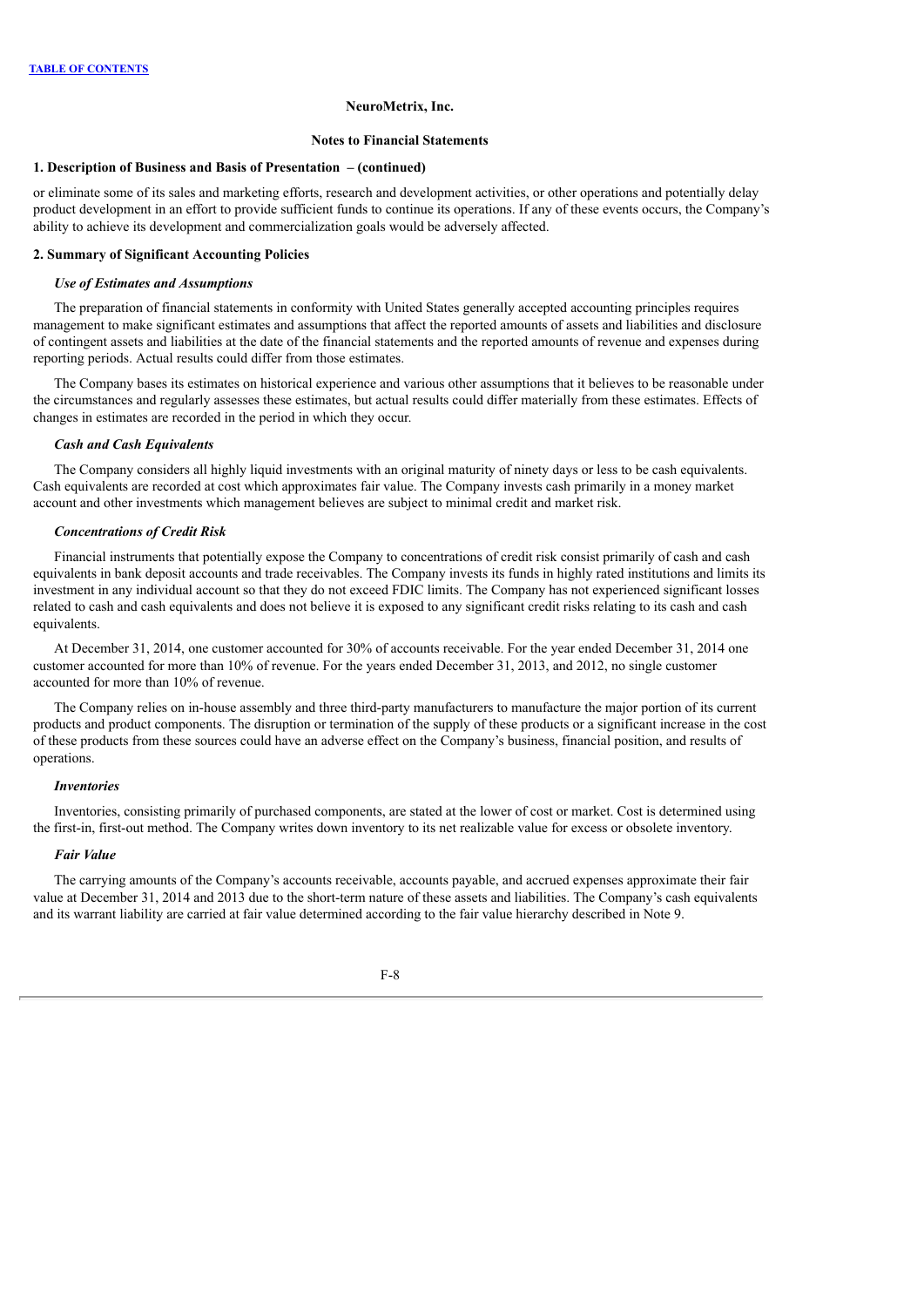#### **Notes to Financial Statements**

#### **2. Summary of Significant Accounting Policies – (continued)**

## *Revenue Recognition*

The Company recognizes revenue when the following criteria have been met: persuasive evidence of an arrangement exists, delivery has occurred and risk of loss has passed, the seller's price to the buyer is fixed or determinable, and collection is reasonably assured.

Revenues associated with the sale of the ADVANCE devices to customers and distributors are recognized upon shipment, provided that the selling price is fixed or determinable, persuasive evidence of an arrangement exists, collection of receivables is reasonably assured, product returns are reasonably estimable, and no continuing obligations exist. The revenues from the sale of an ADVANCE communication hub together with access to NeuroMetrix information systems are considered one unit of accounting and deferred and recognized on a straight-line basis over the estimated period of time that the Company provides the service associated with the information systems of three years. The resulting deferred revenue and deferred costs are presented as separate line items on the accompanying balance sheet. Revenues related to extended service agreements for the devices are recognized ratably over the term of the extended service agreement. Revenues associated with the sale of the SENSUS and DPNCheck devices are recognized upon shipment, provided that the selling price is fixed or determinable, persuasive evidence of an arrangement exists, collection of receivables is reasonably assured, product returns are reasonably estimable, and no continuing obligations exist. Revenues also include sales of consumables, including single use nerve specific electrodes and other accessories. These revenues are recognized upon shipment provided that the selling price is fixed or determinable, persuasive evidence of an arrangement exists, collection of receivables is reasonably assured, and product returns are reasonably estimable.

When multiple elements are contained in a single arrangement, the Company allocates revenue between the elements based on their relative selling prices. The Company determines selling price using vendor specific objective evidence, or VSOE, if it is available, third-party evidence, or TPE, if VSOE is not available, and best estimate of selling price, or BESP, if neither VSOE nor TPE are available. The Company generally expects that it will not be able to establish TPE due to the nature of the markets in which it competes, and, as such, it will typically determine selling price using VSOE or if not available, BESP. The objective of BESP is to determine the selling price of a deliverable on a standalone basis. The Company's determination of BESP involves a weighting of several factors based on the specific facts and circumstances of an arrangement. Specifically, the Company considers the cost to produce the deliverable, the anticipated margin on that deliverable, the selling price and profit margin for similar parts, its ongoing pricing strategy, the value of any enhancements that have been built into the deliverable, and the characteristics of the varying markets in which the deliverable is sold.

Revenue recognition involves judgments, including assessments of expected returns and expected customer relationship periods. The Company analyzes various factors, including a review of specific transactions, its historical returns, average customer relationship periods, customer usage, customer balances, and market and economic conditions. Changes in judgments or estimates on these factors could materially impact the timing and amount of revenues and costs recognized. Should market or economic conditions deteriorate, the Company's actual return or bad debt experience could exceed its estimate. Certain product sales are made with a 30-day right of return. Since the Company can reasonably estimate future returns, it recognizes revenues associated with product sales that contain a right of return upon shipment and at the same time it records a sales return reserve, which reduces revenue and accounts receivable by the amount of estimated returns.

### *Accounts Receivable*

Accounts receivable on the balance sheet are recorded net of the allowance for doubtful accounts receivable and the reserve for estimated returns. The allowance for doubtful accounts is the Company's best estimate of the amount of probable credit losses in its existing accounts receivable. The Company reviews its

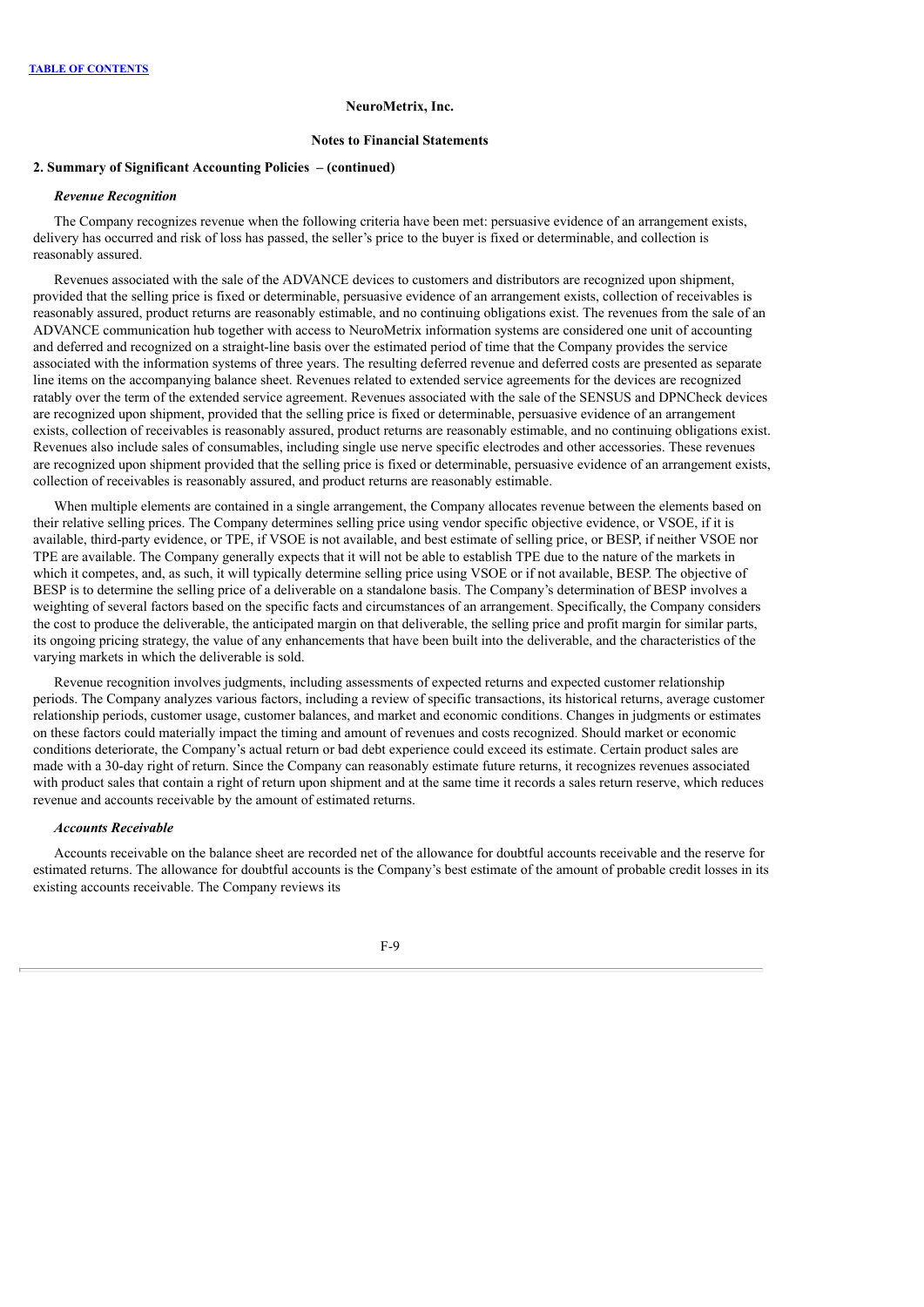#### **Notes to Financial Statements**

## **2. Summary of Significant Accounting Policies – (continued)**

allowance for doubtful accounts and determines the allowance based on an analysis of customer past payment history, product usage activity, and recent communications between the Company and the customer. Past due balances are reviewed individually for collectibility. Account balances are written-off against the allowance when the Company feels it is probable the receivable will not be recovered. The Company does not have any off-balance sheet credit exposure related to its customers.

## *Income Taxes*

The Company records income taxes using the asset and liability method. Deferred income tax assets and liabilities are recognized for the future tax consequences attributable to differences between the financial statement carrying amounts of existing assets and liabilities and their respective income tax bases, and operating loss and tax credit carryforwards. The Company's financial statements contain certain deferred tax assets, which have arisen primarily as a result of operating losses, as well as other temporary differences between financial and tax accounting. In accordance with the provisions of the Income Taxes topic of the Codification, the Company is required to establish a valuation allowance if the likelihood of realization of the deferred tax assets is reduced based on an evaluation of objective verifiable evidence. Significant management judgment is required in determining the Company's provision for income taxes, the Company's deferred tax assets and liabilities and any valuation allowance recorded against those net deferred tax assets. The Company evaluates the weight of all available evidence to determine whether it is more likely than not that some portion or all of the net deferred income tax assets will not be realized.

Utilization of the NOL and research and development credit carryforwards may be subject to a substantial annual limitation due to ownership change limitations that have occurred previously or that could occur in the future, as provided by Section 382 of the Internal Revenue Code of 1986, as well as similar state provisions. Ownership changes may limit the amount of NOL and tax credit carryforwards that can be utilized to offset future taxable income and tax, respectively. In general, an ownership change, as defined by Section 382, results from transactions increasing the ownership of certain shareholders or public groups in the stock of a corporation by more than 50 percentage points over a three-year period. If the Company has experienced a change of control, utilization of its NOL or tax credits carryforwards would be subject to an annual limitation under Section 382. Any limitation may result in expiration of a portion of the NOL or research and development credit carryforwards before utilization. Subsequent ownership changes could further impact the limitation in future years. Further, until a study is completed and any limitation known, no amounts are being presented as an uncertain tax position. A full valuation allowance has been provided against the Company's NOL carryforwards and research and development credit carryforwards and, if an adjustment is required, this adjustment would be offset by an adjustment to the valuation allowance. Thus, there would be no impact to the balance sheet or statement of operations if an adjustment were required.

Management performed a two-step evaluation of all tax positions, ensuring that these tax return positions meet the "more likely than not" recognition threshold and can be measured with sufficient precision to determine the benefit recognized in the financial statements. These evaluations provide management with a comprehensive model for how a company should recognize, measure, present, and disclose in its financial statements certain tax positions that the Company has taken or expects to take on income tax returns.

## *Research and Development*

Costs incurred in research and development are expensed as incurred. Included in research and development costs are wages, benefits, product design consulting, and other operating costs such as facilities, supplies, and overhead directly related to the Company's research and development efforts.

## *Product Warranty Costs*

The Company accrues estimated product warranty costs at the time of sale which are included in cost of sales in the statements of operations. The amount of the accrued warranty liability is based on historical information such as past experience, product failure rates, number of units repaired, and estimated cost of

#### F-10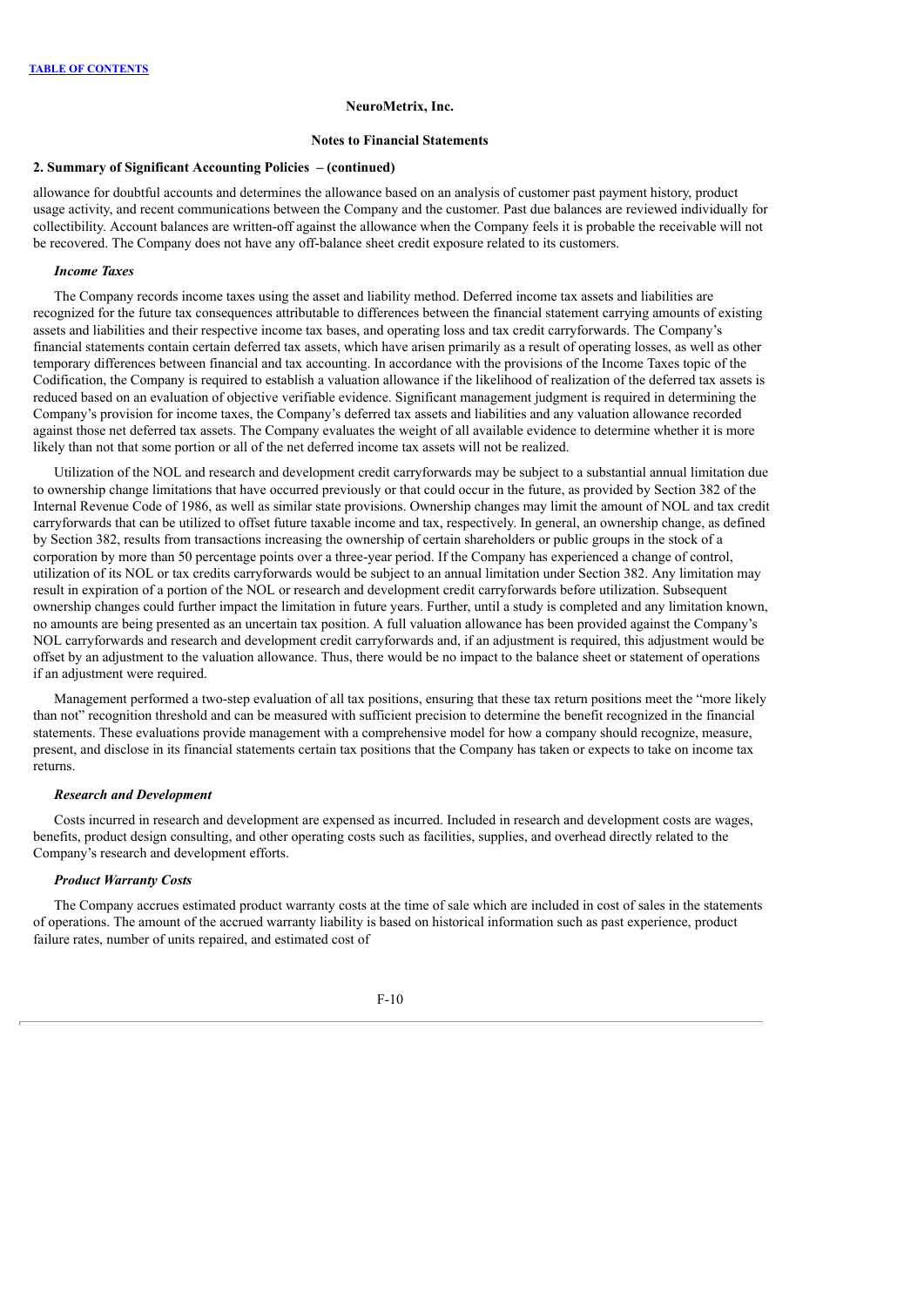#### **Notes to Financial Statements**

### **2. Summary of Significant Accounting Policies – (continued)**

material and labor. The liabilities for product warranty costs of \$1,784 and \$4,719 at December 31, 2014 and 2013, respectively, are included in accrued expenses in the accompanying balance sheets.

## *Fixed Assets and Long-Lived Assets*

Fixed assets are recorded at cost and depreciated using the straight-line method over the estimated useful life of each asset. Expenditures for repairs and maintenance are charged to expense as incurred. On disposal, the related assets and accumulated depreciation are eliminated from the accounts and any resulting gain or loss is included in the Company's statement of operations. Leasehold improvements are amortized over the shorter of the estimated useful life of the improvement or the remaining term of the lease.

The Company periodically evaluates the recoverability of its fixed assets and other long-lived assets whenever events or changes in circumstances indicate that an event of impairment may have occurred. This periodic review may result in an adjustment of estimated depreciable lives or asset impairment. When indicators of impairment are present, the carrying values of the asset are evaluated in relation to the assets operating performance and future undiscounted cash flows of the underlying assets. If the future undiscounted cash flows are less than their book value, an impairment may exist. The impairment is measured as the difference between the book value and the fair value of the underlying asset. Fair values are based on estimates of the market prices and assumptions concerning the amount and timing of estimated future cash flows and assumed discount rates, reflecting varying degrees of perceived risk.

## *Accounting for Stock-Based Compensation*

Stock-based compensation cost is generally recognized ratably over the requisite service period. The Company uses the Black-Scholes option pricing model for determining the fair value of its stock options and amortizes its stock-based compensation expense using the straight-line method. The Black-Scholes model requires certain assumptions that involve judgment. Such assumptions are the expected share price volatility, expected life of options, expected annual dividend yield, and risk-free interest rate (See Note 3 — Stock-Based Compensation and Stockholders' Equity).

## *Net Loss per Common Share*

Basic net loss per common share is computed by dividing net loss applicable to common stockholders by the weighted average number of common shares outstanding during the period. Unvested restricted shares, although legally issued and outstanding, are not considered outstanding for purposes of calculating basic net income per share. Diluted net loss per common share is computed by dividing net loss by the weighted average number of common shares outstanding during the period plus the dilutive effect of the weighted average number of outstanding instruments such as options, warrants, restricted stock, and preferred stock. Because the Company has reported a net loss for all periods presented, diluted loss per common share is the same as basic loss per common share, as the effect of utilizing the fully diluted share count would have reduced the net loss per common share. Therefore, in calculating net loss per share amounts, shares underlying the following potentially dilutive weighted average number of common stock equivalents were excluded from the calculation of diluted net loss per common share because their effect was anti-dilutive for each of the periods presented:

|                             |           | <b>Years Ended December 31.</b> |         |  |
|-----------------------------|-----------|---------------------------------|---------|--|
|                             | 2014      | 2013                            | 2012    |  |
| Options                     | 500,826   | 161,391                         | 53,999  |  |
| Warrants                    | 2,436,336 | 2,055,733                       | 741,546 |  |
| Unvested restricted stock   | 4.489     | 22,387                          | 31,699  |  |
| Convertible preferred stock | 912.570   |                                 |         |  |
| Total                       | 3,854,221 | 2,239,511                       | 827,244 |  |
|                             |           |                                 |         |  |

F-11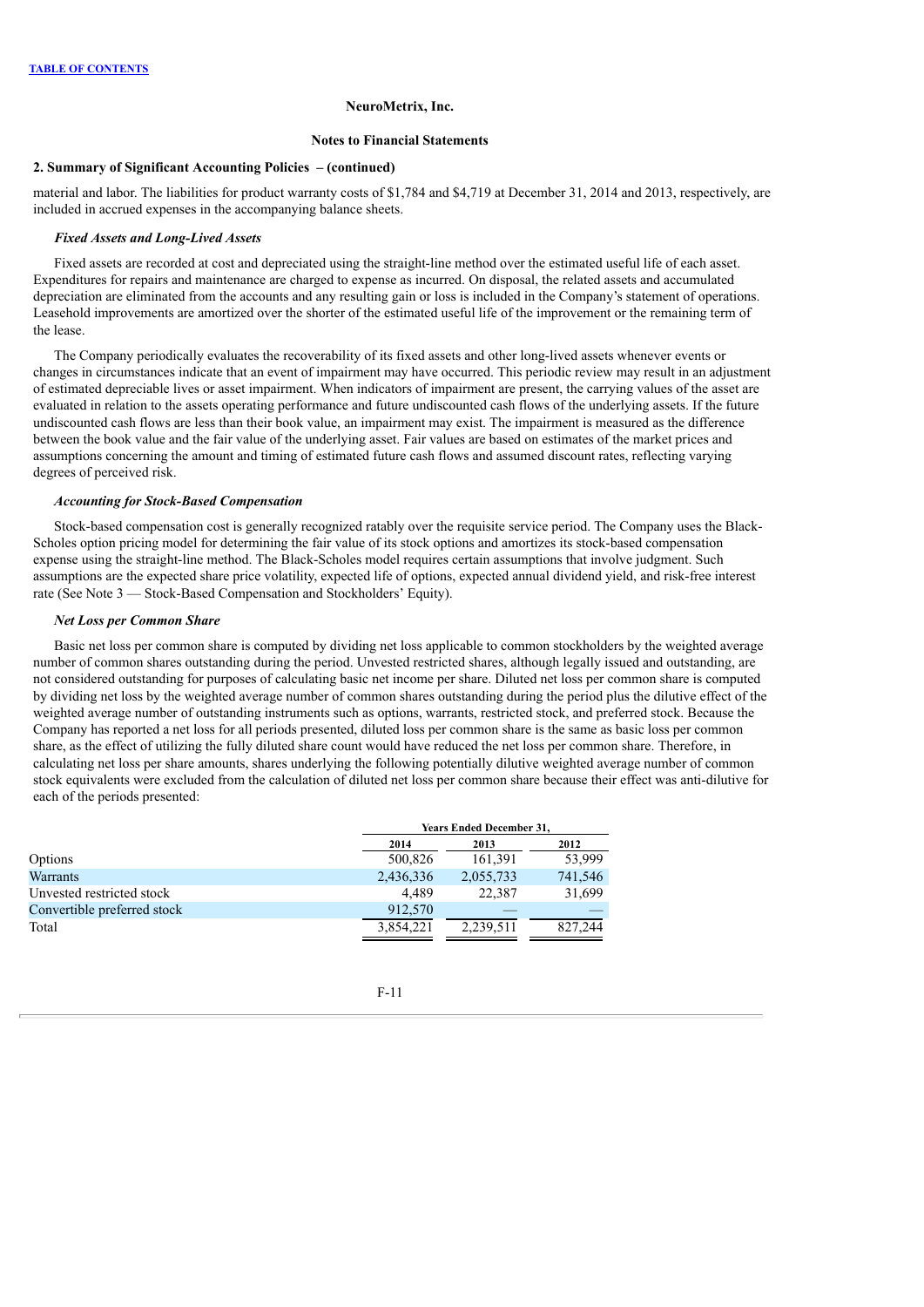#### **Notes to Financial Statements**

### **2. Summary of Significant Accounting Policies – (continued)**

The Beneficial Conversion Feature, or BCF, recorded in both the 2014 Offering and 2013 Offering has been recognized as a deemed dividend attributable to the Preferred Stock and is reflected as an adjustment in the calculation of earnings per share. See Note 12, Stockholders' Equity, for further details.

Net loss per common share applicable to common stockholders, basic and diluted was determined as follows:

|                                                | <b>Years Ended December 31.</b> |               |                         |
|------------------------------------------------|---------------------------------|---------------|-------------------------|
|                                                | 2014                            | 2013          | 2012                    |
| Net loss                                       | \$(7,766,222)                   | \$(8,019,137) | \$(10,007,553)          |
| Deemed dividend attributable to preferred      |                                 |               |                         |
| stockholders in connection with beneficial     |                                 |               |                         |
| conversion features                            | (2,955,668)                     | (766, 872)    |                         |
| Net loss applicable to common stockholders     | \$(10,721,890)                  | \$(8,786,009) | \$(10,007,553)          |
| Net loss per common share applicable to common |                                 |               |                         |
| stockholders, basic and diluted                | ς<br>(1.54)                     | S<br>(3.07)   | <sup>\$</sup><br>(5.22) |
| Weighted average number of common shares       |                                 |               |                         |
| outstanding, basic and diluted                 | 6,973,977                       | 2,862,094     | 1,918,723               |

### *Advertising and Promotional Costs*

Advertising and promotional costs are expensed as incurred. Advertising and promotion expense was \$481,000, \$151,000, and \$242,000 in 2014, 2013, and 2012, respectively.

### *Accumulated Other Comprehensive Items*

For 2014, 2013, and 2012, the Company had no components of other comprehensive income or loss other than net loss.

### *Segments*

The Company operates in one segment for the sale of medical equipment and consumables. Substantially all of the Company's assets, revenues, and expenses for 2014, 2013, and 2012 were located at or derived from operations in the United States. Revenues from sales outside the United States accounted for approximately 19% of total revenues in 2014, 16% of total revenues in 2013, and 7% of total revenues in 2012.

### *Risks and Uncertainties*

The Company is subject to risks common to companies in the medical device industry, including, but not limited to, development by the Company or its competitors of new technological innovations, dependence on key personnel, customers' reimbursement from third-party payers, protection of proprietary technology, and compliance with regulations of the FDA and other governmental agencies.

### *Recently Issued or Adopted Accounting Pronouncements*

In August 2014, the FASB issued Accounting Standards Update No. 2014-15, *Disclosure of Uncertainties about an Entity's Ability to Continue as a Going Concern* (ASU 2014-15). ASU 2014-15 requires management to assess an entity's ability to continue as a going concern, and to provide related footnote disclosures in certain circumstances. The standard is effective for public entities for annual and interim periods beginning after December 15, 2016, with early adoption permitted. The Company is evaluating the provisions of ASU 2014-15 and assessing the impact, if any, it may have on financial position, results of operations or cash flows.

$$
F-12
$$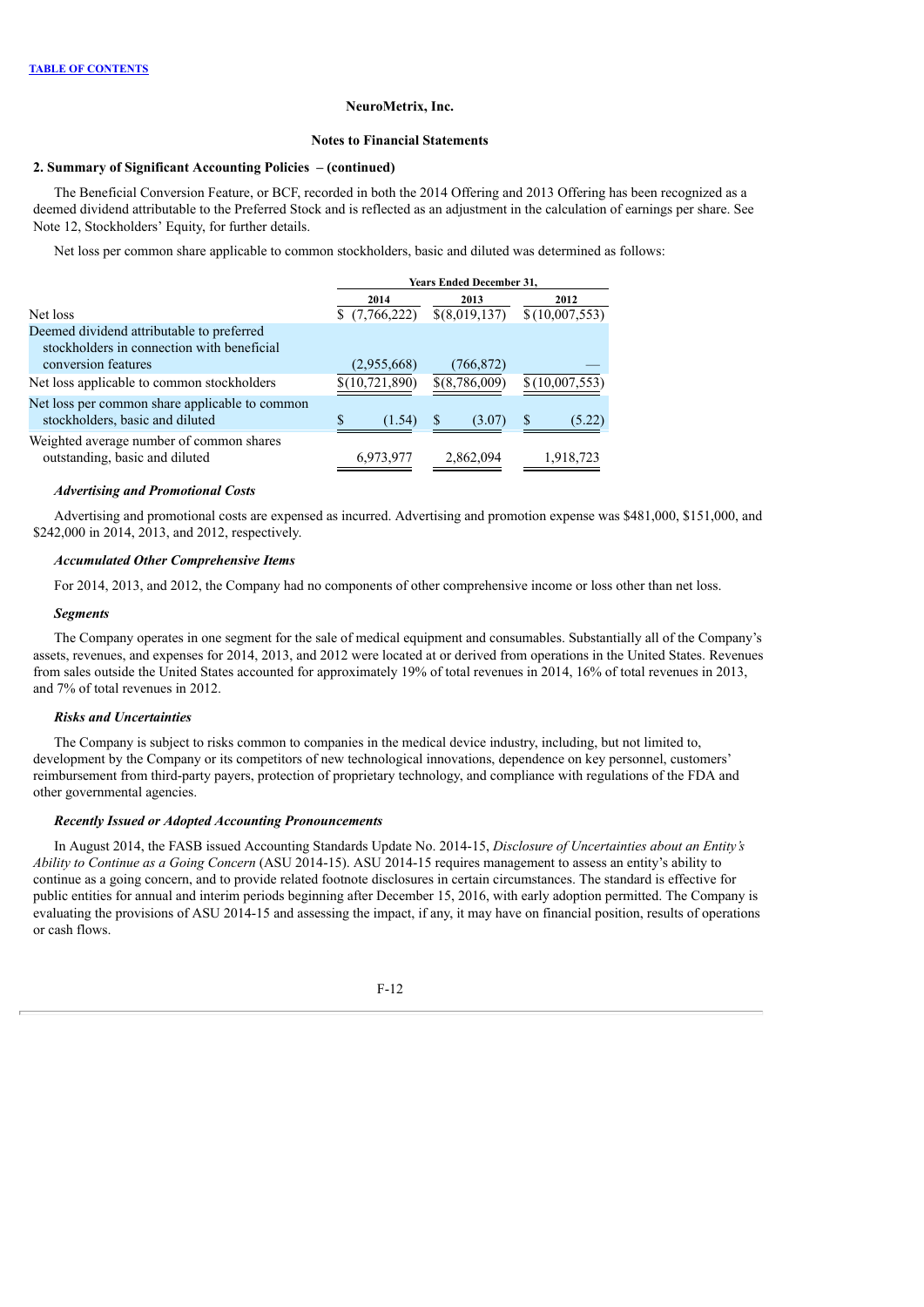#### **Notes to Financial Statements**

### **2. Summary of Significant Accounting Policies – (continued)**

In May 2014, the FASB and the International Accounting Standards Board ("IASB") jointly issued Accounting Standards Update ("ASU") No. 2014-09, Revenue from Contracts with Customers ("ASU 2014-09"), a comprehensive new revenue recognition standard that will supersede nearly all existing revenue recognition guidance. The objective of ASU 2014-09 is that a company will recognize revenue when it transfers promised goods or services to customers in an amount that reflects the consideration to which the entity expects to be entitled in exchange for those goods or services. ASU 2014-09 will be effective for the first quarter of 2017. An entity can elect to adopt ASU 2014-09 using one of two methods, either full retrospective adoption to each prior reporting period, or recognizing the cumulative effect of adoption at the date of initial application. The Company is in the process of evaluating the new standard and does not know the effect, if any, ASU 2014-09 will have on the Consolidated Financial Statements or which adoption method will be used.

## **3. Stock-Based Compensation**

During 2004, the Company adopted the 2004 Stock Option and Incentive Plan, as amended and restated in 2006, 2008, 2009, 2012 and 2013. At the Annual Meeting of Stockholders held on May 6, 2014, the stockholders of the Company approved the Company's Sixth Amended and Restated 2004 Stock Option and Incentive Plan (the "2004 Stock Plan"), which, among other things, increased the number of shares of the Company's common stock authorized for issuance thereunder by 700,000 shares. The 2004 Stock Plan, among other things, provides for granting of incentive and nonqualified stock option and stock bonus awards to officers, employees and outside consultants. Outstanding options under the 2004 Stock Plan generally vest over three or four years and terminate 10 years after the grant date, or earlier if the option holder is no longer an executive officer, employee, consultant, advisor or director, as applicable, of the Company. As of December 31, 2014, 1,276,279 shares of common stock were authorized for issuance under the 2004 Stock Plan, of which 212,408 shares had been issued, 561,767 shares were subject to outstanding options at a weighted average exercise price of \$6.31 per share and 502,104 shares were available for future grant.

During May 2009, the Company adopted the 2009 Non-Qualified Inducement Stock Plan (the "2009 Inducement Plan"). The 2009 Inducement Plan is intended to encourage and enable employees, including prospective employees, of the Company upon whose judgment, initiative, and efforts the Company largely depends for the successful conduct of its business to acquire a proprietary interest in the Company. The 2009 Inducement Plan, among other things, provides for the granting of awards, including non-qualified stock options, restricted stock, and unrestricted stock. As of December 31, 2014, 400,000 shares of common stock were authorized for issuance under the 2009 Inducement Plan, of which 200,000 shares had been issued and were outstanding.

The exercise price of stock options awarded under the 2004 Stock Plan and the 2009 Inducement Plan may not be less than the fair market value of the common stock on the date of the option grant. For holders of more than 10% of the Company's total combined voting power of all classes of stock, incentive stock options may not be granted at less than 110% of the fair market value of the Company's common stock at the date of grant and for a term not to exceed five years.

In June 2004, the Company adopted the 2004 Employee Stock Purchase Plan (the "2004 ESPP"). All of the Company's employees who had been employed by the Company for at least 60 days and whose customary employment is for more than 20 hours per week and for more than five months in any calendar year were eligible to participate and any employee who owned 5% or more of the voting power or value of the Company's stock was not eligible to participate. The 2004 ESPP authorized the issuance of up to a total of 10,417 shares of the Company's common stock to participating employees.

In May 2010, the Company adopted the 2010 Employee Stock Purchase Plan (the "2010 ESPP"). The 2010 ESPP initially authorized the issuance of up to a total of 6,945 shares, of the Company's common stock to participating employees plus an annual increase on the first day of each of the Company's fiscal years

### F-13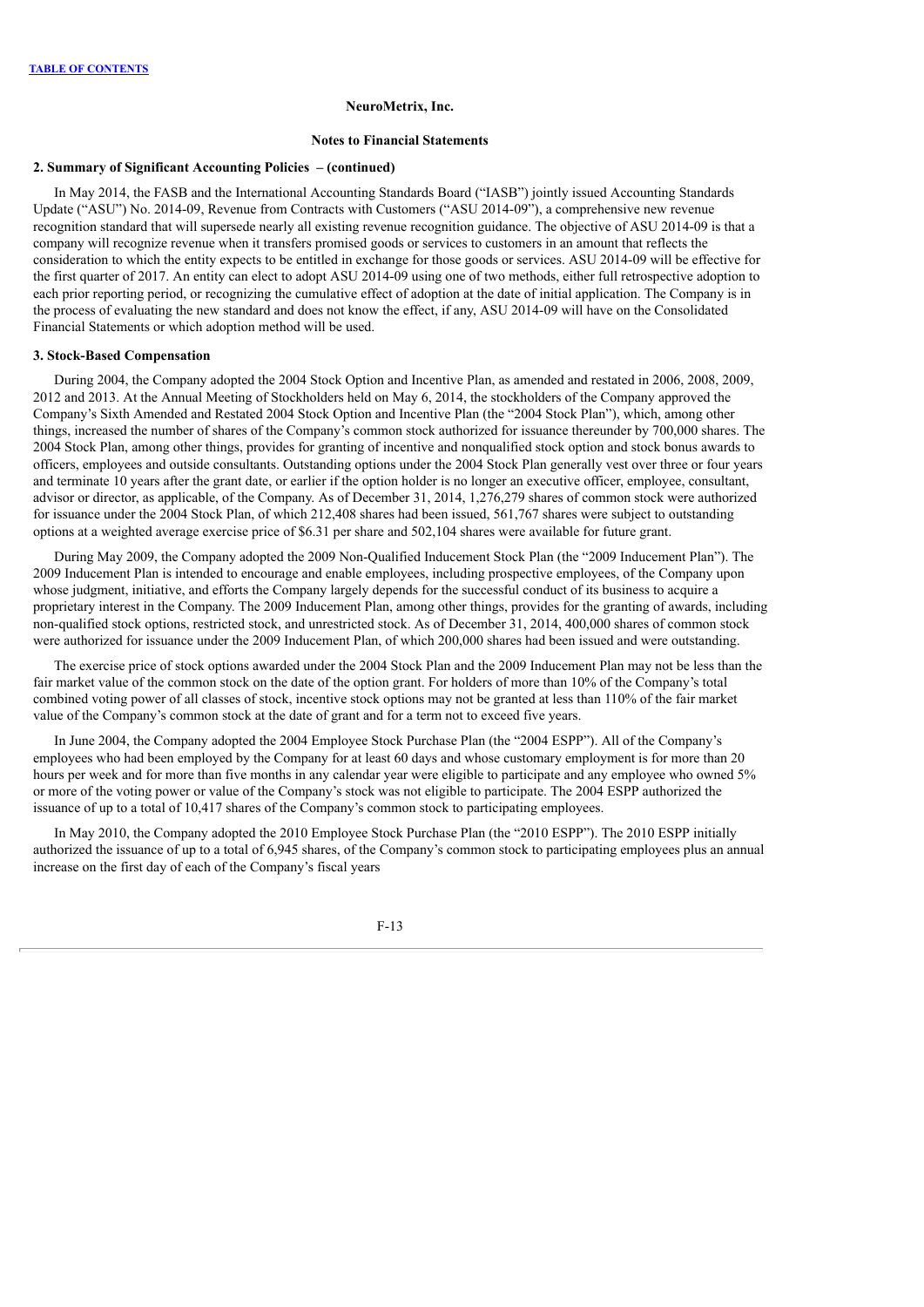#### **Notes to Financial Statements**

# **3. Stock-Based Compensation – (continued)**

beginning in 2011, equal to the lesser of (i) 6,945 shares, (ii) 1 percent of the shares of common stock outstanding on the last day of the immediately preceding fiscal year, or (iii) such lesser number of shares as is determined by the Board. At the Company's Annual Meeting of Stockholders held on May 14, 2012, the stockholders of the Company approved the Company's Amended and Restated 2010 Employee Stock Purchase Plan (the "Amended and Restated 2010 ESPP"), which, among other things, increased the number of shares of the Company's common stock authorized for issuance thereunder by 16,667 shares. All of the Company's fulltime employees and certain part-time employees are eligible to participate in the Amended and Restated 2010 ESPP. For part-time employees to be eligible, they must have customary employment of more than five months in any calendar year and more than 20 hours per week. Employees who, after exercising their rights to purchase shares under the Amended and Restated 2010 ESPP, would own shares representing 5% or more of the voting power of the Company's common stock, are ineligible to participate.

Under the Amended and Restated 2010 ESPP, participating employees can authorize the Company to withhold up to 10% of their earnings during consecutive six-month payment periods for the purchase of the shares. At the conclusion of each period, participating employees can purchase shares at 85% of the lower of their fair market value at the beginning or end of the period. The Amended and Restated 2010 ESPP is regarded as a compensatory plan. For the years ended December 31, 2014 and 2013 the Company issued 14,725 and 16,094 shares of its common stock, respectively, under the Amended and Restated 2010 ESPP and the 2010 ESPP, respectively. As of December 31, 2014, there were 124,280 remaining shares to be issued under the Amended and Restated 2010 ESPP.

The Company uses the Black-Scholes option pricing model for determining the fair value of shares of common stock issued or to be issued under the 2010 ESPP and the Amended and Restated 2010 ESPP. The following assumptions are used in determining fair value: The risk-free interest rate assumption is based on the United States Treasury's constant maturity rate for a six month term (corresponding to the expected option term) on the date the option was granted. The expected dividend yield is zero because the Company does not currently pay dividends nor expects to do so during the expected option term. An expected term of six months is used based on the duration of each plan offering period. The volatility assumption is based on a consideration of stock price volatility over the most recent period of time corresponding to the expected term and is also based on expected future stock price volatility.

The weighted average grant-date fair value of stock options used in the calculation of stock-based compensation expense in the accompanying statement of operations for the years ended December 31, 2014, 2013, and 2012 is calculated using the following assumptions:

|                         |           | <b>Years Ended December 31,</b> |           |  |  |
|-------------------------|-----------|---------------------------------|-----------|--|--|
|                         | 2014      | 2013                            | 2012      |  |  |
| Risk-free interest rate | $1.4\%$ – | $1.4\%$ –                       | $0.6\%$ – |  |  |
|                         | 1.8%      | $1.7\%$                         | $0.9\%$   |  |  |
| Expected dividend yield |           |                                 |           |  |  |
| Expected option term    | 5 years   | 5 years                         | 5 years   |  |  |
| Volatility              | 70.0%     | 70.0%                           | 70.0%     |  |  |

The risk-free interest rate assumption is based on the United States Treasury's constant maturity rate for a five year term (corresponding to the expected option term) on the date the option was granted. The expected dividend yield is zero as the Company does not currently pay dividends nor expects to do so during the expected option term. The expected option term of five years is estimated based on an analysis of actual option exercises and a review of comparable medical device companies. The volatility assumption is based on weekly historical volatility during the time period that corresponds to the expected option term, a review of comparable medical device companies and expected future stock price volatility. The pre-vesting forfeiture rate is based on the historical and projected average turnover rate of employees.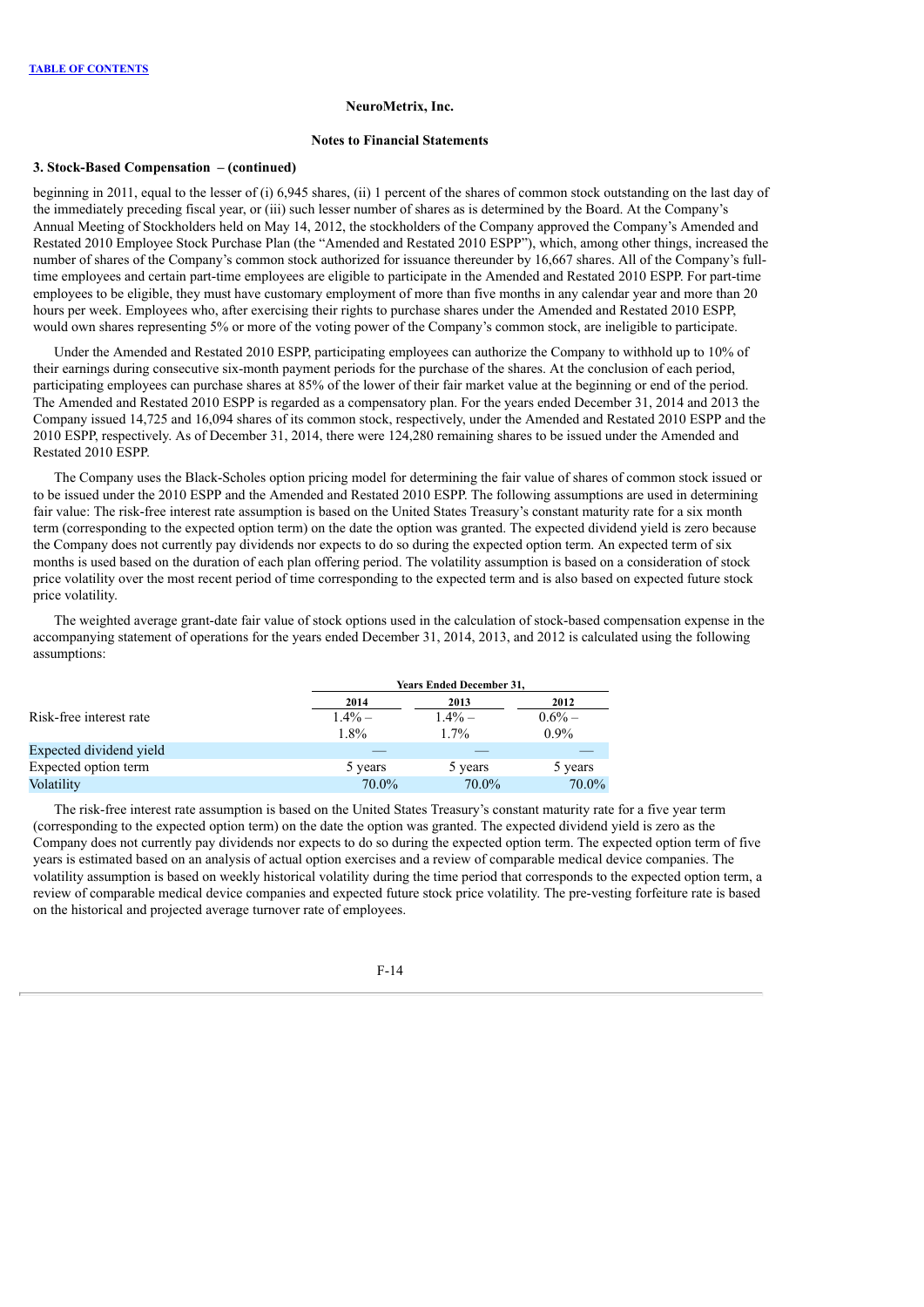## **Notes to Financial Statements**

**Weighted**

#### **3. Stock-Based Compensation – (continued)**

A summary of option activity for the year ended December 31, 2014 is presented below:

|                                                 | Number of<br><b>Options</b> | Weighted<br>Average<br><b>Exercise Price</b> | weighted<br>Average<br>Remaining<br>Contractual<br>Life (in years) |   | Aggregate<br><b>Intrinsic Value</b> |
|-------------------------------------------------|-----------------------------|----------------------------------------------|--------------------------------------------------------------------|---|-------------------------------------|
| Outstanding at December 31, 2013                | 310,146                     | 13.20<br>S                                   |                                                                    |   |                                     |
| Granted                                         | 537,300                     | 1.82                                         |                                                                    |   |                                     |
| Exercised                                       |                             |                                              |                                                                    |   |                                     |
| Forfeited                                       | (84, 554)                   | 10.30                                        |                                                                    |   |                                     |
| Expired                                         | (1, 125)                    | 249.68                                       |                                                                    |   |                                     |
| Outstanding at December 31, 2014                | 761,767                     | 5.15                                         | 9.15                                                               | S | 109,460                             |
| Vested or expected to vest at December 31, 2014 | 691,404                     | 5.49                                         | 9.11                                                               |   | 100,761                             |
| Exercisable at December 31, 2014                | 146,646                     | 19.10                                        | 7.83                                                               |   | 21.586                              |

Expected to vest options are determined by applying the pre-vesting forfeiture rate to the total outstanding options. Aggregate intrinsic value represents the total pre-tax intrinsic value (the aggregate difference between the closing stock price of the Company's common stock as of December 31, 2014, as applicable, and the exercise price for the in-the-money options) that would have been received by the option holders if all the in-the-money options had been exercised on December 31, 2014.

The weighted average per share grant-date fair values of options granted during 2014, 2013, and 2012 was \$1.06, \$1.02, and \$2.67, respectively.

The aggregate intrinsic value of options issued or exercised during 2014, 2013, and 2012 was \$0.

Total unrecognized stock-based compensation costs related to non-vested stock options was \$538,188, which related to 615,953 shares with a per share weighted fair value of \$0.87 as of December 31, 2014. This unrecognized cost is expected to be recognized over a weighted average period of approximately 2.3 years.

Stock options granted to non-employees are recorded at fair value and adjusted to market over the vesting period. The Company determines fair value using the Black-Scholes option pricing model, an expected term equal to the option term, a risk-free interest rate corresponding to the expected term, a stock price volatility over the most recent period of time corresponding to the expected term and also based on expected future stock price volatility, and a dividend yield of zero. There were no options granted to nonemployees during the years ended December 31, 2014, 2013 or 2012.

Beginning in 2010, certain employees have been granted restricted stock. There were no restricted stock grants in 2014. During 2013, and 2012, the Company granted 2,000, and 37,167 shares of restricted stock, respectively. The restricted stock vests based on continuing employment. The fair value of restricted stock is calculated based on the closing sale price of the Company's common stock on the date of issuance.

A summary of restricted stock activity for the year ended December 31, 2014 is presented below:

|                                        | <b>Restricted</b><br><b>Shares</b> |    | Weighted<br>Average<br><b>Grant Date</b><br><b>Fair Value</b> |
|----------------------------------------|------------------------------------|----|---------------------------------------------------------------|
| Restricted shares at December 31, 2013 | 17.476                             | \$ | 4.62                                                          |
| Granted                                |                                    |    |                                                               |
| Vested                                 | (16, 644)                          |    | (4.75)                                                        |
| Canceled                               |                                    |    |                                                               |
| Restricted shares at December 31, 2014 | 832                                | S  | 1.90                                                          |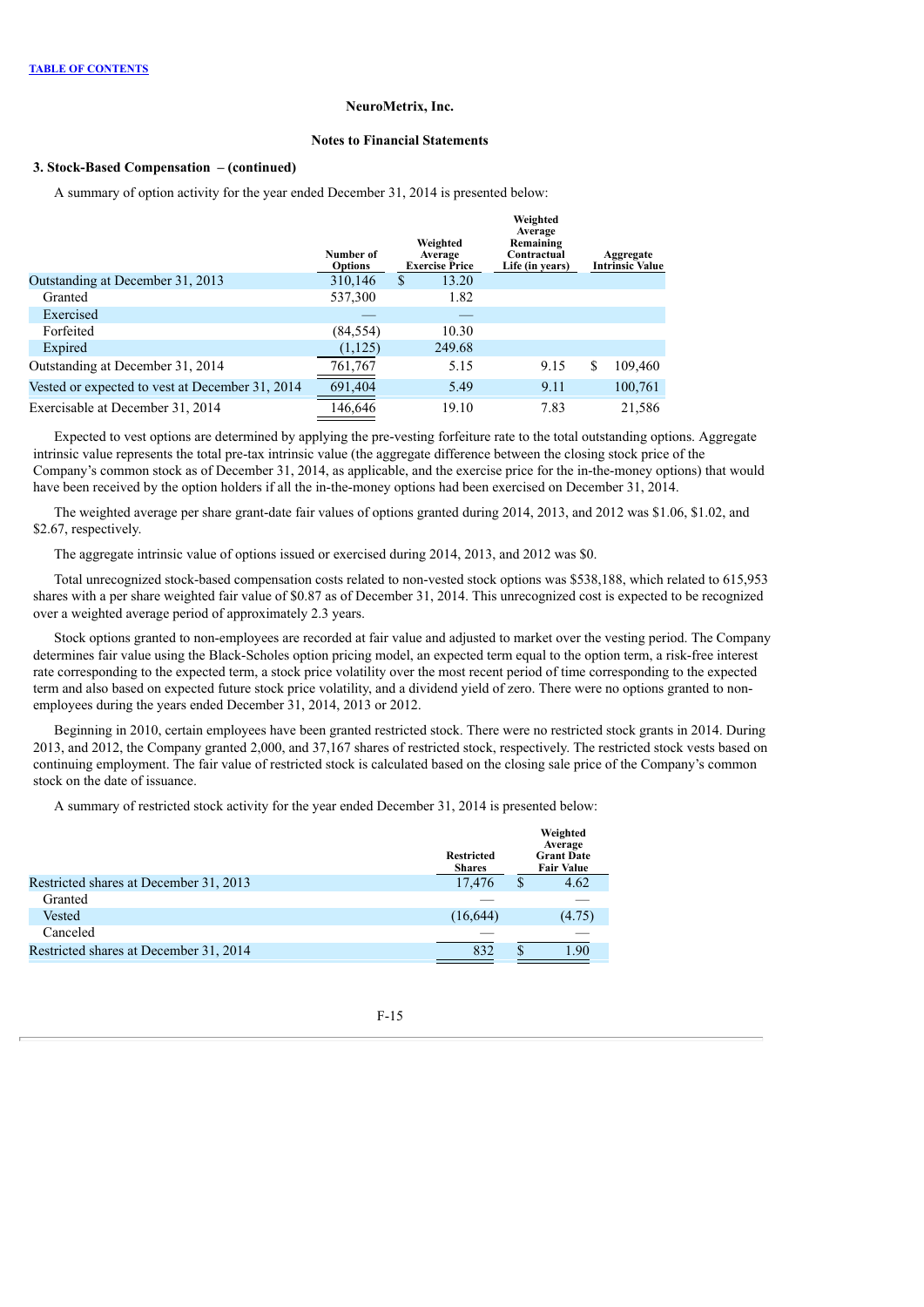### **Notes to Financial Statements**

# **3. Stock-Based Compensation – (continued)**

During 2014, 2013 and 2012, certain employees, in lieu of paying withholding taxes on the vesting of restricted stock, authorized the withholding of an aggregate of 0, 4,214 and 721 shares, respectively, of common stock to satisfy the minimum tax withholding requirements related to such vesting. Shares withheld were calculated using the market price of the common stock.

Cash received from option exercises and purchases under the 2004 ESPP and the 2010 ESPP for the years 2014, 2013, and 2012 was \$24,000, \$26,000, and \$23,000, respectively. The Company issues new shares upon option exercises, purchases under the Company's ESPPs, and vesting of restricted stock.

The Company recorded stock-based compensation expense of \$290,000, \$246,000, and \$319,000 for 2014, 2013, and 2012, respectively.

# **4. Inventories**

Inventories consist of the following:

|                      |           | December 31, |  |  |
|----------------------|-----------|--------------|--|--|
|                      | 2014      | 2013         |  |  |
| Purchased components | \$209,426 | 205.320      |  |  |
| Finished goods       | 470.314   | 357,716      |  |  |
|                      | \$679,740 | 563,036      |  |  |

# **5. Fixed Assets**

Fixed assets consist of the following:

|                                   | <b>Estimated</b><br><b>Useful Life</b> |              | December 31, |
|-----------------------------------|----------------------------------------|--------------|--------------|
|                                   | (Years)                                | 2014         | 2013         |
| Construction in process           |                                        | 182,755<br>S |              |
| Computer and laboratory equipment | 3                                      | 1,782,330    | \$1,748,566  |
| Furniture and equipment           | 3                                      | 109,617      | 249,377      |
| Production equipment              |                                        | 745,596      | 997,297      |
| Leasehold improvements            | $\ast$                                 | 7,268        | 185,255      |
|                                   |                                        | 2,827,566    | 3,180,495    |
| Less – accumulated depreciation   |                                        | (2,516,046)  | (2,951,182)  |
|                                   |                                        | 311,520      | 229,313      |

\* Lesser of life of lease or estimated useful life.

Depreciation expense was \$145,100, \$150,663, and \$239,168 for 2014, 2013, and 2012, respectively.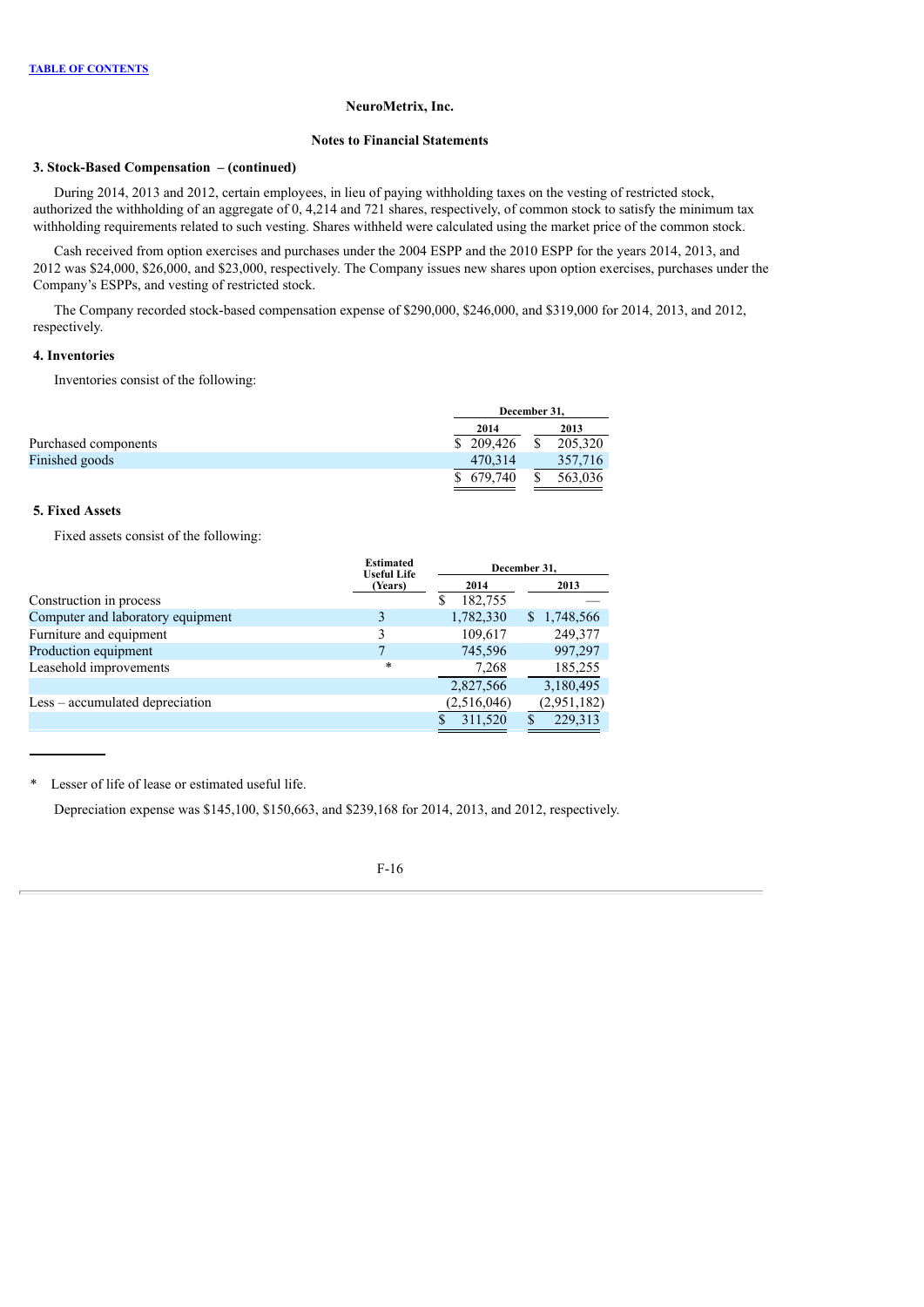## **Notes to Financial Statements**

# **6. Accrued Compensation and Expenses**

The following table provides a rollforward of the liability balance for severance obligations which was recorded as research and development and sales and marketing expense in the Company's Statement of Operations for 2014 and 2013. The balance as of December 31, 2014 which is included as a component of accrued compensation on the balance sheet will be paid by June 30, 2015.

|                         |            | December 31, |
|-------------------------|------------|--------------|
|                         | 2014       | 2013         |
| $Balance - beginning$   | \$110,608  |              |
| Accrual for severance   | 302,758    | 532.115      |
| Severance payments made | (264, 445) | (421, 507)   |
| $Balance - ending$      | \$148.921  | 110.608      |

Accrued expenses consist of the following for the years ended December 31, 2014 and 2013:

|                               |             | December 31, |         |  |
|-------------------------------|-------------|--------------|---------|--|
|                               | 2014        |              | 2013    |  |
| Technology fees               | 450,000     | \$.          | 450,000 |  |
| Professional services         | 257,024     |              | 263,642 |  |
| Consulting fees               | 173,759     |              |         |  |
| Clinical study obligations    | 74,000      |              | 51,424  |  |
| Sales taxes                   | 34,206      |              | 32,688  |  |
| Personnel related obligations | 37,761      |              | 12,322  |  |
| Federal excise tax            | 25,989      |              | 24,600  |  |
| Other                         | 212,137     |              | 35,520  |  |
|                               | \$1.264.876 |              | 870,196 |  |

# **7. Income Taxes**

Current income tax expense (benefit) attributable to continuing operations consists of the following for the years ended December 31, 2014, 2013, and 2012.

|              |      | <b>Years Ended December 31,</b> |      |  |
|--------------|------|---------------------------------|------|--|
|              | 2014 | 2013                            | 2012 |  |
| Federal      |      |                                 |      |  |
| <b>State</b> |      |                                 |      |  |
| Total        |      |                                 |      |  |
|              |      |                                 |      |  |

The Company's effective income tax rate differs from the statutory federal income tax rate as follows for the years ended December 31, 2014, 2013, and 2012.

|                                               | <b>Years Ended December 31,</b> |            |            |
|-----------------------------------------------|---------------------------------|------------|------------|
|                                               | 2014                            | 2013       | 2012       |
| Federal tax provision (benefit) rate          | $(34.0)\%$                      | $(34.0)\%$ | $(34.0)\%$ |
| State tax provision, net of federal provision | (7.0)                           | (4.8)      | (3.5)      |
| Permanent items                               | (3.6)                           | 3.4        | 0.8        |
| Federal research and development credits      | (1.0)                           | (1.7)      |            |
| Expiration of tax attribute                   | 10.9                            |            |            |
| Valuation allowance                           | 34.7                            | 37.1       | 36.7       |
| Effective income tax rate                     | $-$ %                           | $-$ %      | $-$ %      |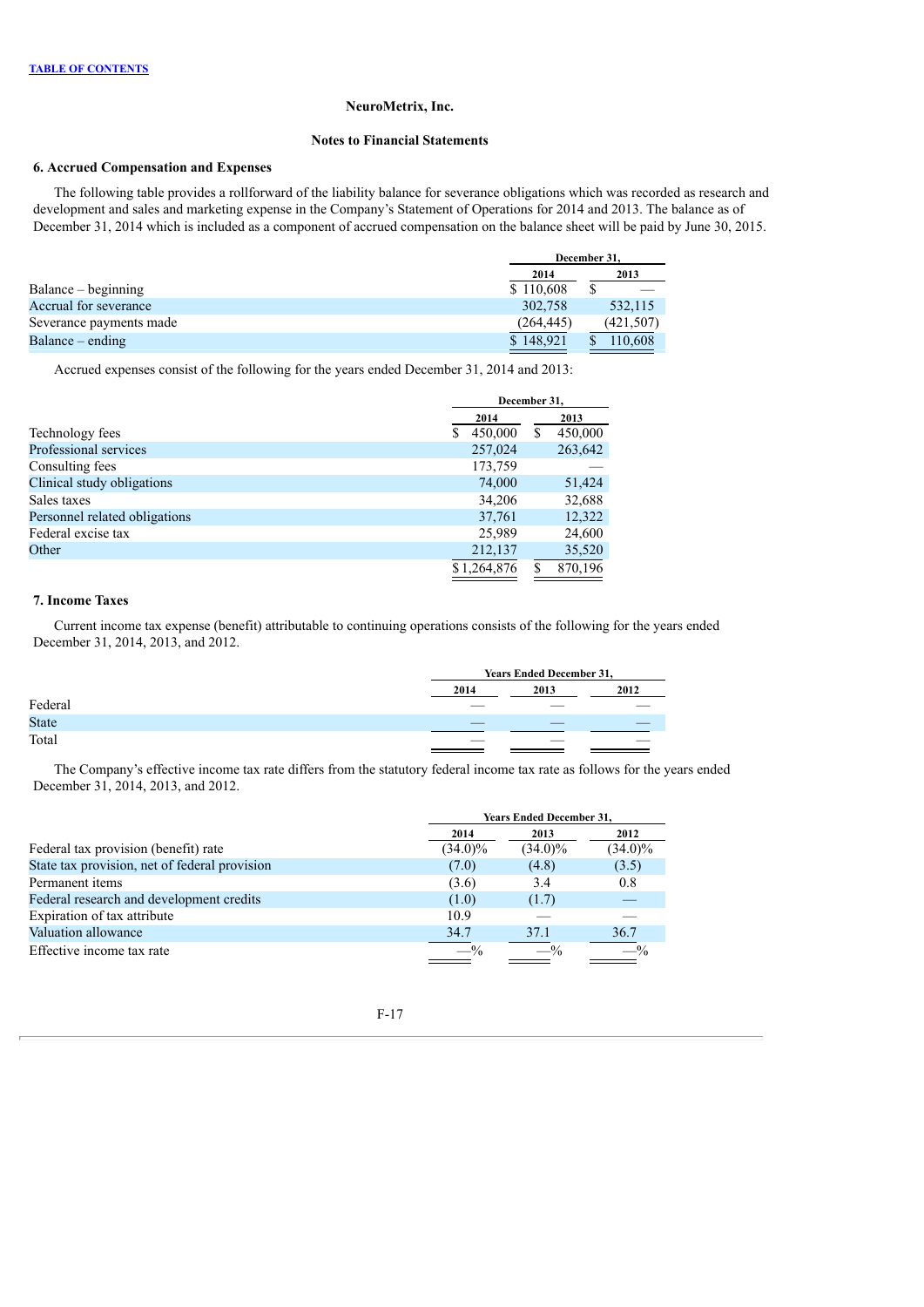#### **Notes to Financial Statements**

## **7. Income Taxes – (continued)**

The Company's deferred tax assets consist of the following:

|                                               | December 31.   |                |  |
|-----------------------------------------------|----------------|----------------|--|
|                                               | 2014           | 2013           |  |
| Deferred tax assets:                          |                |                |  |
| Net operating loss carry forwards             | \$35,449,695   | \$32,253,602   |  |
| Research and development credit carryforwards | 1,855,586      | 1,735,265      |  |
| Accrued expenses                              | 657,132        | 493,075        |  |
| Stock-based compensation                      | 590,006        | 565,077        |  |
| Other                                         | 13,506         | 1,061,212      |  |
| Total gross deferred tax assets               | 38,565,925     | 36,108,231     |  |
| Valuation allowance                           | (38, 565, 925) | (36, 108, 231) |  |
| Net deferred tax assets                       |                |                |  |

At December 31, 2014, the Company has federal and state net operating loss carryforwards ("NOL") of \$105.4 million and \$24 million, respectively, as well as federal and state tax credits of \$1.2 million and \$1.0 million, respectively, which may be available to reduce future taxable income and the related taxes thereon. This amount includes tax benefits of \$3.9 million and \$71,000 attributable to NOL and tax credit carryforwards, respectively, that result from the exercise of employee stock options. The tax benefit of these items will be recorded as a credit to additional paid-in capital upon realization of the deferred tax asset or reduction in income taxes payable. The federal NOL's begin to expire in 2019 and the state NOL's begin to expire in 2015. The federal and state research and development credits both begin to expire in 2018.

In accordance with the provisions of the Income Taxes topic of the Codification, the Company has evaluated the positive and negative evidence bearing upon the realizability of its deferred tax assets, which are comprised principally of net operating losses. Management has determined that it is more likely than not that the Company will not recognize the benefits of federal and state deferred tax assets and, as a result, a valuation allowance of approximately and \$38.6 million and \$36.1 million has been established at December 31, 2014 and 2013, respectively. Utilization of the NOL and research and development credit carryforwards may be subject to a substantial annual limitation due to ownership change limitations that have occurred previously or that could occur in the future, as provided by Section 382 of the Internal Revenue Code of 1986, as well as similar state provisions. Ownership changes may limit the amount of NOL and tax credit carryforwards that can be utilized to offset future taxable income and tax, respectively. In general, an ownership change, as defined by Section 382, results from transactions increasing the ownership of certain shareholders or public groups in the stock of a corporation by more than 50 percentage points over a three-year period. If the Company has experienced a change of control, utilization of its NOL or tax credits carryforwards would be subject to an annual limitation under Section 382. Any limitation may result in expiration of a portion of the NOL or research and development credit carryforwards before utilization. Subsequent ownership changes could further impact the limitation in future years. Further, until a study is completed and any limitation known, no amounts are being presented as an uncertain tax position. A full valuation allowance has been provided against the Company's NOL carryforwards and research and development credit carryforwards and, if an adjustment is required, this adjustment would be offset by an adjustment to the valuation allowance. Thus, there would be no impact to the balance sheet or statement of operations if an adjustment were required.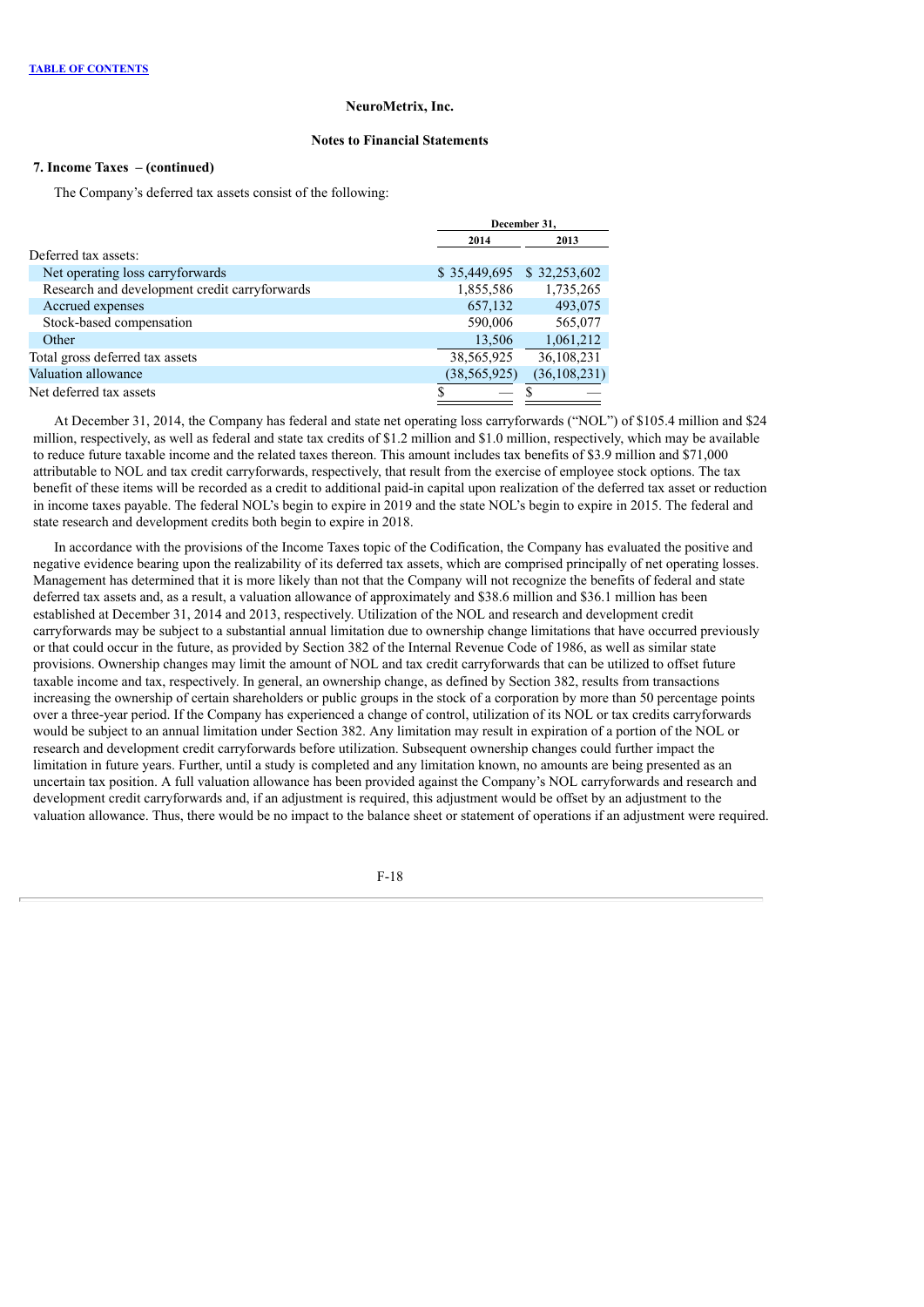### **Notes to Financial Statements**

#### **8. Commitments and Contingencies**

# *Operating Leases*

In June 2013, the Company amended the lease agreement dated October 18, 2000 between Fourth Avenue LLC and the Company for office and engineering laboratory space to extend the term of the lease through March 31, 2015. Base rent for the period from January 2014 through March 2015 is \$52,917 per month.

The Company plans to relocate its corporate headquarters and operations facilities. In August 2014, the Company entered into a 5-year operating lease agreement with one 5-year extension option for manufacturing and order fulfillment facilities in Woburn, Massachusetts (the "Woburn Lease"). The Woburn Lease commenced December 15, 2014 and has a monthly base rent of \$7,350. In September 2014, the Company entered into a 7-year operating lease agreement with one 5-year extension option for its corporate office and product development activities in Waltham, Massachusetts (the "Waltham Lease"). The term of the Waltham Lease commences on February 20, 2015 and includes fixed payment obligations that escalate over the initial lease term. Average monthly base rent under the 7-year lease is approximately \$37,792. These payment obligations will be accrued and recognized over the term of occupancy such that rent expense is recognized on a straight-line basis. Under the Waltham Lease, the landlord is responsible for making certain improvements to the leased space at an agreed upon cost to the landlord. If the landlord and the Company mutually agree to make improvements that cost in excess of the agreed upon landlord cost, the landlord will bill that excess cost to the Company as additional rent. This additional rent, if and when incurred, will be included in the net calculation of lease payments, so that rent expense will be recognized on a straight-line basis over the remaining term of occupancy.

Future minimum lease payments under non-cancellable operating leases as of December 31, 2014 are as follows:

| 2015                         | \$<br>594,906 |
|------------------------------|---------------|
| 2016                         | 515,722       |
| 2017                         | 527,693       |
| 2018                         | 539,665       |
| 2019                         | 544,285       |
| 2020                         | 475,408       |
| 2021                         | 487,380       |
| 2022                         | 81,562        |
| Total minimum lease payments | \$ 3,766,621  |

Total recorded rent expense was \$638,679, \$635,004, and \$709,164 for the 2014, 2013, and 2012, respectively. The Company records rent expense on its facility lease on a straight-line basis over the lease term.

#### *Other Commitments*

At December 31, 2014, other commitments, comprised of purchase orders, totaled approximately \$76,338.

### **9. Fair Value Measurements**

The Fair Value Measurements and Disclosures Topic of the Financial Accounting Standards Board ("FASB") Accounting Standards Codification (the "Codification") defines fair value, establishes a framework for measuring fair value in applying generally accepted accounting principles, and expands disclosures about fair value measurements. This Codification topic identifies two kinds of inputs that are used to determine the fair value of assets and liabilities: observable and unobservable. Observable inputs are based on market data or independent sources while unobservable inputs are based on the Company's own market assumptions. Once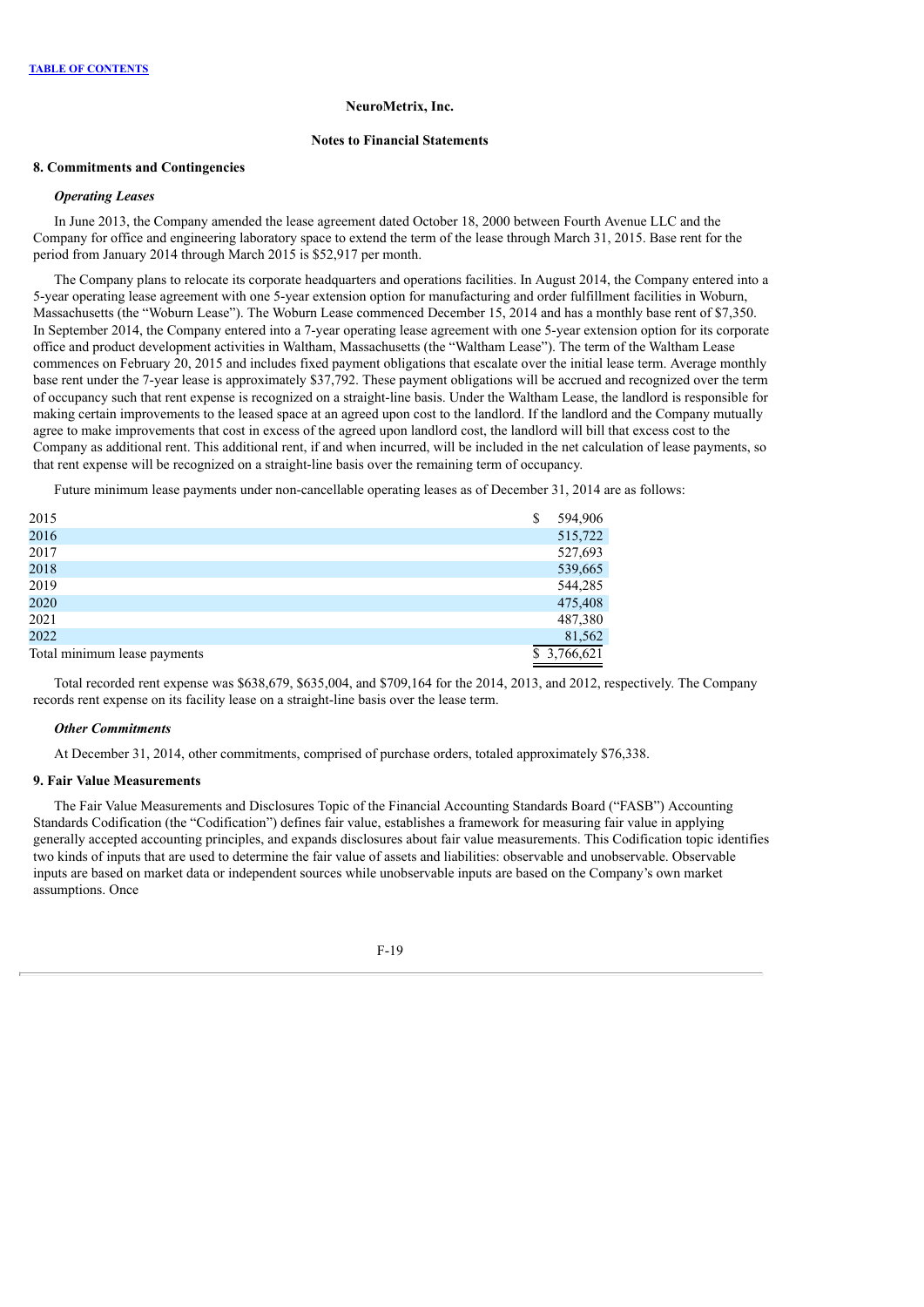### **Notes to Financial Statements**

### **9. Fair Value Measurements – (continued)**

inputs have been characterized, this Codification topic requires companies to prioritize the inputs used to measure fair value into one of three broad levels. Fair values determined by Level 1 inputs utilize quoted prices (unadjusted) in active markets for identical assets or liabilities. Fair values identified by Level 2 inputs utilize observable inputs other than Level 1 prices, such as quoted prices for similar assets or liabilities, quoted prices in markets that are not active or other inputs that are observable or can be corroborated by observable market data for substantially the full term of the related assets or liabilities. Fair values identified by Level 3 inputs are unobservable data points and are used to measure fair value to the extent that observable inputs are not available. Unobservable inputs reflect the Company's own assumptions about the assumptions that market participants would use at pricing the asset or liability.

The following tables present information about the Company's assets and liabilities that are measured at fair value on a recurring basis for the periods presented and indicates the fair value hierarchy of the valuation techniques it utilized to determine such fair value. In general, fair values determined by Level 1 inputs utilize quoted prices (unadjusted) in active markets for identical assets or liabilities. Fair values determined by Level 2 inputs utilize data points that are observable such as quoted prices, interest rates, and yield curves. Fair values determined by Level 3 inputs are unobservable data points for the asset or liability, and include situations where there is little, if any, market activity for the asset or liability.

|                       |                      | Fair Value Measurements at December 31, 2014 Using                                       |                                                                  |                                                    |  |
|-----------------------|----------------------|------------------------------------------------------------------------------------------|------------------------------------------------------------------|----------------------------------------------------|--|
|                       | December 31,<br>2014 | <b>Ouoted Prices in</b><br><b>Active Markets</b><br>for Identical<br>Assets<br>(Level 1) | Significant<br>Other<br><b>Observable</b><br>Inputs<br>(Level 2) | Significant<br>Unobservable<br>Inputs<br>(Level 3) |  |
| Assets:               |                      |                                                                                          |                                                                  |                                                    |  |
| Cash equivalents      | 4, 107, 478          | 4,107,478<br><b>S</b>                                                                    | S                                                                |                                                    |  |
| Total                 | 4,107,478            | 4,107,478                                                                                | S                                                                |                                                    |  |
| Liabilities:          |                      |                                                                                          |                                                                  |                                                    |  |
| Common stock warrants | 5,307,332            | \$                                                                                       |                                                                  | 5,307,332                                          |  |
| Total                 | 5,307,332            |                                                                                          |                                                                  | 5,307,332                                          |  |

Due to the lack of market quotes relating to our common stock warrants, the fair value of the common stock warrants was determined at December 31, 2014 using the Black-Scholes model, which is based on Level 3 inputs. As of December 31, 2014, inputs used in the Black-Scholes model are presented below. The assumptions used may change as the underlying sources of these assumptions and market conditions change. Based on the Black-Scholes model, the Company recorded a common stock warrants liability of \$5.3 million at December 31, 2014.

|               | <b>Black-Scholes Inputs to Warrant Liability Valuation at December 31, 2014</b> |  |                          |                               |                              |                                 |                  |  |
|---------------|---------------------------------------------------------------------------------|--|--------------------------|-------------------------------|------------------------------|---------------------------------|------------------|--|
|               | <b>Stock</b><br>Price                                                           |  | <b>Exercise</b><br>Price | Expected<br><b>Volatility</b> | <b>Risk-Free</b><br>Interest | Expected<br>Term                | <b>Dividends</b> |  |
| Warrants:     |                                                                                 |  |                          |                               |                              |                                 |                  |  |
| 2014 Offering | 195                                                                             |  | $\frac{1}{2}$ 04         | 71.11%                        | $1.51\%$                     | $4vr$ 6mo                       | none             |  |
| 2013 Offering | 195                                                                             |  | 2.00                     | 75.71%                        | $1.24\%$                     | 3 <sub>vr</sub> 5 <sub>mo</sub> | none             |  |

The following table provides a summary of changes in the fair value of the Company's Level 3 financial liabilities between the initial warrant issuances in June 2013 and December 31, 2014.

|                                                         | 2014 Offering | 2013 Offering | Total     |
|---------------------------------------------------------|---------------|---------------|-----------|
| Balance at December 31, 2012                            |               | $ -$          |           |
| Initial fair value of warrants at issuance in June 2013 |               | 4.011.205     | 4.011.205 |
| Change in fair value of warrant liability               |               | 289.657       | 289,657   |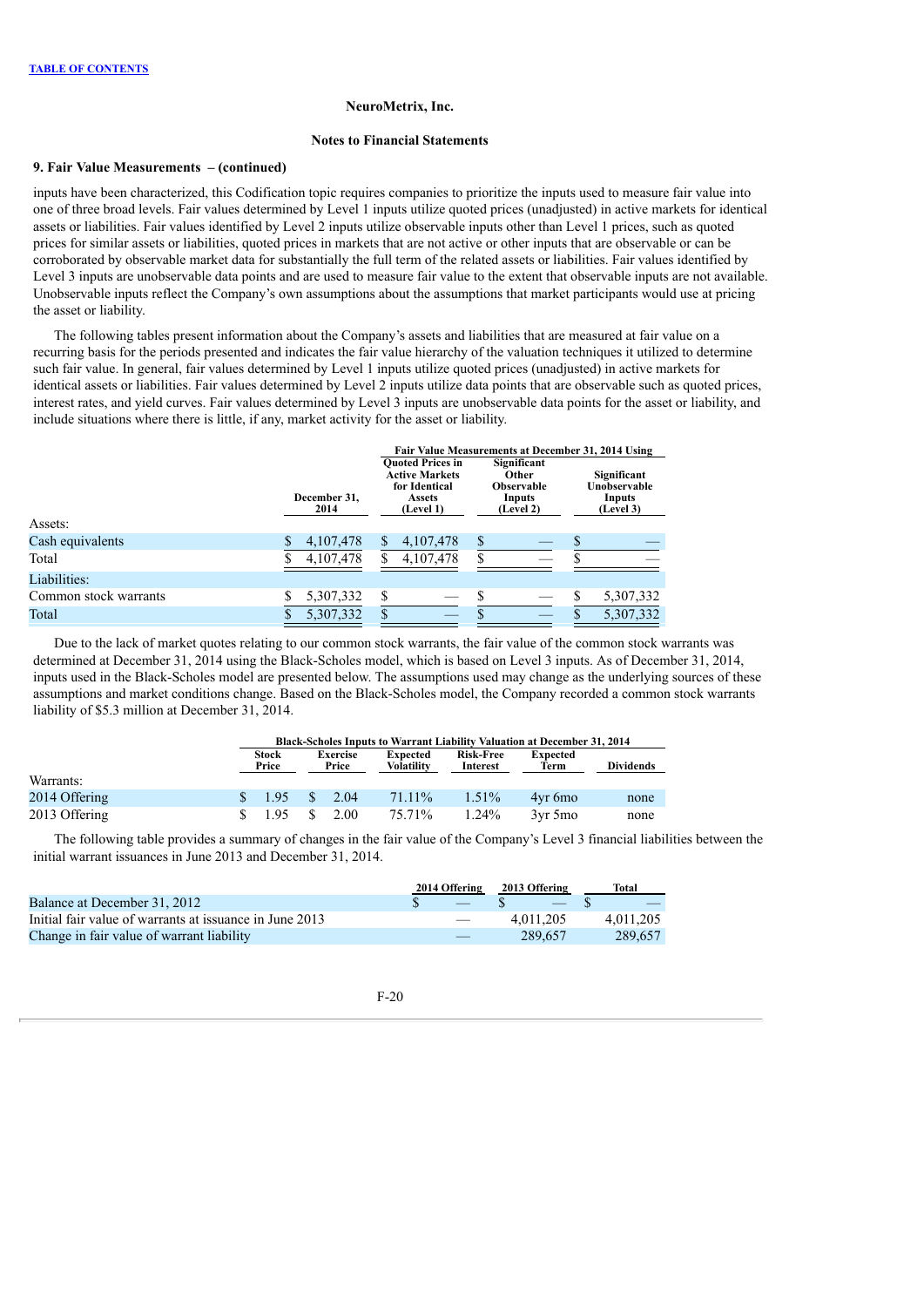## **Notes to Financial Statements**

# **9. Fair Value Measurements – (continued)**

|                                                                  | 2014 Offering | 2013 Offering | Total       |
|------------------------------------------------------------------|---------------|---------------|-------------|
| Reclassification of liability to additional paid-in capital upon |               |               |             |
| exercise of warrants                                             |               | (2,362,259)   | (2,362,259) |
| Balance at December 31, 2013                                     |               | \$1,938,603   | \$1,938,603 |
| Initial fair value of warrants at issuance in June 2014          | 4,418,824     |               | 4,418,824   |
| Change in fair value of warrant liability                        | (185,095)     | (865,000)     | (1,050,095) |
| Balance at December 31, 2014                                     | \$4,233,729   | \$1,073,603   | \$5,307,332 |

|                       |                      | Fair Value Measurements at December 31, 2013 Using                                              |                                                                  |                                                    |  |  |  |  |  |
|-----------------------|----------------------|-------------------------------------------------------------------------------------------------|------------------------------------------------------------------|----------------------------------------------------|--|--|--|--|--|
|                       | December 31.<br>2013 | <b>Ouoted Prices in</b><br><b>Active Markets</b><br>for Identical<br><b>Assets</b><br>(Level 1) | Significant<br>Other<br><b>Observable</b><br>Inputs<br>(Level 2) | Significant<br>Unobservable<br>Inputs<br>(Level 3) |  |  |  |  |  |
| Assets:               |                      |                                                                                                 |                                                                  |                                                    |  |  |  |  |  |
| Cash equivalents      | 3,926,600<br>S       | 3,926,600                                                                                       | S                                                                |                                                    |  |  |  |  |  |
| Total                 | 3,926,600            | 3,926,600                                                                                       |                                                                  |                                                    |  |  |  |  |  |
| Liabilities:          |                      |                                                                                                 |                                                                  |                                                    |  |  |  |  |  |
| Common stock warrants | \$<br>1,938,603      | \$                                                                                              |                                                                  | S<br>1,938,603                                     |  |  |  |  |  |
| Total                 | 1,938,603<br>S       | \$                                                                                              |                                                                  | 1,938,603                                          |  |  |  |  |  |

Due to the lack of market quotes relating to our common stock warrants, the fair value of the common stock warrants was determined at December 31, 2013 using the Black-Scholes model, which is based on Level 3 inputs. As of December 31, 2013, inputs used in the Black-Scholes model are presented below. The assumptions used may change as the underlying sources of these assumptions and market conditions change. Based on the Black-Scholes model, the Company recorded a common stock warrants liability of \$1.9 million at December 31, 2013.

|               | <b>Black-Scholes Inputs to Warrant Liability Valuation at December 31, 2013</b> |    |                          |                               |                              |                  |                  |  |
|---------------|---------------------------------------------------------------------------------|----|--------------------------|-------------------------------|------------------------------|------------------|------------------|--|
|               | <b>Stock</b><br>Price                                                           |    | <b>Exercise</b><br>Price | Expected<br><b>Volatility</b> | <b>Risk-Free</b><br>Interest | Expected<br>Term | <b>Dividends</b> |  |
| Warrants:     |                                                                                 |    |                          |                               |                              |                  |                  |  |
| 2013 Offering | $\frac{1}{2}$ 2.92                                                              | -8 | 2.00                     | 67.60%                        | $1.71\%$                     | $4vr$ 5mo        | none             |  |

# **10. Retirement Plan**

The Company has established a 401(k) defined contribution savings plan for its employees who meet certain service period and age requirements. Contributions are permitted up to the maximum allowed under the Internal Revenue Code of each covered employee's salary. The savings plan permits the Company to contribute at its discretion. In 2014, 2013 and 2012 the Company made no contributions to the plan.

# **11. Credit Facility**

The Company is party to a Loan and Security Agreement, or the Credit Facility, with a bank. As of December 31, 2014 the Credit Facility permitted the Company to borrow up to \$2.5 million on a revolving basis. The Credit Facility was subsequently amended and extended until January 15, 2016. Amounts borrowed under the Credit Facility will bear interest equal to the prime rate plus 0.5%. Any borrowings under the Credit Facility will be collateralized by the Company's cash, accounts receivable, inventory, and equipment. The Credit Facility includes traditional lending and reporting covenants. These include certain financial covenants applicable to liquidity that are to be maintained by the Company. As of December 31, 2014, the Company was in compliance with these covenants and had not borrowed any funds under the Credit Facility. However, \$451,731 of the amount available under the Credit Facility is restricted to support letters of credit issued in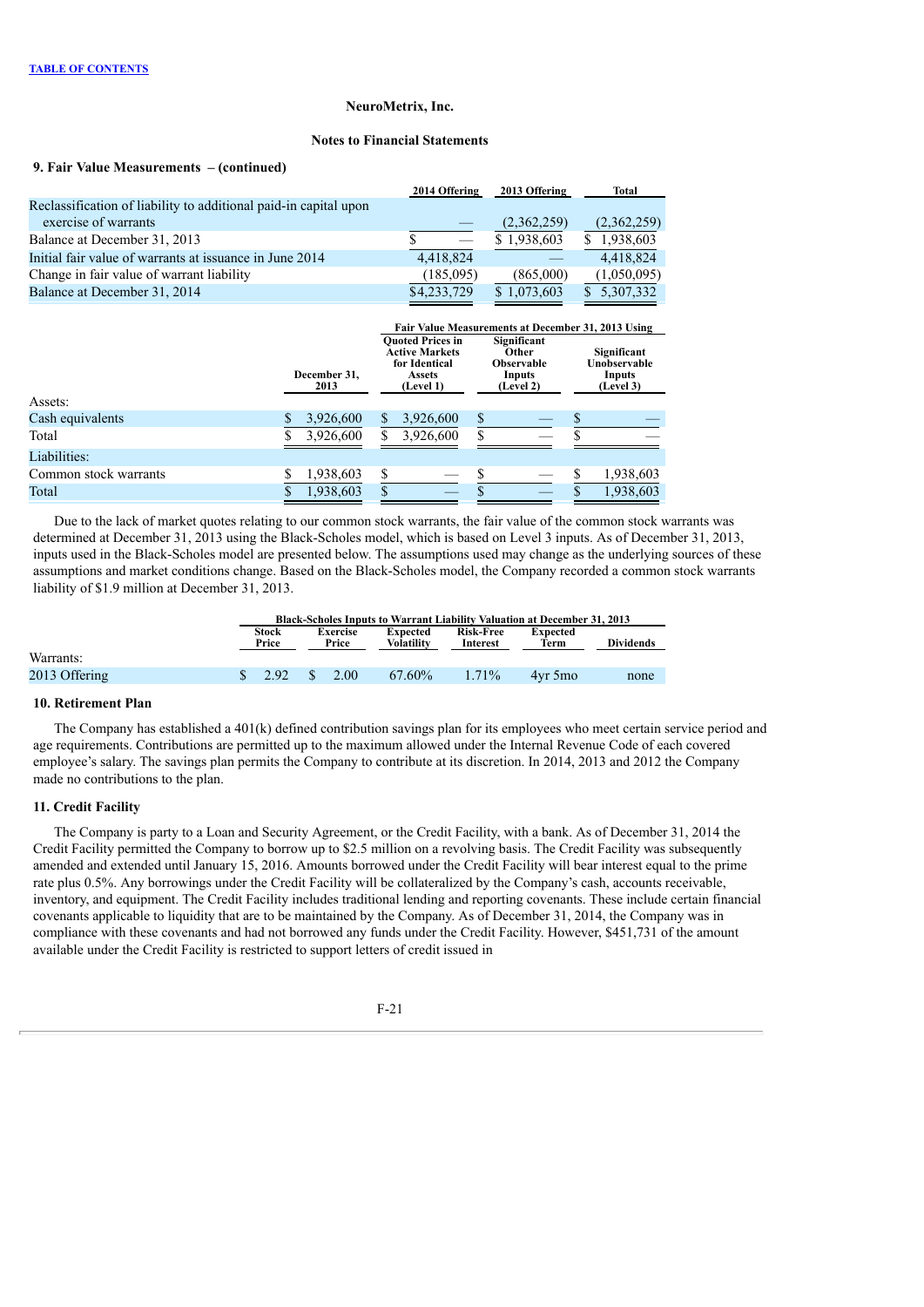#### **Notes to Financial Statements**

## **11. Credit Facility – (continued)**

favor of the Company's landlords for its existing premise and the premises leased in September 2014 for its future corporate offices. Consequently, the amount available for borrowing under the Credit Facility as of December 31, 2014 was \$2.0 million.

#### **12. Stockholders' Equity**

### *Public Of erings of Common Stock and Warrants*

During June 2014 and June 2013 the Company entered into securities purchase agreements for two equity offerings that were similar in structure and in terms. The purchase agreement entered into in the 2014 Offering") provided for the issuance of (i) 664,600 shares of common stock at a price of \$2.04 per share, (ii) 2,621.859 shares of Series A-3 Preferred Stock at a price of \$1,000 per share, (iii) 4,022.357 shares of Series A-4 Preferred Stock at a price of \$1,000 per share, and (iv) five year warrants to purchase up to 3,921,569 shares of common stock with an exercise price of \$2.04 per share. The 2014 Offering resulted in approximately \$8.0 million in gross proceeds, before deducting expenses. Net proceeds from the 2014 Offering were approximately \$7.9 million.

The purchase agreement entered into in June 2013 (the "2013 Offering") provided for the issuance of (i) 248,147 shares of common stock at a price of \$2.095 per share, (ii) 1,066.254 shares of Series A-1 Preferred Stock at a price of \$1,000 per share, (iii) 3,370.510 shares of Series A-2 Preferred Stock at a price of \$1,000 per share, and (iv) five year warrants to purchase up to 2,365,934 shares of common stock with an exercise price of \$2.00 per share. The 2013 Offering resulted in approximately \$5.0 million in gross proceeds, before deducting placement agent fees and other expenses. Net proceeds from the 2013 Offering were approximately \$4.5 million.

In these equity offerings, each share of Preferred Stock has or had a stated value of \$1,000 and is convertible at the option of the holder into the number of shares of common stock determined by dividing the stated value by the conversion price which is subject to adjustment as provided in each Certificate of Designation for the Preferred Stock. The Preferred Stock has no dividend rights, liquidation preference or other preferences over common stock and has no voting rights except as provided in each Certificate of Designation for the Preferred Stock and as required by law.

The terms and conditions of the Preferred Stock were evaluated based on the guidance of the Derivatives and Hedging topic of the Codification to determine if the conversion feature was an embedded derivative requiring bifurcation. It was concluded for both equity offerings that bifurcation was not required because the conversion feature was clearly and closely related to the Preferred Stock. The conversion price at which shares of Preferred Stock were convertible into shares of common stock was determined to be lower than the fair value of common stock at the date of the Purchase Agreement. This "in-the-money" beneficial conversion feature, or BCF, required separate recognition and measurement of its intrinsic value (i.e., the amount of the increase in value that holders of Preferred Stock would realize upon conversion based on the value of the conversion shares on the date of the Purchase Agreement). For both equity offerings, the BCF measurement was limited by the transaction proceeds which had been allocated to the Preferred Stock. Because there was not a stated redemption date for the shares of Preferred Stock, the BCF was recognized as a deemed dividend attributable to the Preferred Stock and reflected as an adjustment in the calculation of earnings per share. The amounts of the BCF totaled \$2,955,668 and \$766,900, respectively, for the 2014 Offering and the 2013 Offering.

The Series A-4 Preferred Stock outstanding as of December 31, 2014 is convertible into an aggregate of 1,771,744 shares of common stock. During June and July 2014, all of the shares of the Series A-3 Preferred Stock were converted into 1,285,225 shares of common stock and in October 2014 a portion of the Series A-4 Preferred Stock were converted into 200,000 shares of common stock. All of the Series A-1 Preferred Stock and the Series A-2 Preferred Stock issued in the 2013 Offering was converted in 2013 into a total of 2,117,787 shares of common stock.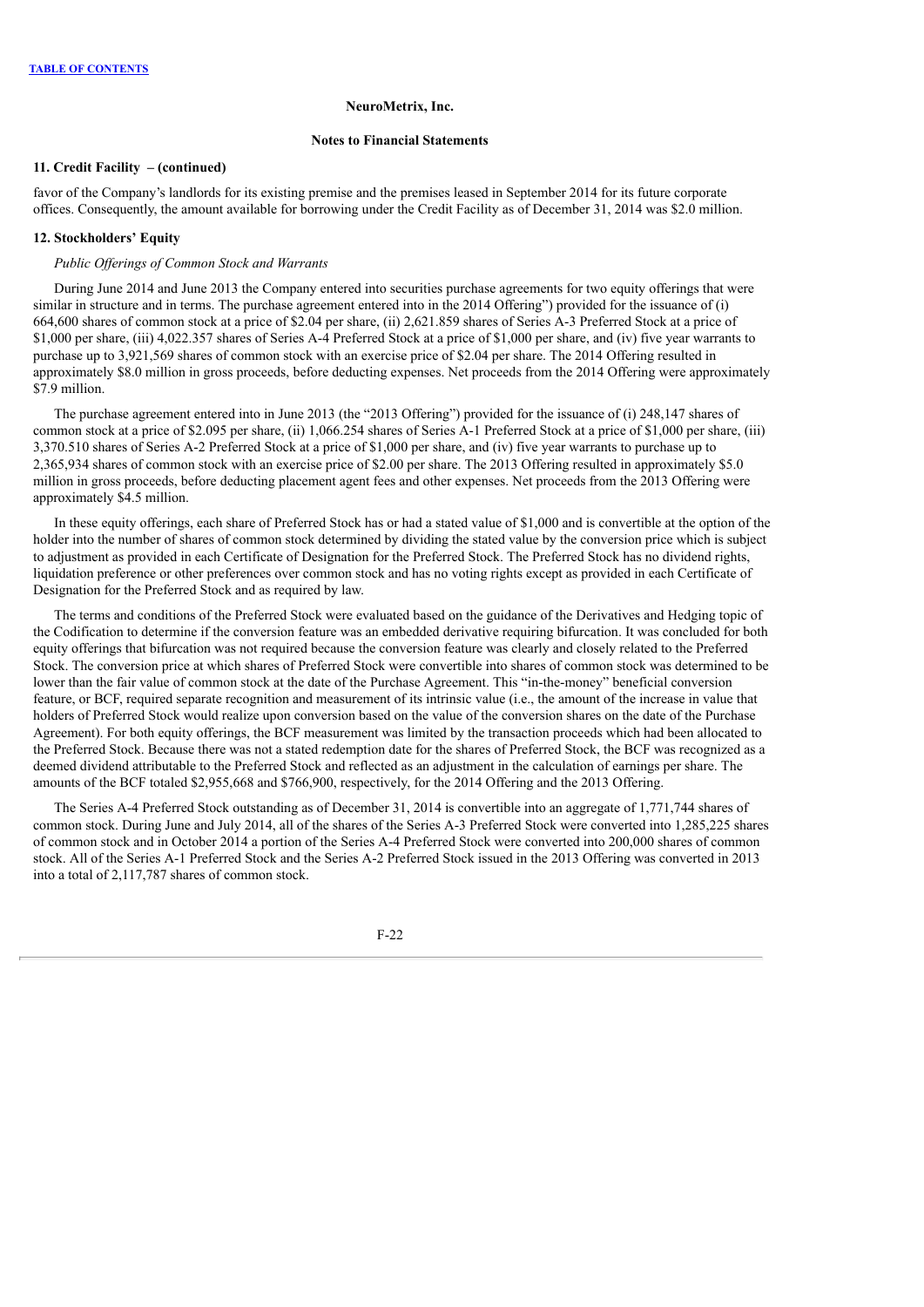#### **Notes to Financial Statements**

# **12. Stockholders' Equity – (continued)**

The Company will continue to revalue unexercised warrants from both the 2014 and 2013 offerings at each reporting period over the life of the warrants using the Black-Scholes model and the changes in the fair value of the warrants will be recognized in the Company's statement of operations. The warrants issued in connection with the 2013 Offering and the 2014 Offering are within the scope of the Derivatives and Hedging topic of the Codification. This Codification topic requires issuers to classify as liabilities (or assets under certain circumstances) financial instruments which require an issuer to settle in registered shares. As the warrants are required to be settled in registered shares when exercised and since the Company is required to pay cash in the event it does not make timely filings with the SEC, the Company reflected the warrants as a liability in the balance sheet.

The fair value of the warrants issued in connection with the 2014 Offering was estimated to be \$4.4 million on the offering date using a Black-Scholes model with the following assumptions: stock price of \$2.00, exercise price of \$2.04, expected volatility of 67.5%, risk free interest rate of 1.64%, expected term of five years, and no dividends. These warrants remain outstanding. They were revalued at December 31, 2014 in the amount of \$4.2 million using the same Black-Scholes model and the liability was reflected in the December 31, 2014 balance sheet.

The 2013 Offering warrants were estimated at a fair value of \$4.0 million on the offering date using a Black-Scholes model with the following assumptions: stock price of \$2.60, exercise price of \$2.00, expected volatility of 73.6%, risk free interest rate of 1.05%, expected term of five years, and no dividends. These warrants were revalued at each subsequent reporting period using the same Black-Scholes model. The liability for the remaining 1,057,323 warrants from the 2013 Offering was reflected in the balance sheet at December 31, 2014 in the amount of \$1.1 million.

In 2014 and 2013, the Company issued shares of fully vested common stock in partial settlement of management incentive compensation. The 2014 issuance totaled 42,615 shares with a value of \$104,400 reflecting the \$2.45 closing price of the Company's common stock as reported on the NASDAQ Capital Market on February 25, 2014. The 2013 issuance totaled 119,370 shares with a value of \$285,300 reflecting the \$2.39 NASDAQ Capital Market closing price on June 4, 2013.

As of December 31, 2014, the Company had 50,000,000 shares of common stock authorized and 8,152,746 shares issued and outstanding. Each share of common stock entitles the holder to one vote on all matters submitted to a vote of the Company's stockholders. Common stockholders are not entitled to receive dividends unless declared by the Board of Directors.

At December 31, 2014, the Company has reserved authorized shares of common stock for future issuance as follows:

| Warrants                                                    | 5,760,847 |
|-------------------------------------------------------------|-----------|
| Outstanding stock options                                   | 761.767   |
| Possible future issuance under inducement plan              | 200,000   |
| Possible future issuance under stock option plans           | 502.104   |
| Possible future issuance under employee stock purchase plan | 124,280   |
| Total                                                       | 7,348,998 |

#### **13. Management Retention and Incentive Plan**

The Company has adopted the Management Retention and Incentive Plan (the "Plan"), under which a portion of the consideration payable upon a change in control transaction, as defined in the Plan and its amendments, would be paid in cash to certain executive officers and key employees and recorded as compensation expense within the Statement of Operations during the period in which the change of control transaction occurs. The Plan is structured to work in conjunction with, and not replace, the Company's other incentive programs and is designed to provide market-based incentives which will be reduced over time by any future equity grants to participants.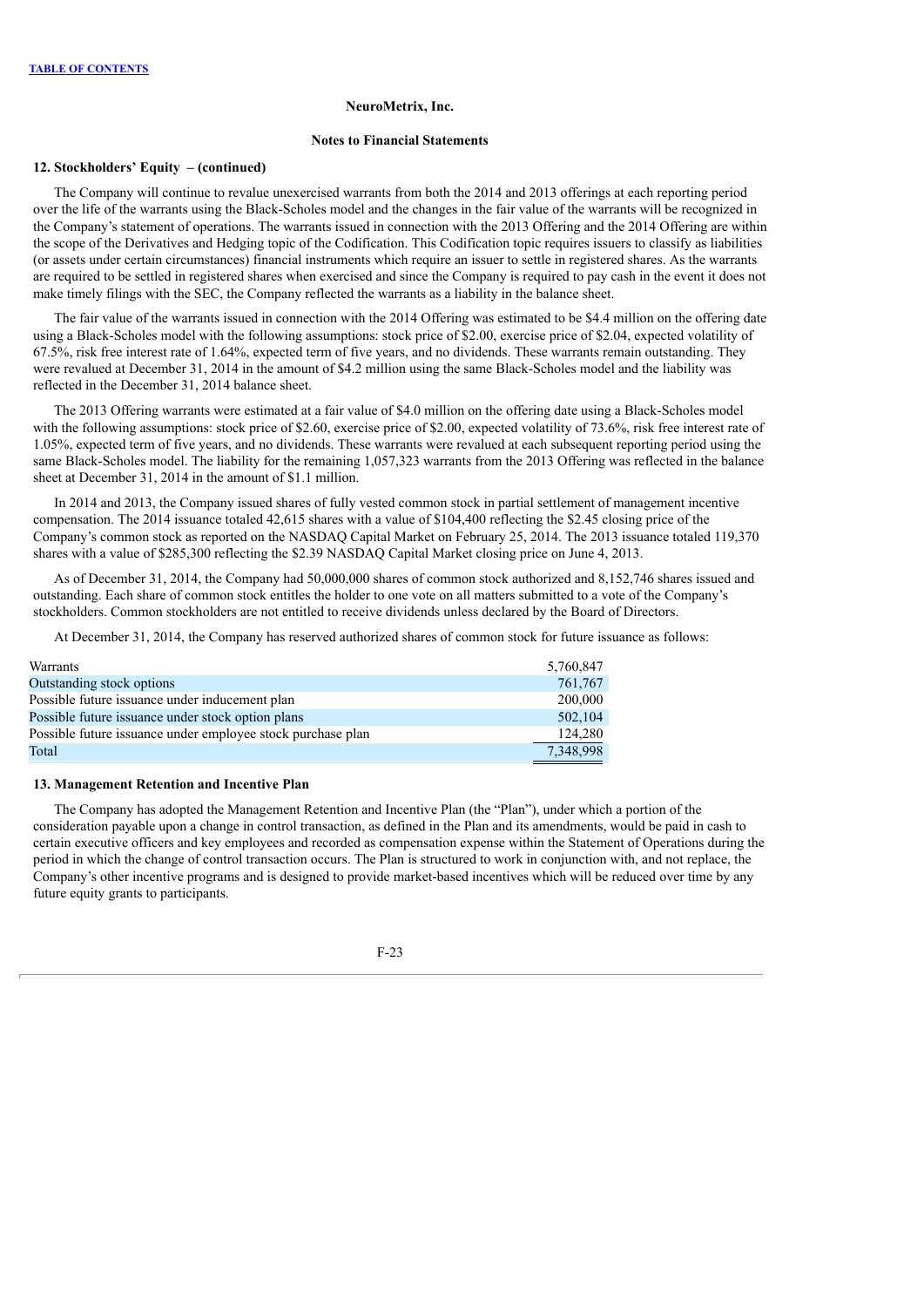# **Notes to Financial Statements**

# **13. Management Retention and Incentive Plan – (continued)**

# **NeuroMetrix, Inc.**

# **Schedule II — Valuation and Qualifying Accounts**

| <b>Description</b>              |     | <b>Balance at</b><br><b>Beginning of</b><br>Period |     | <b>Charged to</b><br>costs and<br>expenses |   | <b>Charged to</b><br>other<br>accounts |    | Recoveries/<br>(Deductions) |    | <b>Balance at</b><br>End of<br>Period |  |
|---------------------------------|-----|----------------------------------------------------|-----|--------------------------------------------|---|----------------------------------------|----|-----------------------------|----|---------------------------------------|--|
| <b>December 31, 2014</b>        |     |                                                    |     |                                            |   |                                        |    |                             |    |                                       |  |
| Allowance for Doubtful Accounts | \$  | 35,000                                             | S   | 26,042                                     | S | $\overline{\phantom{0}}$               | \$ | (23, 042)                   | \$ | 38,000                                |  |
| <b>Sales Returns Reserve</b>    |     | 895                                                |     |                                            |   | 49,114                                 |    | (48, 043)                   |    | 1,966                                 |  |
| Deferred Tax Asset Valuation    |     |                                                    |     |                                            |   |                                        |    |                             |    |                                       |  |
| Allowance                       |     | 36,108,231                                         |     | 3,280,605                                  |   |                                        |    | $(822,911)^{(2)}$           |    | 38,565,925                            |  |
| <b>December 31, 2013</b>        |     |                                                    |     |                                            |   |                                        |    |                             |    |                                       |  |
| Allowance for Doubtful Accounts | \$. | 130,000                                            | \$. | 111.296                                    | S |                                        | \$ | $(206,296)^{(1)}$           | S  | 35,000                                |  |
| Sales Returns Reserve           |     | 21,616                                             |     |                                            |   | 38,278                                 |    | $(58,999)^{(1)}$            |    | 895                                   |  |
| Deferred Tax Asset Valuation    |     |                                                    |     |                                            |   |                                        |    |                             |    |                                       |  |
| Allowance                       |     | 34, 347, 467                                       |     | 2,976,809                                  |   |                                        |    | $(1,216,045)^{(2)}$         |    | 36,108,231                            |  |
| <b>December 31, 2012</b>        |     |                                                    |     |                                            |   |                                        |    |                             |    |                                       |  |
| Allowance for Doubtful Accounts | \$  | 286,612                                            | S   | (12,999)                                   | S |                                        | \$ | $(143,613)^{(1)}$           | S  | 130,000                               |  |
| Sales Returns Reserve           |     | 13,302                                             |     |                                            |   | 180,066                                |    | $(171,752)^{(1)}$           |    | 21,616                                |  |
| Deferred Tax Asset Valuation    |     |                                                    |     |                                            |   |                                        |    |                             |    |                                       |  |
| Allowance                       |     | 30,487,085                                         |     | 3.900.388                                  |   |                                        |    | $(40,006)^{(2)}$            |    | 34.347.467                            |  |

(1) Net write-offs.

(2) Expiration of Federal and State Net Operating Loss Carryforwards and other reductions.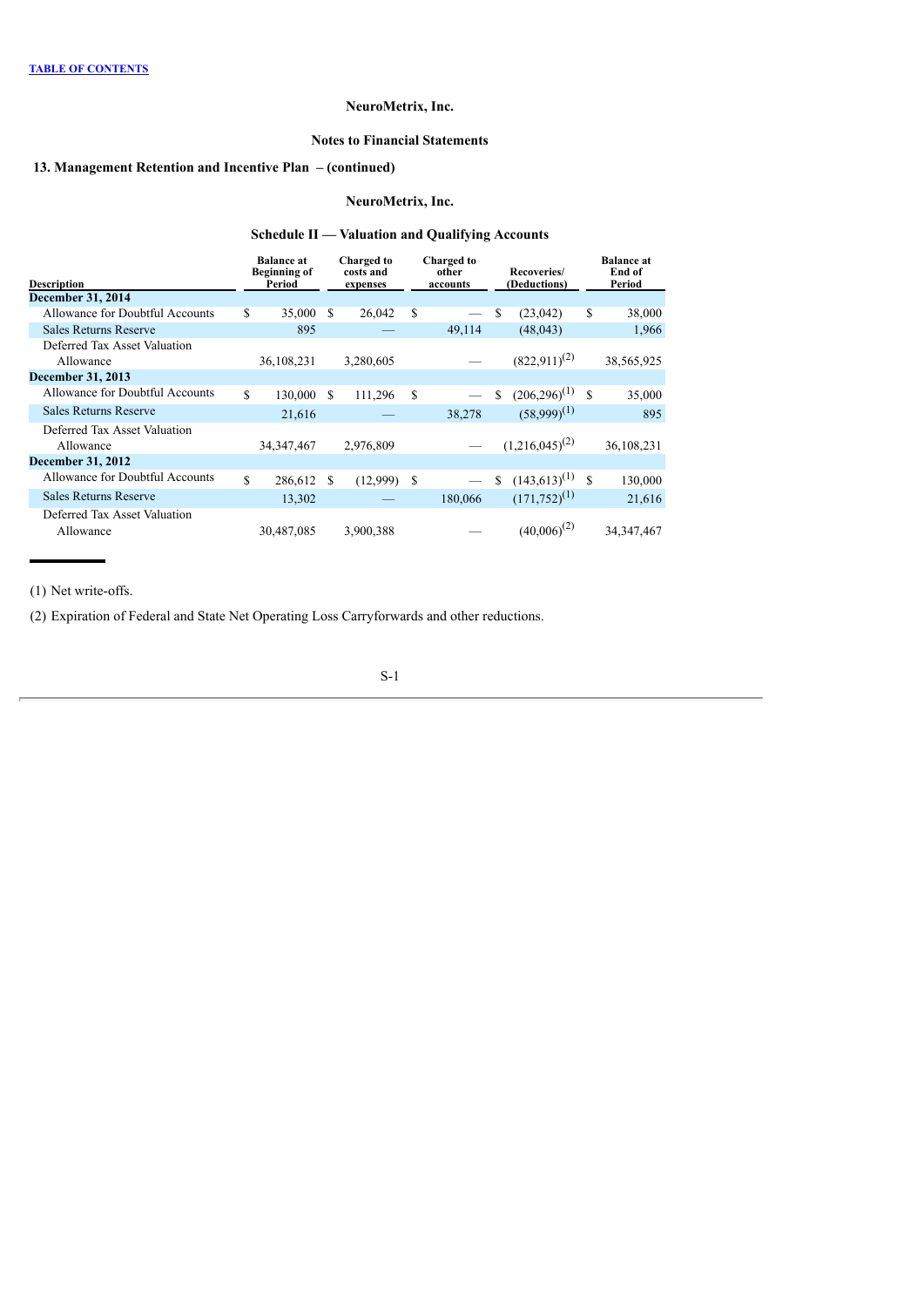# **CONSENT OF INDEPENDENT REGISTERED PUBLIC ACCOUNTING FIRM**

We hereby consent to the incorporation by reference in the Registration Statements on Form S-8 (Nos. 333-118059, 333-135242, 333-151195, 333-159712, 333-159713, 333-167180, 333-173769, 333-183071, 333-186827, 333-189383, 333-190177, and 333-197407) and on Form S-3 (Nos. 333-150087, 333-162303, 333-178165, 333-186855, 333-189392, 333-197405 and 333- 199359) of NeuroMetrix, Inc. of our report dated February 25, 2015 relating to the financial statements and financial statement schedule, which appears in this Form 10-K. We also consent to the reference to us under the heading "Selected Financial Data" in this Form 10-K.

/s/ PricewaterhouseCoopers LLP

Boston, Massachusetts February 25, 2015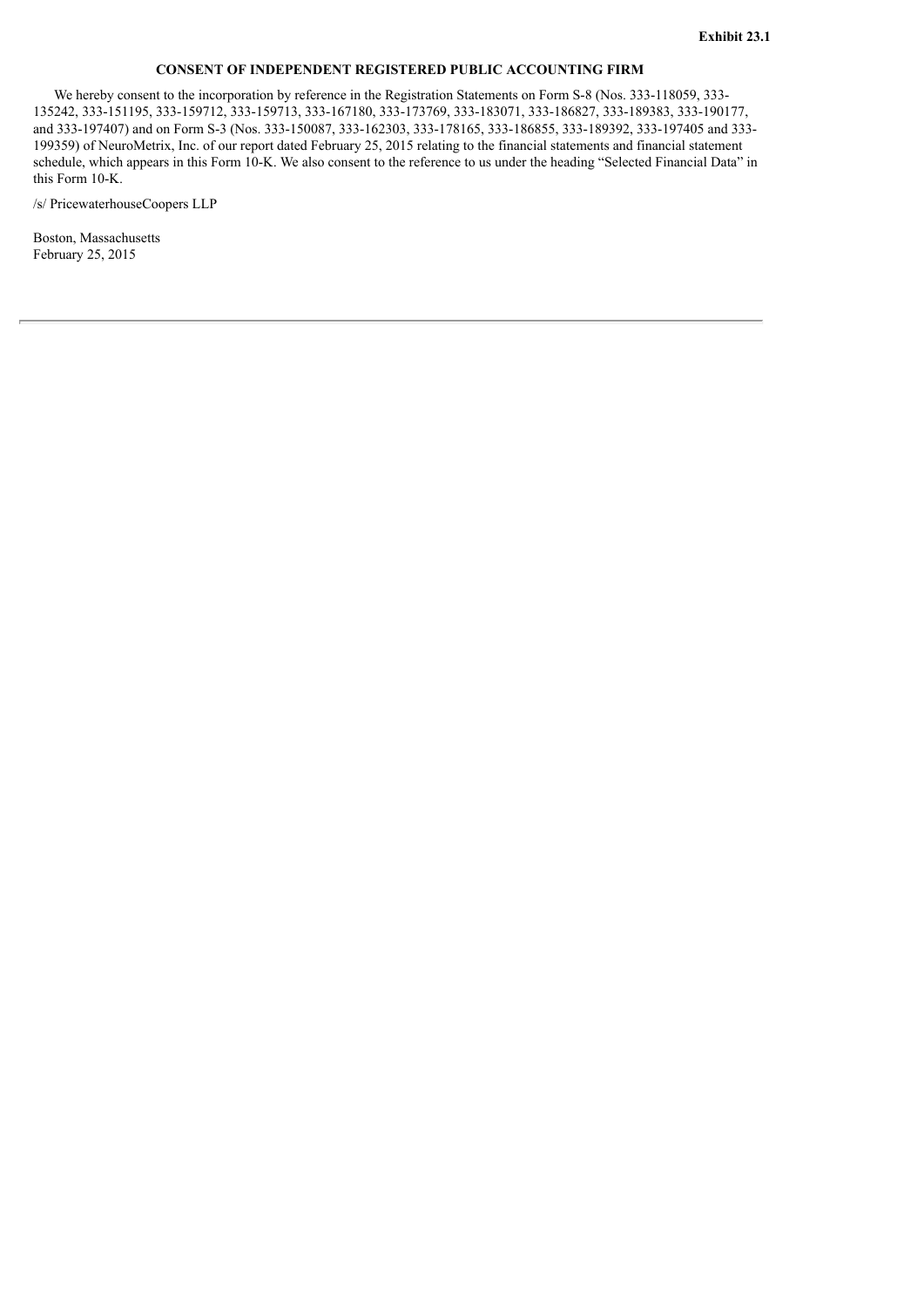I, Shai N. Gozani, certify that:

- 1. I have reviewed this Annual Report on Form 10-K of NeuroMetrix, Inc.;
- 2. Based on my knowledge, this report does not contain any untrue statement of a material fact or omit to state a material fact necessary to make the statements made, in light of the circumstances under which such statements were made, not misleading with respect to the period covered by this report;
- 3. Based on my knowledge, the financial statements, and other financial information included in this report, fairly present in all material respects the financial condition, results of operations and cash flows of the registrant as of, and for, the periods presented in this report;
- 4. The registrant's other certifying officer(s) and I are responsible for establishing and maintaining disclosure controls and procedures (as defined in Exchange Act Rules 13a-15(e) and 15d-15(e)) and internal control over financial reporting (as defined in Exchange Act Rules  $13a-15(f)$  and  $15d-15(f)$  for the registrant and have:
	- a) designed such disclosure controls and procedures, or caused such disclosure controls and procedures to be designed under our supervision, to ensure that material information relating to the registrant, including its consolidated subsidiaries, is made known to us by others within those entities, particularly during the period in which this report is being prepared;
	- b) designed such internal control over financial reporting, or caused such internal control over financial reporting to be designed under our supervision, to provide reasonable assurance regarding the reliability of financial reporting and the preparation of financial statements for external purposes in accordance with generally accepted accounting principles;
	- c) evaluated the effectiveness of the registrant's disclosure controls and procedures and presented in this report our conclusions about the effectiveness of the disclosure controls and procedures, as of the end of the period covered by this report based on such evaluation; and
	- d) disclosed in this report any change in the registrant's internal control over financial reporting that occurred during the registrant's most recent fiscal quarter (the registrant's fourth fiscal quarter in the case of an annual report) that has materially affected, or is reasonably likely to materially affect, the registrant's internal control over financial reporting; and
- 5. The registrant's other certifying officer(s) and I have disclosed, based on our most recent evaluation of internal control over financial reporting, to the registrant's auditors and the audit committee of the registrant's board of directors (or persons performing the equivalent functions):
	- a) all significant deficiencies and material weaknesses in the design or operation of internal control over financial reporting which are reasonably likely to adversely affect the registrant's ability to record, process, summarize and report financial information; and
	- b) any fraud, whether or not material, that involves management or other employees who have a significant role in the registrant's internal control over financial reporting.

Date: February 25, 2015 /s/ SHAI N. GOZANI, M.D., PH.D. Shai N. Gozani, M.D., Ph.D.

*Chairman, President and Chief Executive Of icer*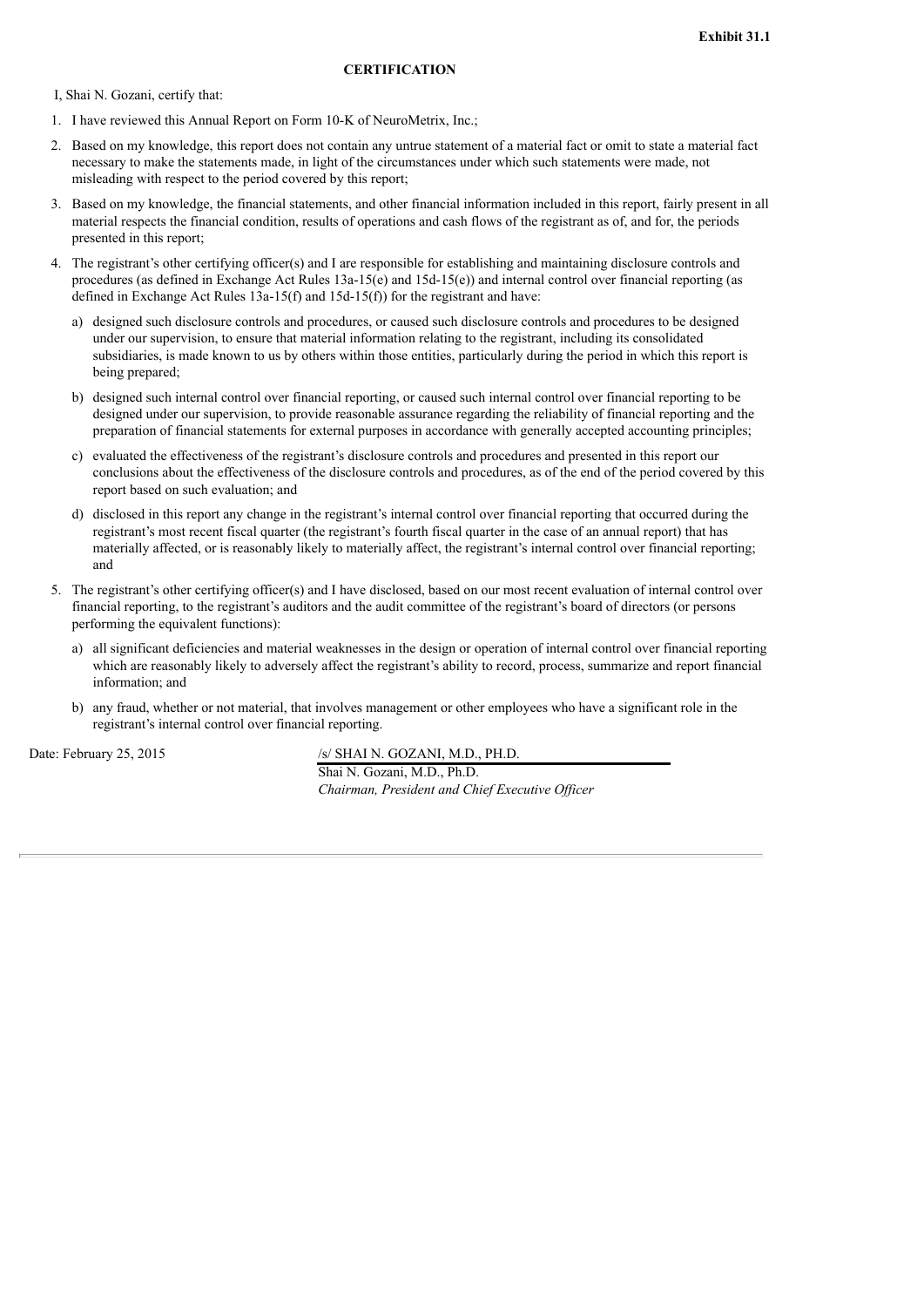I, Thomas T. Higgins, certify that:

- 1. I have reviewed this Annual Report on Form 10-K of NeuroMetrix, Inc.;
- 2. Based on my knowledge, this report does not contain any untrue statement of a material fact or omit to state a material fact necessary to make the statements made, in light of the circumstances under which such statements were made, not misleading with respect to the period covered by this report;
- 3. Based on my knowledge, the financial statements, and other financial information included in this report, fairly present in all material respects the financial condition, results of operations and cash flows of the registrant as of, and for, the periods presented in this report;
- 4. The registrant's other certifying officer(s) and I are responsible for establishing and maintaining disclosure controls and procedures (as defined in Exchange Act Rules 13a-15(e) and 15d-15(e)) and internal control over financial reporting (as defined in Exchange Act Rules  $13a-15(f)$  and  $15d-15(f)$  for the registrant and have:
	- a) designed such disclosure controls and procedures, or caused such disclosure controls and procedures to be designed under our supervision, to ensure that material information relating to the registrant, including its consolidated subsidiaries, is made known to us by others within those entities, particularly during the period in which this report is being prepared;
	- b) designed such internal control over financial reporting, or caused such internal control over financial reporting to be designed under our supervision, to provide reasonable assurance regarding the reliability of financial reporting and the preparation of financial statements for external purposes in accordance with generally accepted accounting principles;
	- c) evaluated the effectiveness of the registrant's disclosure controls and procedures and presented in this report our conclusions about the effectiveness of the disclosure controls and procedures, as of the end of the period covered by this report based on such evaluation; and
	- d) disclosed in this report any change in the registrant's internal control over financial reporting that occurred during the registrant's most recent fiscal quarter (the registrant's fourth fiscal quarter in the case of an annual report) that has materially affected, or is reasonably likely to materially affect, the registrant's internal control over financial reporting; and
- 5. The registrant's other certifying officer(s) and I have disclosed, based on our most recent evaluation of internal control over financial reporting, to the registrant's auditors and the audit committee of the registrant's board of directors (or persons performing the equivalent functions):
	- a) all significant deficiencies and material weaknesses in the design or operation of internal control over financial reporting which are reasonably likely to adversely affect the registrant's ability to record, process, summarize and report financial information; and
	- b) any fraud, whether or not material, that involves management or other employees who have a significant role in the registrant's internal control over financial reporting.

# Date: February 25, 2015 /s/ THOMAS T. HIGGINS

Thomas T. Higgins *Senior Vice President, Chief Financial Of icer and Treasurer*